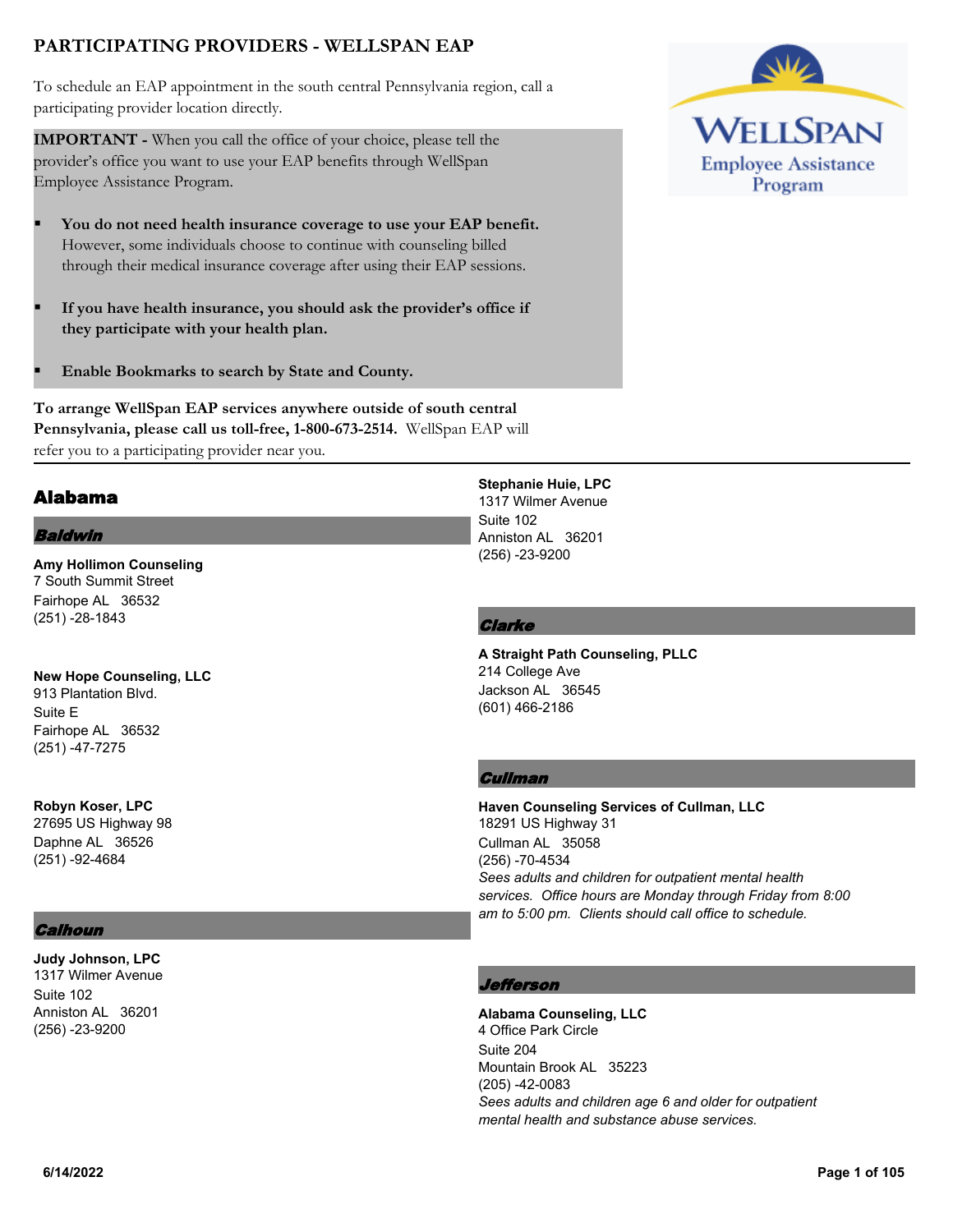# Alabama

#### Jefferson

### **Alexander Counseling Services**

300 Office Park Dr Suite 220 Mountain Brook AL 35223 (205) -53-3099 *Sees adults and children 3 year old and above for outpatient mental health and substance abuse services. Office hours are Monday-Thursday 9:00AM-6:00PM, Fridays 9:00AM-3:00PM and Saturdays by appointment only. Clients should call the office to schedule.*

#### **Emily Tucker Counseling Services**

300 Office Park Drive Suite 220 Mountain Brook AL 35223 (205) -26-1417 *Sees individuals 15 years and above for mental health issues. Does not provide substance abuse counseling.*

#### **Kenneth Wade, LPC**

3100 Highland Avenue Birmingham AL 35205 (205) -61-5078 *Sees individuals 18 years and above for mental health and substance abuse issues. Clients should call the office to schedule. Office hours 9AM- 5 PM Mon, Wed,Thur and Fri. No hours on Tues.*

### Mobile

**Michelle Edwards, LPC** 3762 Moffett Road Suite A Mobile AL 36618 (251) -44-3703 *See adults for outpatient mental health and substance abuse services. Office hours are Monday - Friday 8:00AM -5:00PM. Clients should call the office to schedule.*

### Montgomery

**The Samaritan Counseling Center Inc.** 2911 Zelda Road Montgomery AL 36106 (334) -26-7787

### **Thelby**

**Parker Counseling and Consulting, LLC** 198 Narrows Drive Suite 103 Birmingham AL 35242 (205) -61-0214 *Sees adults and children 10 years and older for outpatient mental health. Office hours are Sundays 1PM-7PM, Mondays 4PM-9PM, Wednesdays 4PM-9PM. Clients should call the office to schedule an appointment. No Fax available.*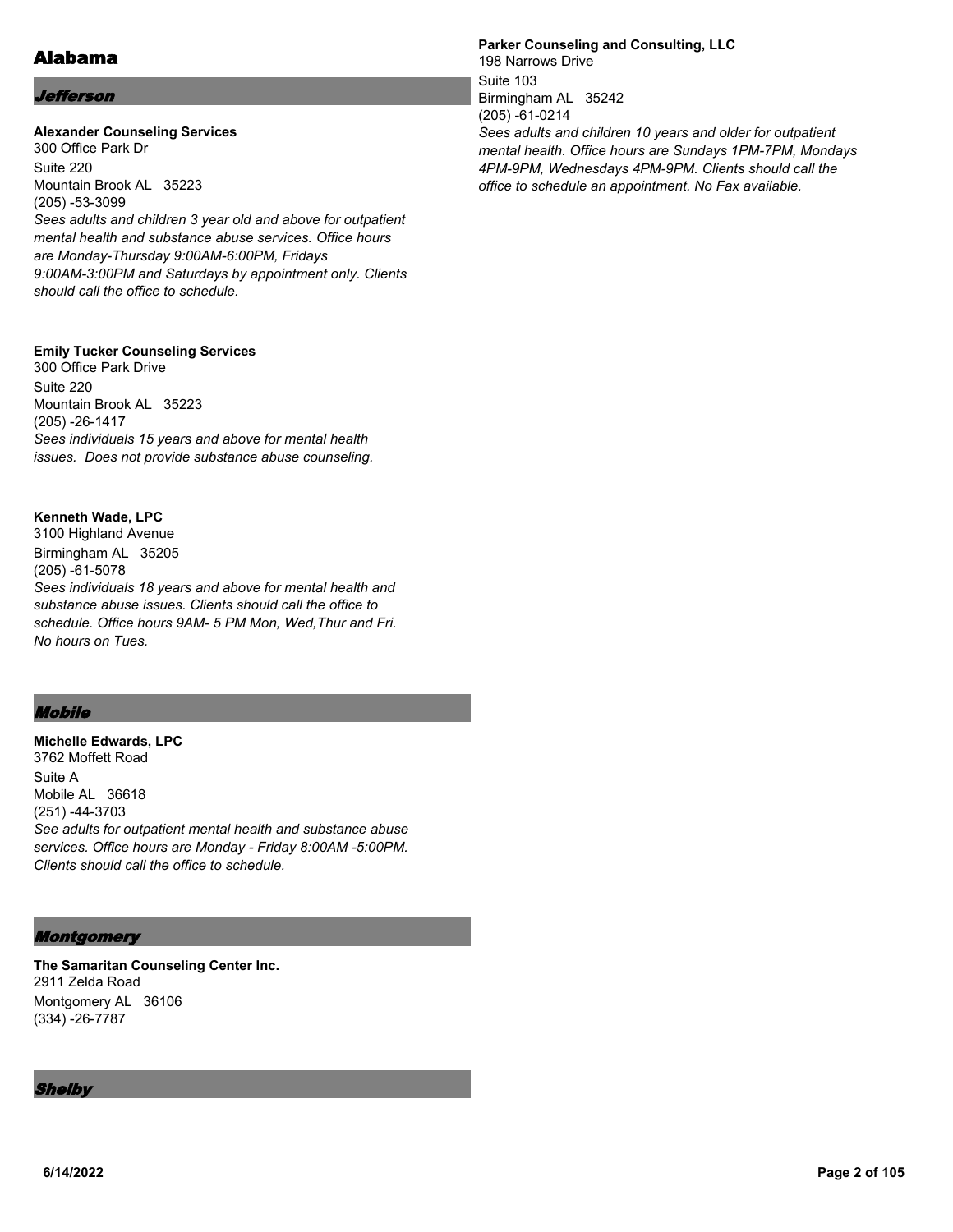# Arizona

### Maricopa

**Anna Tran, LMSW** 12211 West Bell Road Suite 104 Surprise AZ 85378 (623) -97-0677 *Sees individuals 7 years and above for outpatient mental health and substance abuse issues.*

### **Behavioral Health Solutions**

3040 East Cactus Road Suite A Phoenix AZ 85032 (602) -49-2363

### Pima

**A Place To Talk LLC** 4646 E Ft. Lowell Road Suite 105-C Tucson AZ 85712 (520) 375-9039 *Spanish speaking provider. Provides Outpatient Mental Health and Substance Abuse Services to adults.*

### **Corella Counseling PLLC**

1955 West Grant Road Suite 125/F Tucson AZ 85745 (520) 462-7750 *Spanish speaking provider. Sees adults and children from birth and above for Outpatient Mental Health Services. Office hours are Monday and Friday 9 to 6, and Saturday 9 to 12.*

### **Jeffrey Aronson, LPC**

5210 East Pima Street Suite 115 Tucson AZ 85712 (520) -32-2035

### **Small Steps in Wellness, PLLC**

1955 W. Grant Road Suite 125E Tucson AZ 85745 (520) -51-3262 *Sees adults and children 6 years and above for outpatient mental health services. Office hours are Tuesday through Saturday, 9:00 am to 6:00 pm.*

### Benton

**Arkansas Christian Counseling** 1211 West Hudson Road Highway 102 Rogers AR 72756 (479) -42-3958

### Jefferson

### **Cares Behavioral Services** 1116 State Ave Pine Bluff AR 71601 (870) -29-4478 *Sees adults and children 13 years and above for outpatient mental health and substance abuse counseling. Monday thru Thursday by appointment only. Clients should call the office to schedule an appointment.*

### Sebastian

**Preferred Counseling, P.A.** 4951 Old Greenwood Road Fort Smith AR 72903 (479) -70-9880 *Sees adults and children (age 9 and older) for outpatient mental health and substance abuse services.*

### **Richard H. Barrett, Ph.D., Psychologist**

5601 Duncan Road Fort Smith AR 72903 (479) -56-3144 *Sees adults (18 and older) for outpatient mental health and substance abuse services.*

### **Terry G. Polinskey, LCMHC, LMFT**

3706 Rogers Avenue Fort Smith AR 72903 (479) -78-7931 *Sees clients 18 and older for out-patient mental health counseling services.*

### Washington

**Arkansas Christian Counseling** 1130 East Millsap Road Suite 5 Fayetteville AR 72703 (479) -42-3958

# Arkansas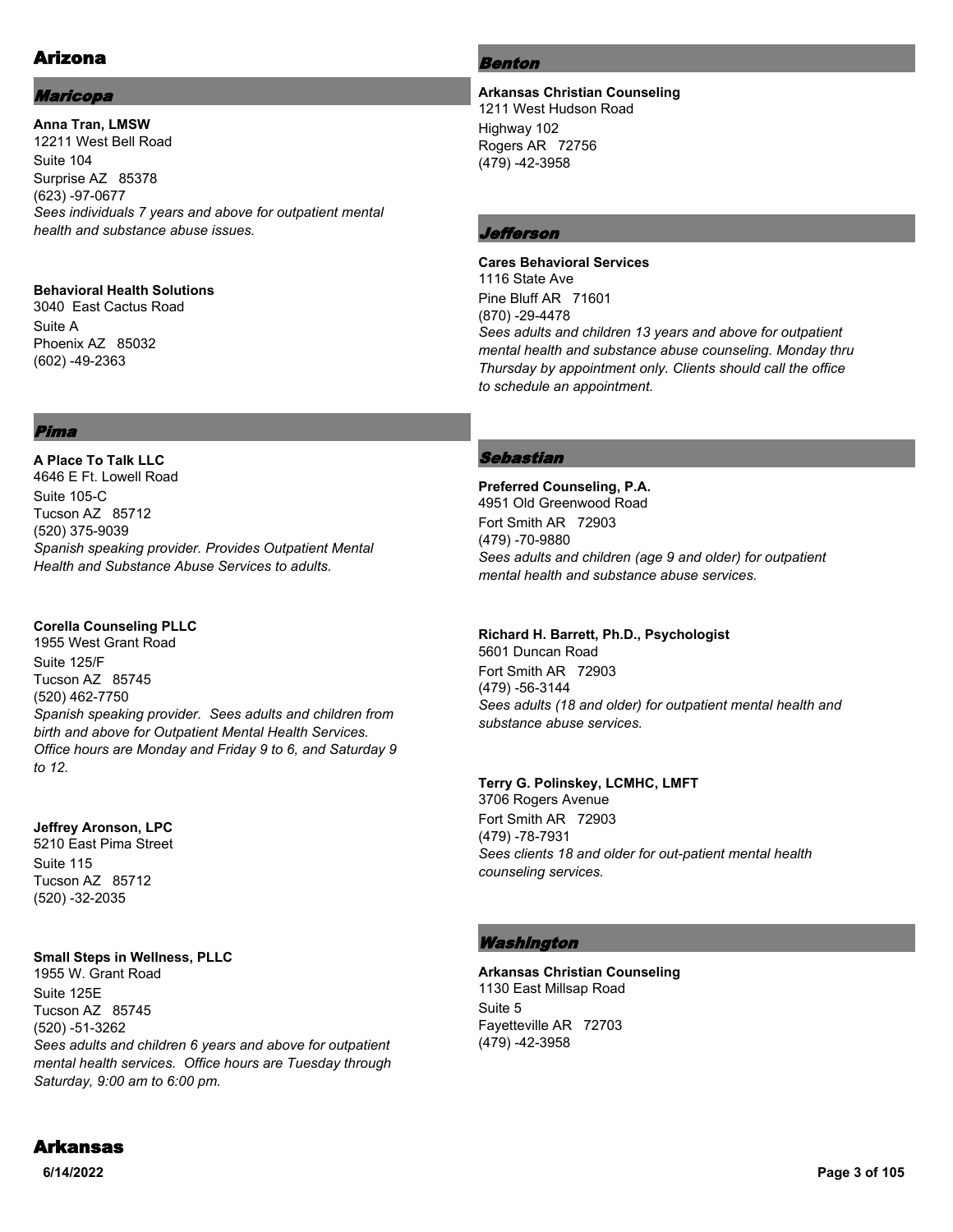# California

### Alameda

**Theodore Solomon, LCSW** 39767 Pasco Padre Pkwy Suite D Fremont CA 94538 (510) -24-2226

### Butte

**EAP Incorporated** 2251 St. George Lane Suite G Chico CA 95926 (530) -89-5571

### Contra Costa

**Milciades Morales, LCSW** 2400 Sycanore Drive Suite 19 Antioch CA 94509 (925) -43-4486

### Fresno

**AMC Counseling Service** 5150 North 6th Street Suite 172 Fresno CA 93710 (559) -31-8286 *Sees adults and children 11 years old and above for outpatient mental health. Office hours are Monday thru Friday 4PM-8PM and Saturday 8AM-5PM. Client should call WellSpan EAP at 1-800-673-2514 to schedule an appointment with this provider.*

### **Fresno Family Therapy**

745 E. Locust Avenue Suite 106 Fresno CA 93720 (559) -79-5990 *Sees adults and children age 11 and older for outpatient mental health and substance abuse services.*

**Julie Barrett, LMFT** 55 Shaw Ave #120 Clovis CA 93612 (559) -46-0313 *See adults and children 3 years and above for outpatient mental health and substance abuse services. Office hours are Monday - Thursday 5pm-9pm, by appointment only. Some other times, may be availabe. Clients should call the office to schedule. No fax.*

### **Tanja Fridolfs, MS, LMFT**

1615 Draper Street Kingsburg CA 93631 (559) -23-7464 *Sees adults and children age 5 and older for outpatient mental health services.*

### Imperial

**Louis Nidorf, Ph.D.** 230 South 8th Street El Centro CA 92243 (760) -35-1061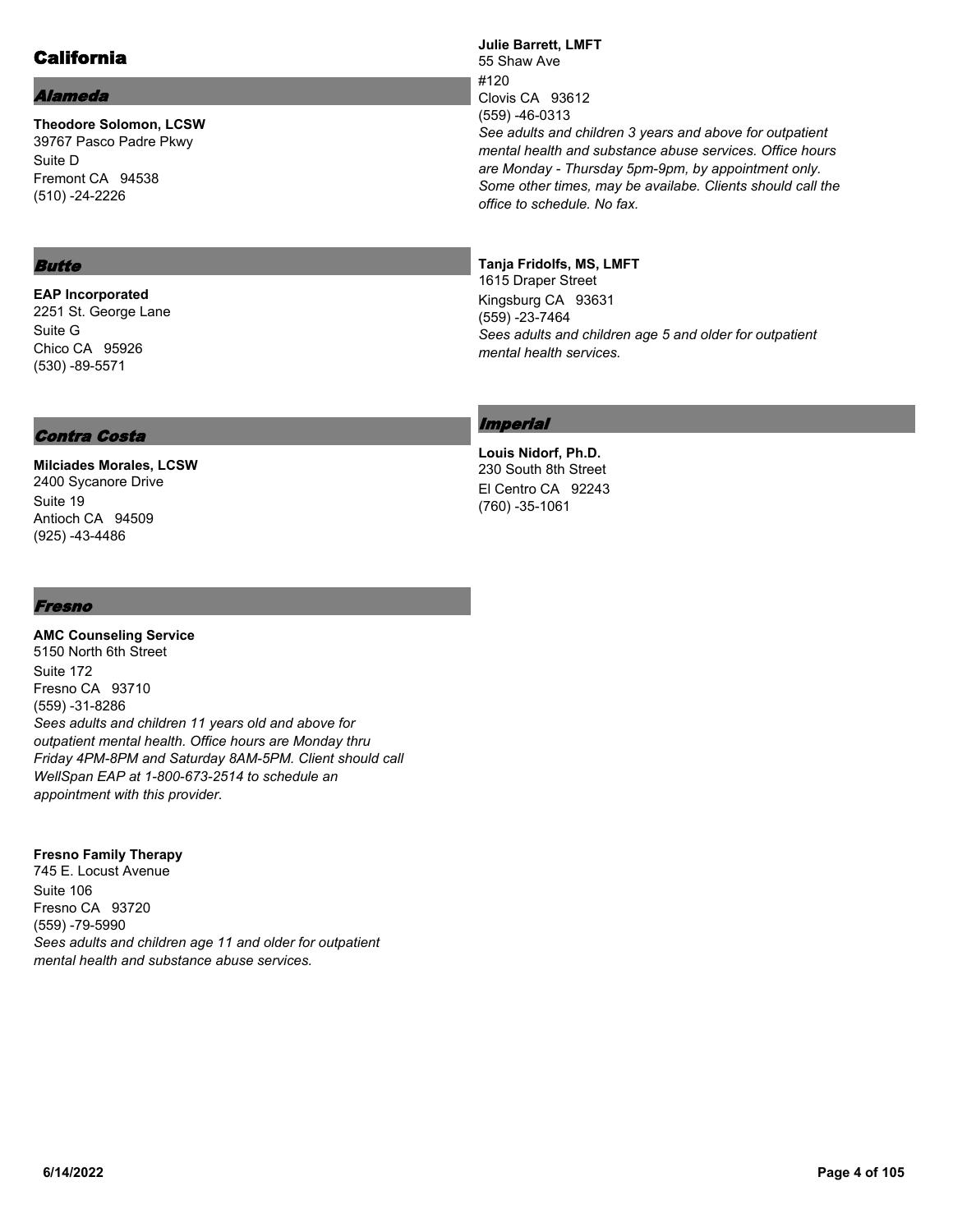# California

### Los Angeles

**Adapt Therapy Centers** 9107 Wilshire Blvd. Suite 301 Beverly Hills CA 90210 (310) -27-4003

**Becky Brown, LMFT** 16149 East Whittier Blvd. Whittier CA 90603 (562) -94-7592

**Bettye Isom** 9530 Imperial Highway Suite G Downey CA 90242 (562) -80-4433

**Dorena Truchon, CEAP** 1930 S. Brea Canyon Road Diamond Bar CA 91765 (909) -86-0012

**Robert Lark, Ph.D.** 8301 Florence Avenue Suite 315 Downey CA 90240 (562) -70-5516

### **Orange**

**Debra Brancato, LCSW** 13 Orchard Road Suite 103 Lake Forest CA 92630 (949) -83-3358

**Dorena Truchon, CEAP** 2282 N. State College Blvd. Fullerton CA 92631 (562) -36-7788

**Marlene De Rios, LMFT**

2601 E. Chapman Ave. Suite 108 Fullerton CA 92831 (714) -99-5363

#### Placer

**Monica Erdosh, LCSW** 11521 Blocker Drive Suite 102 Auburn CA 95603 (530) -88-0530

### **Sacramento**

**Craig Johnson, LCSW** 2740 Fulton Avenue Sacramento CA 95821 (916) -48-7058

**Julie Cropper, LCSW** 2701 Cottage Way Suite 20 Sacramento CA 95825 (916) -48-6100

**Phillip Wister, MFT** 2740 Fulton Avenue Sacramento CA 95821 (916) -83-8654

### San Bernardino

**Robert Lark, Ph.D.** 1430 East Cooley Drive Suite 218 Colton CA 92324 (909) -78-0224

**State Street Professional Services** 537 Cajon Street

Redlands CA 92373 (909) -49-8012

**Tamara Johnson, MFT** 645 Brookside Avenue Redlands CA 92373 (909) -74-7771

### San Diego

**Louis Nidorf, Ph.D.** 3180 University Avenue Suite 210 San Diego CA 92104 (760) -35-1061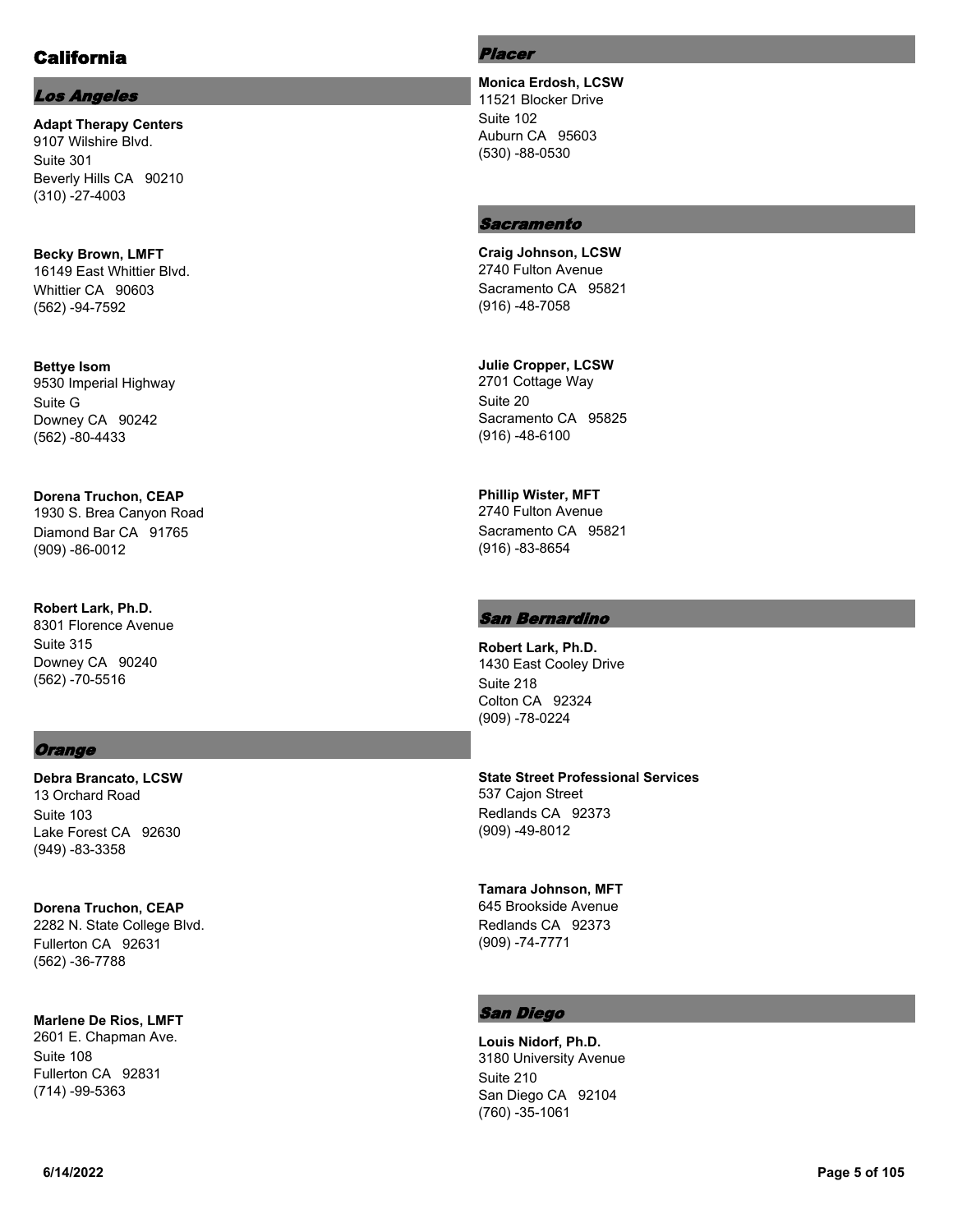# California

### San Mateo

**Kay Coddington, LCSW** 520 S. El Camino Real #204 San Mateo CA 94402 (650) -87-0603

### Santa Clara

**The Brown Therapy Group** 197 East Hamilton Avenue Suite 203 Campbell CA 95008 (707) -21-9857 *Sees adults and children 5 year and above for outpatient mental health and substance abuse services. Offfice hours are Monday thru Friday 9AM-9PM, Saturdays and Sundays 10AM-5M by appointment only. Clients should call the office to schedule.*

#### Solano

**Positive Change Counseling Services** 2050 Peabody Road Suite 300 Vacaville CA 95687 (707) -44-8600

406 Main Street Suite H Vacaville CA 95688 (707) -44-8600

### **Tulare**

**Johnny Blackmon, LMFT** 1200 South Woodland Avenue Suite C Visalia CA 93277 (559) -69-3104

**Pablo Martinez, LMFT** 1212 West Main Street Visalia CA 93291 (559) -79-5261

#### Ventura

**Scott Vander Zee, LCSW** 500 E. Esplanade Dr. Suite 1140 Oxnard CA 93036 (805) -98-1031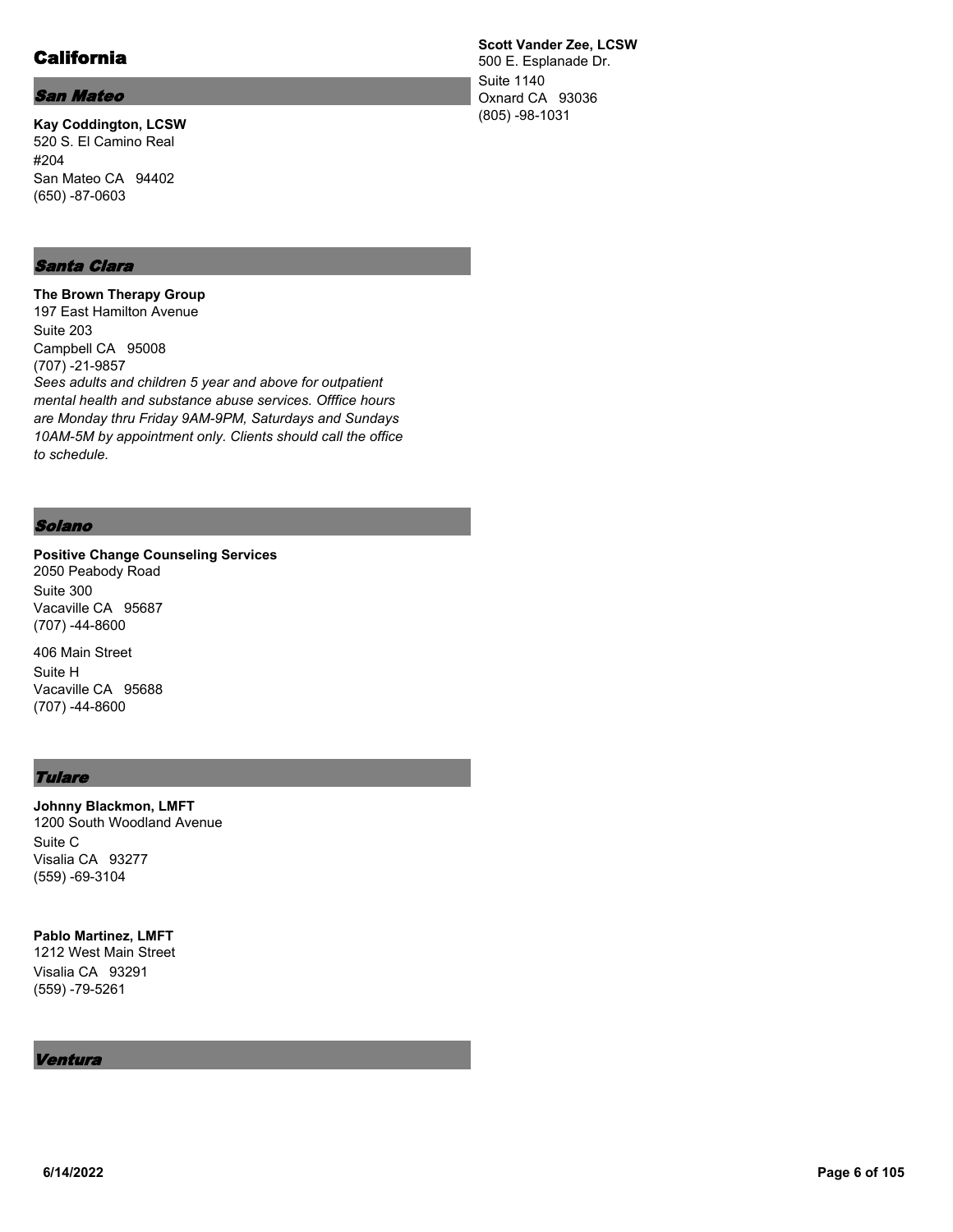# Colorado

#### dams

**Oak Tree Behavioral Services** 1499 W. 120th Ave Suite 110 Westminster CO 80234 (303) -25-1327

### Arapahoe

**Abundant Life Counseling LLC** 6105 S Main Street Suite 218 Aurora CO 80016 (720) 277-9508 *Sees adults and children ages 8 and above for outpatient mental health services. Office hours are Mondays, Wednesdays and Thursdays 10AM-8PM and every other Saturday & Sunday 10AM-5PM. Clients should call the office to schedule.*

### **Centus Counseling, Consulting and Education**

3290 S Tower Rd Aurora CO 80013 (303) 699-6634 *Sees adults for outpatient mental health services. Office hours are by appointment only. Clients should call the office to schedule.*

### **Westside Behavior Care, Inc.**

P.O. Box 461570 Aurora CO 80046 (303) -98-4197 *Sees adults and adolescents (13 and older) for outpatient mental health and substance abuse issues.*

### **Denver**

**Branch Counseling** 2373 Central Park Boulevard Unit 100 Denver CO 80238 (720) -46-3661 *Sees adolescents and adults for outpatient mental health services.*

**Denver Counseling Affiliate, LLC** 720 S. Colorado Blvd Penthouse North Denver CO 80246 (303) -32-1808

**Lift Colorado, LLC** 121 S. Madison Street Suite C Denver CO 80209 (720) -66-1465 *Sees adults and adolescents (13 and older) for outpatient mental health and substance abuse issues.*

### **Rebecca Drogen, LPC**

1440 Blake Street Suite 330 Denver CO 80202 (303) -91-2802 *Sees adults only for outpatient mental health services.*

#### **Westside Behavioral Care, Inc.**

121 South Madison St Suite C Denver CO 80209 (720) -66-1465

### El Paso

**Dale Schauer, LMFT** 6270 Lehman Drive Suite 200E Colorado Springs CO 80918 (719) -59-3080

### **Shadow Mountain Behavioral Health**

1155 Kelly Johnson Blvd. Suite 206 Colorado Springs CO 80920 (719) -29-5990

### **Susanne Hays, MA, LMFT**

14415 Snowdrift Lane Colorado Springs CO 80908 (719) -43-5162

### Jefferson

**Oak Tree Behavioral Services** 1746 Cole Blvd. Golden CO 80401 (303) -25-1327 *Sees adults and children 5 years and above for outpatient mental health. Office hours are Monday-Friday 9:AM-6PM. Clients should call the office to schedule appointment. No Fax available.*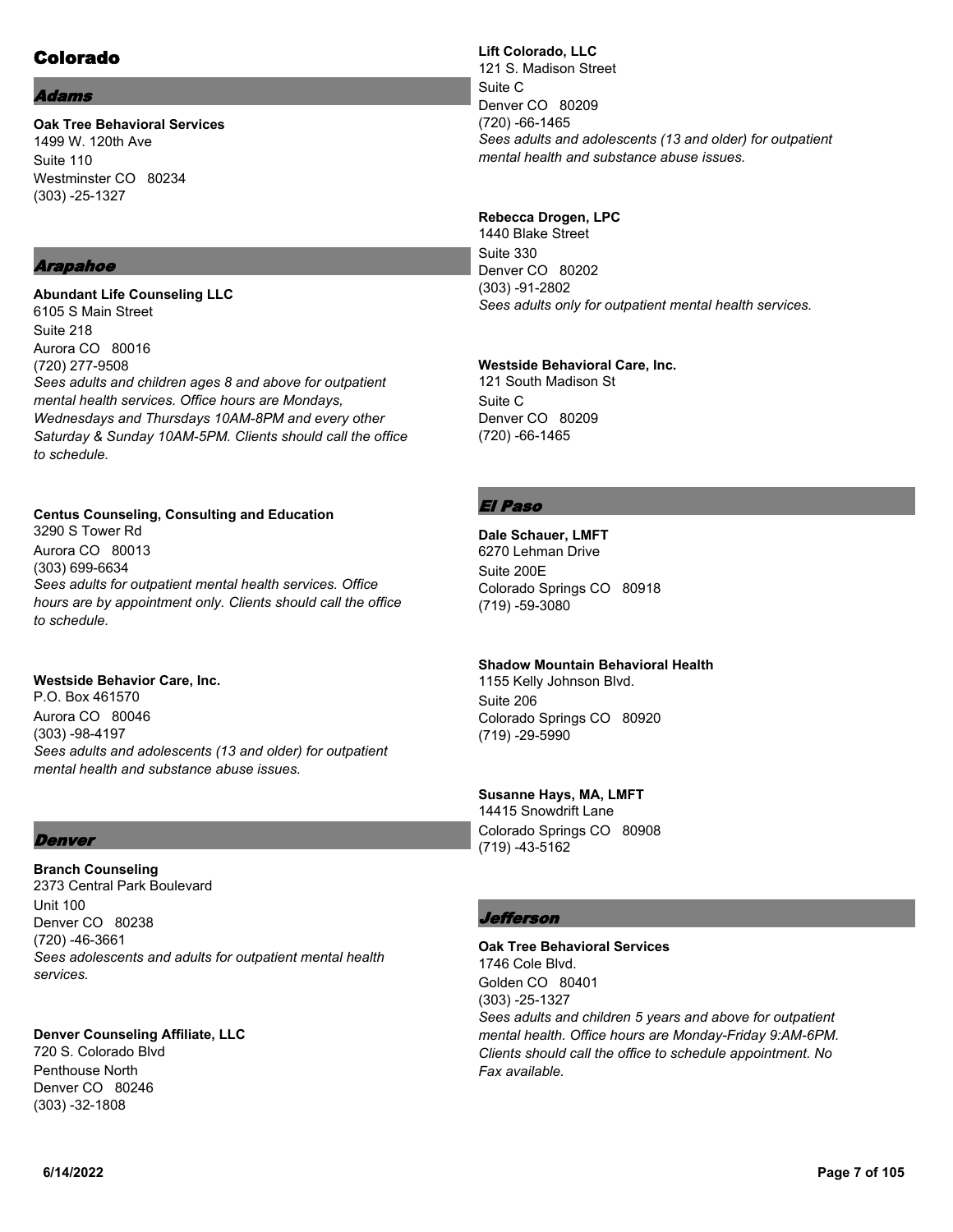# Colorado

#### Mesa

**Mind Springs Health** 715 Horizon Drive Suite 225 Grand Junction CO 81506 (970) -68-7039

## **Connecticut**

### Fairfield

**THA Composer - Daphne Dent-Black** 83 Wooster Heights Road Suite 125 Danbury CT 06810 (203) 433-7855 *Sees adults and children 12 year and above for outpatient mental health and substance abuse services. Office hours include day, afternoon, evening and weekends, by appointment only. Clients shloud call the office to schedule.*

### **Hartford**

**Stephen Lawrence, PhD** 139 Hazard Ave Suite 5 Enfield CT 06082 (860) -74-8225

### **Equanimity You, LLC** 230 N Union Street Smyrna DE 19977 (302) -58-2233 *Sees individuals 14 years and above for outpatient mental health and substance abuse services. Spanish speaking provider available. Office hours are 8:00 am to 6:00 pm, Monday through Friday. Clients should call to schedule.*

### New Castle

### **Counseling Services Inc.** 18-C Trolley Square

Wilmington DE 19806 (302) -89-1477

### **New Perspectives, INC.**

2055 Limestone Road Wilmington DE 19808 (302) -48-0220 *Sees individuals 4 years and above for outpatient mental health issues.*

### **Teri L. Smith, LCSW**

200 Biddle Ave Suite 105 Newark DE 19702 (302) -25-2757 *See adults and children 10 years and above for outpatient mental health services. Office hours are Tuesdays through Thursdays 10:00AM -7:00PM. Clients should call the office to schedule.*

### New Haven

**Integrated Wellness Group LLC** 446A Blake Street Suite 200 New Haven CT 06515 (203) -38-9400 *Sees individuals of all ages for outpatient mental health and substance abuse issues.*

## **Delaware**

### Kent

**Choices 1st LLC** 1326 South Governors Avenue Dover DE 19904 (302) -23-4178 *Sees individuals 10 years and above for mental health and substance abuse issues. Clients should call the office to schedule. Office is open on Tuesday, Wednesday and Thursday until 6p.m.*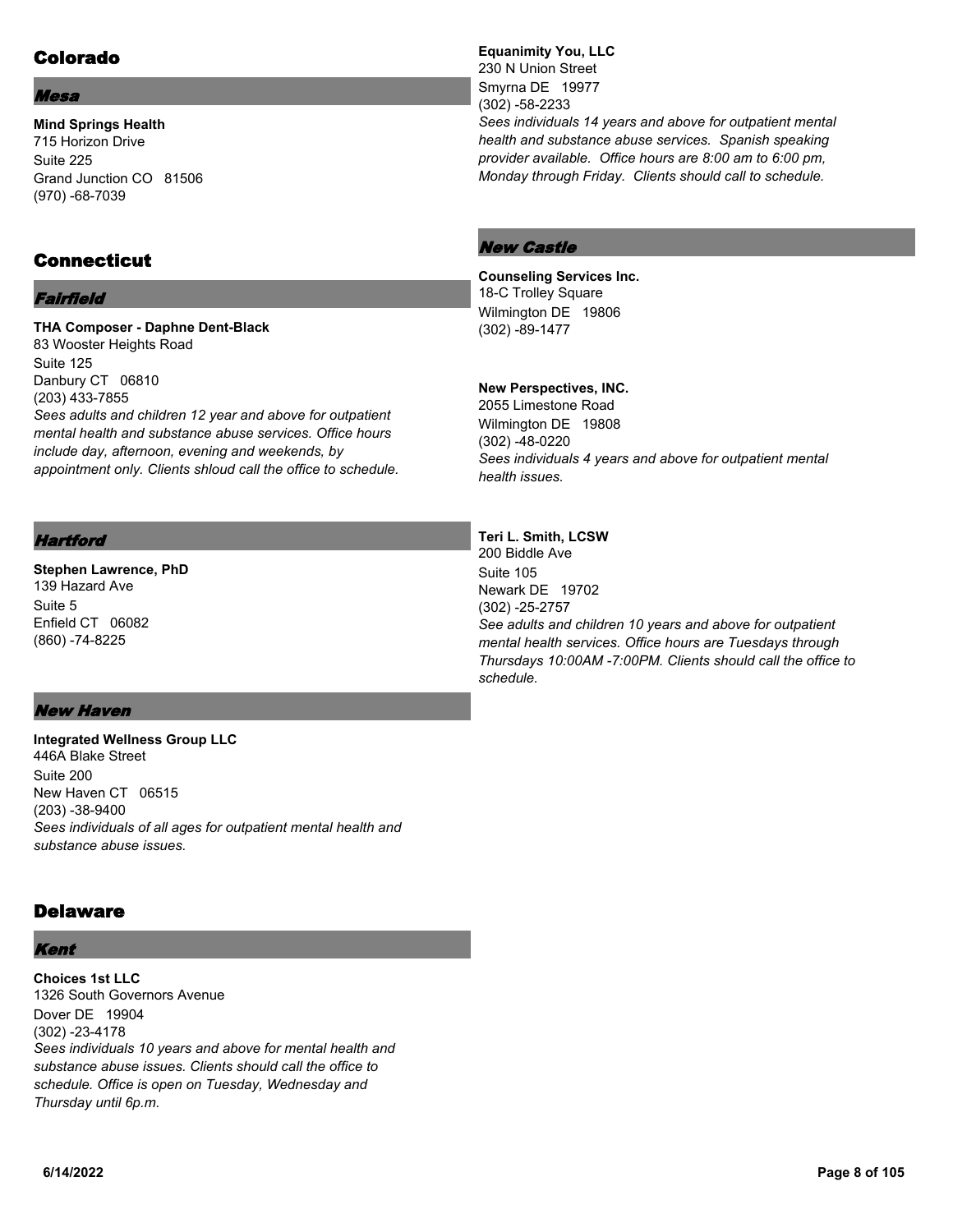### Broward

**Barbara Berger, LCSW** 1750 N. University Drive Suite 201 Coral Springs FL 33071 (954) -75-8247

2151 West Hillsboro Blvd. Suite 204 Deerfield Beach FL 33442 (954) -82-7475

### **Ginny Berg** 800 East Broward Boulevard Suite 302

Ft. Lauderdale FL 33301 (954) -76-8263

### **Institute for Family Therapy**

2699 Stirling Road Suite A106 Ft. Lauderdale FL 33312 (305) -55-7400

1750 N. University Drive Suite 119 Coral Springs FL 33071 (305) -55-7400

## **Lisa Friedman LCSW,Inc.**

7376 N.W. 5th Street Plantation FL 33317 (954) -74-1099

# **Clay**

### **Leslie Termer, LMHC** 1857 Wells Road Suite 200 Orange Park FL 32073 (904) -31-1233

### Dade

### **Forbes & Associates, P.A.**

555 N.E. 34th Street, Suite 1609 Miami FL 33137 (305) -57-3266

1000 Lincoln Road Suite 234A Miami Beach FL 33139 (305) -57-3266

2000 South Dixie Highway Suite 103 Coconut Grove FL 33133 (305) -57-3266

16499 N. E. 19th Avenue, Suite 213 North Miami Beach FL 33162 (305) -57-3266

### **Mental Health Solutions, PA**

15715 South Dixie Hwy Suite 303 Miami FL 33157 (305) -75-7599

### **Deval**

**Amie Thomas, LCSW** 4651 Salisbury Road South # 428 Jacksonville FL 32256 (904) -74-9106 *Sees adolescents and adults for mental health and substance abuse services.*

### **Duval**

**Jacksonville Center for Counseling** 3560 Cardinal Point Drive Suite 204 Jacksonville FL 32257 (904) -73-7242

### **Hendry**

**Beyond Barriers Inc.** 133 North Bridge Street Labelle FL 33935 (239) -83-3907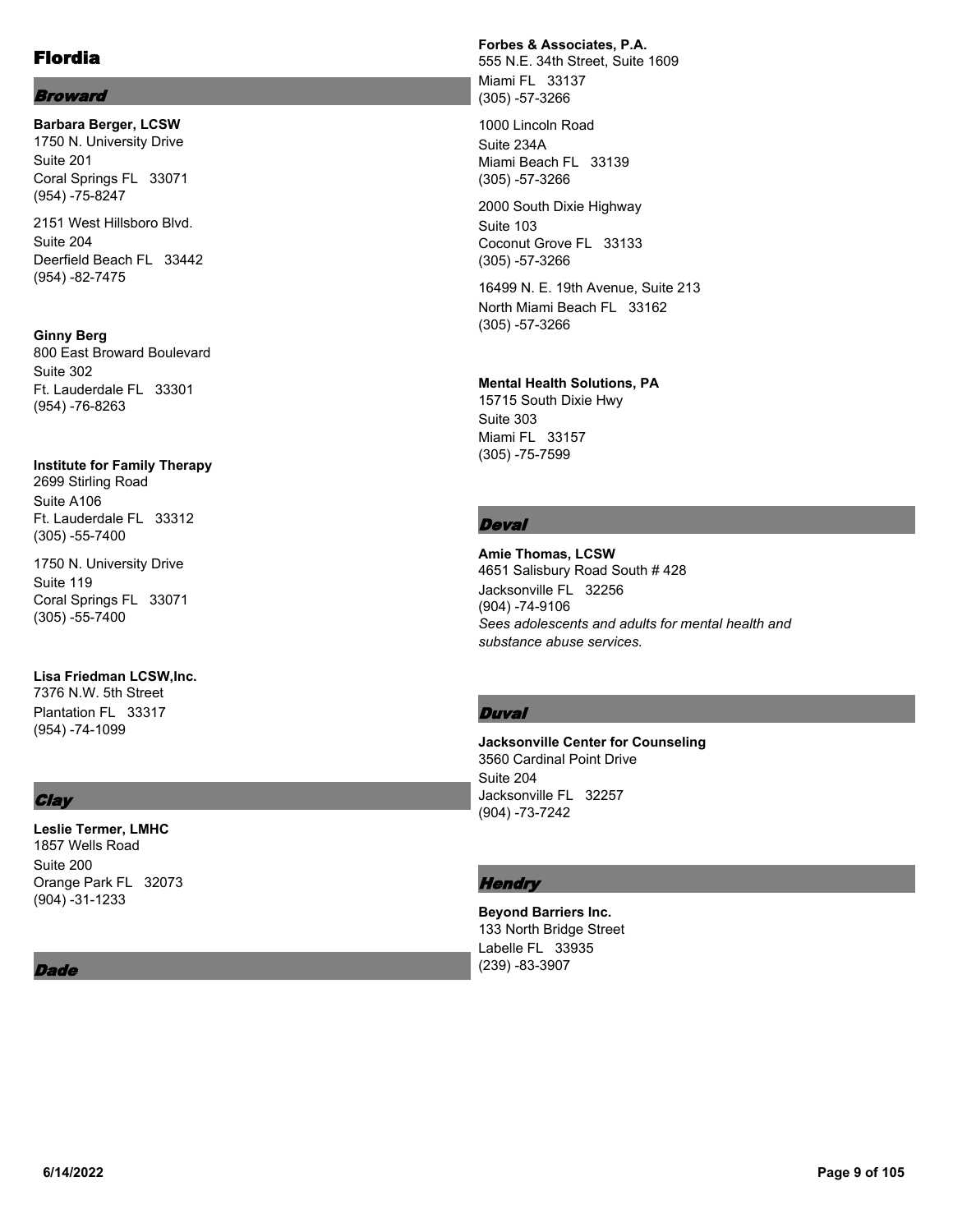### Hillsborough

**David S. La Pensee LCSW** 10906 Sheldon Road Tampa FL 33626 (978) -40-3291 *Sees adults and children 5 years and above for outpatient mental health and substance abuse issues. Office hours Mon, Tue and Wed 11am-8pm and Sat 9am-2pm.*

### **George Kastner, LCSW, SAP**

3812 W Linebaugh Ave Suite 100 Tampa FL 33613 (813) -97-3960

#### **Joel Brooks, LCSW**

3500 East Fletcher Avenue Suite 129 Tampa FL 33613 (813) -97-3960

### **Mindy Duran, LMHC**

18958 N. Dale Mabry Highway Suite 102 Lutz FL 33548 (727) -84-5588

#### **Psychiatric and Psychological Associates**

1211 North Westshore Blvd. Suite 100 Tampa FL 33607 (813) -28-8955 *Sees adults and children 5 years and above for outpatient mental health and substance abuse issues. Office hours Thursday 12pm-8pm.*

### Hillsbourough

**Aida Redondo Psychotherapy & Counsultation** 1201 North Habana Avenue Tampa FL 33607 (410) -83-8368

### Lee

**Beyond Barriers Inc.** 3677 Central Avenue Suite 1 Fort Myers FL 33901 (239) -83-3907 *See and adults and children 5 years and above for outpatient mental health and substance abuse services. Office hours are 8 am to 8 pm Mon. - Fri. by appointment only at the Ft. Myers location and Sat. 8 am to 2 pm at the LaBelle location.*

### Manatee

**Todd Snyder, LMHC, NCC, MAC** Wildewood Professional Park 3657 Cortez Road West Bradenton FL 34210 (941) -50-1674

### Martin

**Caroline Edwards, PsyD, MFT** 819 SE Federal Highway Suite 200 B Stuart FL 34994 (772) -21-9566

#### **Kevin Braley Counseling Service**

819 SE Federal Highway Suite 200 B Stuart FL 34994 (772) -28-4613

### **Pamela Jett, LCSW**

819 SW Federal Highway Suite 200B Stuart FL 34994 (772) -52-7403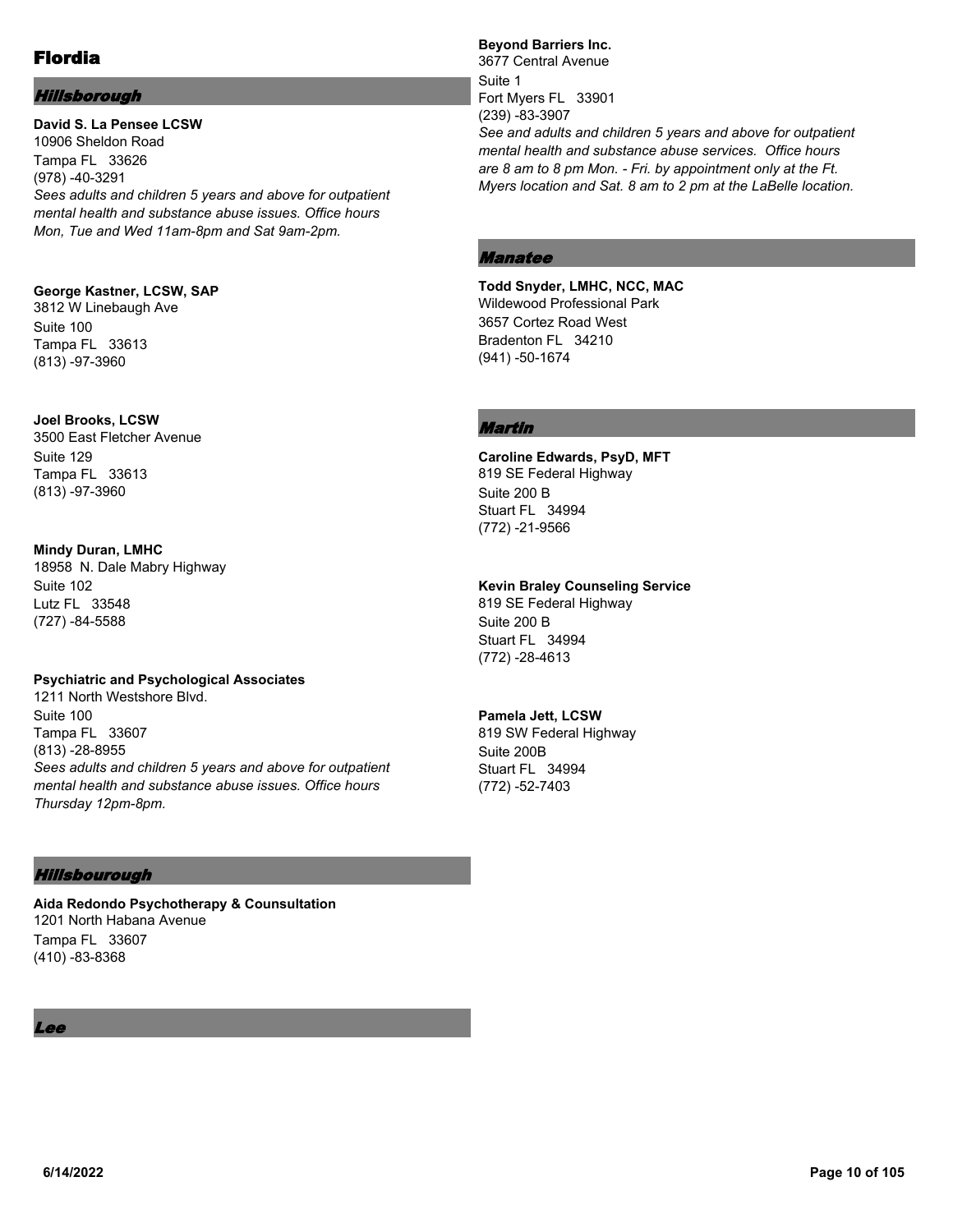#### Miami-Dade

**Beacon Associates** 420 S. Dixie Highway Suite 4A Coral Gables FL 33146 (305) -66-4433

**George Ferrandiz, LCSW** 101 Majorca Avenue Coral Gables FL 33134 (305) -44-6988

### **George Ferranidz, LCSW**

400 41st Street Suite 406 Miami Beach FL 33140 (305) -44-6988

#### **Institute for Family Therapy**

6175 NW 153rd Street Suite 404 Miami Lakes FL 33014 (305) -55-7400

10689 Kendall Drive Suite 306 Miami FL 33176 (305) -55-7400

#### **Maria C. Rodriguez, PhD.**

6625 Miami Lakes Drive Suite 377 Miami Lakes FL 33014 (305) -77-8593

#### **New Horizon Counseling Services, LLC.**

1550 South Dixie Highway, Suite #205 Coral Gables FL 33146 (305) -66-1095 *Sees adults only (18-64 years old) for outpatient mental health and substance abuse services. Has evening and Saturday hours M-F 9AM-8PM and S 10AM-2PM*

### **Orange**

**Carolyn A. Bankston, LCSW** 157 E. New England Ave. Suite 225 Winter Park FL 32789 (407) -34-0227

**Julie Bilsky, LLC** 121 W. Sybelia Ave. Maitland FL 32751 (407) -53-7003

### **Total Health Guidance**

5401 S. Kirkman Rd #730 Orlando FL 32819 (321) 332-6984 *Sees adults and children 11 years old and older for outpatient mental health services. Office hours are Monday thru Friday 8AM to 7PM. Client may call the office to schedule. Para Espanol call 407-270-6204.*

### Palm Beach

**All In Solutions Counseling Center** 4875 Park Ridge Road Suite 103 Boynton Beach FL 33426 (561) -41-5755

### **Linda Berlin,Psy.D. Psychological Associates** 7000 W. Palmetto Park Road

Suite 407 Boca Raton FL 33433 (561) -34-0997

### **M. Estelle Spike & Assoicates, Inc.**

1200 N. Federal Hwy. Suite 200 Boca Raton FL 33432 (561) -41-1317

### **Pennie Markus, LMHC**

21784 Club Villa Terrace Boca Raton FL 33433 (561) -39-2248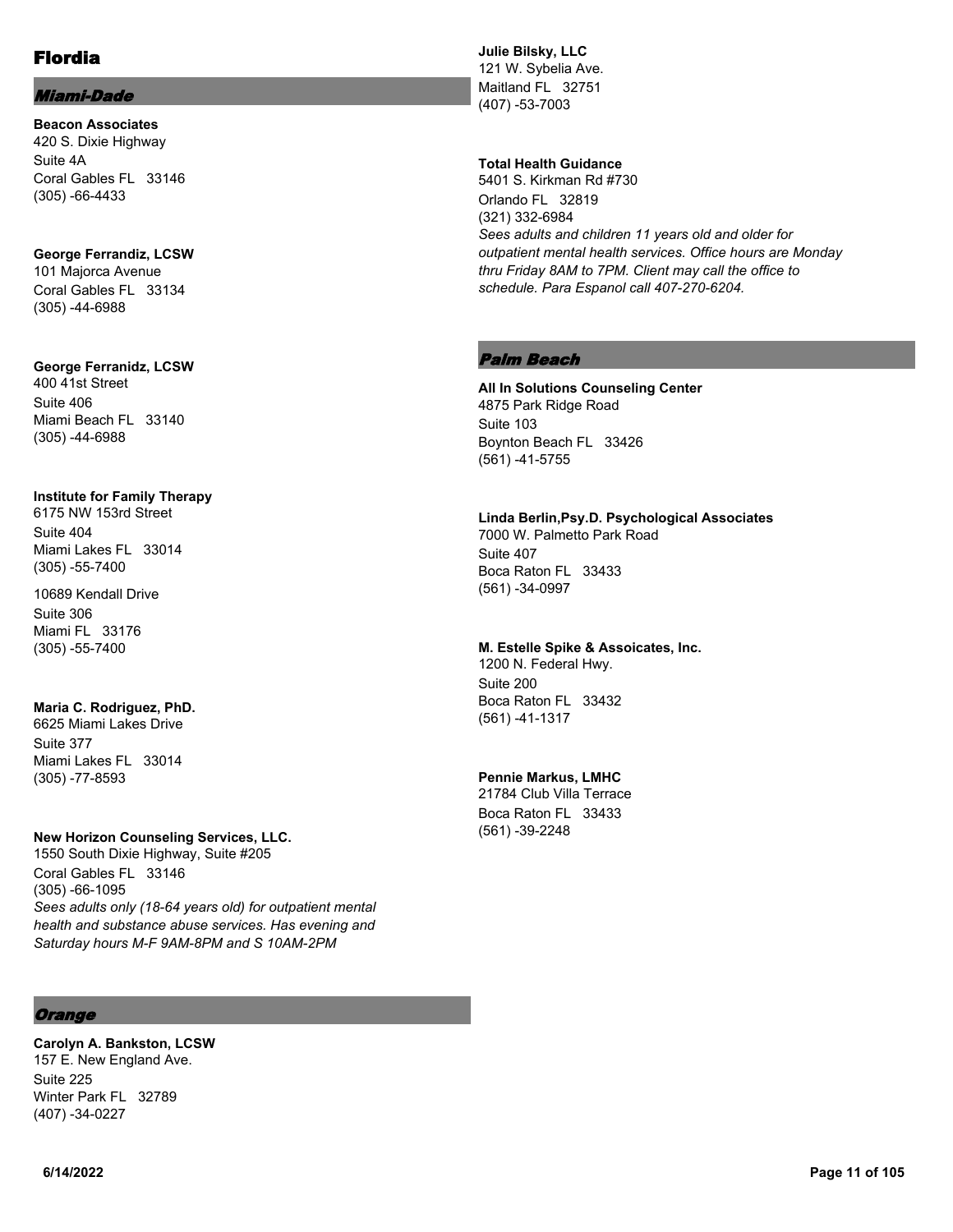### Pasco

**Mindy Duran, LMHC** 5328 Trouble Creek Road New Port Richey FL 33652 (727) -84-5588

### **Miriam Zicht, Ph.D.** 5315 Trouble Creek Road New Port Richey FL 34652 (352) -58-2232

**Sally Mallery, LMHC** 5328 Trouble Creek Road New Port Richey FL 33652 (727) -84-5588

### Pinellas

**Harold Bishop, LCSW** 1905 Tyrone Blvd. St. Petersburg FL 33710 (727) -34-3284

1591 Main Street Dunedin FL 34698 (727) -34-3284

#### **Jerome M. Geiger, LMHC** dba Counseling Western Professional Consulting Service 10825 Seminole Boulevard, Unit 2A Largo FL 33778 (727) -39-0893 *Sees adults for outpatient mental health counseling services.*

### **Karmivis Santiago, LMHC**

1101 S. Belcher Road Suite E Largo FL 33771 (727) -48-0107

### **Life With Hope, LLC**

3607 ALT. 19 Suite B Palm Harbor FL 34683 (727) -60-8081

#### **Pinnacle ADHD Counseling Center**

200 Central Avenue Suite 18-G Saint Petersburg FL 33701 (941) -46-0686 *Sees adults and children age 3 and older for outpatient mental health and limited substance abuse services.*

### **Sandra Hall, LMHC**

10825 Seminole Blvd. Unit 2A Largo FL 33778 (727) -62-0974

### Saint Lucie

**Healing Counseling, Inc.** 10400 SW Stephanie Way Suite 207 Port Saint Lucie FL 34987 (813) -41-5458

#### **Sandra Shuleshko, LMHC Inc.**

1680 SW Bayshore Blvd. Suite 116 Port Saint Lucie FL 34984 (772) -34-0848

### Sarasota

**Todd Snyder, LMHC, NCC, MAC** 73 South Palm Avenue Suite 222 Sarasota FL 34236 (941) -50-1674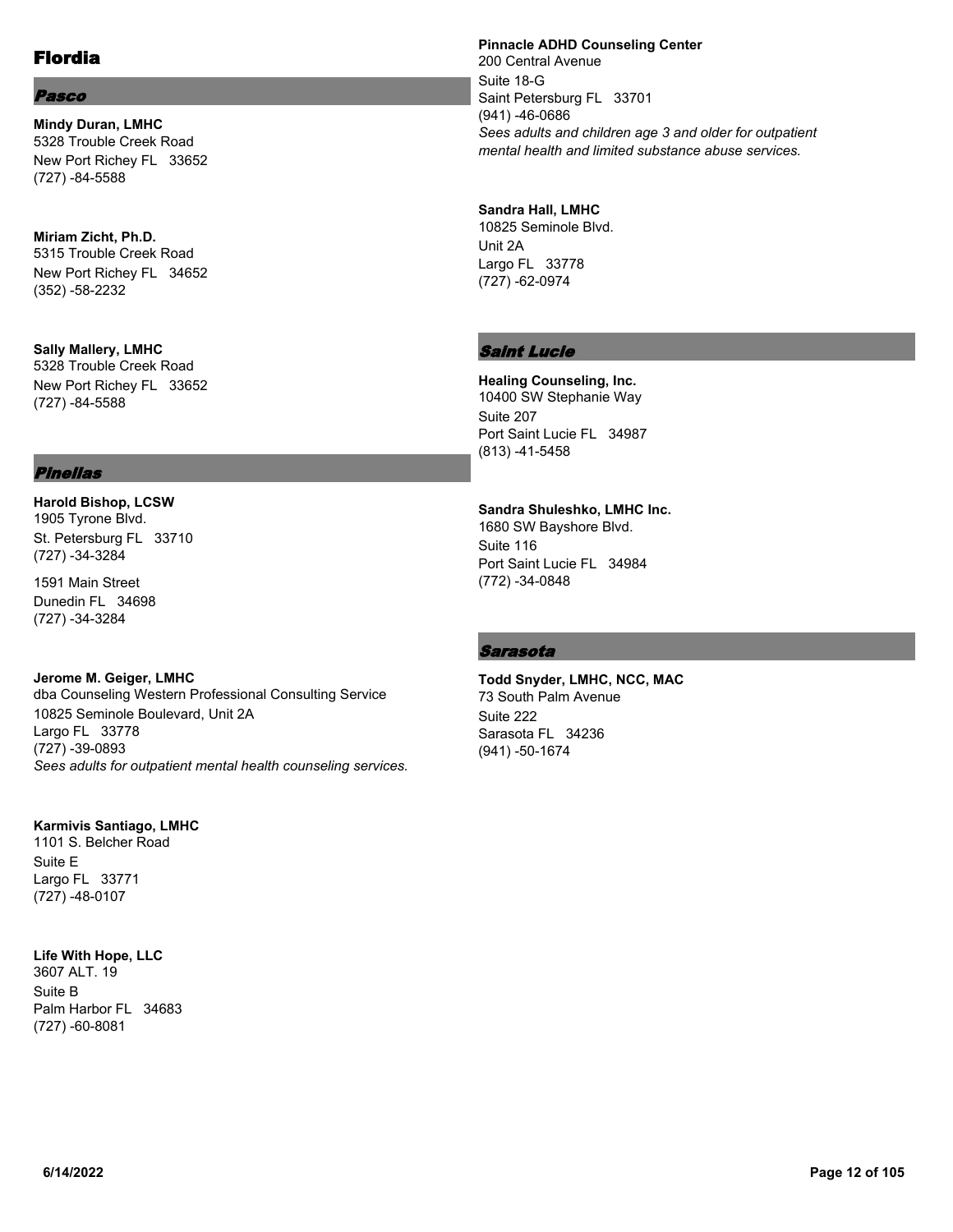# Georgia

#### Barrow

**Family Counseling Service Inc.** 292 North Broad Street Winder GA 30680 (706) -54-6658

### **Clarke**

**Douglas Duke, LPC** 1 Huntington Road Suite 704 Athens GA 30606 (706) -55-0706

**Family Counseling Service Inc.** 1435 Olgethorpe Ave. Athens GA 30606 (706) -54-6658

### **Clayton**

**Families First** 5538 Old National Hwy. Bldg. M, Suite 150 College Park GA 30349 (800) -85-2801

### **Cobb**

**Families First** Lake Park Office Building, Suite 100 2300 Lake Park Drive Smyrna GA 30080 (800) -85-2801

### **Coweta**

**Pastoral Care & Counseling Service** 467 Roscoe Road Newnan GA (678) -37-8524

### **Dekalb**

**Virginia Allen, LCSW** One Dunwoody Park Suite 140 Atlanta GA 30338 (678) -66-5153

### **Fayette**

**Families First** 275 Highway 54 West Suite 202 Fayetteville GA 30214 (800) -85-2801

### **Southway Counseling Center**

550 East Lanier Avenue Suite A Fayetteville GA 30214 (770) -71-0550

### Fulton

**Families First** 1105 W. Peachtree St. NE P.O. Box 7948 Station C Atlanta GA 30357 (800) -85-2801

4298 Memorial Drive Plaza Park OfficePark,Suite A&B Decatur GA 30032 (800) -85-2801

### **Virginia Allen, LCSW**

6290 Abbotts Bridge Road Suite 502 Duluth GA 30097 (678) -66-5153

### **Gwinnett**

**Families First** 318 Pike Street Suite 450 Lawrenceville GA 30045 (800) -85-2801

### **Northeast GA Counseling**

359 Peevy Street Suite A Buford GA 30518 (770) -27-5040

# **Solutions of Life, LLC**

1840 Old Norcross Road Suite 200 Lawrenceville GA 30044 (770) -63-7145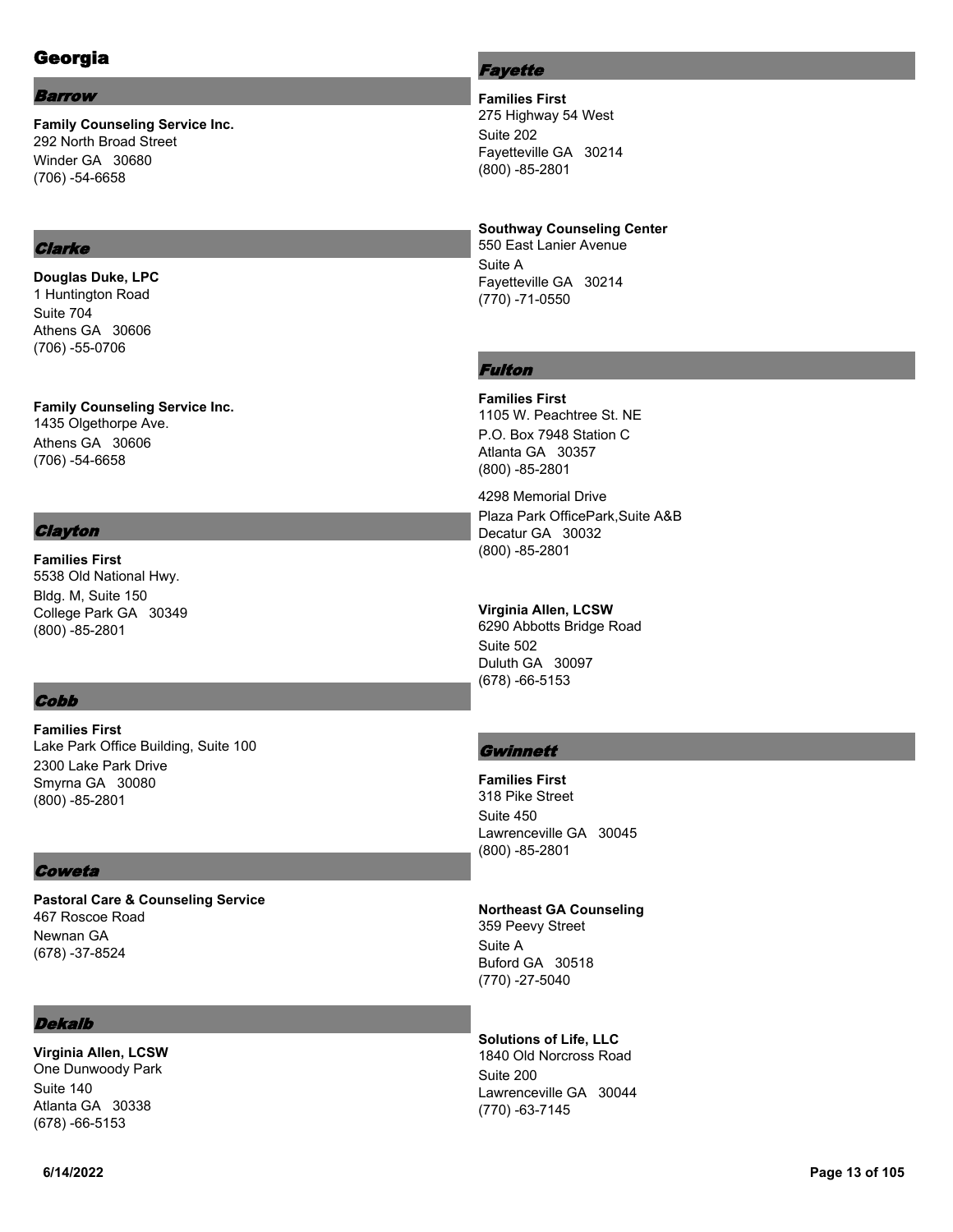# Georgia

### **Henry**

**Angela Shamsid-Deen** 903 Pavilion Court Suite S McDonough GA 30253 (404) -59-5127 *Sees adults for outpatient mental health and substance abuse services.*

### Jackson

**Marty Plog, LPC** 2610 Highway 129 North Business Jefferson GA 30549 (678) -31-9806

### Jefferson

**Douglas Duke, LPC** 2614 Highway 29 Business Jefferson GA 30549 (706) -55-0706

### Paulding

**Families First** 6279 Fairburn Road Douglasville GA 30134 (800) -85-2801

### **Richmond**

**Shavondria Davis, LCSW** 2610 Commons Blvd. Augusta GA 30909 (706) -84-1577

# Rockdale

**Families First** 1174 Scott Street Suite 104 Conyers GA 30012 (800) -85-2801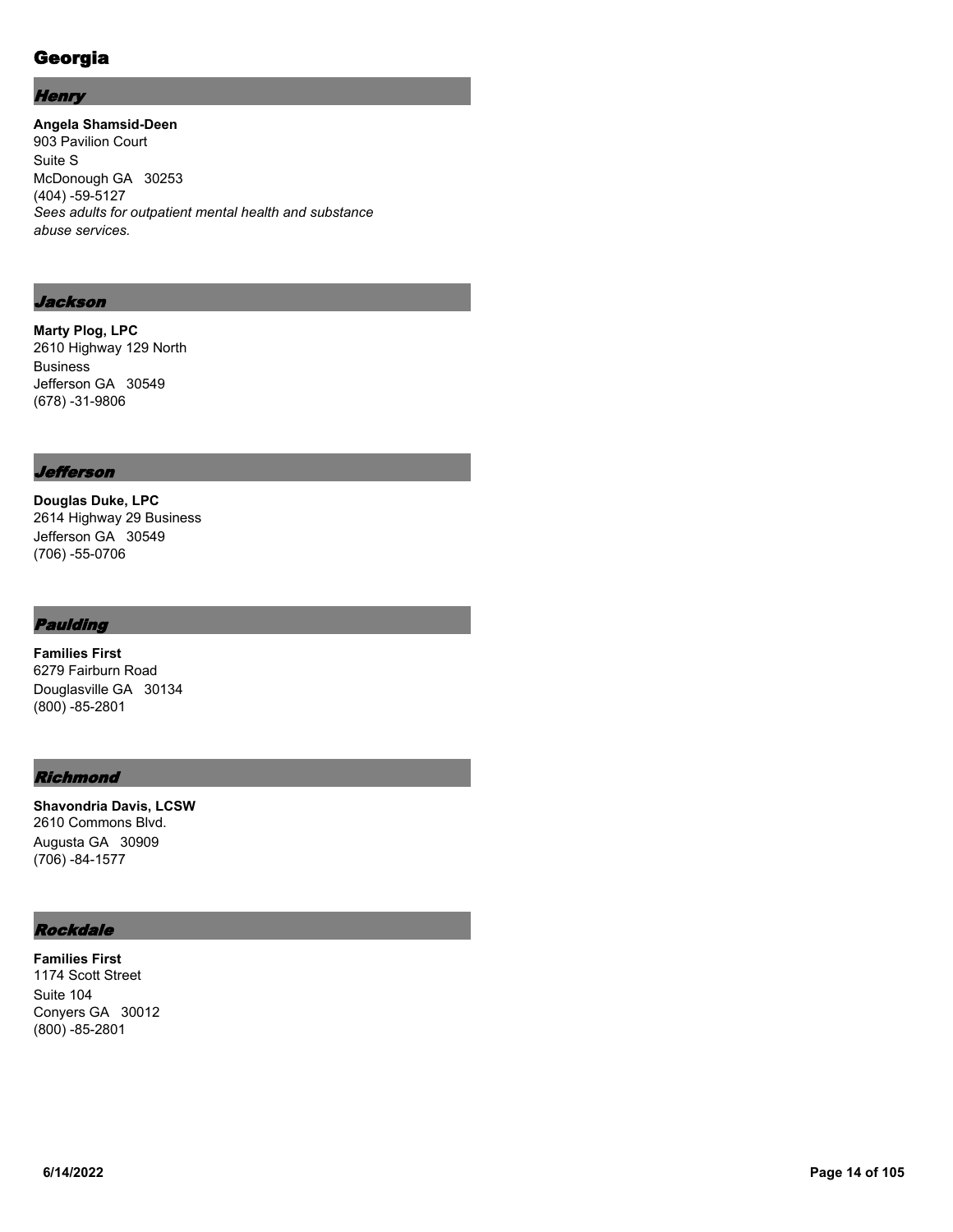# Illinois

#### Cook

**Core Psychotherapy Center, Ltd.** 1305 Wiley Rd #125 Schaumburg IL 60173 (847) -24-5080

#### **Crossroads Counseling & Mediation**

9601 165th Street Suite 6 Orlando Park IL 60467 (708) -71-4402

#### **Introspect Counseling Service**

1609 Sherman Evanston IL 60201 (773) -95-1678

### **Penny McGrath LCPC, LLC**

1136 S Delano Ct West Suite B201 Chicago IL 60605 (312) -61-9453 *Sees adults and children, toddler and above, for outpatient mental health services. Office hours are: Monday through Thursday 8:00 am to 6:00 pm, Friday 8:00 am to 1:00 pm, and Saturday 8:00 am to 3:00 pm.*

### Suite 8 La Grange IL 60525 (312) 612-9453

14 W Burlington Avenue

**Phyllis Gould, LCSW** 4305 North Lincoln Avenue Suite N Chicago IL 61618 (773) -93-2480

### **Social Work Solutions**

62 Orland Square Drive Suite 006 Orland Park IL 60462 (708) -94-1077 *Provides Critical Incident Response Services.*

8 South Michigan Suite 1500 Chicago IL 60603 (708) 941-1077 *Provides Critical Incident Response Services.* **The Genesis Therapy Center** 6006 W. 159th St Bldg C Oak Forest IL 60452 (708) -53-7320 *See adults and children 5 years and above for outpatien mental health and substance sbuse services. Office hours are by appointment only. Evening and weekend appointments often available. Clients should call the office to schedule.*

5210 West 95th St Suite 201 Oak Lawn IL 60453 (708) -42-3361

14 W. Burlington Ave Suite 8 La Grange IL 60525 (708) -48-0299

1010 Lake St Suite 603B Oak Park IL 60301 (708) -52-2655

930 West Higgins Rd Schaumburg IL 60195 (708) -53-7320

9411 South 51st Ave Oak Lawn IL 60453 (708) -42-0310

### **Troy Johnson Counseling**

420 W. Belmont Avenue #10H Chicago IL 60657 (773) 875-0928 *Sees adults for Outpatient Mental Health services. Monday through Thursday, 11:00 am to 7:00 pm and Friday as needed.*

### **DeKalb**

**Penny Shavit,RN,CADC,LCSW** 829 South 2nd Street DeKalb IL 60115 (815) -75-6962

### **DuPage**

**The Genesis Therapy Center** 2625 Butterfield Road Suite 138S Oak Brook IL 60523 (630) -63-3020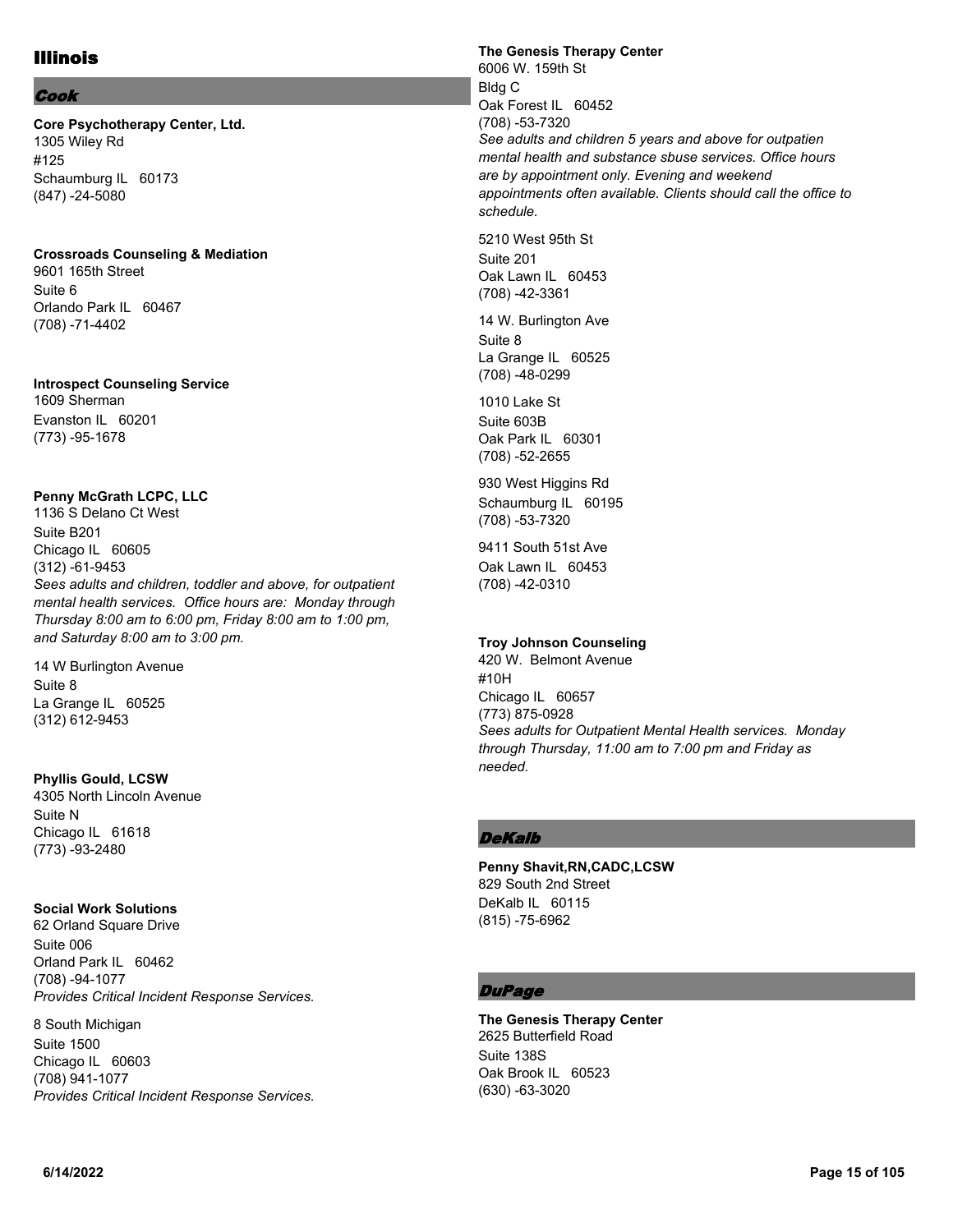# Illinois

### Lake

**Introspect Counseling Service** 977 Lake View Parkway Vernon Hills IL 60061 (773) -95-1678

### Lee

**KSB Hospital The Counseling Center** 403 East First Street Dixon IL 61021 (815) -28-5629

### **Whiteside**

**KSB Hospital The Counseling Center** 2000 North Locust Street Sterling IL 61081 (815) -53-4593

### **Margo Myers & Associates**

302 East Fifth Street Sterling IL 61081 (815) -62-8760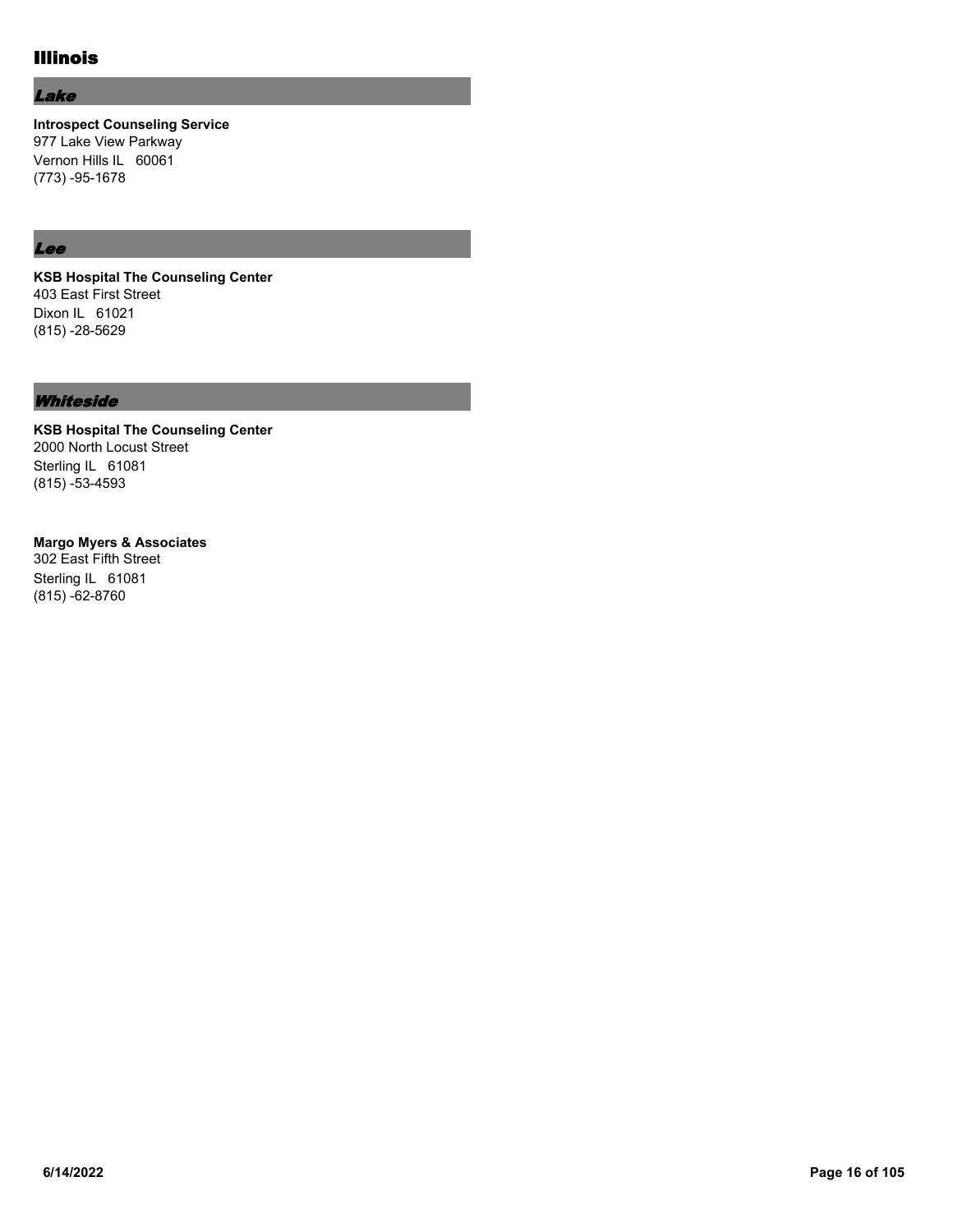### Indiana

### Clark

**Personal Counseling Service** 1205 Applegate Lane Clarksville Clarksville IN 47129 (812) -28-8383

### Elkhart

**Beck Counseling and Coaching, LLC** 109 E. Clinton Street Suite 10 Goshen IN 46528 (574) -60-3670 *Sees adults and adolescents 13 and older for outpatient mental health services.*

## **Brianna Yoder Counseling, PC**

1930 W. Lincoln Avenue Goshen IN 46526 (574) -53-2161

### **Carrie Miller Counseling, P.C.**

1930 W. Lincoln Avenue Goshen IN 46526 (574) -53-2161 *Sees adults and children age 8 and older for outpatient mental health services.*

### **Geneele Crump, LCSW**

59216 Merrimac Lane Elkhart IN 46517 (574) -87-6399 *Sees adults and adolescents 14 and older for outpatient mental health services.*

### **Heather Shelley, LCSW**

301 W. Lincoln Avenue Goshen IN 46526 (574) -34-7126 *Sees adults and children age 6 and older for out-patient mental health services.*

### **Jennifer Miller Counseling, PC**

1930 W. Lincoln Avenue Goshen IN 46526 (574) -53-2161 *Primarily works with children and adolescents ages 3-21. Will work with adult clients.*

### **Life Development Associates**

109 East Clinton Street Suite 11 Goshen IN 46528 (574) -53-2812 *Sees individuals 13 years and above for outpatient mental health issues.*

### **McArthur Counseling Center**

3120 Windsor Ct. Suite B Elkhart IN 46514 (855) 267-1700 *Sees individuals 6 and up. Monday through Thursday 9:00 am to 9:30 pm. Provides Outpatient Mental Health and Substance Abuse services.*

### **Oaklawn Psychiatric Center**

2600 Oakland Avenue Elkhart IN 46517 (800) -28-0809 *Sees adults and children 3 years and above for out patient mental health and substance abuse services*

330 Lakeview Drive PO Box 809 Goshen IN 46527 (800) -28-0809

### **Roxanne Watts, LMFT**

1400 West Indiana Avenue Elkhart IN 46517 (574) -37-7934 *Sees individuals 11 years and above for outpatient mental health and substance abuse issues. Members should call the office to schedule.*

#### **Samaritan Health and Living Center**

311 West High Street Elkhart IN 46516 (574) -26-3597 *Sees adults and children age 3 and above for outpatient mental health and substance abuse services. Office is open Monday - Thursday.*

### **Tammy L. McDonald, LMHC**

1930 W. Lincoln Avenue Goshen IN 46526 (574) -53-2161 *Sees adults and adolescents age 14 and older for outpatient mental health services.*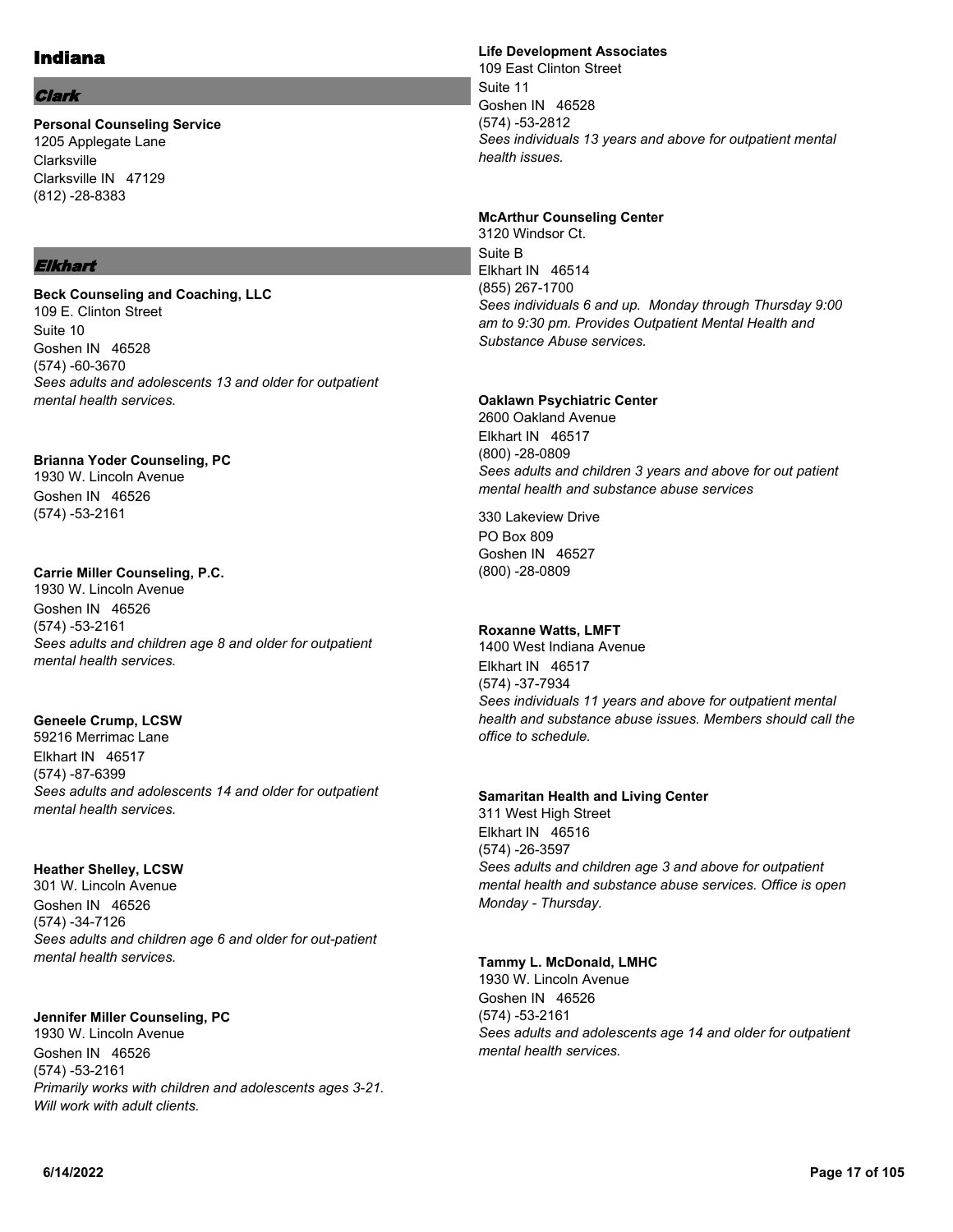## Indiana

### **Hendricks**

**Jane Dinunzio, LCSW** 202 Myers Road Danville IN 46122 (317) -71-8436

**Kirk Snyder, LMHC** 69 East Garner Road Suite 600 Brownsburg IN 46112 (317) -85-2211

**Larry Jones, MA, LMHC, CADAC** 69 East Garner Road Brownsburg IN 46112 (317) -85-2211

### **Maureen McCrae, MA, LMHC**

23 East 39th Street Indianapolis IN 46205 (317) -27-4455 *Works with adults and children age 7 and older for outpatient mental health services.*

### St. Joseph

**Oaklawn Psychiatric Center** 415 East Madison Street South Bend IN 46617 (800) -28-0809

### Lagrange

**Roxanne Watts, LMFT** 111 West Spring Street Suite 7 Lagrange IN 46761 (574) -37-7934 *Sees individuals 11 years and above for outpatient mental health and substance abuse issues. Members should call the office to schedule.*

### Lake

**The Genesis Therapy Center** 223 North Broad St Griffith IN 46319 (708) -53-7320

### Marion

**Living Well Journey, LLC** 4755 Kings Way Drive Suite 308 Indianapolis IN 46205 (317) -52-1153 *Sees adult women and couples for outpatient mental health services.*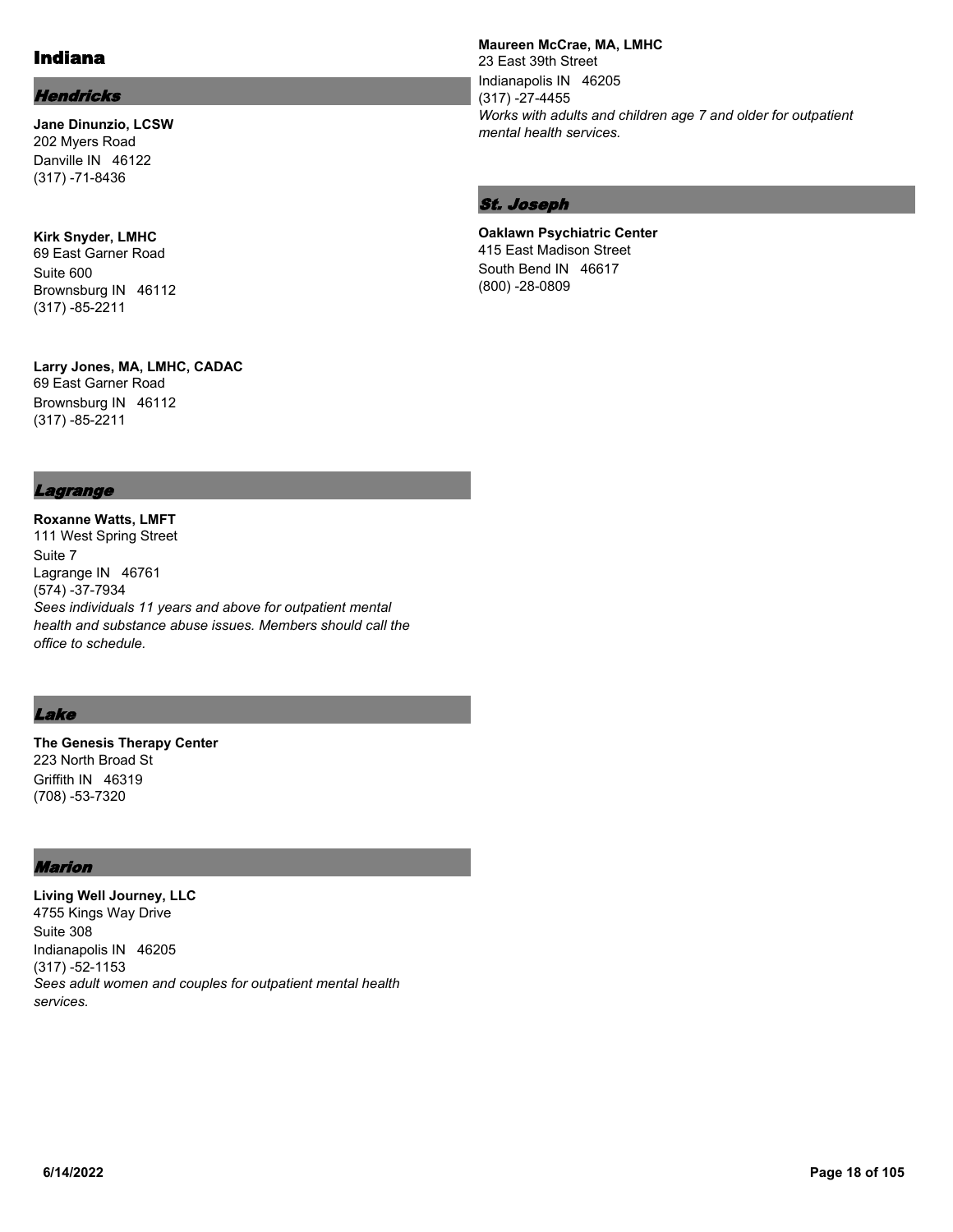## Kansas

### Douglas

**Madison Avenue Psychological Services** 5040 Bob Billings Parkway Suite B Lawrence KS 66049 (913) -39-3333

### **Rise Up Resiliency**

8645 College Blvd Suite 125 Lenexa KS 66210 (913) 735-0281 *Sees adults and children 14 year and above for outpatient mental health services. Office hours are Fridays & Saturdays 8AM-5PM, Sundays 2PM-7PM, Mondays, Tuesday & Thursdays 7AM-1PM. Clients should call the office to schedule.*

# **Harvey**

**Carlin Buhrman, LMFT** 610 West Randall Street Hesston KS 67062 (620) -86-9986 *Sees adults and children age 10 and older for outpatient mental health services.*

### **Connections Therapy, LLC**

120 West 6th St. Suite 150 Newton KS 67114 (620) -96-1400 *Sees individuals 5 years and above. Hours Friday 3-9pm and Saturday 8-5pm.*

### **East View Counseling, LLC**

1800 North Spencer Road Newton KS 67114 (316) -28-9856 *Sees adults and children age 4 and older for outpatient mental health services.*

## **Prairie View Mental and Behavioral Health Services**

1901 E. First Street Box 467 Newton KS 67114 (800) 992-6292 *Sees adults and children 2 years and above for outpatient mental health and substance abuse services. Offices hours are Monday through Friday from 8:00 am to 5:00 pm. Clients should call to schedule.*

Johnson

### Marion

**Prairie View Mental and Behavioral Health Services** 508 S. Ash Street Hillsboro KS 67063 (800) 992-6292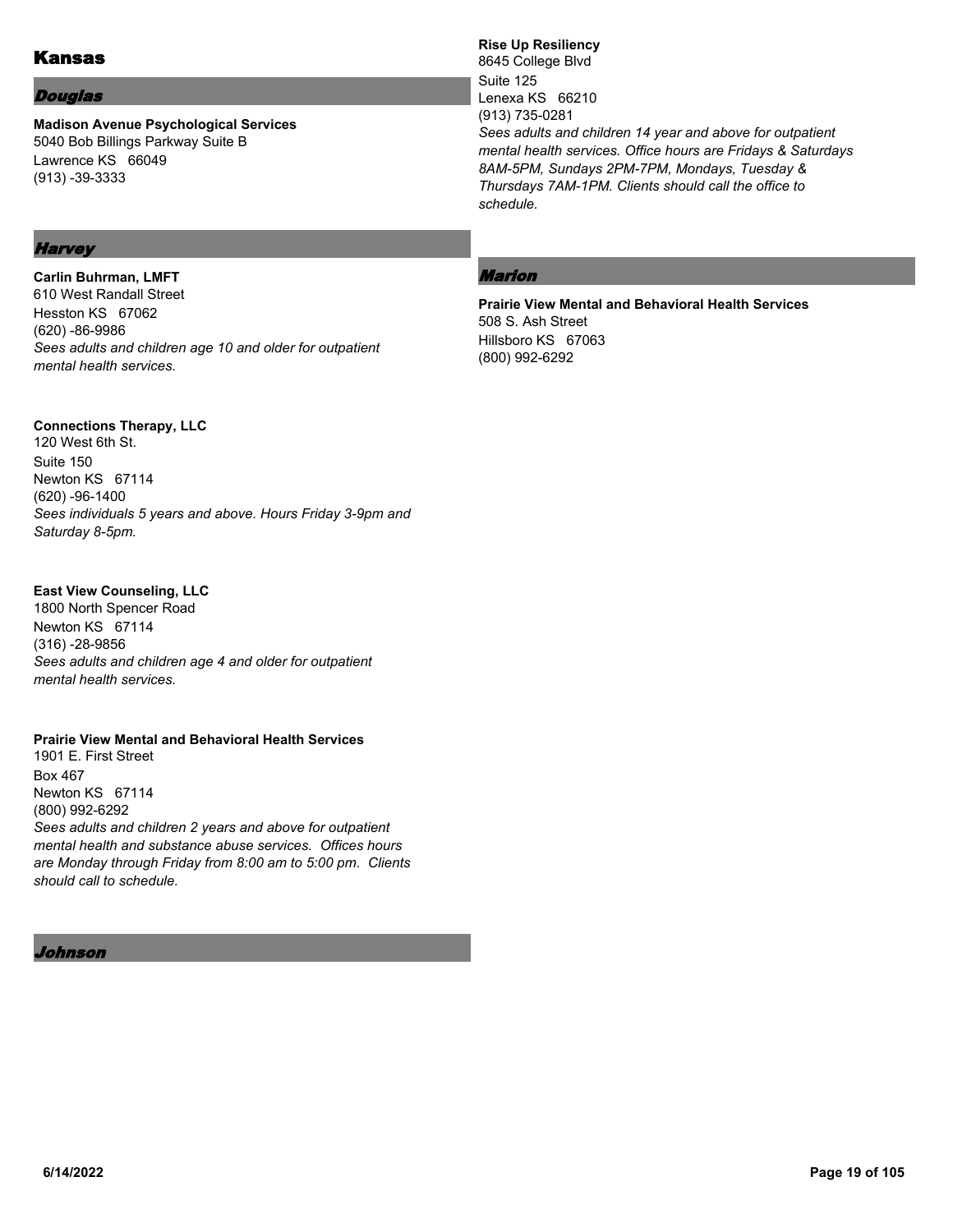#### Sedgwick

# **Carol Cummings, LSCSW, MFT, LCAC**

Counseling & Mediation Center, Inc. 200 W. Douglas Avenue, #560 Wichita KS 67202 (316) -26-2322

#### **EMPAC Employee Assistance Program**

300 W. Douglas Avenue Suite 930 Wichita KS 67202 (800) -23-0630 *Sees adults and children age 5 and above. Clients should call directly to schedule.*

#### **Goldfinch Therapy and Wellness, LLC**

100 S Market St Suite 2A Wichita KS 67202 (316) 361-0662 *See adults and children 4 year and above for outpatient mental health services. Office hours are Mondays and Fridays by appointment only. Tuesdays through Thrusdays 8AM-5PM. Clients should call the office to schedule.*

#### **Mary Chapman, LSCSW LLC**

3500 North Rock Rd Bldg 100 Wichita KS 67226 (316) 749-8179 *Sees adults and children 12 years and above for outpatient mental health services. Office hours are Monday thru Wednesday 9AM-5PM and Thursdays 11AM - 5PM. Clients should call the offfice to schedule.*

#### **Mary Newman, LSCSW**

4601 East Douglas Wichita KS 67218 (785) 608-8429 *Sees individuals 12 years of age and above for outpatient mental heatlh and substance abuse issues.*

## **Kentucky**

Boyd

#### **Melissa Barker, M.Ed., LPCC** 1544 Winchester Avenue

Ashland KY 41101 (606) -35-4091 *Sees individuals for outpatient mental health issues. Office is closed on Monday. Saturday office hours available. Members should call the office to schedule.*

### **Steven Tackett M.ED., LPCC**

1544 Winchester Avenue Ashland KY 41101 (606) -32-4091 *Sees individuals for outpatient mental health issues. Office is closed on Monday. Saturday office hours available. Members should call the office to schedule.*

### Jefferson

# **Alfred Perkins, LCSW, SAP**

4010 Dupont Circle Suite 226 Louisville KY 40207 (502) -89-8006

### **Sylvia Porter Carden, LCSW**

4010 Dupont Circle Suite LO-05C Louisville KY 40207 (502) -89-8419

### Pike

#### **Unshackled Counseling Services** 155 Little Creek Pikeville KY 41501 (606) -20-5235 *Sees adults and children age 5 and older for outpatient mental health and substance abuse services.*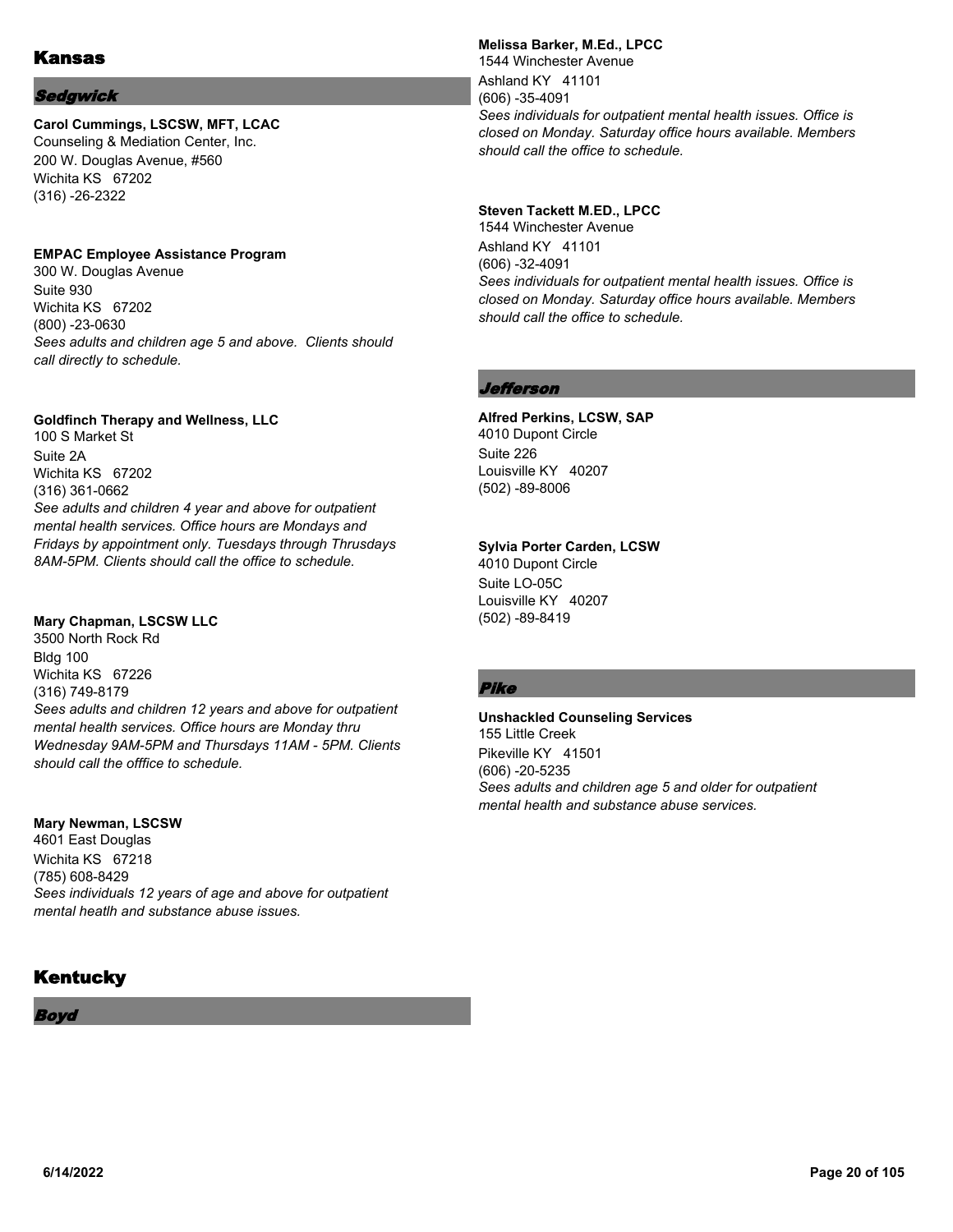## Louisiana

### Jefferson Parish

**Keith Bauer, LCSW, ACSW** 5217 Janice Avenue Kenner LA 70065 (504) -77-7754

**Melda Claude Professional Counseling Center**

425 West Airline Highway Suite D Upper Level La Place LA 70068 (985) -65-2052

### Lafourche Parish

**Thibodaux Regional Medical Center** 602 N. Acadia Road Thibodaux LA 70301 (985) -49-4442

### St. Charles Parish

**Cari Edwards, LPC, LMFT** 13755 River Road Suite D Luling LA 70070 (504) -97-4345

**Counseling Solutions of Catholic Charties** 100 Melonie Street Boutte LA 70039 (985) -60-5881

### St. John Parish

**Sandra Guidry, LCSW** 2840 West Airline Highway Suite A La Place LA 70068 (985) -47-8000

**South Central Louisiana Human Services Authority** 232 Belle Terre Blvd. Suite B La Place LA 70068 (985) -65-7064

### St. John's Parish

**Counseling Solutions of Catholic Charties** 799 Fairway Drive La Place LA 70068 (985) -60-5881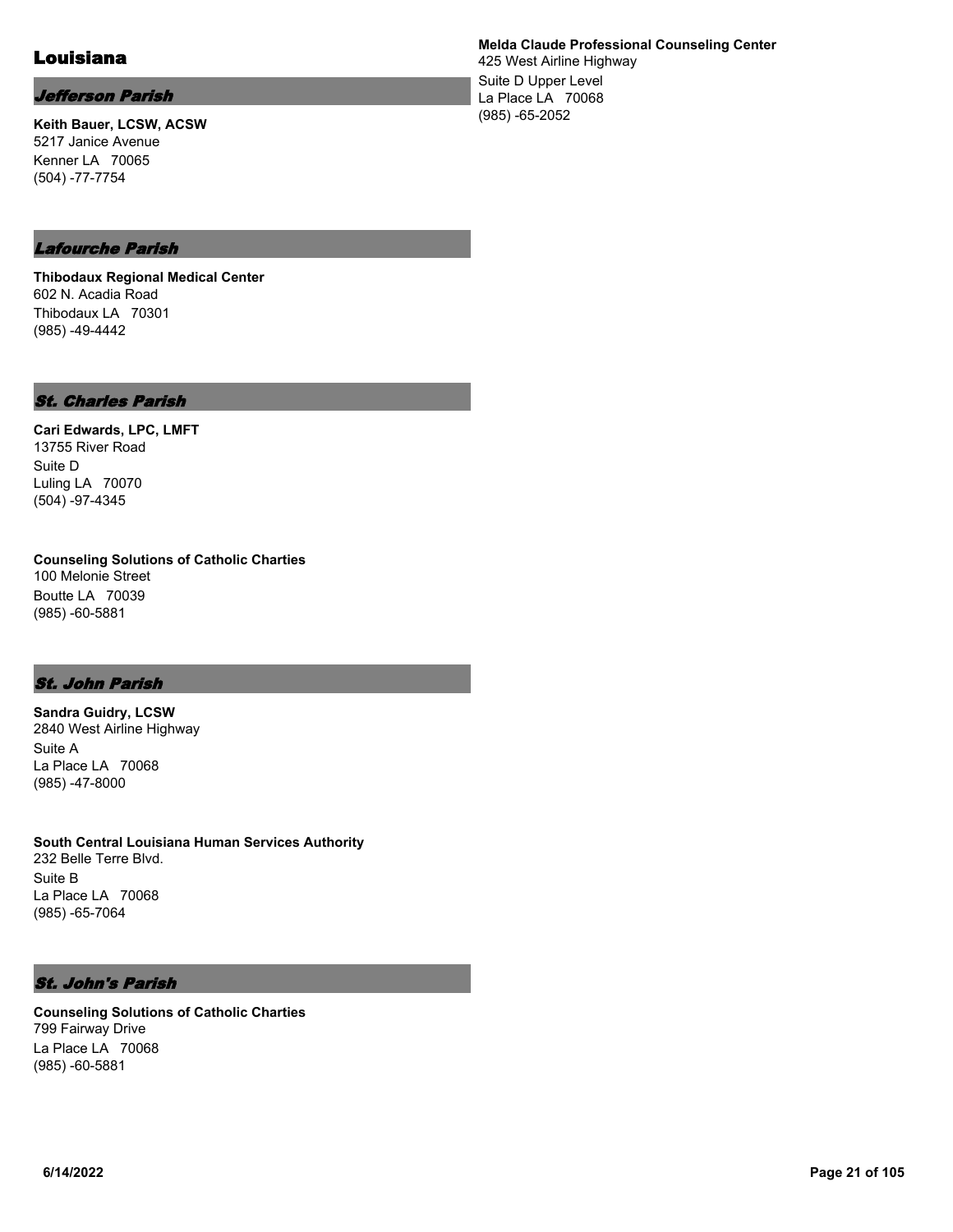## Maine

### Androscoggin

**Revolve Counseling, LLC** 11 Lisbon St Suite 103C Lewiston ME 04240 (207) 888-1802 *See adults and children 5 year and above of outpatient mental health services. Office hours are 8AM to 5PM Monday thru Friday. Clients should call the office to schedule.*

### **Frances M. White, LCSW**

Virtual Appointments Only Oxford ME 04270 (207) 890-1380 *Sees Adult/Geriatric clients only for virtual appointments only. Hours T,W,Th 9-5*

### Penobscot

**Third Eye Counseling, Inc.** 27 State Street Suite 38 Bangor ME 04401 (207) 370-9397 *Sees adults 18 and above for outpatient mental health and substance abuse services. Office hours are Monday, Tuesday, Thursday and Friday from 8:00 am to 4:00 pm. Clients should call the office to schedule.*

## York

**York Psychotherapy** 192 York Street York ME 03909 (207) -36-2164

### **Cumberland**

### **Carolyn Holbrook, LCSW**

205 Ocean Avenue Portland ME 04103 (207) -77-7993 *Sees adults for outpatient mental health and substance abuse services.*

#### **John Burke, LMFT** 605 US Route 1

Scarborough ME 04074 (207) -88-5929

### Franklin

**Clearwater Counseling and Consulting** 174 Broadway Suite 3 Farmington ME 04938 (207) -70-5755 *Sees adults and children 9 years and above for outpatient mental health and substance abuse services. Office hours are Monday, Tuesday, and Friday from 8:00 am to 5:00 pm.*

# **Edward E. Miller, LCSW**

117 Belcher Road Farmington ME 04938 (207) 778-4778 *See adults for outpatient mental health and substance abuse services. Office hours are Tuesday, Wednesday, and Thursday from 9:00 am to 7:00 pm.*

### **Oxford**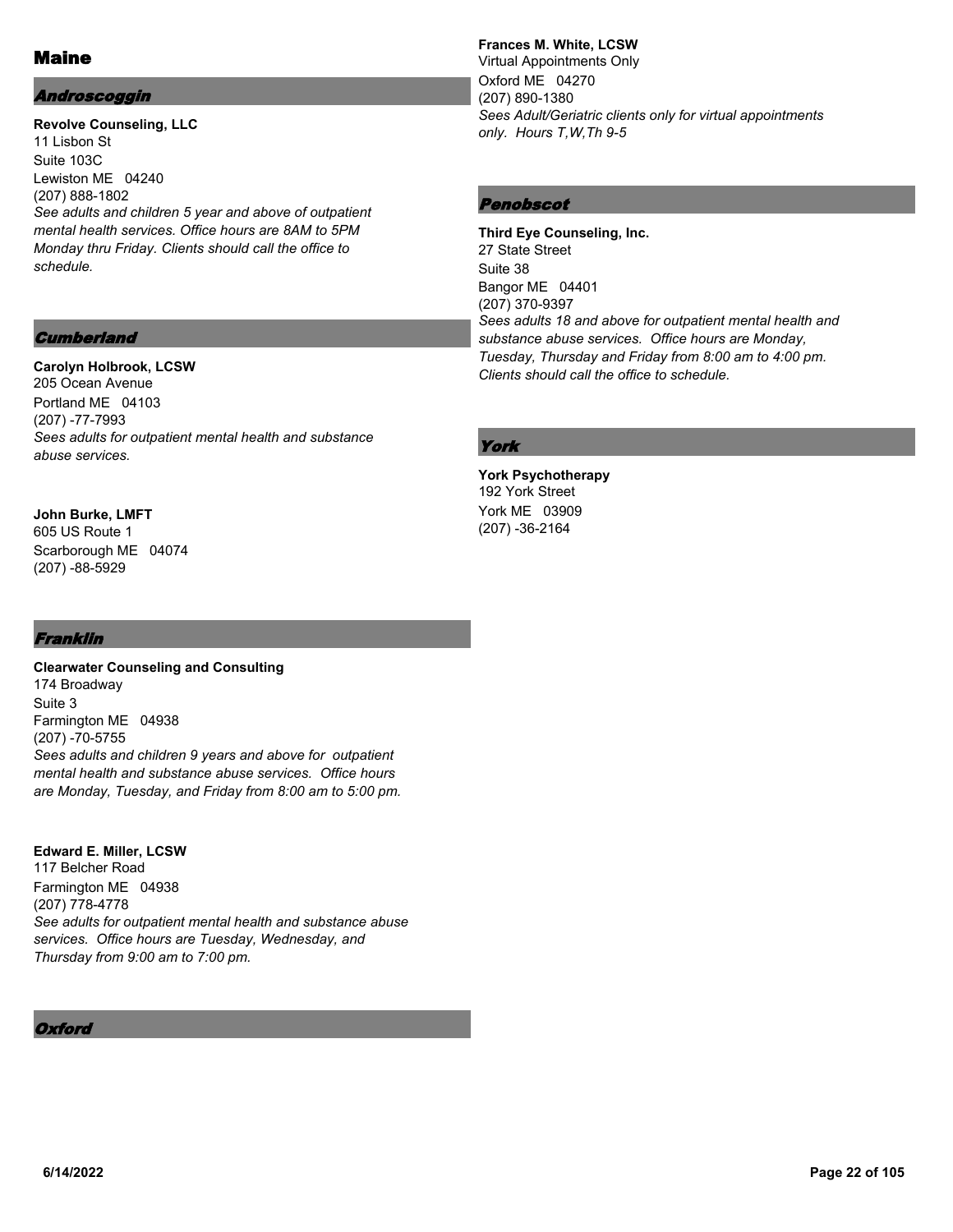### Allegany

**Davis Dayhoff, Ph.D.** 7 Market Street Cumberland MD 21502 (301) -75-3360

### **Seth Ramer, LCSW** 1100 W. Industrial Blvd. Cumberland MD 21502 (301) 895-3117

### Anne Arundel

# **Anne Arundel Counseling, Inc.**

7310 Ritchie Highway Suite 1009 Glen Burnie MD 21061 (410) -76-5988 *Sees adults and children 6 years and above for outpatient mental health and substance abuse services. Clients should call the office to schedule.*

#### **Congruent Counseling Services, LLC**

8638 Veterans Hwy Suite 301 Millersville MD 21108 (410) -74-8066

1910 Towne Centre Blv Suite 250 Annapolis MD 21404 (410) 740-8066

### **Greater Baltimore Counseling Center**

30 Greeway NW Suite 5 Glen Burnie MD 21061 (410) -65-4951 *Sees adults and children 5 years and above for mental health and substance abuse issues. Members should call to schedule the appointment.*

8379 Piney Orchard Parkway Suite G Odenton MD 21113 (410) -65-4951 *Sees adults and children 5 years and above for mental health and substance abuse issues. Members should call to schedule the appointment.*

#### **Mary Jo Armiger, LCSWC** 1298 Bay Dale Drive Suite 216 Arnold MD 21012 (410) -57-4892 *Sees individuals 13 years and above for mental health and substance abuse issues. Members should call the office to schedule. Mon & Wed 11am-8pm, Tue 9am-6pm, Thur 9am-5pm.*

#### **Terry Catucci, LCSWC**

980 Awald Drive Annapolis Annapolis MD 21403 (410) -26-6298

2110 Priest Bridge Drive Suite 3 Crofton MD 21114 (410) -72-8221

#### **Turning Stone Counseling, LLC**

2528 Mountain Road Suite 103 Pasadena MD 21122 (410) -84-9647 *Sees adults and children 5 years and above for mental health and substance abuse issues. Clients should call the office to schedule.*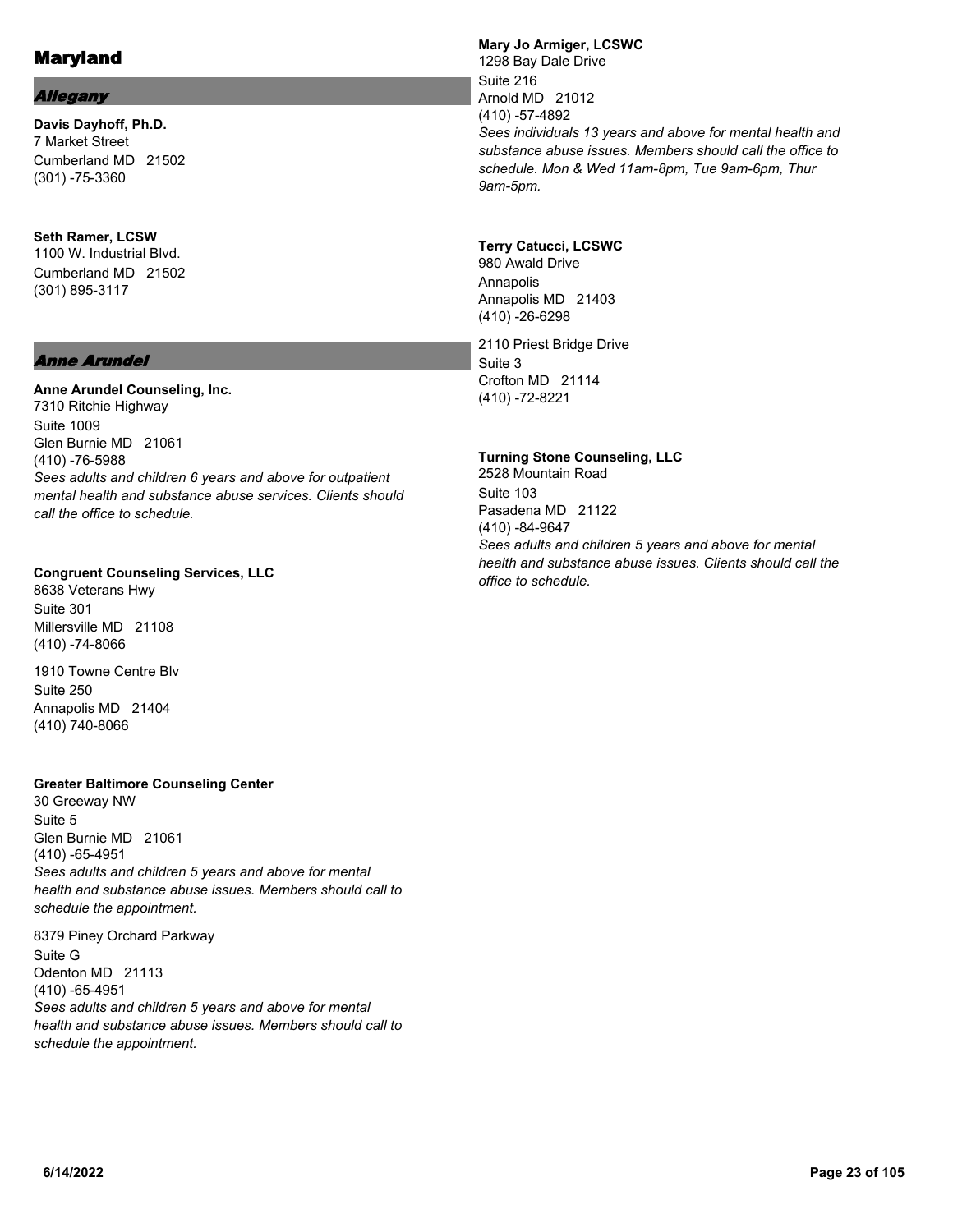### Baltimore

### **Bright Future Community Health Care Services**

403 Eastern Blvd. Essex MD 21221 (443) -91-4612 *Sees adults and children 3 years and above for outpatient mental health and substance abuse issues. Office hours Mon- Sat 7:30am -9:30pm*

### **Cedar Ridge Counseling Centers, LLC**

9199 Reisterstown Road Suite 105B Owings Mills MD 21117 (410) -55-0773 *Sees adults and children 3 years and above for mental health and substance abuse issues. Clients should call the office to schedule. Office will take the intake information and provider will call client to schedule.*

### **Congruent Counseling Services, LLC**

7600 York Rd Towson MD 21204 (410) -74-8066

### **CRA Counseling & Consulting Agency**

3565 Ellicott Mills Drive C2 Suite 102 Ellicott City MD 21043 (410) -74-4204 *Sees individuals 15 years and above for outpatient mental health and substance abuse issues. Members should call the office to schedule.*

### **Craig Rushing, LCPC**

4710 Pennigton Avenue 2nd Floor, Suite 6 Baltimore MD 21226 (410) -56-5248

14201 Laurel Park Drive Suite 221 Laurel MD 20707 (410) -56-5248

### **Darina Alban, LCSWC**

1122 Kenilworth Drive Suite 500 Towson MD 21204 (443) -97-9463 *Sees adolescents and adults for mental health and substance abuse services.*

## **Denise Simmons, LCSWC**

9515 Deereco Road Suite 901 Timonium MD 21093 (443) -84-7355 *Sees ages 12+ for mental health services. Does not provide substance abuse services.*

### **Developing Wellness Solutions**

TELEHEALTH ONLY 9712 Belair Road Suite 300 Nottingham MD 21236 (410) -50-9591 *Telehealth Only - Sees adults and children 5 years and above for outpatient mental health and substance abuse services. Hours are Monday through Friday from 8:00 am to 8:00 pm. Some Saturday hours are available. Can contacted via email, info@developin*

#### **Dionne Aldridge, LCSW-C**

305 Chesapeake Ave Towson MD 21204 (443) 416-5833 *Sees adults 18 years and above for substance abuse and mental health services. Office hours are Tuesday - Saturday 12PM-8PM. Client should call the office to schedule.*

### **Elaine Nahai, LCSW**

6106 Edmonson Ave. Catonsville MD 21228 (410) -48-5090

### **Family Therapy Group LLC**

8114 Sandpiper Circle Suite 205 White Marsh MD 21162 (443) -48-5473 *Sees individuals 7 years and above for outpatient mental health and substance abuse services. Office hours M-F 9 am to 8 pm and Sat. 8 am to 4 pm*

### **Judith Berk, LCSW**

9199 Reisterstown Road Suite 204B Owings Mills MD 21117 (410) -44-4158 *Sees adult clients 21 and older for outpatient mental health services.*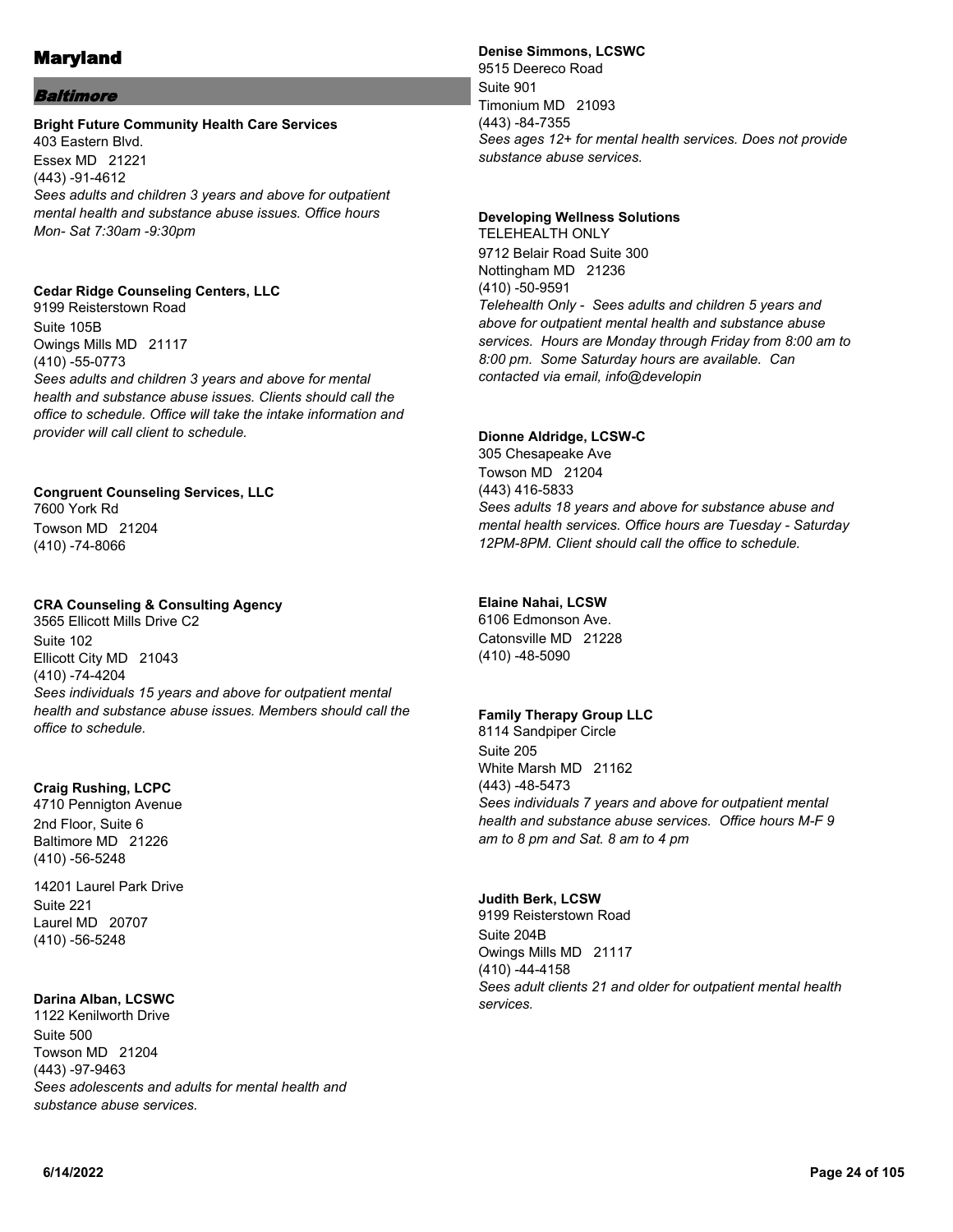### Baltimore

#### **Kenneth Sharoff, LCSWC** 8422 Bellona Lane Towson MD 21204 (410) -77-4070 *Sees adults and children for outpatient mental health and substance abuse issues.*

9199 Reistertown Road Suite 204B Owings Mills MD 21117 (410) -77-4070 *Sees adults and children for outpatient mental health and substance abuse issues.*

1 Cross Creek Court Phoenix MD 21131 (410) -77-4070 *Sees adults and children for outpatient mental health and substance abuse issues.*

#### **Kovacs Counseling Services**

17 Warren Road Suite 3A Pikesville MD 21208 (443) -67-7860 *Sees adults and children ages 6 and above for mental health issues. Does not provide substance abuse services. Clients should call to schedule their appointment.*

### **Lauren Bryant Counseling, LLC**

11350 McCormick Road Suite 408 Hunt Valley MD 21031 (443) -91-0706 *Sees adults and adolescents age 14 and older for outpatient mental health services.*

3313 Paper Mill Road Suite 5 Jacksonville MD 21131 (443) -91-0706

#### **Leg Up Counseling**

4831 Norrisville Road White Hall MD 21161 (443) -65-7164 *Sees adults and children 5 years and above for outpatient mental helath and substance abuse services. Clients should call the office to schedule.*

### **Lynne Farbman, LCSW-C**

11350 McCormick Road Executive Plaza One, Suite 408 Hunt Valley MD 21031 (410) -77-0157 *Sees adults for mental health services. Will provide subsance abuse evaluations and then refer out for treatment.*

### **Martha Edwards, LCSW-C**

8005 Harford Road Suite 102 Baltimore MD 21234 (410) -66-3133 *Sees adults 18 and older for outpatient mental health services. Schedules appointments on Mondays and Fridays. Proficient in American Sign Language.*

### **New Perspectives, LLC**

6 Park Center Court Suite 103 Owings Mills MD 21117 (410) -35-3344 *Sees ages 5+ for mental health and substance abuse services.*

### **Renewal Counseling Center Inc.**

8615 Ridgely's Choice Dr. Suite 212 Baltimore MD 21236 (410) -52-2151 *Christian-based counseling center.*

### **Self Counseling, LLC**

3701 Old Court Road Suite 19B Pikesville MD 21208 (443) -75-3101 *Sees ages 10+ for mental health services. Does not provide substance abuse services.*

### **Towson Wellness, LLC**

605 Baltimore Avenue Baltimore MD 21204 (410) -42-2458 *Sees ages 8+ for mental health and substance abuse services.*

### **Valderas Barksdale-Oliver, LCPC**

705 Earlton Road Reisterstown MD 21136 (410) -26-0707 *Sees adults and adolescents (age 12 and older) for outpatient mental health and substance abuse services.*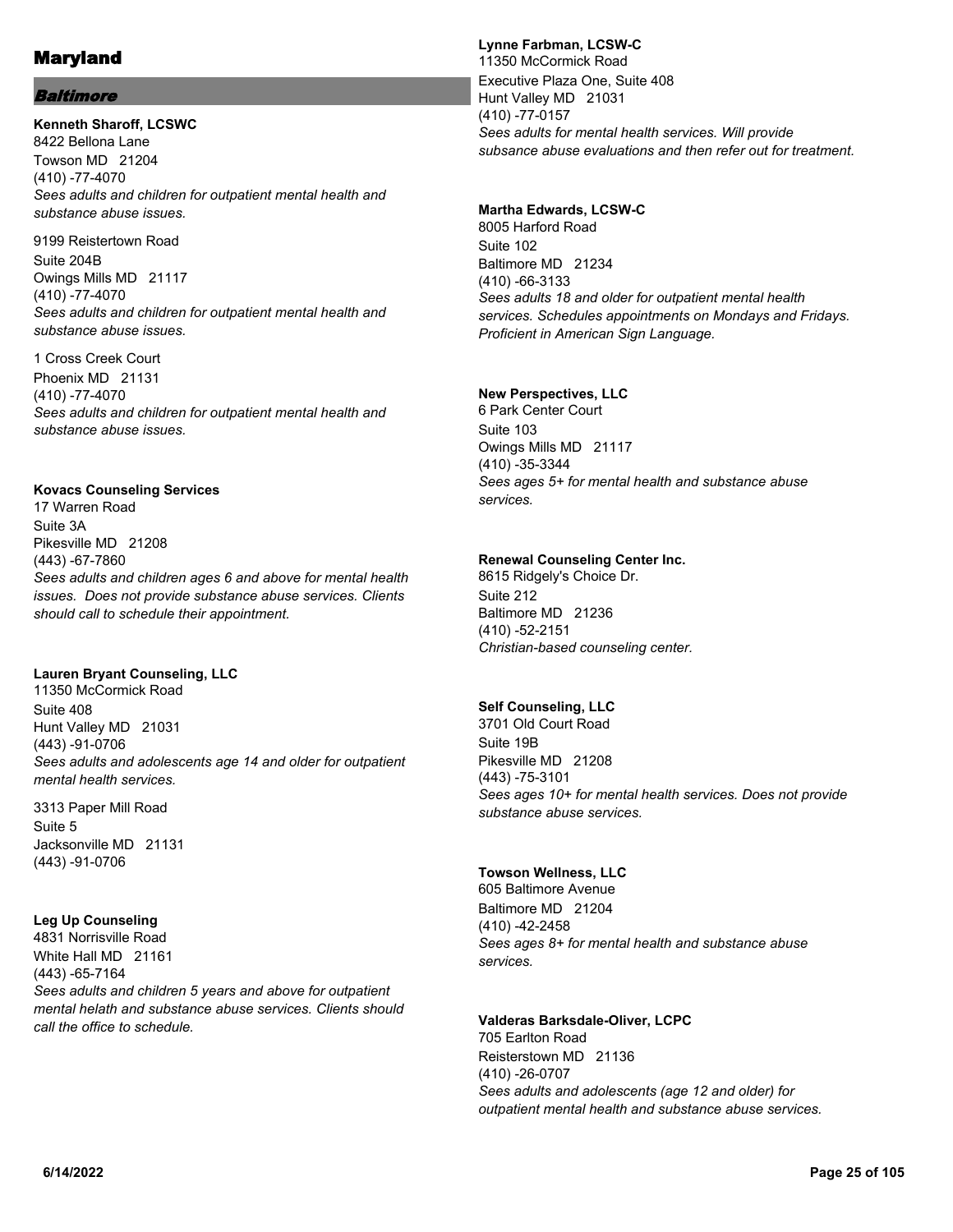### Baltimore

#### **Your Heart's Desire Therapy & Wellness, LLC** 11 Newburg Avenune Suite 203 Catonsville MD 21228 (301) -24-6638 *Sees individuals 16 years and above for outpatient mental health issues. Tue & Thrus 10AM-8PM, Fri 10AM-4PM, Sunday 10AM-5PM.*

516 North Rolling Road Suite 305 Catonsville MD 21228 (301) -24-6638 *Sees individuals 16 years and above for outpatient mental health issues. Tue & Thrus 10AM-8PM, Fri 10AM-4PM, Sunday 10AM-5PM.*

### **Congruent Counseling Services, LLC**

6220 Georgetown Blvd Suite C Eldersburg MD 21784 (410) -74-8066

### **Daniel Holler, LCSW**

354 Crest Lane Westminster MD 21157 (410) -25-1013 *Sees individuals 8 years and above for mental health issues. Does not provide substance abuse services.*

#### **Nanette Billingslea, LCSWC**

15 East Main Street Suite 224A Westminster MD 21157 (443) -24-8643 *Sees ages 8+ for mental health services. Can do substance abuse evaluation and then refer out for treatment.*

### Baltimore City

**PerceptA Therapeutic & Training Center, LLC** 2384 Nutmeg Terrace Baltimore MD 21209 (443) 992-1796 *See adults 18 years and above for outpatient mental health services. Hours of operation are Wednesdays and Fridays 8:00AM to 7:00PM and Saturdays and Sundays by appointment only. Call the office to schedule.*

### **Carroll**

**Catoctin Counseling** 63 East Main Street Suite 8 Westminster MD 21157 (301) -74-6687 *Sees ages 5+.*

### **Cedar Ridge Counseling Centers, LLC**

2 Locust Lane Suite 203 Westminster MD 21157 (410) -55-0773 *Sees adults and children 3 years and above for mental health and substance abuse issues. Clients should call the office to schedule. Office will take the intake information and provider will call client to schedule.*

### **New Perspectives, LLC**

904A Washington Road Westminster MD 21157 (410) -35-3344 *Sees ages 5+ for mental health and substance abuse services.*

### **North Carroll Counseling & Wellness Center**

1011 South Main Street Hampstead MD 21074 (410) -55-9007 *Sees ages 7+ for mental health and substance abuse services.*

#### **Renee Bauer-Wolf LCSW-C**

202 East Main Street Suite 1 Westminster MD 21157 (410) -87-3030 *Sees ages 17+ for mental health services. Can do substance abuse evaluation and then refer out for treatment.*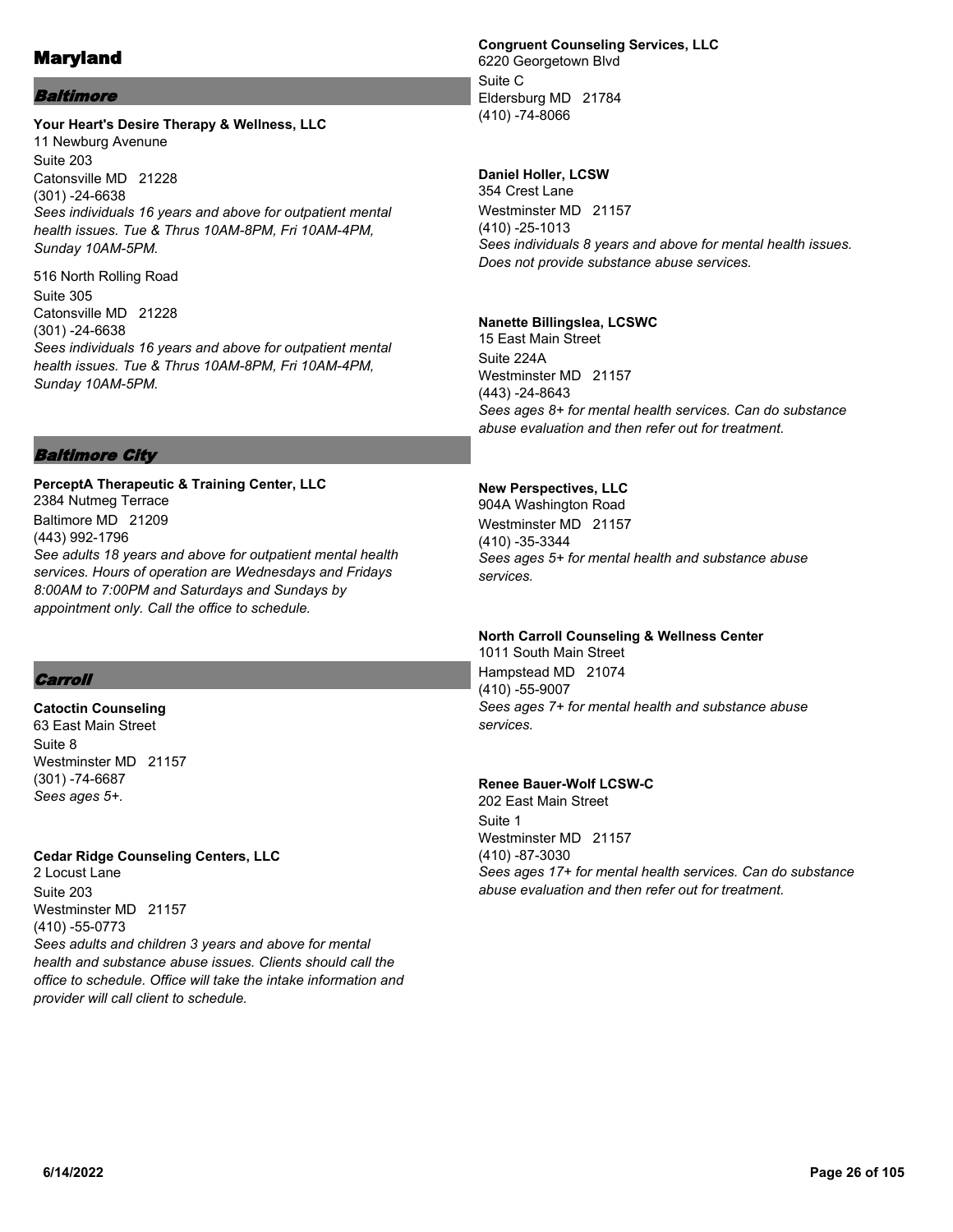### **Cecil**

**Bodhi Counseling** 2057 Pulaski Highway Suite 4 North East MD 21901 (443) -87-4044 *Sees adults and children 5 years and above for mental health and substance abuse services.*

### **Carolyn Wells, LCPC**

1001 Cedar Corner Road Suite C Perryville MD 21903 (410) -64-3030

### **RSI Resolution Services, Inc.**

101 Mill Lane North East MD 21901 (410) -28-6569 *Sees adults for outpatient mental health services. Office hours are by appointment only. Please call the office to schedule.*

### **Charles**

## **Christine Mason, LCPC**

11355 Pembrooke Square Suite 108 Waldorf MD 20603 (301) -84-6966 *Will see adolescents and adults for mental health and substance abuse services.*

### **Mind Matters**

3195 Old Washington Road Suite 215 Waldorf MD 20602 (301) -88-2838 *Sees ages 13+ for mental health services.*

### **Dorchester**

**J. David Collins & Associates, LLC** 828 Airpax Road Cambridge MD 21613 (410) -90-1333 *Sees individuals for outpatient mental health and substance abuse services.*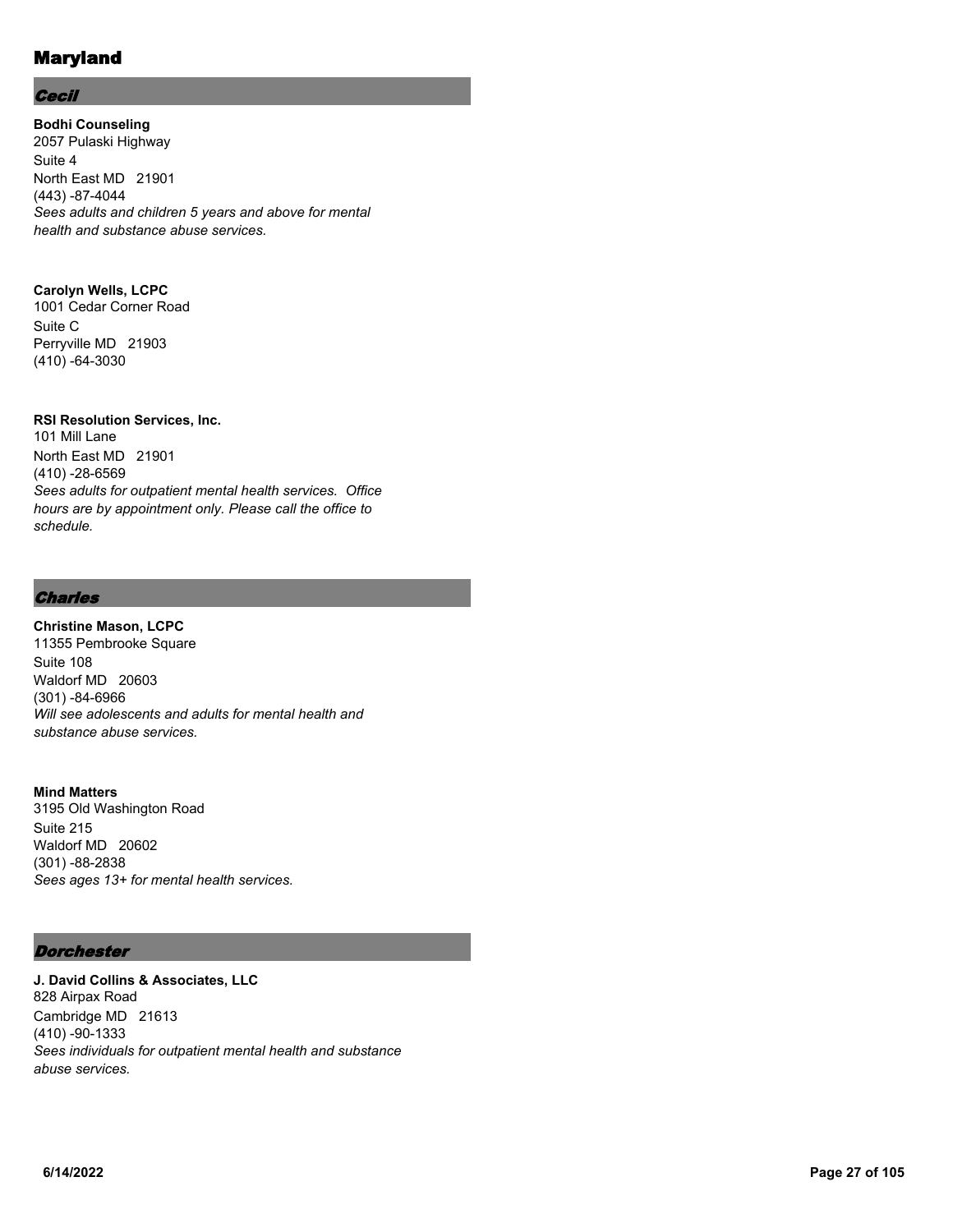### Frederick

**Associated Family Counseling** 306 West Patrick Street Suite 2B Frederick MD 21701 (301) -22-2303 *Sees adults and children 3+ for mental health services. Does not provide substance abuse services.*

### **Beth Niedbala, LCSW-C**

170 Thomas Johnson Drive Bldg. 170, Suite 201-L2 Frederick MD 21702 (508) -52-6177 *Sees individuals age 5 and up. Provides Outpatient Mental Health and Substance Abuse services. Office on second floor. Stair access only.*

### **Bonnie Triantafillos LCSW-C**

263 W. Patrick Street Mailbox 3 Frederick MD 21701 (301) 524-0296

### **Breakthrough Counseling Services, LLC**

4014-J Mountville Road Unit A Jefferson MD 21755 (240) -98-1001

### **Brook Lane Behavioral Services, Inc. - Frederick**

5301 Buckeystown Pike Suite 170 Frederick MD 21704 (301) -73-0331

### **Catoctin Counseling**

112 East Main Street Thurmont MD 21788 (301) -74-6687 *Sees ages 5+ for mental health and substance abuse services.*

309 East Patrick Street Frederick MD 21701 (301) -74-6687 *Sees ages 5+ for mental health and substance abuse services.*

#### **Center for Integrative Healthcare**

340 Park Avenue Frederick MD 21701 (301) -66-1683 *Sees ages 4+ for mental health and substance abuse services.*

#### **Congruent Counseling Services, LLC**

22 South Market St Frederick MD 21701 (410) 740-8066

### **Crazy Talk, LLC**

65 Thomas Johnson Drive Suite A Frederick MD 21702 (240) -38-7599 *Sees individuals 12 years and above for outpatient mental health and substance abuse issues.*

#### **Daniel Holler, LCSW**

506 Carrollton Drive Frederick MD 21701 (410) -25-1013 *Sees individuals 8 years and above for mental health issues. Does not provide substance abuse services.*

### **Forest Therapy**

256 West Patrick Street Suite 3 Frederick MD 21701 (240) -42-5111

### **Joseph C. Dagenhart, LCPC**

65 Thomas Johnson Drive Suite A Frederick MD 21702 (240) -57-9688 *Sees ages 12+ for mental health services.*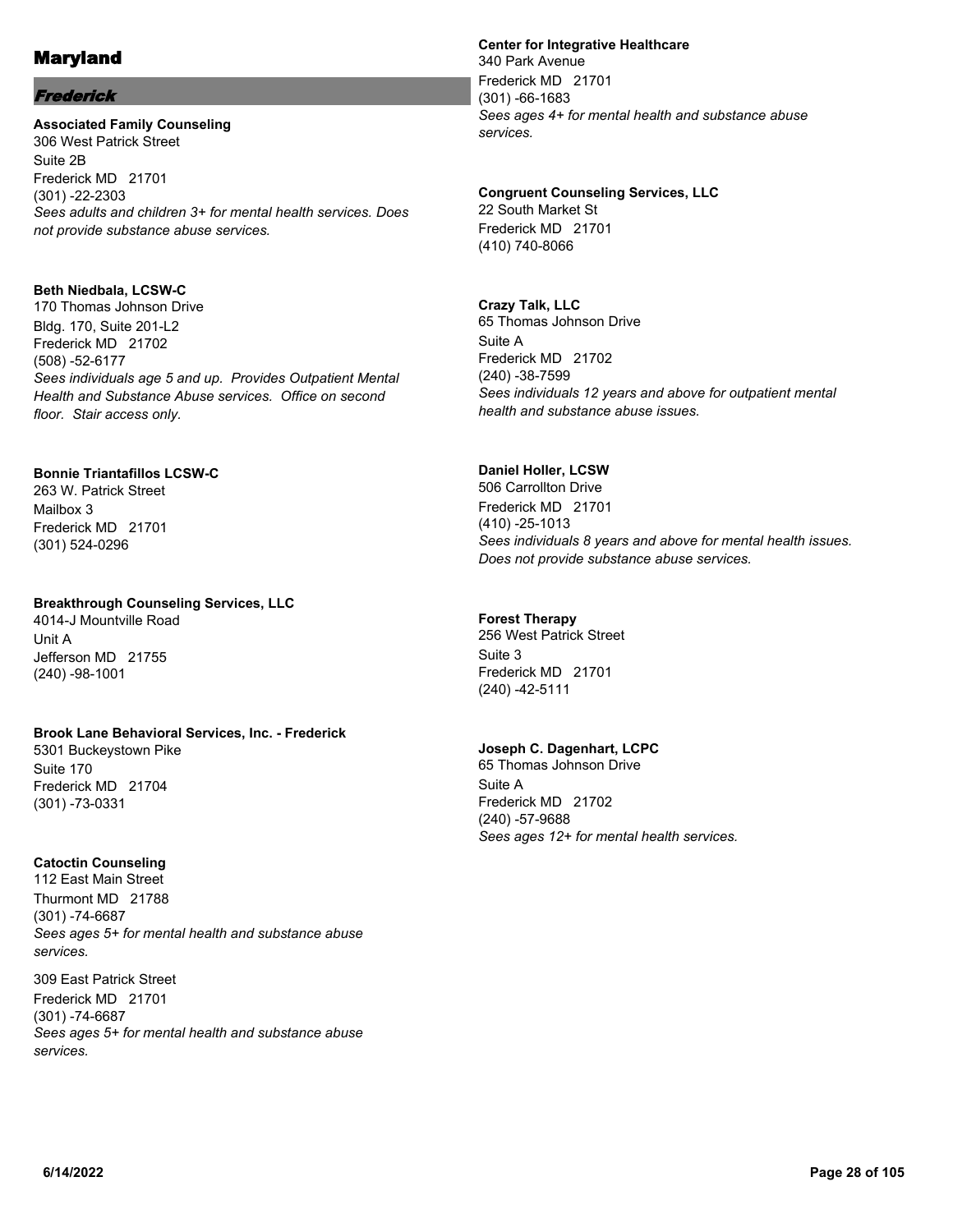### **Harford**

**Family & Couple Therapy Services, Inc.** 2018 Rock Spring Road Suite A6 Forest Hill MD 21050 (410) -83-2493

**Karing Actions Brings Solutions** 59 Kensington Parkway

Abingdon MD 21009 (240) -24-9168 *See adults and children 10 years and above for outpatient mental health issues.*

#### **Leg Up Counseling**

25 Ellendale Street Suite B Bel Air MD 21014 (443) -65-7164 *Sees adults and children 5 years and above for outpatient mental helath and substance abuse services. Clients should call the office to schedule.*

#### **Self Counseling, LLC**

413 W. Bel Air Avenue Suite 103 Aberdeen MD 21001 (443) -75-3101 *Sees ages 10+ for mental health services. Does not provide substance abuse services.*

#### **Howard**

**Anne Arundel Counseling, Inc** 8840 Stanford Blvd. Suite 1700 Columbia MD 21045 (410) -76-5988

#### **Congruent Counseling Services, LLC**

10630-209 Little Patuxent Pkwy Columbia MD 21044 (410) -74-8066 *Sees ages 5+ for mental health and substance abuse services.*

### **Family Therapy Group LLC** 5570 Sterrett Place Suite 305 Columbia MD 21044 (443) -48-5473 *Sees individuals 7 years and above for outpatient mental health and substance abuse services. Office hours M-F 9 am to 8 pm and Sat. 8 am to 4 pm*

**Jacqueline McClure, LCPC** 8705 Celita Court Jessup MD 20794 (301) -49-7218 *Sees adults and children for outpatient mental health services. Office hours 9AM-9PM with some Saturday appointments available. Clients should call office to schedule appointment.*

#### Montgomery

**All Day Family Care** 702 Russel Ave Gaithersburg MD 20877 (301) -33-0006 *Sees adults and children 5 years and above for outpatient mental health and substance abuse consults. Office hours are M-F 8AM-9PM, Saturdays 9AM-6PM and Sundays 10AM-6PM. Clients should call the office to schedule appointment.*

#### **COMPASS Mental Health Consultants, LLC**

11140 Rockville Pike Rockville MD 20852 (240) -63-4048

#### **Congruent Counseling Services, LLC**

199 E. Montgomery Ave Suite 100 Rockville MD 20850 (410) 740-8066

#### **Second Chance Counseling Services, LLC**

13241 Executive Park Terrace Germantown MD 20874 (301) -97-1373 *Sees adults and children age 6 and older for outpatient mental health and substance abuse services.*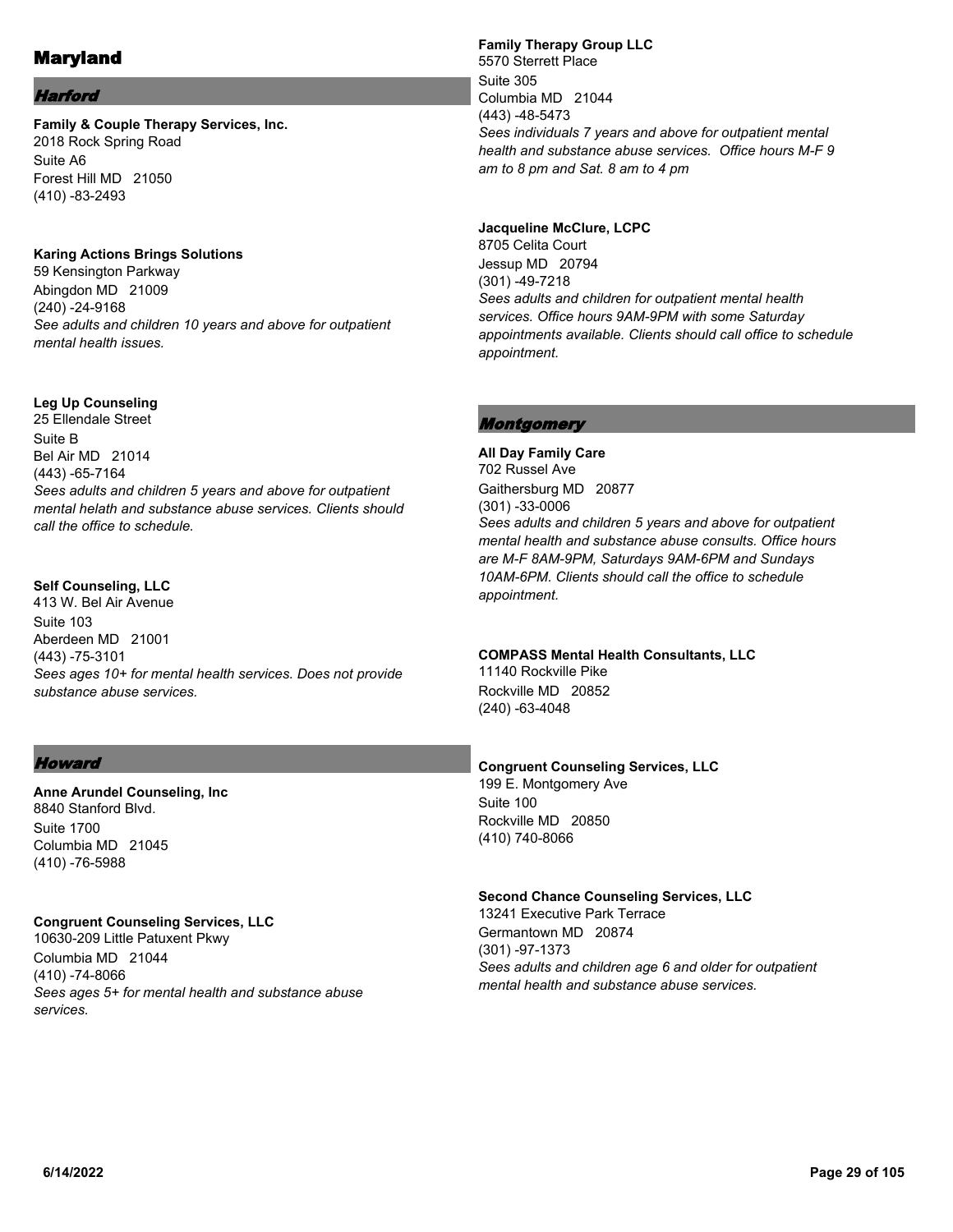### Prince George's

**New Hope Clinical Services** 10610 Rhode Island Avenue Beltsville MD 20705 (240) -58-1886 *Sees adults and children of all ages for outpatient mental health and substance abuse issues. Hours - Mon- Thurs 4PM-8PM and Sun 8:30am -4:30pm New hours as of May 2018.*

#### **New Reflections Therapeutic Services, LLC**

5020 Sunnyside Avenue Suite 112 Beltsville MD 20705 (240) -29-9143 *Sees adults and children 6 years of age and above for outpatient mental health services.*

### Saint Mary's

**Lifesjourney Life Coaching, LLC** 22530 Washington Street Leonardtown MD 20650 (301) -85-2177 *Sees individuals 13 years and above for outpatient mental health and substance abuse issues. Members should call the offiice to schedule.Mon, Tue, Thur & Fri 3pm - 8pm, Sat 10am-1pm*

### **Talbot**

**Talbot County Addictions Program** 301 Bay Street Suite 307 Easton MD 21601 (410) -81-5900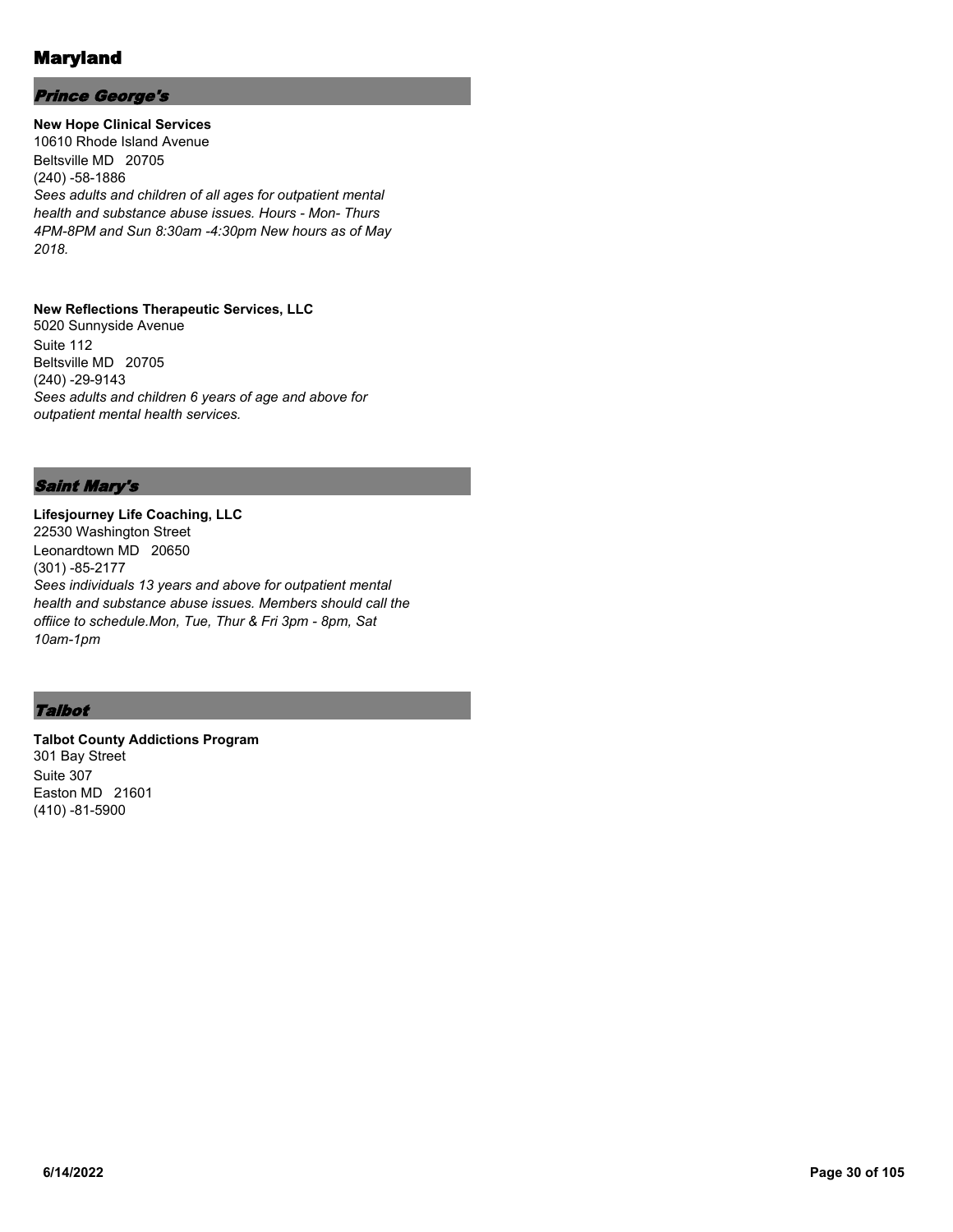### Washington

#### **Brook Lane Behavioral Services, Inc.**

18714 North Village Plaza Hagerstown MD 21742 (301) -73-0331 *See adults and children 5 years and above for outpatient mental health services. Office hours: Hagerstown location - Mon - Thur 7AM-9PM, Fri 7AM-5PM, every other Sat 9AM-1PM. Frederick location - Mon, Wed, Thur 7:30AM-8PM, Tue 7:30AM, Fri 7:30AM-5PM.*

#### **Catoctin Counseling**

225 East Washington Hagerstown MD 21740 (301) -74-6687

#### **Change for Growth**

1190 Mt. Aetna Road Hagerstown MD 21740 (301) -79-9226

#### **Dr. Kimberly Rowe, LCPC, EAS-C**

138 W. Washington Street Suite 225 Hagerstown MD 21740 (301) -99-4449

#### **Hagerstown Holistic Wellness**

28 South Potomac St #2R Hagerstown MD 21740 (301) -67-5549 *Sees adults and children 12 year and above for outpatient mental health services. Office hours are 10AM to 6PM Monday - Friday. Clients should call the office to schedule.*

#### **Louis F Ahalt, JR. LCSW-C, LLC**

1140 Opal Court Hagerstown MD 21740 (301) 790-1560 *Sees adults for outpatient mental health services. Office Hours 10-9 M,T,W,TH. No Fridays or Weekends. Client is to call for appointment.*

#### **Melissa Clawson, LLC**

1146 Opal Court Hagerstown MD 21740 (240) -98-1001 *Sees adults and adolescents for outpatient mental health and substance abuse services.*

### **Meritus Behavioral Health Services**

11116 Medical Campus Road Hagerstown MD 21742 (800) -63-2774

### **Paul Frederick Hillebert, LCSW-C, LCADC**

28 South Potomac Street Suite 305 Hagerstown MD 21740 (240) -46-9991 *Sees adults and children ages 11 and above for outpatient mental health and substance abuse issues.*

### **Richard DeNoah**

1146 Opal Court Hagerstown MD 21740 (301) -79-2110

### **Serenity Wellness Counseling, LLC**

18718 Northridge Drive Hagerstown MD 21742 (240) -29-8027 *Sees adults and children 2 years and above for outpatient mental health and substance abuse issues. Hours 8am-5:30pm.*

### **Wicomico**

**Eastern Shore Counseling Associates** 106 Milford Street Suite 501B Salisbury MD 21804 (410) -54-1692

### **J. David Collins & Associates, LLC**

540 Riverside Drive Suite 8 Salisbury MD 21801 (410) -90-1333 *Sees individuals for outpatient mental health and substance abuse services.*

### **Worcester**

**Eastern Shore Counseling Associates** Berlin Professional Center 10031 Old Ocean City Blvd Suite 106 Berlin MD 21811 (410) -64-3121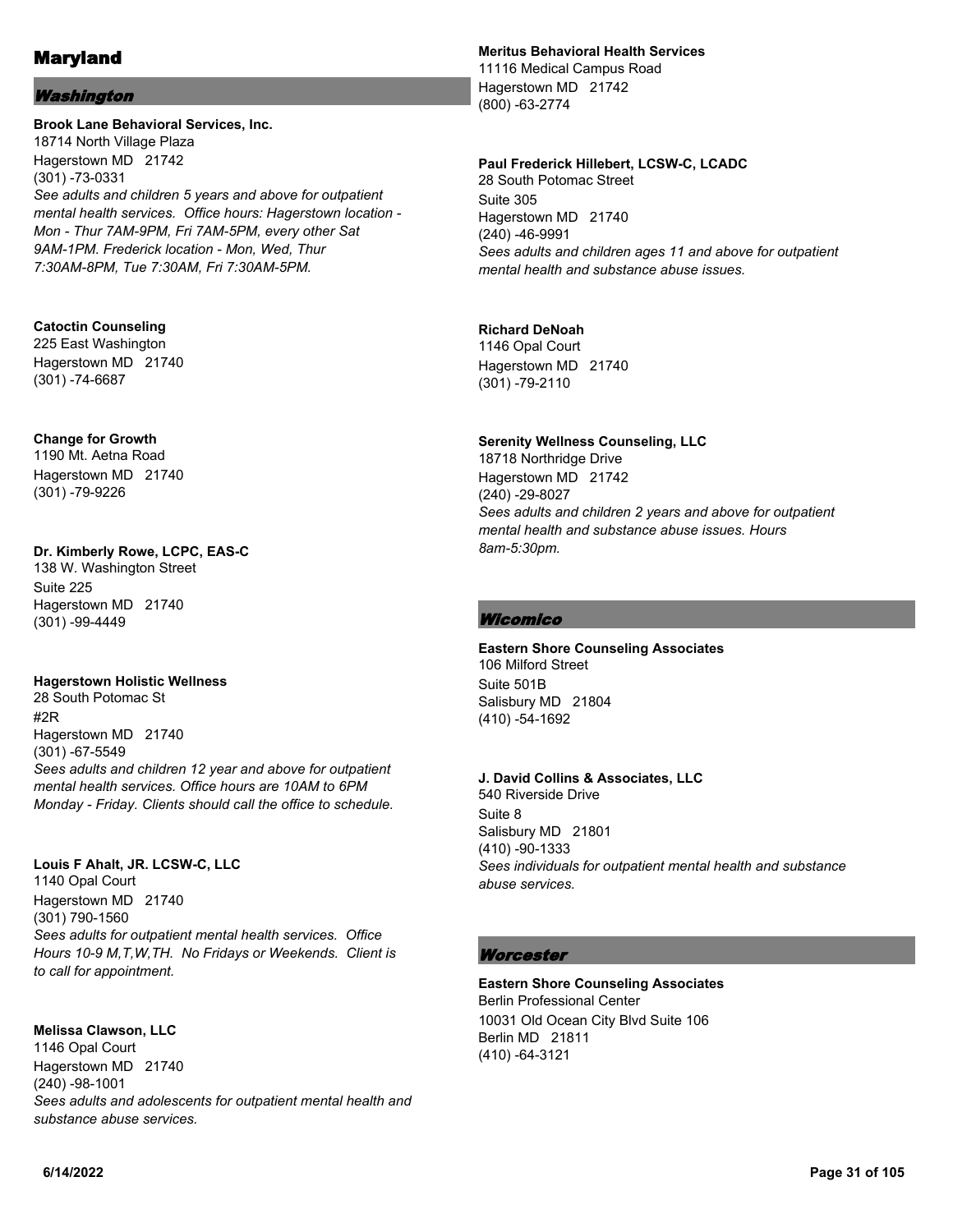## **Massachusetts**

#### Bristol

### **Holistic Counseling Center, LLC** 825 Broadway

Raynham MA 02767 (508) -81-0441 *Sees adults and children age 4 and older for outpatient mental health services.*

### **Synergy Solutions Today, LLC**

23 Trescott Street Taunton MA 02780 (508) -82-0607 *Sees adults and children age 4 and older for outpatient mental health and substance abuse issues.*

## **Renee Gottlieb, LICSW**

2194 Main Street Concord MA 01742 (978) -89-3391

5 Edgell Road Framingham MA 01701 (978) -89-3391

## Norfolk

**Serenity Counseling** 36 Mechanic St Foxboro MA 02035 (781) -25-9990 *Sees adults and children 3 years and above for outpatient mental health & substance abuse services. Office hours Tue, Wed, Thur and Fri 8AM-8PM, Sat/Sun 9AM-2PM at West Bridgewater location and Mondays 8AM-8PM at Foxboro location, by appointment only.*

### Essex

**Family & Children's Services of Greater Lynn, Inc.** 111 N. Common St. Lynn MA 01902 (781) -59-5517

**Harborside Counseling Services** 143 State Street Newburyport MA 01950 (978) -46-7057

8 Thorndike Street Beverly MA 01915 (978) -46-7057

215 Summer Street Haverhill MA 01830 (978) -46-7057

# **Rosanne Phillips, LICSW**

3 Essex Green Drive Suite 1 Peabody MA 01960 (978) -53-5444

### **Middlesex**

**Accord Nashoba Valley Psychological Associates** 12 Hemlock Park Drive Groton MA 01450 (978) -44-2872 *Sees individuals for mental health issues only. Clients should call the office to schedule the appointment.*

### Plymouth

**Serenity Counseling** 700 West Center Street West Bridgewater MA 02379 (781) -25-9990 *Sees adults and children 3 years and above for outpatient mental health & substance abuse services. Office hours Tue, Wed, Thur and Fri 8AM-8PM, Sat/Sun 9AM-2PM at West Bridgewater location and Mondays 8AM-8PM at Foxboro location, by appointment only.*

### **Westminster**

**Rick Morrill, LMHC,LLC** 71 Main Street Westminster MA 01473 (508) -88-0176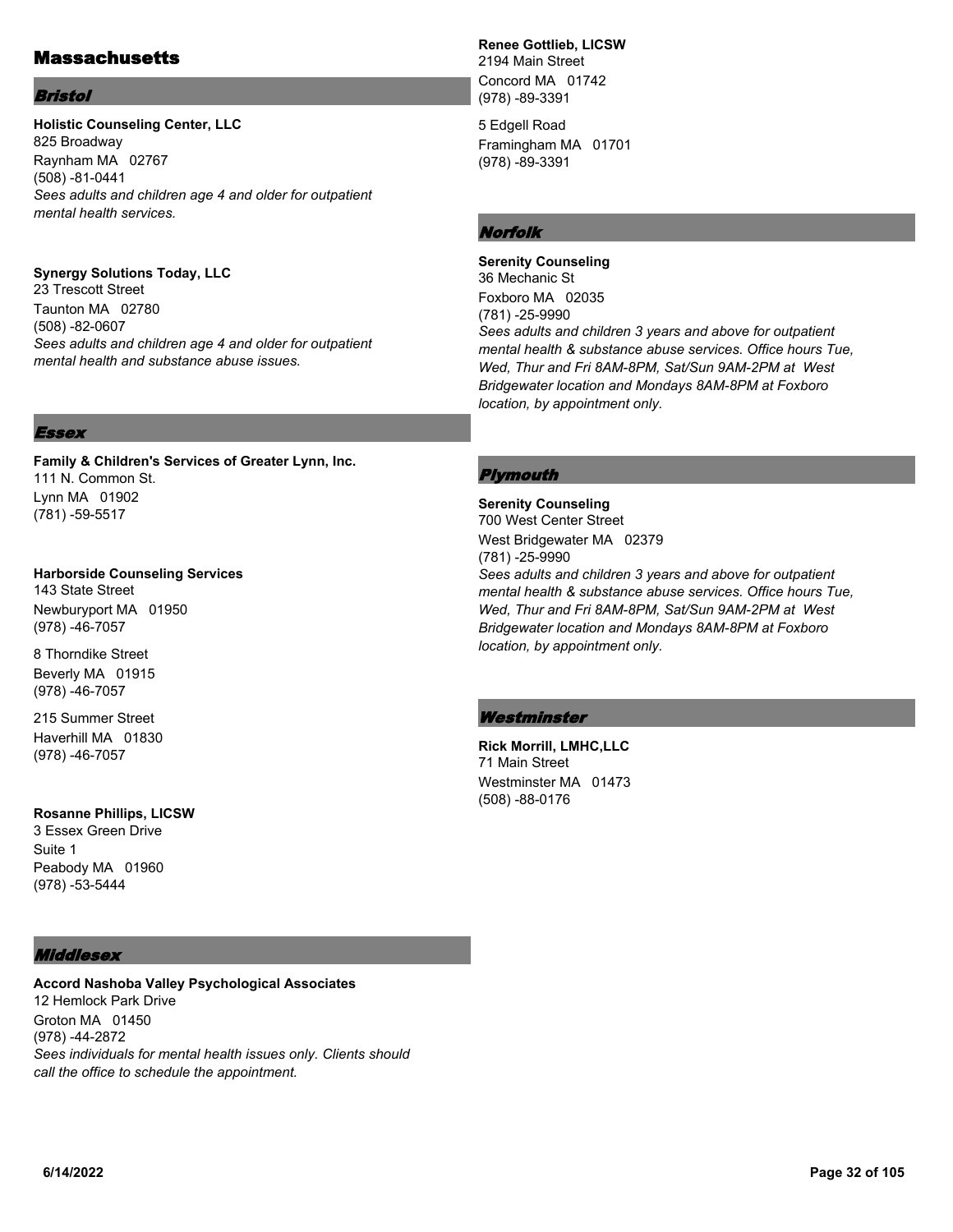# Massachusetts

#### **Worcester**

**Christopher Nelson, LMHC** 74 Elm Street Worcester MA 01609 (774) -26-8889

**JoAnn Griffin, LICSW** 9 Main Street Sutton MA 01590 (508) -47-2873 *Sees teenagers and adults for Mental Health and Substance Abuse issues. Office hours are Tue/Wed and Thursdays.Clients should call to schedule.*

**Robert Lenhardt, LICSW** 57 Cedar Street Worcester MA 01609 (508) -88-2386

#### **Robert Mello Jr., LICSW**

45 Lyman Street Suite 21 Westborough MA 01581 (617) -50-5515

7 Church Street Westborough MA 01581 (617) -50-5515

**Will Davidson, LMHC**

9 Cedar Street Worcester MA 01609 (508) -96-0805

# Michigan

### Ingham

**Lifepoint Counseling** 2580 Eaton Rapids Road Lansing MI 48911 (517) -29-5163 *Sees individuals 6 years and above for outpatient mental health issues. Members should call the office to schedule their appointment.*

Kent

**Encompass, LLC**

4829 E. Beltline Avenue NE Bldg #1 Grand Rapids MI 49525 (800) -78-8630

9225 11 Mile Road Rockford MI (800) -78-8630

### McClosta

**Encompass, LLC** 211 E. Maple St. Big Rapids MI (800) -78-8630

### Muskegon

**Encompass, LLC** 1845 Lake Shore Dr. Muskegon MI 49441 (800) -78-8630

### **Ottawa**

**Encompass, LLC** 675 11th Street Holland MI 49423 (800) -78-8630

### Washtenaw

**Counseling Center of Ann Arbor** 342 South Ashley St. Ann Arbor MI 48104 (734) -76-7204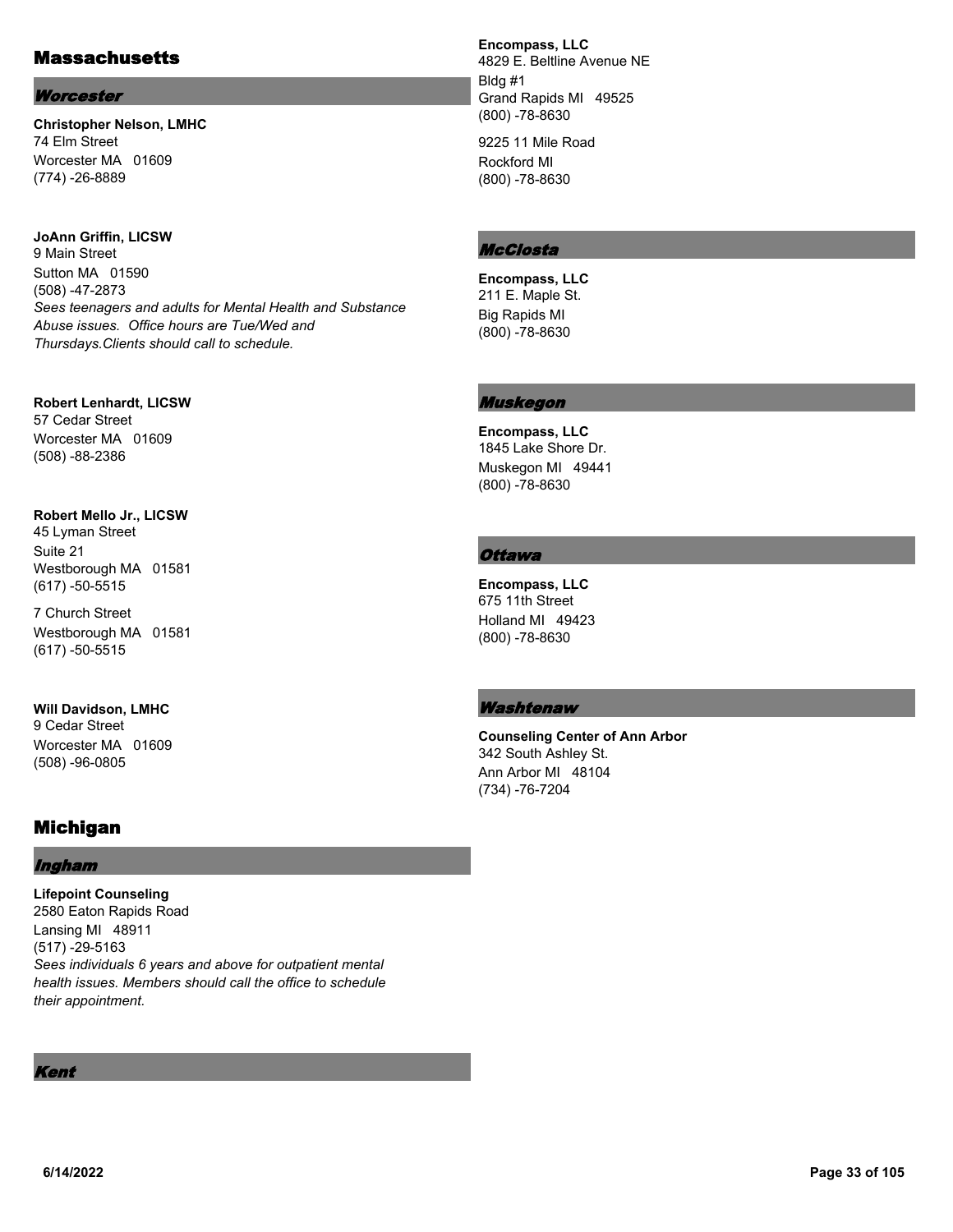# Minnesota

### Hennepin

**Kathlyn Nelson, PhD.** 2908 Humboldt Avenue South Minneapolis MN 55408 (651) -34-9667

### **Kathryn Berg, LICSW**

11800 Singletree Lane Suite 204 Eden Prairie MN 55344 (952) -91-0384

### Ramsey

**Office of Julie Childs, PLLC** 2353 Rice Street Suite 214 St. Paul MN 55113 (651) -78-5656

#### Winona

**Denis Carter, LCSW** 51 E. 4th Street Suite 17 Winona MN 55987 (507) -45-5281

# Mississippi

#### Madison

**Davidson Counseling LLC** 1000 Highland Colony Parkway Suite 5203 Ridgeland MS 39157 (601) 597-5228 *Sees adults and children 5 years and older for outpatient mental health services. Office hours are by appointment only. Clients should call the office to schedule. This practice is with the Mississippi Counseling Group.*

### **Restoring Balance Behavioral Health, LLC**

1000 Highland Colony Parkway Suite 5203 Ridgeland MS 39157 (769) 428-6719 *See adults and children between the ages of 4 and 12 for outpatient mental health services. Office hours are by appointment only. Client should call the office to schedule. This practice is part of the Mississippi Counseling Group.*

### Wayne

### **A Straight Path Counseling, PPLC** 906 Spring St Waynesboro MS 39367 (601) -46-2186 *Sees adults and children 5 years and bove for outpatient mental health and substance abuse services. Office hours are by appointment only. Clients should call the office to schedule.*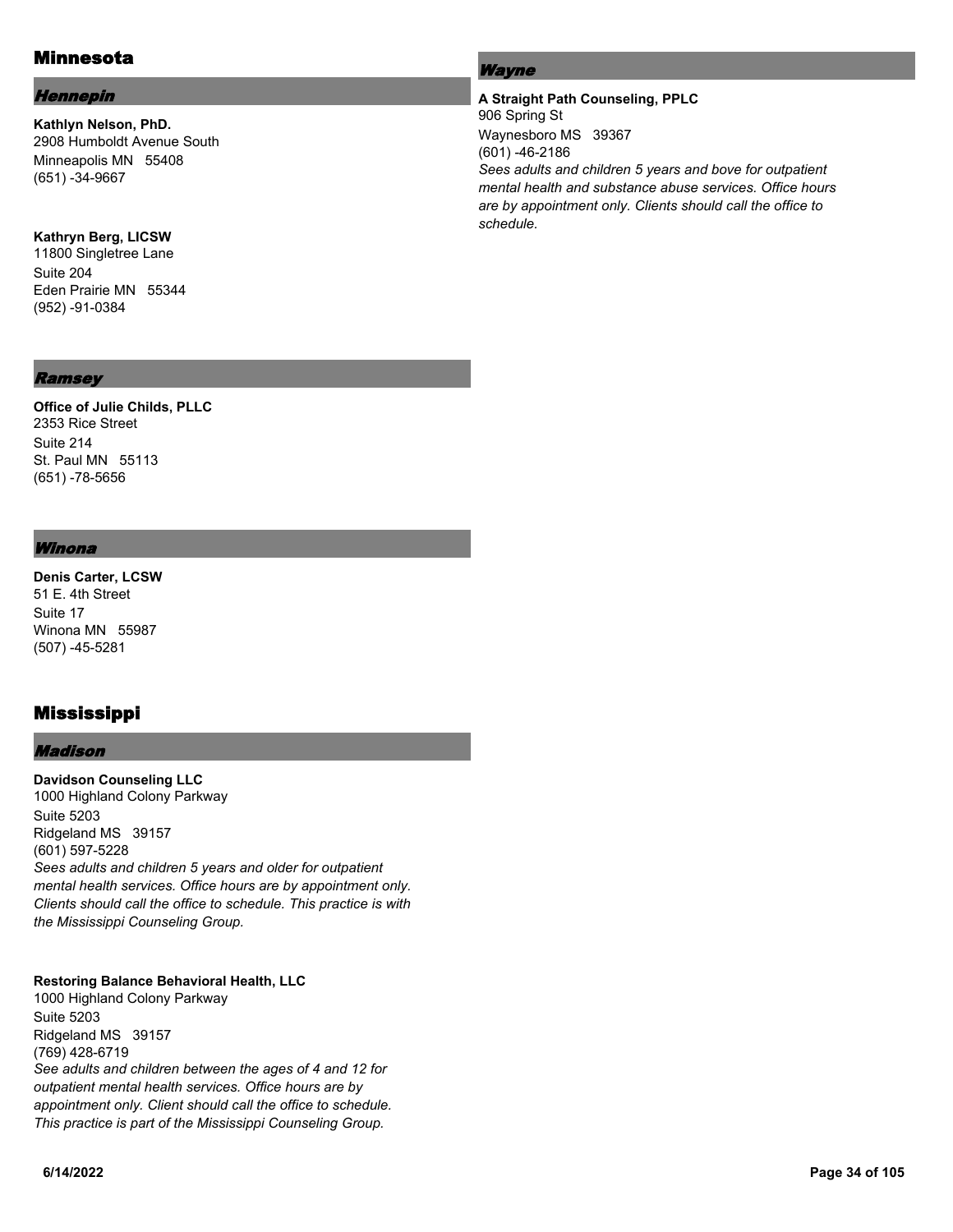# Missouri

### Buchanan

**Living Well Institute** 708A South Woodbine Road Saint Joseph MO 64507 (816) -77-1542 *Sees adults and children age 3 and older for outpatient mental health and substance abuse services.*

#### Buchannan

**Family Guidance Center for Behavioral Healthcare** 724 North 22nd Street St. Joseph MO 64506 (816) -36-1501

#### Dekalb

**Family Guidance Center for B.H.C. - Cameron** 101 West 3rd Street Cameron MO 64429 (816) -36-1501

#### Greene

**Burrell Behavioral Health** 1300 E. Bradford Parkway Springfield MO 65804 (417) -26-7218

**St. John's Behavioral Health Care** 1312 East Lark Street Springfield MO 65804 (417) -82-6234

#### **Grundy**

**North Central Missouri Mental Health Center** Box 30 1601 East 28th Street Trenton MO 64683 (660) -35-4487

#### Harrison

**Bethany Counseling Center, LLC** 4118 Miller Street Bethany MO 64424 (660) -42-6151

**Solutions for Families, Inc.** 2610 Grand Ave. Bethany MO 64424 (660) -42-4432

#### Jackson

**Madison Avenue Psychological Services** 3100 Broadway, Suite 1104 Kansas City MO 64111 (816) -75-3333

12600 East 40 Hwy, Suite 101 Independence MO 64055 (816) -35-3333

### Jefferson

**Counseling Connections** 115 Brierton Lane Festus MO 63028 (636) -93-0300

#### **Dana M. Powell and Associates, LLC**

1108 Valentine Street Festus MO 63028 (314) 319-9842 *Sees adults and children 5 years and above for outpatient mental health services. Hours are Monday through Friday from 9:00 am to 5:00 pm.*

#### **Nodaway**

**Family Guidance Center for B.H.C. - Maryville** 109 E. Summit Maryville MO 64468 (816) -36-1501

#### **Ken Thom, LPC** 515 W. Cooper St. Maryville MO 64468 (660) -56-2531

### Platte

**Madison Avenue Psychological Services** 5775 N. W. 64th Terrace, Suite 202 Kansas City MO 64151 (816) -58-4900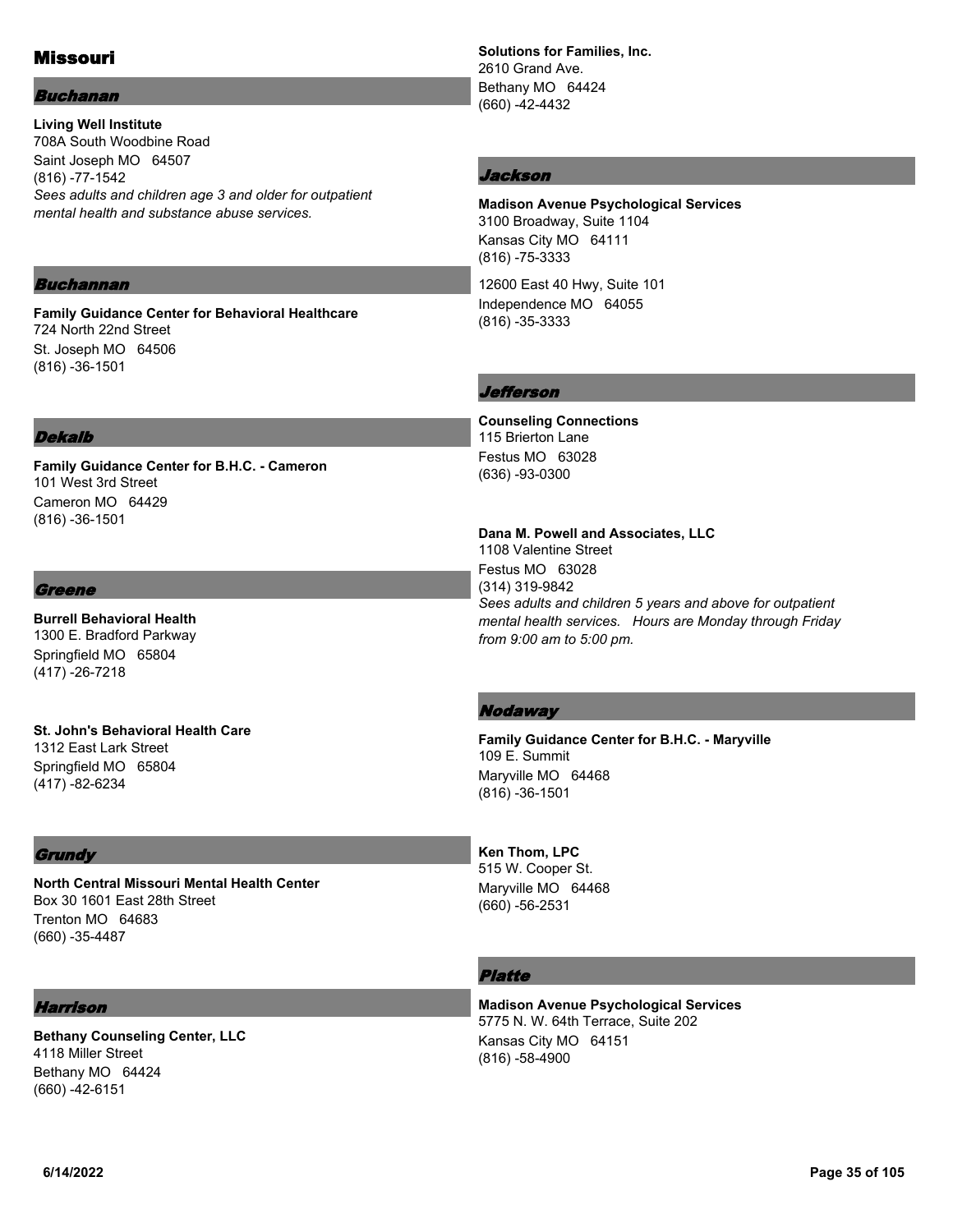# Missouri

### Saint Louis

**Integrative NeuroCounseling** 17295 Chesterfield Airport Road Chesterfield MO 63005 (314) -56-6160 *Sees adolescents, adults and geriatrics. Office hours are Monday through Friday and every other Saturday.*

### St. Charles

**Mary Jo Carlson, LCSW** 2451 Executive Drive Suite 103 St.Charles MO 63303 (314) -27-2500

**Susan Smead, LCSW** 2701 Muegge Road St. Charles MO 63303 (314) -56-6722

### St. Louis

**Mary Jo Carlson, LCSW** 14323 S. Outer 40 Road Suite 607 Chesterfield MO 63017 (314) -27-2500

**Susan Smead, LCSW** 1809 DesPeres Road St. Louis MO 63131

## Montana

(314) -56-6722

#### Yellowstone

**Weiss Counseling** 1225 Broadwater AVE Billings MT 59102 (406) 848-0349 *See adult and children 5 years and above for outpatient mental health services. Office hours are Tuesdays, Wednesdays and Thursdays-8AM - 5PM and other days/hours by appointment only. Please call the office to schedule.*

# New Hampshire

#### Hillsborough

**BeWell Counseling Services, PLLC** 120 Main Street Suite 103 Nashua NH 03060 (603) -40-1999 *Sees adults and children 10 years and above for mental health and substance abuse issues. Referrals should be sent by confidential e-mail - no fax available.*

#### **Dee Dee Souza, MSW, LICSW**

753 Chestnut Street Manchester NH 03104 (603) -66-0660 *Sees clients 17 years of age and older for outpatient mental health services.*

### Merrimack

**Aspire Counseling** 1193 Hooksett Road 2nd Floor Hooksett NH 03106 (603) -64-2683 *Sees adults and children age 12 and older for outpatient mental health services.*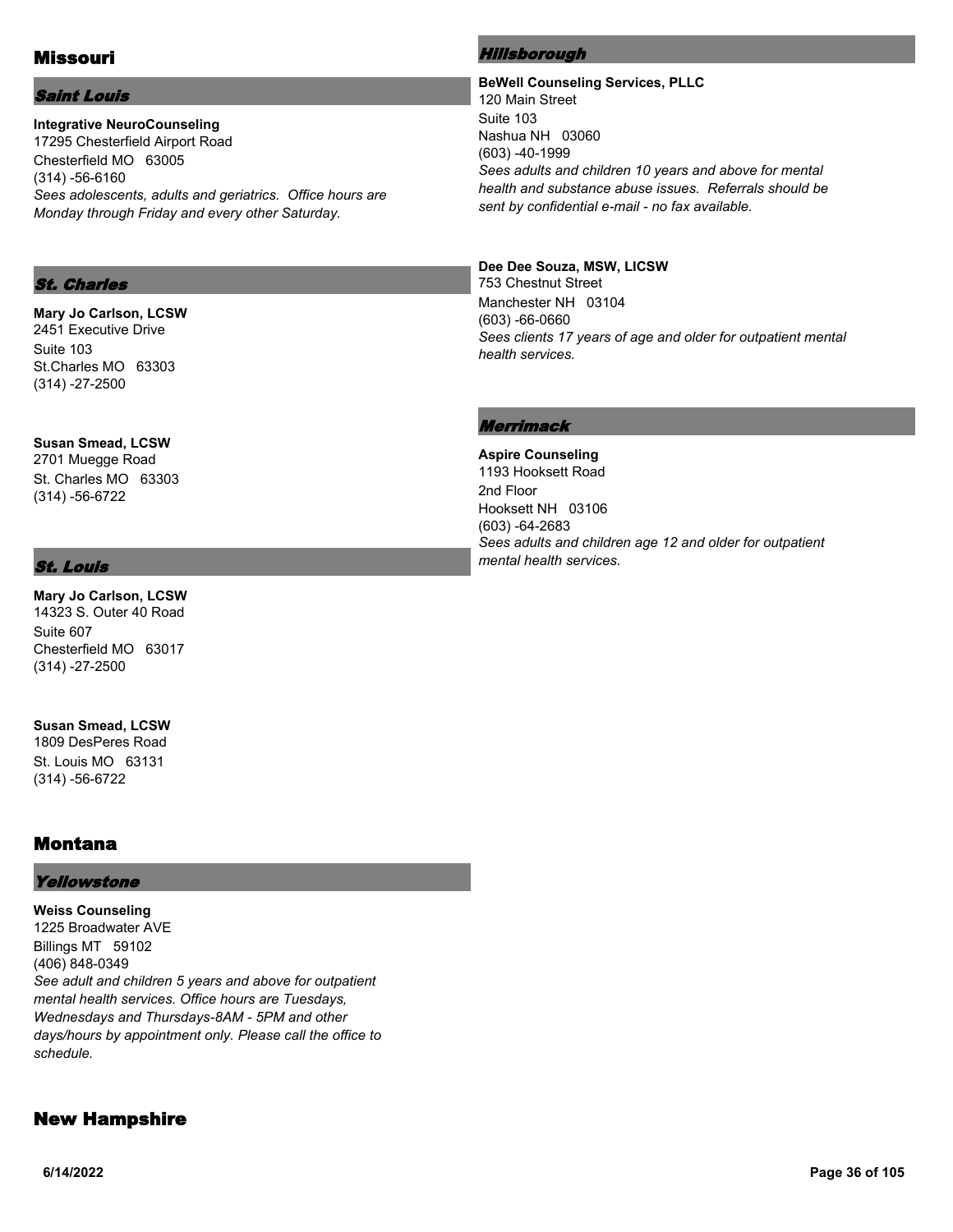# New Jersey

#### Atlantic

**Affiliates In Psychotherapy** 600 New Road Northfield NJ 08225 (609) -64-2500

## Bergen

**Lisa D. Landis, LCSW** 410 Ramapo Valley Road Suite 20 Oakland NJ 07436 (201) -33-6650 *Sees adults for outpatient mental health services, with limited substance abuse services.*

**Regina Colgan, LCSW, PsyA** 345 Route 17 South Suite 25 Upper Saddle River NJ 07458 (973) -93-8323

## Burlington

**Family & Psychological Services** Greentree Commons 951 Route 73 North, Suite B Marlton NJ 08053 (856) -42-4408

951 Route 73 North Suite B Marlton NJ 08053 (856) -42-4408

## **Camden**

**All In Solutions Counseling Center Cherry Hill** 1930 Marlton Pike E, Unit T Cherry Hill NJ 08003 (561) -41-5755

**Annie Fisher, LCSW** 21 Merwit Court Pennsauken NJ 08109 (856) -44-1856 *Sees adults 25 and older for outpatient mental health services.*

## **Family & Psychological Services**

429 Woodbury Glassboro Road Mantua NJ 08051 (856) -42-4408

## **Kevin Lenny, LCSW**

215 Highland Avenue Suite C Westmont NJ 08108 (856) -85-3155

## **Malvern Institute**

401 Kings Highway South Building #1 Cherry Hill NJ 08034 (610) -80-4906 *Sees individuals 18 years and above for substance abuse issues.*

## **The Art of Therapy, LLC**

2720 Route 42 Suite 130 Sicklerville NJ 08081 (443) 941-4206 *Sees adults and children 13 years old and above for mental health services. Office hours are 10AM-7PM Monday - Thursday. Clients should contact the office to schedule.*

## **Cumberland**

**Family & Psychological Services** 717 East Elmer Street Vineland NJ 08360 (856) -42-4408

## Hunterdon

**Robert Mieliwocki, LCSW** 1220 Route 31 North Suite 9 Lebanon NJ 08833 (973) -21-5894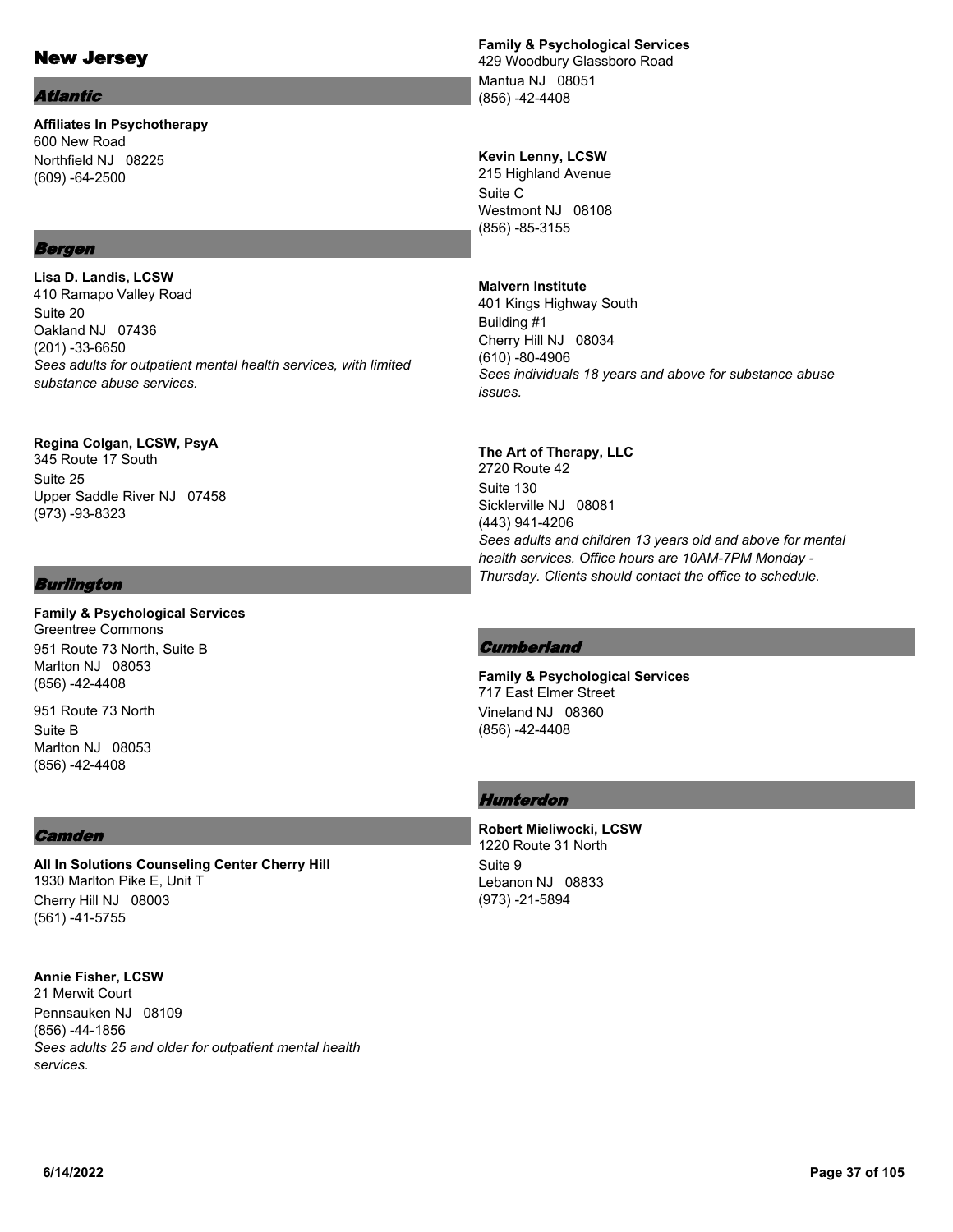# New Jersey

#### Mercer

**Family & Psychological Services** 100 Horizon Center Boulevard Hamilton NJ 08619 (856) -42-4408

**Princeton Health Care System EAP** The Clock Building 1000 Herrontown Road Princeton NJ 08540 (800) -52-0035

#### **Kenneth Bauer, LCSW**

1111 Arnold Avenue Point Pleasant NJ 08742 (732) -89-0429

## Passaic

**Kathleen Danaher, MA, LPC** 1612 Vista Ter Pompton Lakes NJ 07442 (201) -78-5100 *Sees adolescents and adults for outpatient mental health issues, does not provide substance abuse services.*

#### Monmouth

**Center for Marriage & Family Therapy, PC** 746 Highway 34 Suite 3 Matawan NJ 07747 (732) -26-8878

**Monmouth Integrative Counseling Services, LLC** 2516 Hwy 35 Suite 201 Manasquan NJ 08736 (732) -22-3437 *Sees adults and children for outpatient mental health and substance abuse issues. Office hours Mon, Tue, Thur and Fri. 9am -6pm. Wed 9am-8pm. Saturday by appointment.*

## Morris

**Counseling Solutions** 2 Kiel Avenue Kinnelon NJ 07405 (973) -83-8888

**Robert Mieliwocki, LCSW** 24 Elm Street Morristown NJ 07960 (973) -21-5894

1279 Route 46 Parsippany NJ 07054 (973) -21-5894

#### Ocean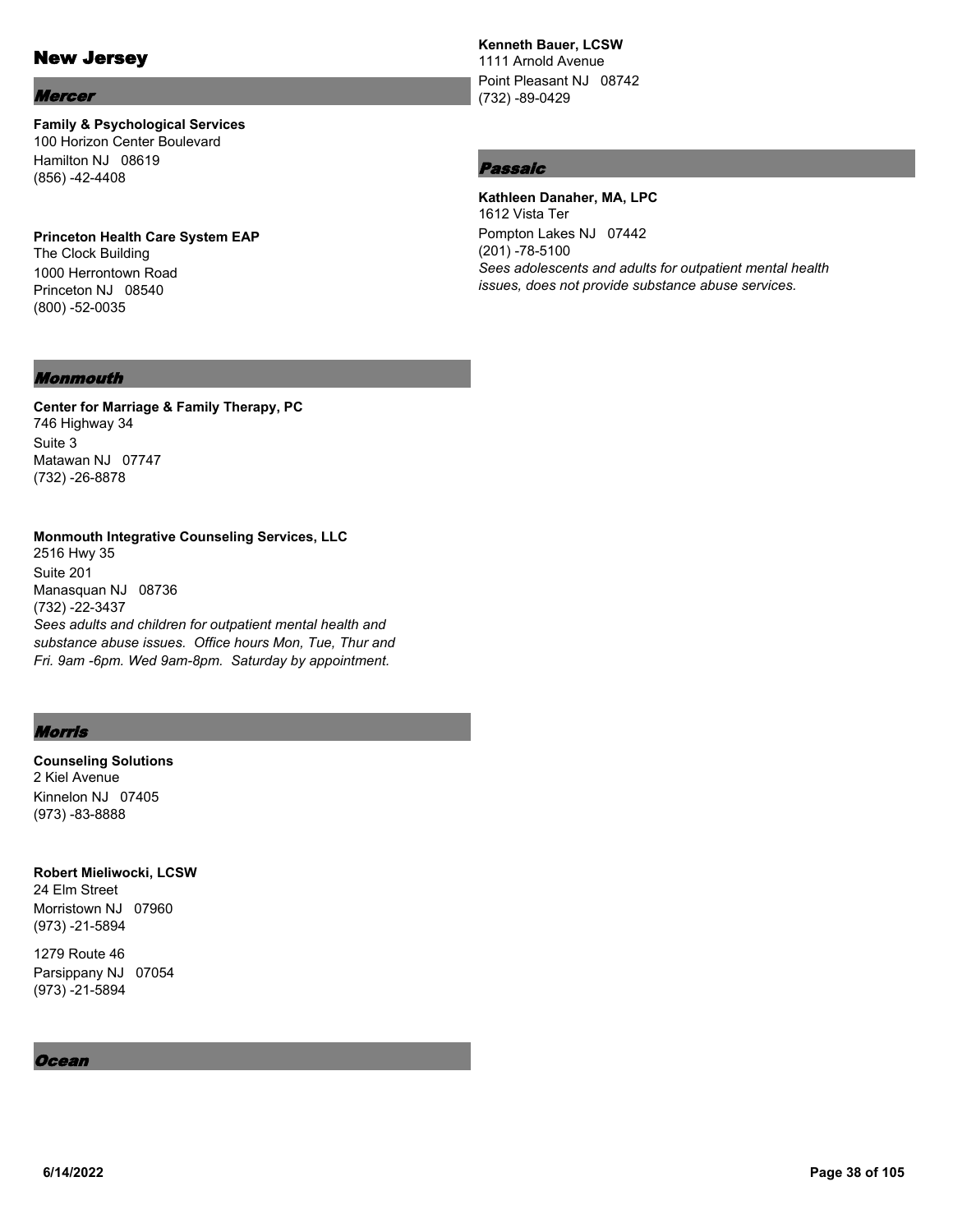# New York

#### *Ibany*

**Jeanette Scotland, LCSW** 10 McKown Road Suite 200 Albany NY 12203 (518) -22-4387

#### **Chautauqua**

**Bethany Robson, LCSW-R** 511 N. Main Street #5 Jamestown NY 14701 (716) -49-4817 *Sees adults and children age 8 and older for outpatient mental health services.*

#### **Quantum Counseling Services**

Hotel Jamestown Bldg - 4th Floor Suite 404 Jamestown NY 14701 (716) -64-2378 *Sees adults and children age 10 and older for outpatient mental health and substance abuse services.*

## Columbia

**Lynda Brenner, LCSW** 92 Rockledge Road Hillsdale NY 12529 (518) -32-9524

**Richard Valliere, LCSW** 430 E. Allen St. Hudson NY 12534 (518) -75-7096

## Kings

**Jasmine Trangucci, Psychotherapist** 26 Court Street Suite 2208 Brooklyn NY 11242 (917) 582-4483 *Sees adults and children 6 years and above for outpatient mental health services. Spanish speaking provider available. Office hours are Monday through Sunday 8:00 am to 9:00 pm. Clients should call the office to schedule.*

**Sharon Drexler, LCSW** 138 W 25th Street Suite 800, 8th Floor New York NY 10001 (212) -56-0966

## Nassau

**Charles E. Cox LCSWR** 2280 Grand Avenue Suite 310 Baldwin NY 11510 (917) -51-4389 *Sees adolescents and adults for outpatient mental health and substance abuse issues.*

**Jasmine Trangucci, Psychotherapist** 1917 Harte Street Baldwin NY 11510 (917) 582-4483 *Sees adults and children 6 years and above for outpatient mental health services. Spanish speaking provider available. Office hours are Monday through Sunday 8:00 am to 9:00 pm. Clients should call the office to schedule.*

## New York

**Gerald Bray, LCSW** 155 East 91St Street Suite 1C New York NY 10128 (212) -99-0568

**Resolve Mental Health Counseling Practice, PLLC** 303 Fifth Avenue Suite 1003 New York NY 10016 (347) -96-7348 *Sees adults for outpatient mental health and substance abuse issues.*

19 West 34th Street Penthouse Level New York NY 10016 (347) -96-7348 *Sees adults for outpatient mental health and substance abuse issues.*

303 Fifth Avenue Suite 907 New York NY 10016 (347) -96-7348

#### Manhattan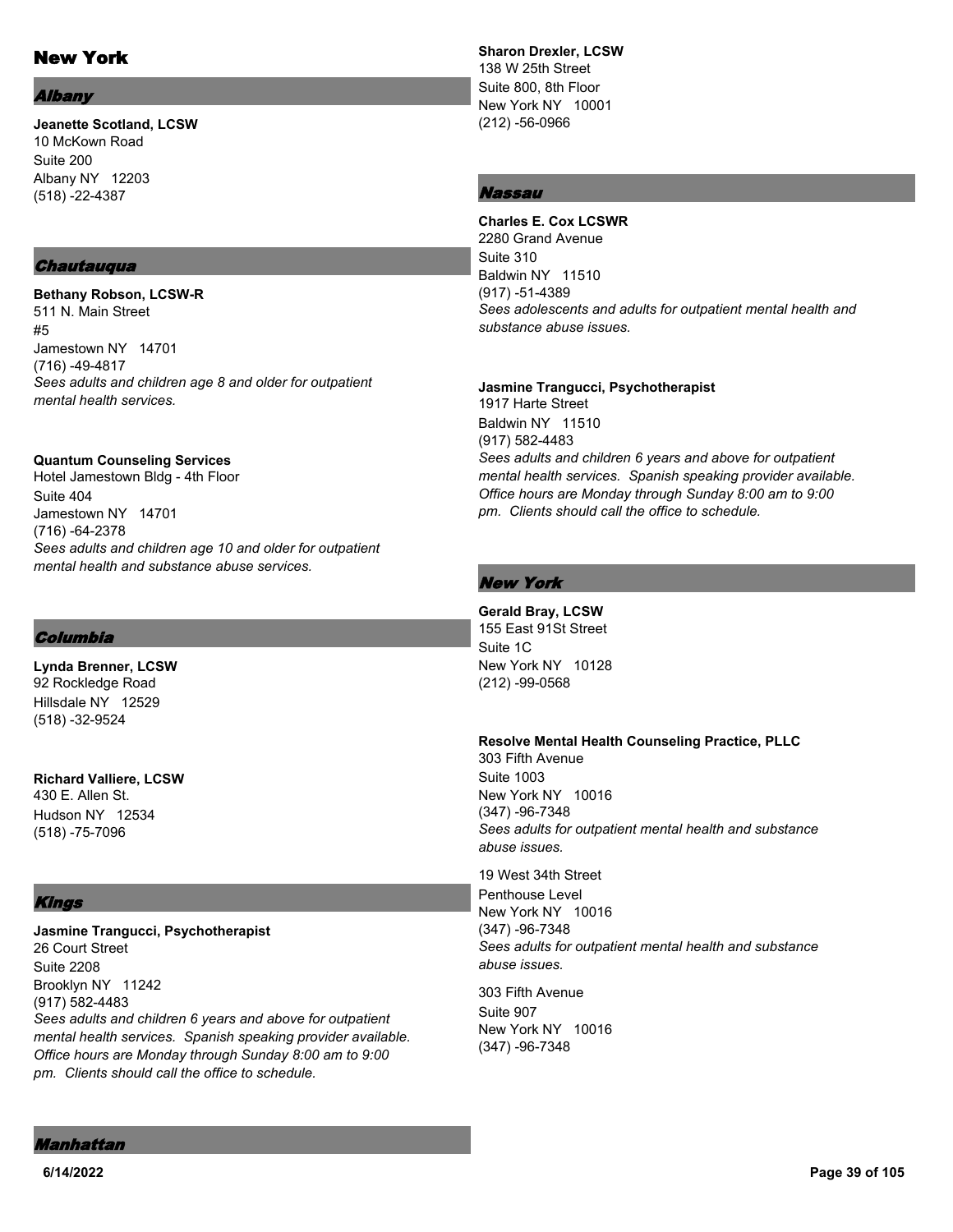# New York

#### Oneida

**Phyllis Moore, LCSW** 218 North Washington St. Rome NY 13440 (315) -33-3849

2 Williams Street Suite 1 Clinton NY 13323 (315) -85-1481

## Onondaga

**Psychological HealthCare, P.L.L.C.** 600 E. Genessee St. Suite 217

Syracuse NY 13202 (315) -42-0300

5112 West Taft Road Suite N Liverpool NY 13088 (315) -42-0300

3300 James Street Syracuse NY 13206 (315) -42-0300

8289 Loop Road Baldwinsville NY 13027 (315) -42-0300

## **Queens**

**Compass Point Mental Health Counseling, PC** 214-12 Hillside Avenue Queens Village NY 11427 (917) -22-8964 *Sees adults and children 5 years and above for outpatient mental health and substance abuse services. French speaking provider. Office hours are Mondays thru Thursdays 3PM-9PM. Clients should call the office to schedule.*

## Rensselaer

**Lynda Brenner, LCSW** 726 Columbia Turnpike East Grennbush NY 12061 (518) -32-9524

#### Richmond

**Doors to Freedom MHC Services, PLLC** 1259 Richmond Avenue Suite 201 Staten Island NY 10314 (917) -93-2122 *Sees adults and adolescents (16 years and older) for outpatient mental health services.*

#### **Westchester**

**Frank Banister, LCSW** 89 Old Mamaroneck Road White Plains NY 10605 (914) -93-7977

**Stanley Friedland, Ph.D.** 89 Old Mamaroneck Road White Plains NY 10605 (914) -94-6785

140 Lockwood Avenue New Rochelle NY 10801 (914) -63-1768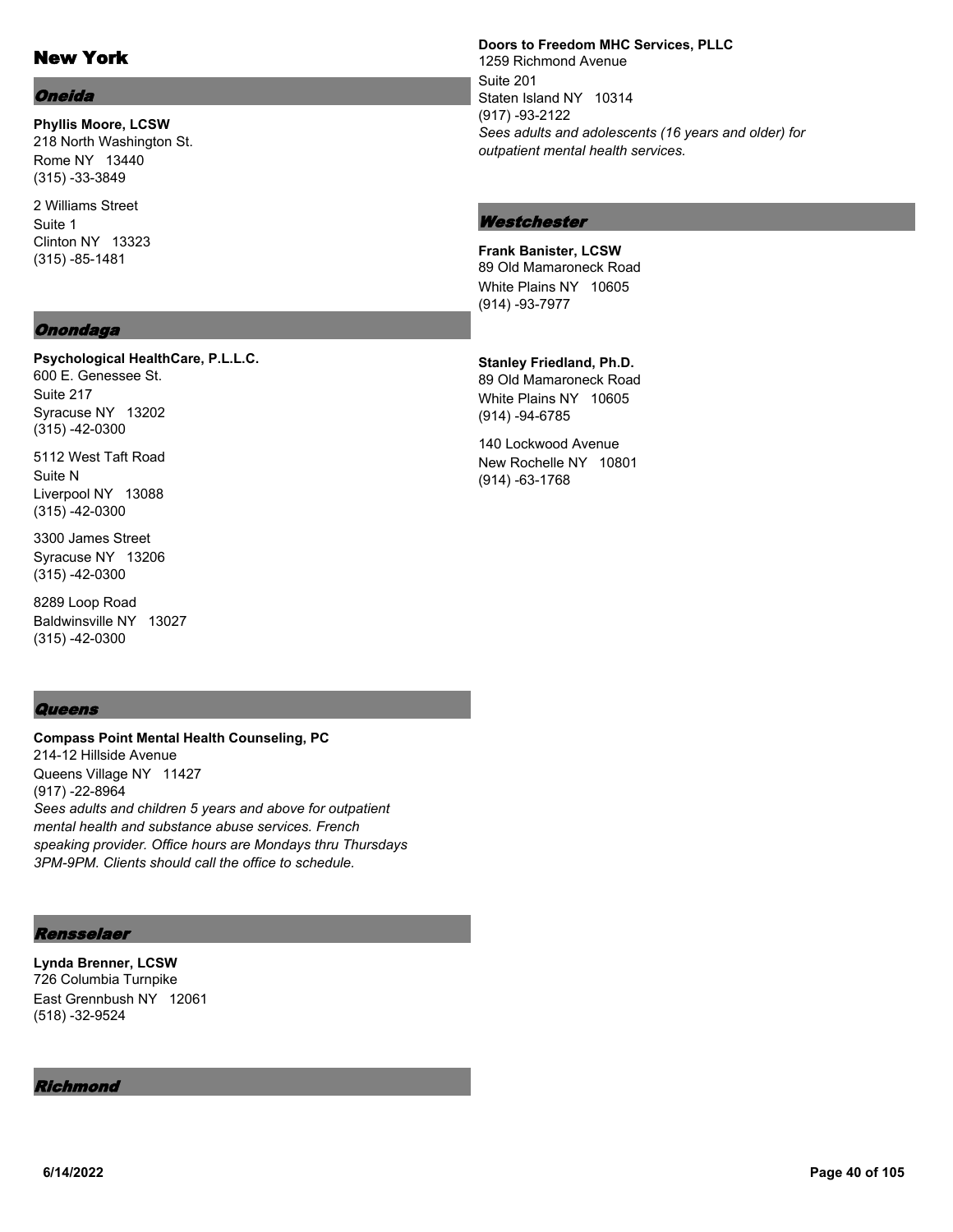# North Carolina

#### *Vamance*

**Carolina Behavioral Health & Psycholigical Resources** 2224 Lacy Street Burlington NC 27215 (336) -22-0112

## Buncombe

**360Reset** 417 Biltmore Avenue Doctors Park, Suite 5B Asheville NC 28801 (828) -69-6850 *Sees adults for outpatient mental health and substance abuse issuse. Members should call the office to schedule.*

#### **Cleveland**

**Addcare Counseling** 400 Royster Avenue Suite 4 Shelby NC 28150 (864) -46-1319

**Dynamic Solutiions Center for Counseling, PLLC** 307 E. King Street, Suite A Kings Mountain NC 28086 (704) 214-7237 *Sees adults and children 4 years and above for outpatient mental health services. Office hours are Monday, Tuesday and Thursday 8:00 am to 5:00 pm, Friday 8:00 am to 5:00 pm and then 6:00 pm to 9:00 pm and Saturday 10:00 am to* 

**Pinnacle Point Supportive Services, LLC** 608 West King Street Bldg 2 Kings Mountain NC 28206 (704) 750-7279

## **Cumberland**

*3:00 pm.*

**Healing Minds Therapeutic Services PLLC** 4140 Ramsey Street Suite 108 Fayetteville NC 28311 (910) 580-9346 *Sees adults and children 5 years and above for outpatient mental health and substance abuse services. Office hours are 8:00 am to 8:00 pm, Monday through Sunday. Clients should call the office to schedule.*

**Juniata Harding, LCSW** 2606 Raeford Road Fayetteville NC 28303 (910) -27-1393 *Sees adults and children age 4 and older for out-patient mental health and substance abuse services.*

#### **KV Consultants**

2411 Robeson Street Suite 100 Fayetteville NC 28305 (888) -55-8327

## Durham

**Floyd Psychotherapy & Clinical Consulting, PLLC** 2530 Meridian Parkway Suite 3104 Durham NC 27713 (919) -25-6973 *Sees adults and children 12 years and above for outpatient mental health and substance abuse services. Office hours are Mondays, Tuesdays and Wednesdays 2PM - 7PM, evenings and weekends by appointment only. Clients should call the office to schedule.*

## Gaston

**Randy Mullins, LPC, PLLC** 839 Majestic Court Unit 8 Gastonia NC 28054 (704) -81-2649

## **Guilford**

**Frank Horton Associates, LLC** 826 North Elm Street Suite 100 Greensboro NC 27401 (800) -32-3864

**Nancy Conrad Ball Counseling & Consulting, PLLC** 2307 West Cone Blvd. Suite 280 Greensboro NC 27408 (336) -27-0079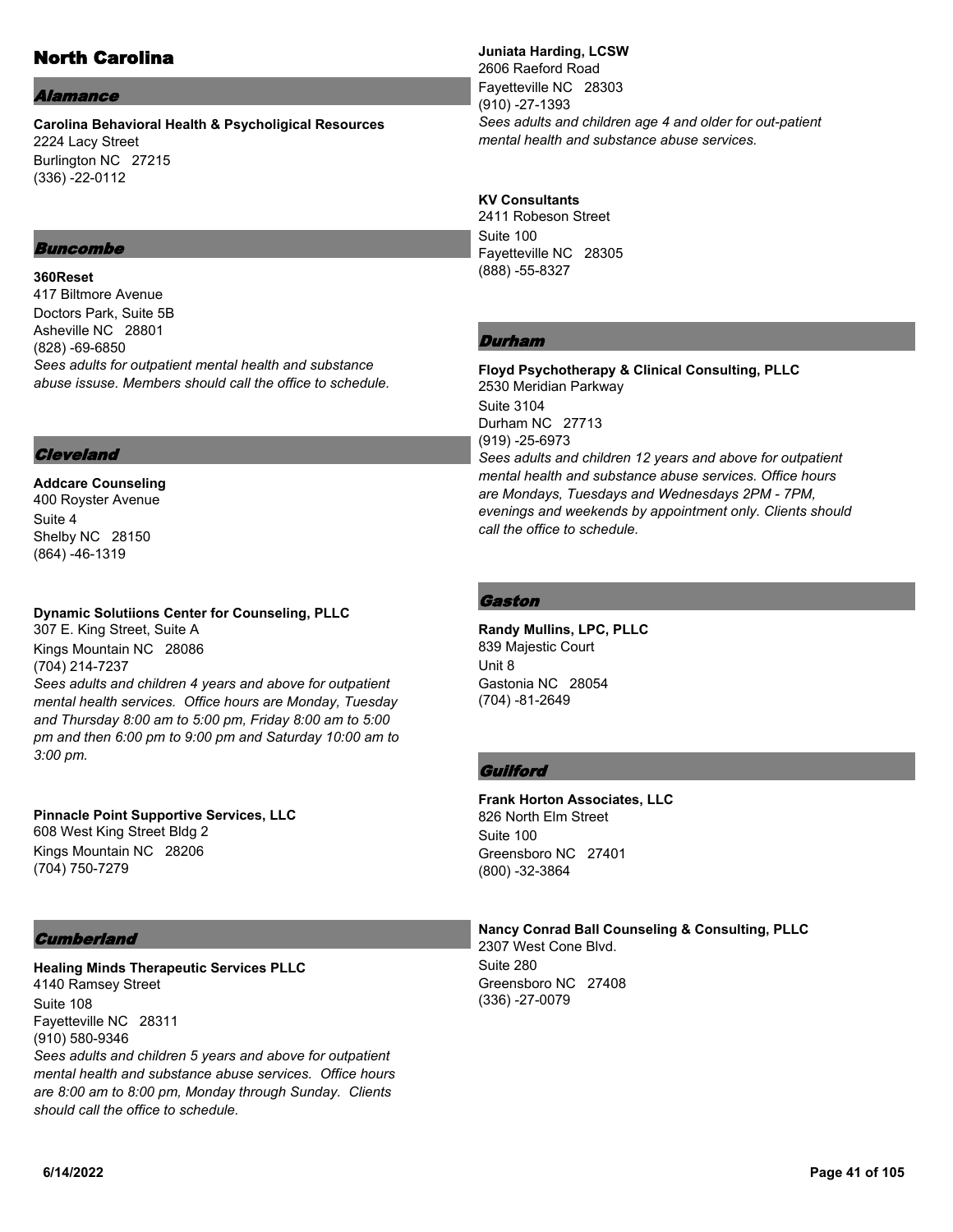# North Carolina

## Henderson

**360Reset** 611 North Church Street Suite 203 Hendersonville NC 28792

*Sees adults for outpatient mental health and substance abuse issuse. Members should call the office to schedule.*

## **John W. Lampley, LPC**

669 N. Grove Street Hendersonville NC 28792 (828) -24-9824 *Sees adult and children 14 years old and above for outpatient mental health services. Office hours are Monday thur Thursday 8AM-4PM. Clients should call the office to schedule.*

## **Lisa Wolfe, LPC**

580 Upward Road Suite 1 Flat Rock NC 28731 (828) -21-3366 *Sees adults and adolescents age 15 and older for outpatient mental health services.*

## **Sherry McKisson LPC PLLC**

840 Fleming St Suite #2 Hendersonville NC 28791 (828) -69-8097 *Sees adults 18 years and above for outpatient mental health and substance abuse services. Office hours are Tuesday thru Friday 10AM-6PM. Clients should call the office to schedule.*

#### **Thomas R. Warner, Ph.D., PLLC**

244 5th Avenue West Suite 210 Hendersonville NC 28739 (828) -29-7083 *Sees adults for outpatient mental health services. Members should call him to schedule. Office is open on Tuesday, Wednesday and Thursdays.*

## Johnston

#### **Haven of Rest Counseling, PLLC**

103 West South Railroad Street Four Oaks NC 27524 (919) -63-2483 *Sees individuals 9 years and above for outpatient mental health issues. Hours are Mon-Thur 10am -7pm and Fri 10am -4pm*

## **Mecklenburg**

**Cheryl Ganser, MA, LCSW** 3315 Springbank Lane Suite 106 Charlotte NC 28226 (704) -54-0802

## **EAP of the Carolinas**

5200 Park Road Suite 119 Charlotte NC 28209 (888) -22-9800

## **Pinnacle Point Supportive Services, LLC**

4000 Tuckaseegee Road Charlotte NC 28208 (704) 523-5745

4000 Tuckaseegee Road Charlotte NC 28208 (704) 523-5745 *See's children/adults 5 years and above. Outpatient Mental Health and Substance Abuse Services Available. Office Hours 10 - 5*

#### **Soul Care, Christian Counseling Services**

5501 Executive Center Drive Suite 238 Charlotte NC 28212 (980) -61-8312 *Sees adults and children age 5 and older for outpatient mental health and substance abuse services.*

## **Stress Management, PLLC**

Teletherapy Only Charlotte NC 28269 (980) 310-0943 *TELETHERAPY ONLY Sees adults and children 4 years and above for outpatient mental health and substance abuse services. Office hours are M/T/TH 10 a.m - 5 p.m and Fridays and Sundays by appointment only. Clients should call the office to schedule.*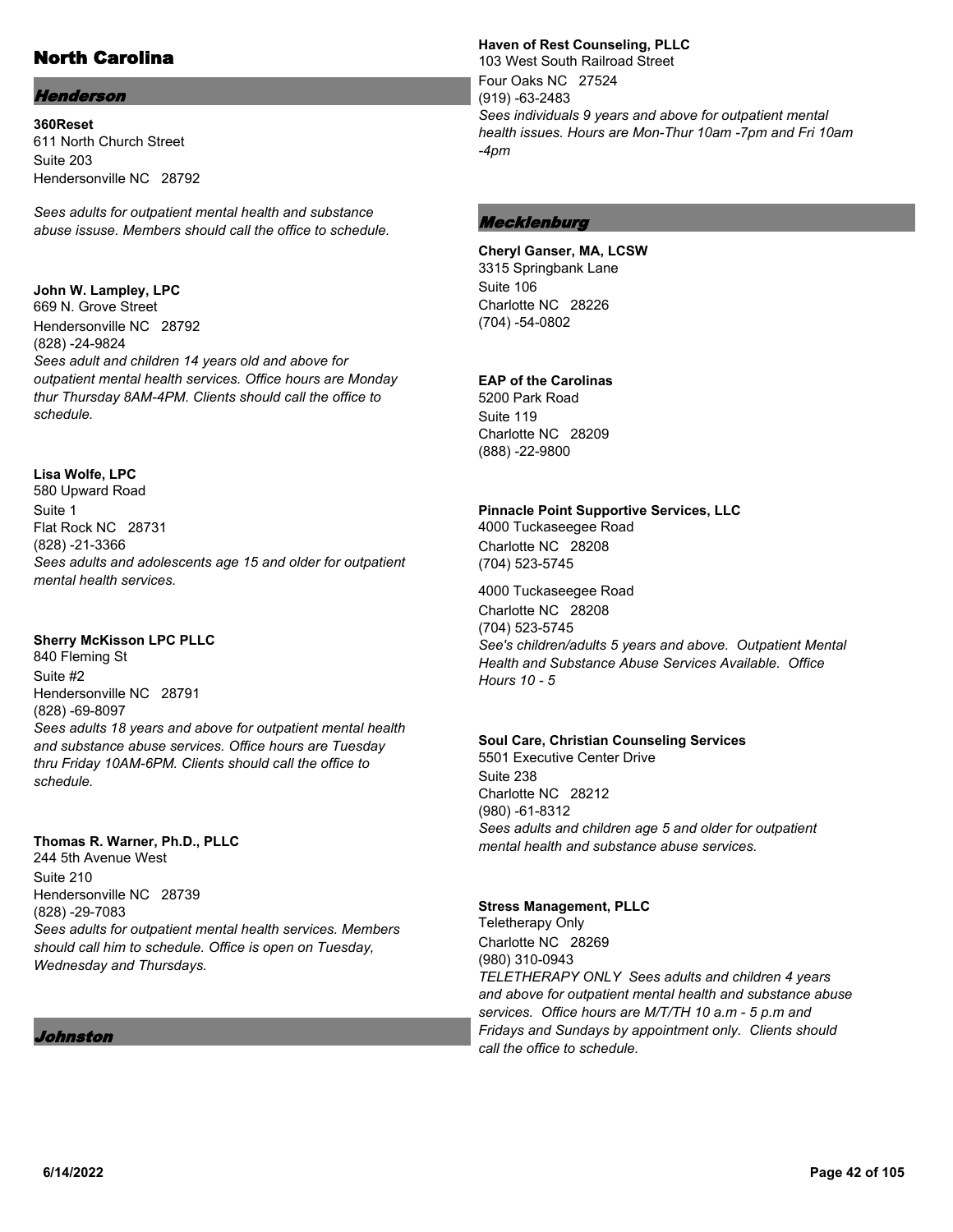# North Carolina

#### New Hanover

**Wilmington Care Net Counseling Center** 610 South College Road Wilmington NC 28403 (910) -79-1071

# Pasquotank

**Albemarle Counseling Center** 1129 Horseshoe Road Elizabeth City NC 27909 (252) -33-2018

**Lisa Creef, LCSW** 1241 North Road Street Elizabeth City NC 27909 (252) -33-5346

## **Clarity Clinical Counseling**

5533 NC Highway 42 West Unit 4A-4 Garner NC 27529 (919) -88-1559 *Sees adults and children 6 years of age and above for outpatient mental health and substance abuse issues. Clients should call the office to schedule their appointments.*

#### **Frank Horton Associates, LLC**

3717 National Drive Suite 210 Raleigh NC 27612 (800) -32-3864

#### **Path To Hope Counseling Inc.**

174 Mine Lake Court Suite 200 Raleigh NC 27615 (919) -61-6526 *Sees adults and teens for outpatient mental health services.*

## Pitt

**Insight Therapeutic and Counseling Services, Inc.** 200 W. Third Street Suite D Greenville NC 27834 (252) -39-9457

## Wayne

**David Lester, LPC** 1021 North Berkeley Blvd. Goldsboro NC 27534 (919) -75-0192 *Sees individuals 15 years and above for mental health and substance abuse issues.*

## Rockingham

**Youth Haven Services Inc.** 229 Turner Dirve Reidsville NC 27320 (336) -34-2233

## Union

**Waxhaw Family Counseling** 4712 Linda Kay Drive Waxhaw NC 28173 (704) -99-7207

#### lake

## Wilson

**Insight Therapeutic and Counseling Services, Inc.** 2231 W. Nash Street Suite H Wilson NC 27896 (252) -39-9457 *Sees adults and children age 5 and above for outpatient mental health and substance abuse services.*

#### **Libby Smith, LCSW**

3204 Nash Street N. Suite B Wilson NC 27896 (252) -29-7376 *Sees adults (21 and over) for outpatient mental health and substance abuse services.*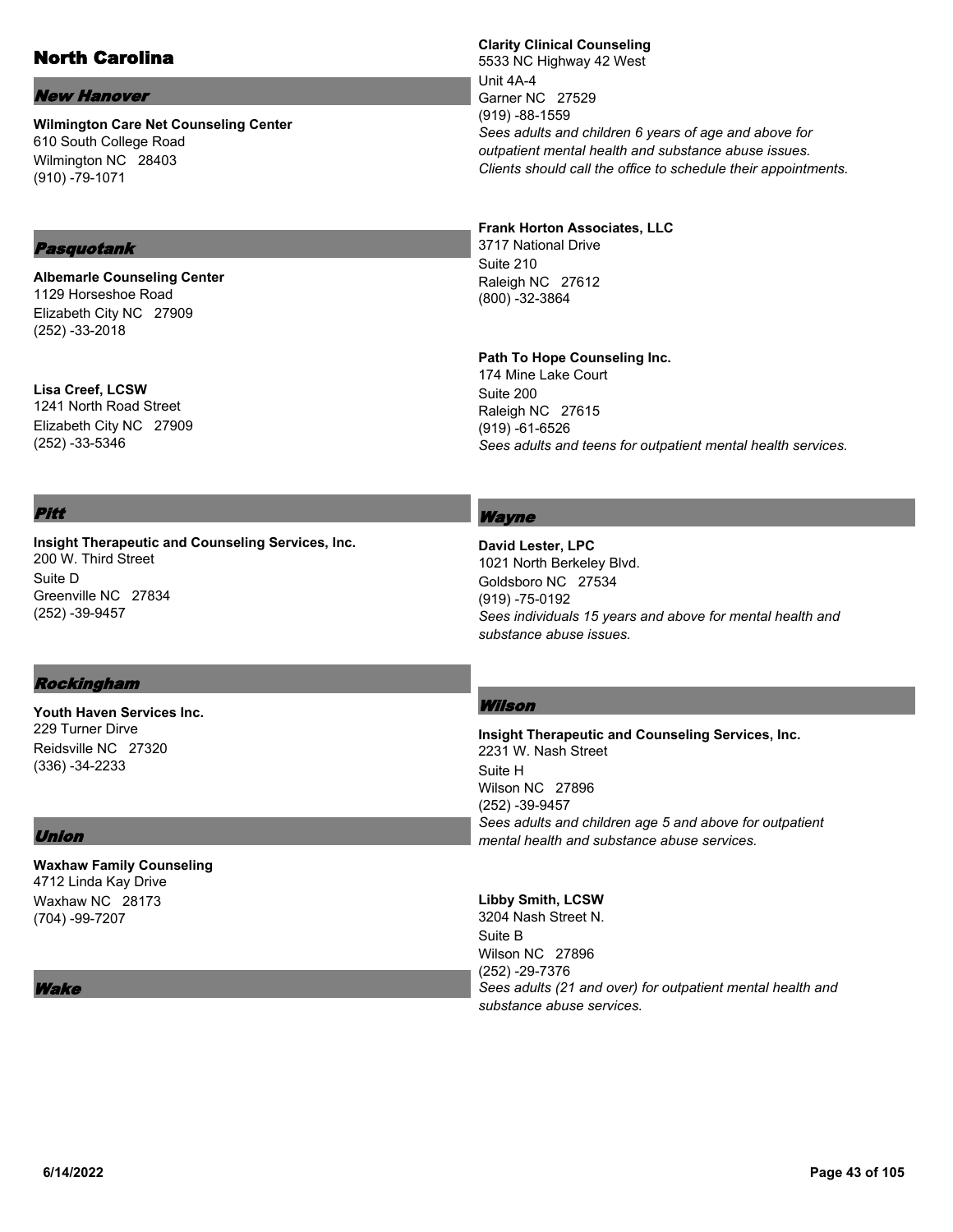#### dams

**Shawnee Mental Health Center** 192 Chestnut Ridge Road West Union OH 45693 (937) -54-5581

## Ashtabula

**Baker Family Counseling, LLC** 179 Broad Street Conneaut OH 44030 (440) -48-7930 *Sees adults and children 5 and older for outpatient mental health and substance abuse services.*

#### **DeGeorge Counseling Services, LLC**

6441 South Main Street PO Box 243 Kingsville OH 44068 (440) -33-4126 *Sees individuals 5 years and above for mental health and substance abuse issues. Office hours Mon- Fri 9am-5pm.*

#### **Forrest E. Diehl. LPCC**

2517 S Ridge RD E Ashtabula OH 44004 (440) -99-7565 *Sees adults and children 5 years and up for outpatient mental and substance abuse services. Office hours are Tuesday and Thursday from 9:00 am to 7:00 pm, Friday from 9:00 am to 5:00 pm and Saturday from 9:00 am to 5:00 pm. Call the office to schedule.*

## Columbiana

**Family Recovery Center** 964 N. Market Street Lisbon OH 44432 (330) -42-1468 *Provides outpatient mental health and substance abuse services to adults and children 8 years and above. Clients should call the office to schedule their appointment.*

**Lighthouse Counseling & Mediation Services** 30697 King Road Salem OH 44460 (330) -85-6523

**Nancy A. Bleggi, LPCC** 319 North Main St Columbiana OH 44408 (330) 550-1230 *See adults and children 4 year and above for outpatient mental health services. Office hours are Monday thru Friday 8AM-6PM by appointment only. Client should call the office to schedule an appointment.*

## Cuyahoga

**North Coast Family Foundation** 6929 West 130th Street Suite 500 Parma Heights OH 44130 (440) -84-6867

## **Delaware**

**LPS Counseling, LLC** 570 North State Street Suite 210 Westerville OH 43082 (614) -32-0073

## Eric

**Healing Trails** 4317 1/2 State Route 269 South Castalia OH 44824 (419) -68-9750

## Fairfield

**Elizabeth Cummins Allen, MSW, LISW** 564 Mill Park Drive Lancaster OH 43130 (740) -68-9389

#### **Jeffrey Montgomery, LISW**

564 Mill Park Drive Lancaster OH 43130 (740) -68-9389

## **Laura Honeycutt, LPCC**

235 Diley Road Pickerington OH 43147 (614) -58-6632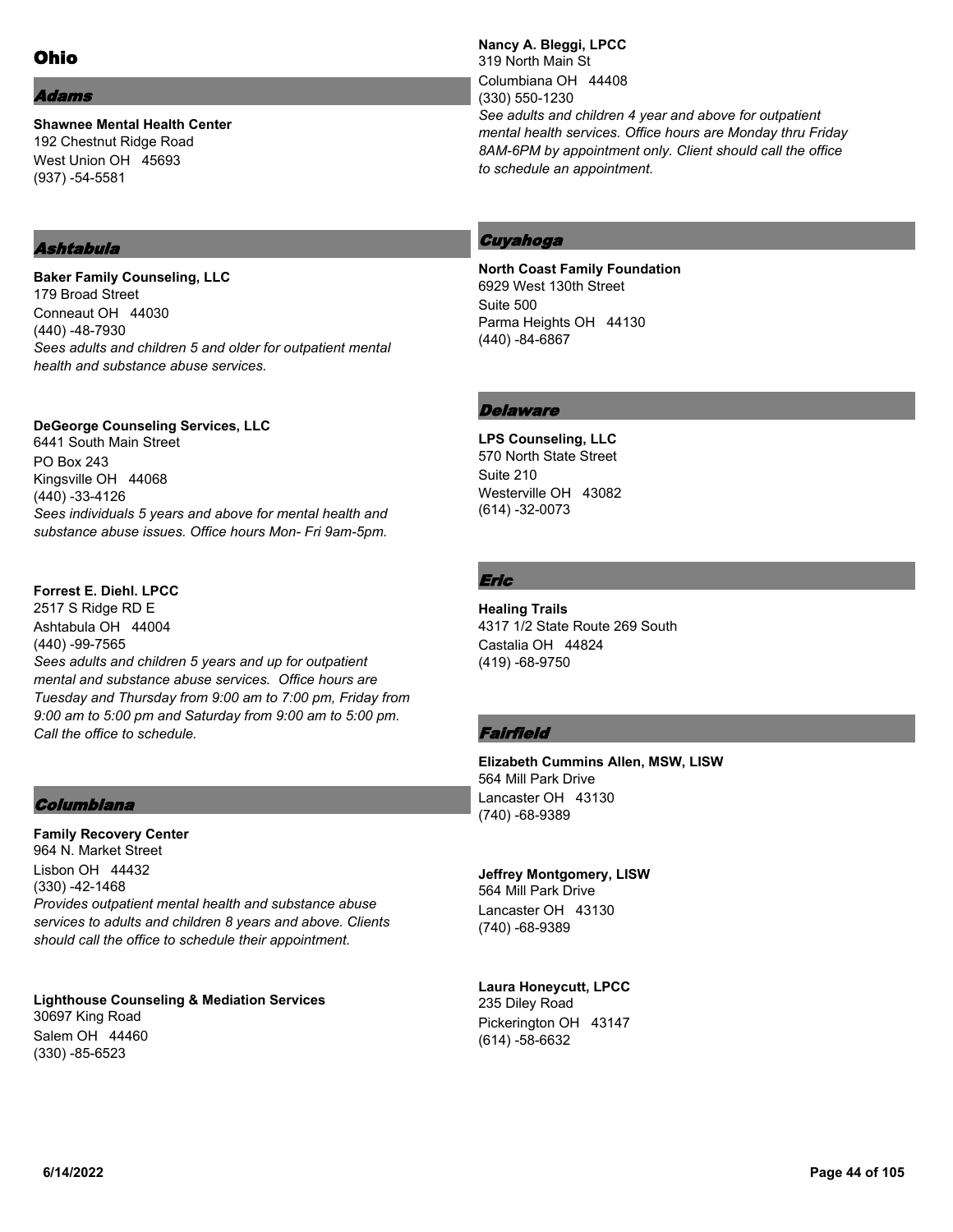## Franklin

**Andrew Solovey, LISW** 252 Bradenton Avenue PO Box 549 Dublin OH 43017 (740) -41-6125

#### **Center for Cognitive & Behavioral Therapy**

4624 Sawmill Road Columbus OH 43220 (614) -45-4490 *Sees adults and children 3 years and above for outpatient mental health and substance abuse services. Members should call the office to schedule.*

## **Chad Kays Professional Counseling and Consulting**

Cornerstone Family Services 1565 Bethel Road, Suite 200 Columbus OH 43220 (614) -45-3003 *Works with adults and adolescents age 11 and older for outpatient mental health and substance abuse issues.*

#### **Marcia Huhn, LPCC**

3040 Riverside Drive Suite 120 Columbus OH 43221 (614) -29-6340

## **New Source Counseling Center**

Shepherd Church of the Nazarene 425 Hamilton Rd Gahanna OH 43230 (800) -32-7174

#### **Oasis Professional Counseling**

Cornerstone Family Services 1565 Bethel Road, Suite 200 Columbus OH 43220 (614) -45-3003 *Works with adults for outpatient mental health services*

#### **Violeta Counseling Services, LLC**

2700 East Main Street Room #101 Bexley OH 43209 (614) -33-0732

**Shalom Counseling & Mediation** 22251 State Route 2 Archbold OH 43502 (419) -44-1552

#### **Shalom Ministries, Inc.**

22251 State Route 2 Archbold OH 43502 (419) -44-1552 *Sees clients for mental health and substance abuse. Ages 5 and above. Clients should call the office to schedule.*

## Hamilton

#### **Christina Mayhaus Counseling**

4226 Montgomery Road Norwood OH 45212 (513) -31-1767 *Sees adults and children age 4 and older for outpatient mental health services.*

#### **Cincinnati Renewed Wellness**

4790 Red Bank Expressway Suite 126 Cincinnati OH 45227 (513) -81-3208 *Sees adults and children age 10 and older for outpatient mental health and substance abuse issues.*

## Jackson

**J. Edward Black, Ph.D.** 731 E. Main Street Unit 13 Jackson OH 45640 (740) -28-8789

**Julie Arthur, LPCC - Jackson Counseling Services** 731 East Main Street Unit 13 Jackson OH 45640 (740) -28-8789

## Lake

**Baker Family Counseling, LLC** 2300 Hubbard Road Madison OH 44057 (440) -48-7930

## Fulton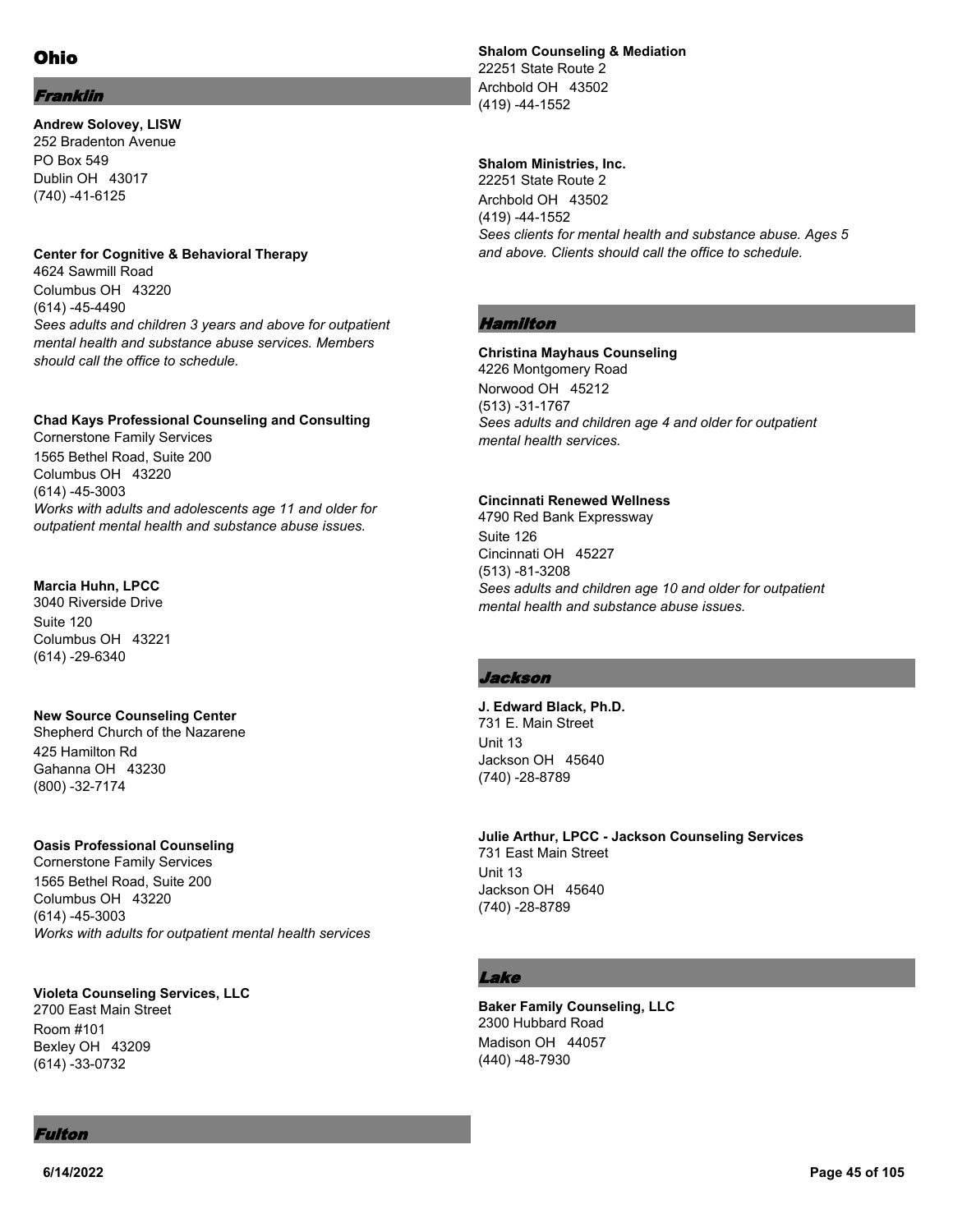#### Lawrence

**Shawnee Mental Health Center** 225 Carlton Davidson Lane Cole Grove OH 45638 (740) -53-0648

## Lucas

**Psychological Resources LTD** 4841 Monroe Street Suite 100 Toledo OH 43623 (419) -47-2535

## Mahoning

**Charles Boris, ACSW, LISW** 725 Boardman-Canfield Road Suite D Youngstown OH 44512 (330) -78-9690 *Sees adults and children age 7 and older for outpatient mental health and substance abuse services.*

## Medina

**Psychology Consultants, Inc.** 3591 Reserve Commons Drive Suite 301 Medina OH 44256 (330) -76-7916

## **Montgomery**

**Gregory Rusk, LISW** 580 Lincoln Park Blvd. Suite 266 Kettering OH 45429 (937) -29-3228

## **The Giving Tree**

335 Buckeye Blvd. Port Clinton OH 43452 (419) -89-0077

11969 West State Rte 105 Mailing Address Oak Harbor OH 43449 (419) -89-0077

# **Pickaway**

**Barbara Baylous Hart, LPCC** 408 E. Franklin St. Suite 1 Circleville OH 43113 (740) -47-5698

**New Source Counseling Center** P.O. Box 1058 Circleville OH 43113 (800) 323-7174

**Regina L. Bruno, LISWS** 113 1/2 S. Court Street Circleville OH 43113 (740) -49-4738 *Sees adults for outpatient mental health services.*

## Pike

**New Source Counseling Center** River Valley Community Church 12459 State Route 104 Waverly OH 45690 (800) -32-7174

**Pike County Recovery Council** 111 N. High St. Waverly OH 45690 (740) -94-7581

## **Ottawa**

**Nicola Sherman, LPC** 136 West Water Street Oak Harbor OH 43449 (419) -55-9418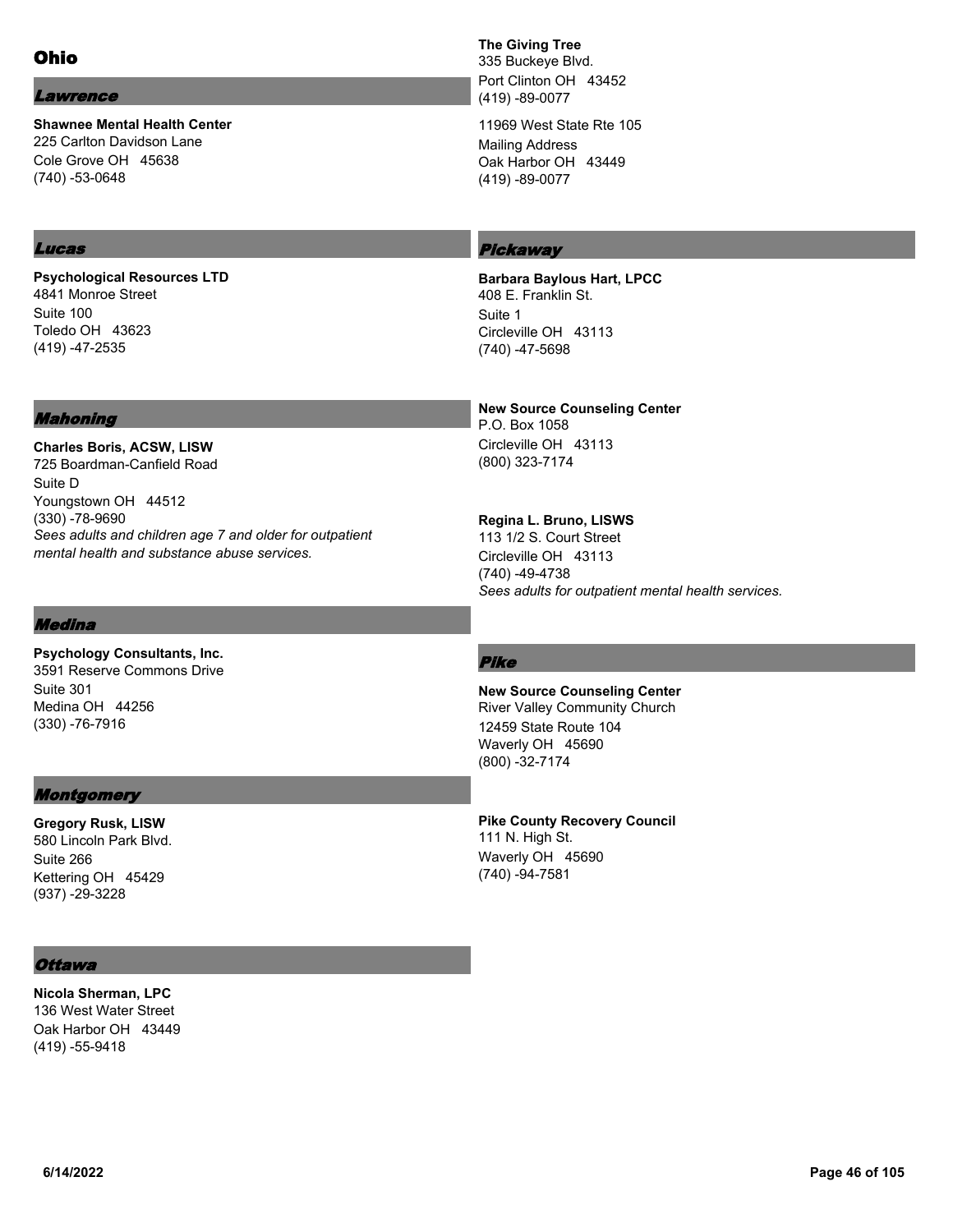## Ross

**Anne M. King LPCC, LLC** 64 S. Bowman Road Chillicothe OH 45601 (740) 656-5305 *Sees adults and teens for Outpatient Mental Health Services. Office hours are Monday and Wednesday from 11:00 am to 7:00 pm and Tuesday and Thursday from 8:30 am to 4:30 pm.*

## **Barbara Mahaffey, LPCC**

14. S. Paint St. Suite 23 Chillicothe OH 45601 (740) -77-8255

## **Elizabeth Enderlin, LPC**

599 Marietta Road Chillicothe OH 45601 (740) -70-1173

## **Helen Lehman, LPCC**

14 S. Paint Street Suite 49 Chillicothe OH 45601 (740) -70-8552

## **Mares Cares Counseling**

628 Commanche Road Chillicothe OH 45601 (740) -80-6800

## **New Source Counseling Center**

64 South Bowman Rd Chillicothe OH 45601 (800) 323-7174

## **Whole Life Counseling, LLC**

20 Central Center Chillicothe OH 45601 (740) 771-9022 *Sees adults and children 6 years and above for outpatient mental health and substance abuse services. Office hours are 8:30 a.m. to 7:00 p.m. Monday through Friday.*

#### **High Top Manor Psychological** 503 Garrison Street Fremont OH 43420

(419) -33-2200

## **Marlene Ellis, LISW**

212 South Park Avenue Fremont OH 43420 (419) -33-4722

# **The Center for Mental Health & Wellbeing**

715 South Taft Avenue Fremont OH 43420 (419) -33-6619

## Scioto

**Shawnee Mental Health Center** 901 Washington Street Portsmouth OH 45662 (740) -35-7702

## Stark

**Barbara Hunt, LPCC** 4450 Belden Village Suite 211 Canton OH 44718 (330) -60-6119 *Sees adults and children 3 years and above for outpatient mental health issues.*

**Vista Psychological & Counseling Centre, LLC** 1201 S. Main Street Suite 100 North Canton OH 44720 (330) -24-8782 *Sees adults and children 3 years and above for Outpatient Mental Health and Substance Abuse Services. Office hours are 9:00 am to 9:00 pm Monday through Thursday and 9:00am to 6:00 pm on Friday and Saturday.*

6657 Frank Avenue NW Suite 100 North Canton OH 44720 (330) 244-8782

#### Sandusky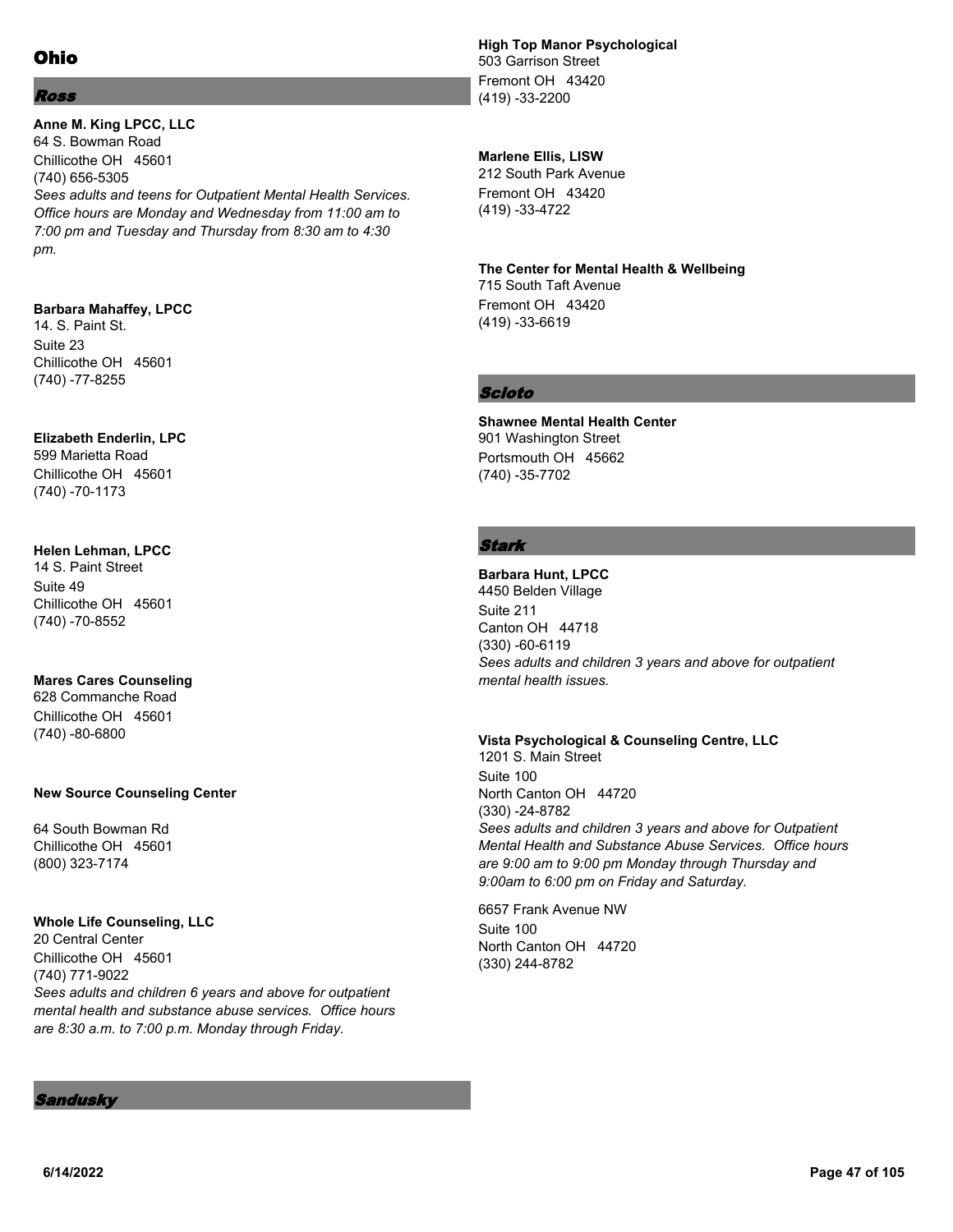#### Summit

#### **North Coast Family Foundation** 1653 Merriman Road Suite L1 Akron OH 44313 (440) -84-6867

## **Trumbull**

**Longo Counseling Services** 744 Gaylord Avenue Masury OH 44438 (330) -61-5195 *Sees adults and adolescents 14 and older for outpatient mental health and substance abuse services.*

**Oakwood Counseling Center, Inc.** 1704 North Road SE Warren OH 44484 (330) -85-4111 *Sees adults and children 3 and older for outpatient mental health and substance abuse services.*

**Psychological Resources LTD** 970 West Wooster Street Suite 124 Bowling Green OH 43402 (419) -35-6666

## Oklahoma

#### Tulsa

**Robin Hicks, LPC, LADC** 5550 S. Lewis Avenue Suite 301 Tulsa OK 74105 (918) -60-1362 *Sees adults and older adolescents for outpatient mental health and substance abuse services.*

## **Synergy Wellbeing**

3010 S. Harvard Avenue Suite 110 Tulsa OK 74114 (918) -74-1840

#### Tuscarawas

**SpringHaven Counseling Center** 15550 Durstine Road Dundee OH 44624 (330) -35-6100 *Sees individuals 2 years and above for outpatient mental health and substance abuse issues.*

#### **Wayne**

**SpringHaven Counseling Center** 8540 Pleasant Home Road Sterling OH 44276 (330) -35-6100

#### Williams

**Shalom Counseling & Mediation** 108 W. High St Bryan OH 43506 (419) -63-1713 *Sees clients for mental health and substance abuse. Ages 5 and above. Clients should call the office to schedule.*

Wood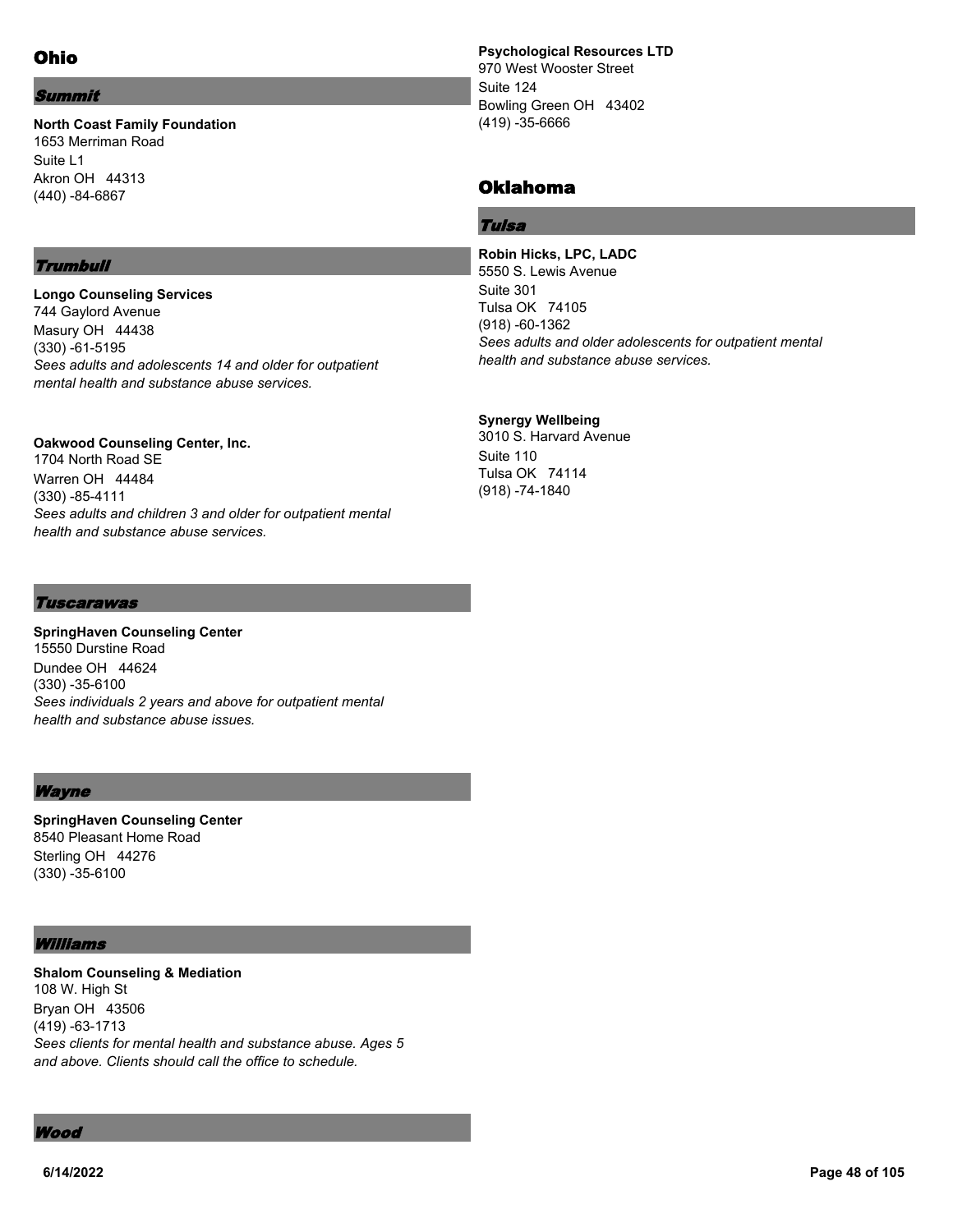# Oregon

#### Clackamas

**Terry Jenkins, Psy.D.** 8305 SE Monterey Avenue Suite 219 Portland OR 97266 (503) -78-2171

## **Deschutes**

**Michele M. Freeman, LPC** 354 NE Greenwood Suite 207 Bend OR 97701 (540) -40-4943 *See adult and children 11 years and above for outpatient mental health services. Office hours by appointment only. Clients should call the office to schedule.*

#### Marion

**Ellen Margolis, LCSW** 240 Luther Street, South Salem OR 97302 (503) -36-7797

**Thomas Stern, LCSW,LMFT** 1645 Liberty St. SE Salem OR 97302 (503) -39-8518

#### Multnomah

**Terry Jenkins, Psy.D.** 1308 NW 20th Street Portland OR 97209 (503) -78-2171

#### Polk

**Baptiste-McKinney Associates** 835 Saginaw Street South Salem OR 97302 (503) -36-5435

**Ellen Margolis, LCSW** 240 Luther Street,South Salem OR 97302

(503) -36-7797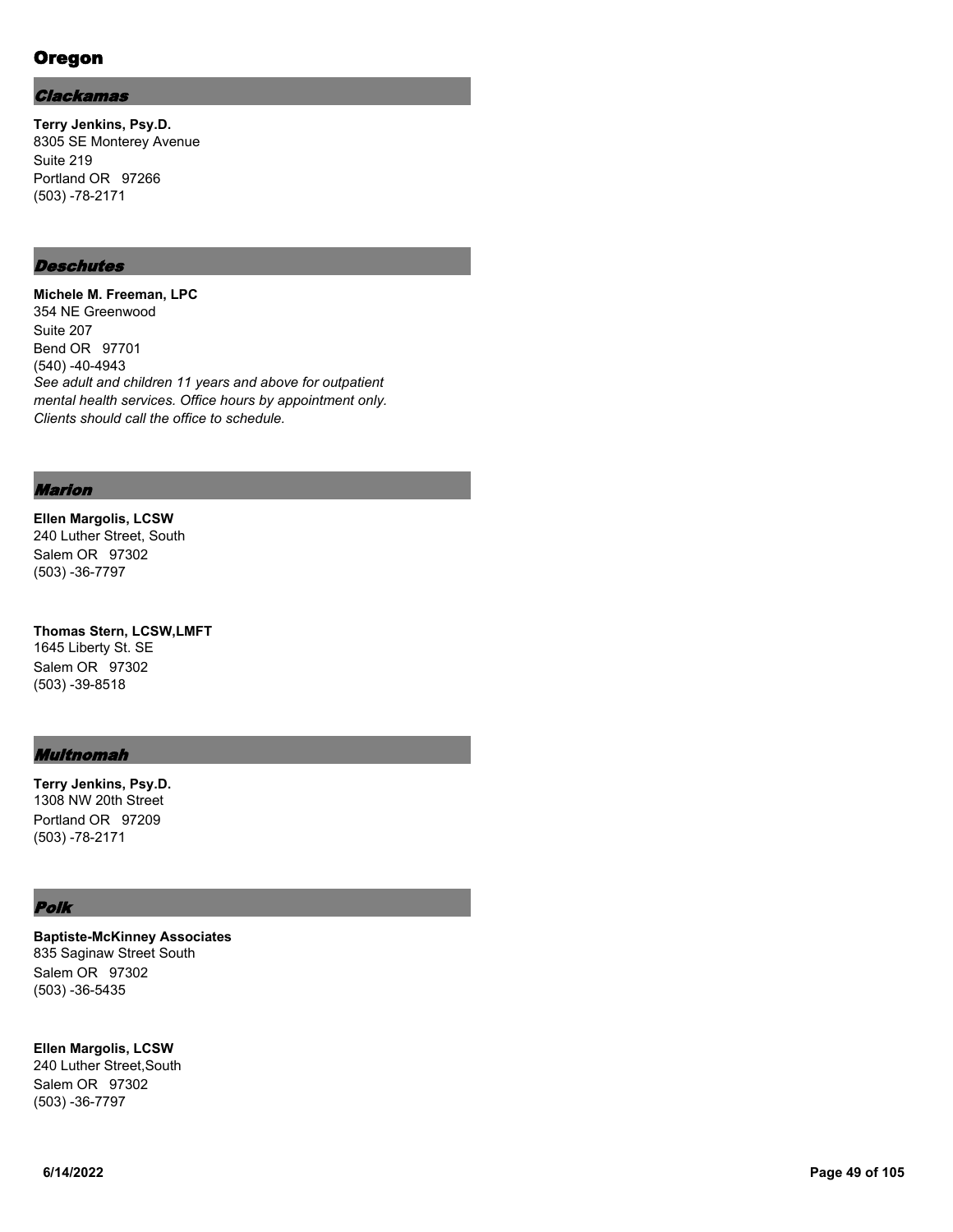**Inspired Path Counseling LLC** 835 Edgewood Road York PA 17402 (717) -40-4329 *Provides Outpatient Mental Health counseling. Specializes in Art Therapy and Play Therapy. Sees children 4 years and up.*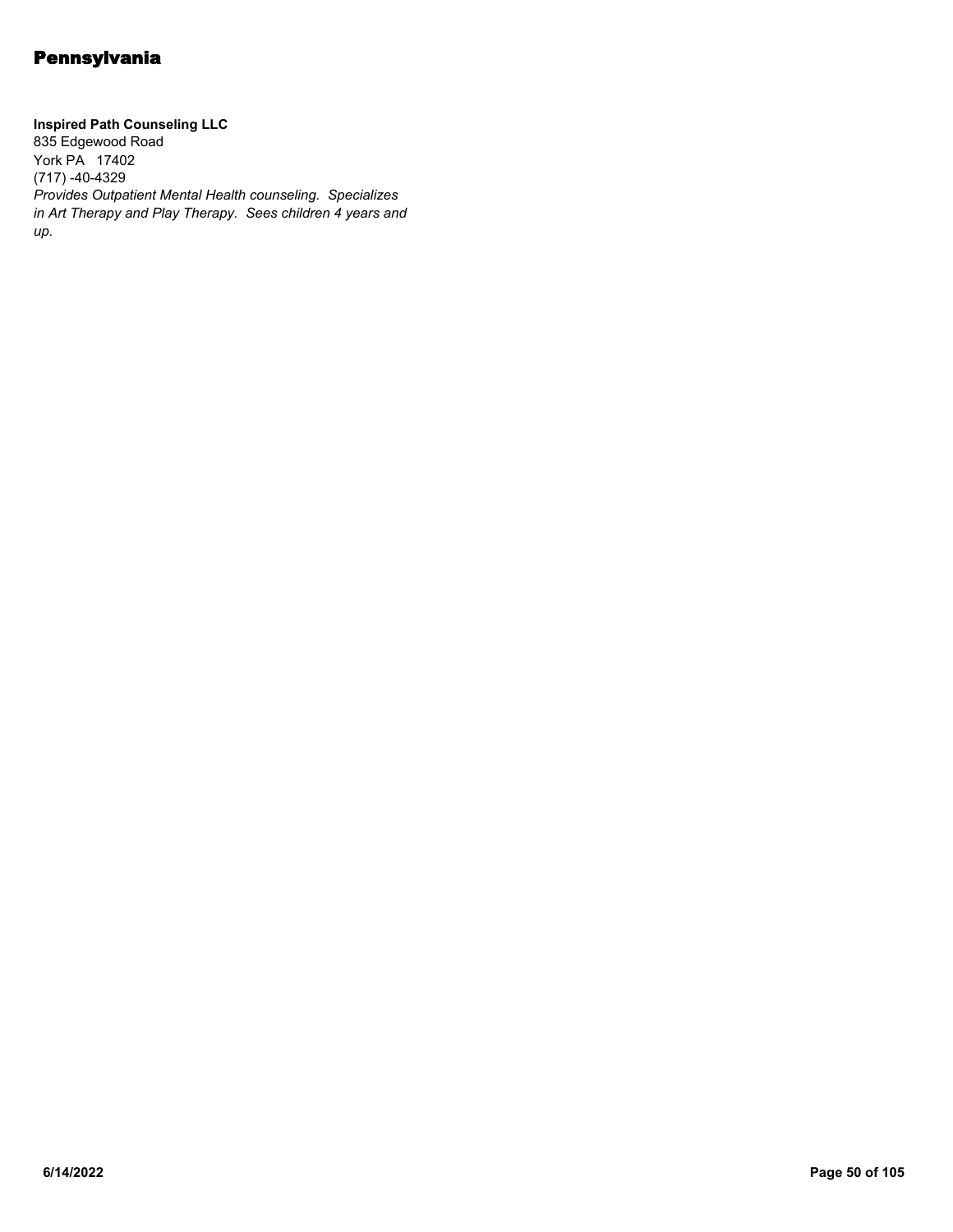#### **Idams**

#### **Brylon Counseling & Consulting Svcs. LLC** 2796 Heidlersburg Road Gettysburg PA 17325 (717) -81-1093 *Sees ages 7+ for mental health and substance abuse services.*

## **Gettysburg Counseling, LLC**

18 Carlisle Street Suite 108 Gettysburg PA 17325 (717) -42-5395 *Sees adults and children 2 years and above for outpatient mental health and substance abuse services. Client should call the office to schedule.*

#### **Heritage Behavioral Health Counseling**

304 York Street Suite E Gettysburg PA 17325 (717) -35-8596 *Sees ages 4+ for mental health and substance abuse services.*

#### **Joseph Levenstein, Ph.D.**

227 West High Street Gettysburg PA 17325 (717) 447-5222 *Sees adults for outpatient mental health and substance abuse issues.Office hours on Tue, Wed and Thursday.*

## **Laurel Life Services**

235 Table Rock Road Gettysburg PA 17325 (717) -39-2025

## **Lori Dilling-Miley, MA**

3585 Carlisle Pike New Oxford PA 17350 (717) -62-1334 *Sees individuals 12 years and above for mental health issues only. No Friday hours available.*

**Pennsylvania Counseling Service - Gettysburg** 334 York Street Gettysburg PA 17325 (855) -27-1653

## **Phoenix Counseling Services, LLC**

2311 Fairfield Road Suite F Gettysburg PA 17325 (717) -39-2044 *Sees individuals 5 years and above for outpatient mental health issues or dual diagnoses.*

## **Rose Maturo, LPC**

44 Carrolls Tract Road Fairfield PA 17320 (717) -75-5882 *Sees ages 4+ for mental health and substance abuse evaluations. May refer out for substance abuse treatment.*

#### **Troy Johnson Counseling**

125 E. Broadway Gettysburg PA 17325 (773) 875-0928 *Teletherapy only at Gettysburg, PA location.*

## **TrueNorth Wellness**

44 South Franklin Street Gettysburg PA 17325 (717) 334-9111 *All intakes call a main number- mention the location where you want to be seen.*

## **Verity Counseling, LLC**

18 Carlisle St Suite 212 Gettysburg PA 17325 (717) 473-9131 *See adults and children 13 years and above for outpatient mental health services. Office hours are Monday thru Friday 8AM - 4PM. Evening hours by appointment only. Clients should call the office to schedule.*

## **WellSpan Philhaven**

40 V-Twin Drive Suite 202 Gettysburg PA 17325 (717) -33-2710 *<body lang=EN-US style='tab-interval:.5in'> <p class=MsoNormal> At WellSpan Philhaven we can help you address mental health conditions such as depression, anxiety, bipolar disorder, attention deficit disorder, phobias, post-traumatic stress disorder and*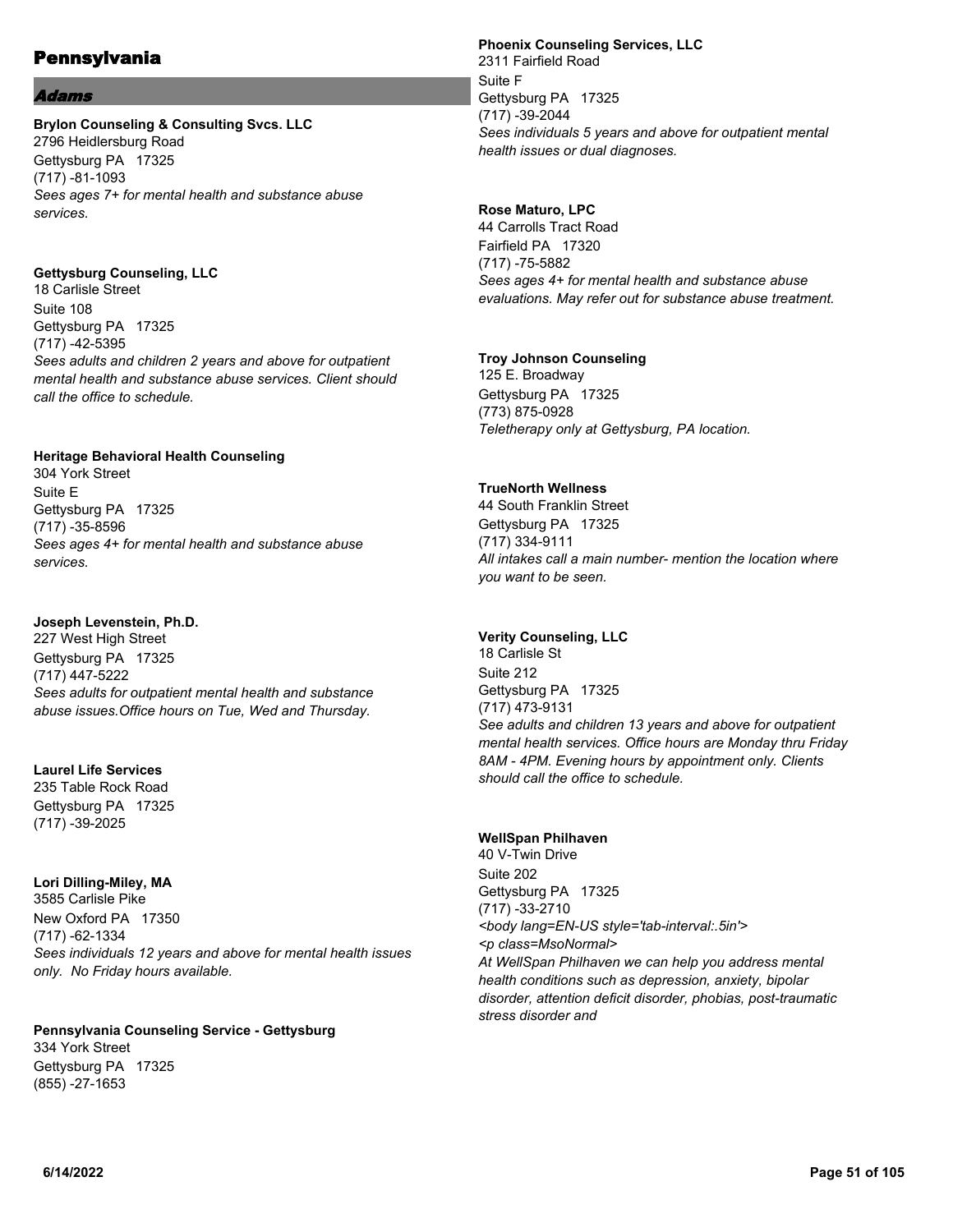#### Allegheny

#### **Allegheny Mental Health Associates**

1326 Freeport Road Suite 250 Pittsburgh PA 15238 (412) -96-5660

4232 Northern Pike Suite 304 Monroeville PA 15146 (412) -96-5660 *Sees children and adults for mental health services only.*

429 Forbes Avenue Suite 712 Pittsburgh PA 15217 (412) -96-5660

230 North Craig Street Suite C Pittsburgh PA 15213 (412) -96-5660

9000 Perry Highway Suite 330 Pittsburgh PA 15327 (412) -96-5660

#### **Angelique Barlamas, MSW, LSW**

1229 Silver Lane Suite 1A McKees Rocks PA 15136 (412) -97-3732 *Sees individuals 5 years and above for outpatient mental health issues. Office hours 9am- 6pm Mon-Fri.*

#### **Calm Pittsburgh**

3495 Butler Street 3rd Floor Arsenal PA 15201 (412) 857-3717 *Sees adults and children ages 6 years and above for Outpatient Mental Health services. Hours of operation vary. Clients should call the office to schedule.*

**Cameron's Counseling & Consulting Services, LLC** 3506 Main Street Munhall PA 15120 (412) 403-8196 *Sees individuals 10 years and above for outpatient mental health services.*

## **Christian Counseling Associates of Western PA**

325 North Highland Avenue Pittsburgh PA 15206 (724) 396-1510

#### **Laurel Care South West, LLC**

8 Hattman Drive Coraopolis PA 15108 (412) -45-6565 *Sees adults and children 16 years and above for outpatient mental health and substance abuse services. Office hours are Monday - Thursdays 9AM-8PM, Fridays 9AM-5PM and weekends by appointment.*

#### **Lytle EAP Partners**

200 Cedar Ridge Drive Pittsburgh PA 15205 (412) -93-6400 *Sees adults and children 3 years and above*

#### **Megan Navratil, MS,LPC**

1840 Mayview Road Suite 205 Bridgeville PA 15017 (724) 338-2052 *Sees adolescents and adults for outpatient mental health services. Available Tuesday, Wednesday, Friday and Saturday by appointment only.*

#### **New Horizon Counseling Center**

4300 Main Street 2nd Floor Munhall PA 15120 (412) 853-3189 *Sees individuals 13 years and above for outpatient mental health services and substance abuse evaluations. Saturday appointments are available.*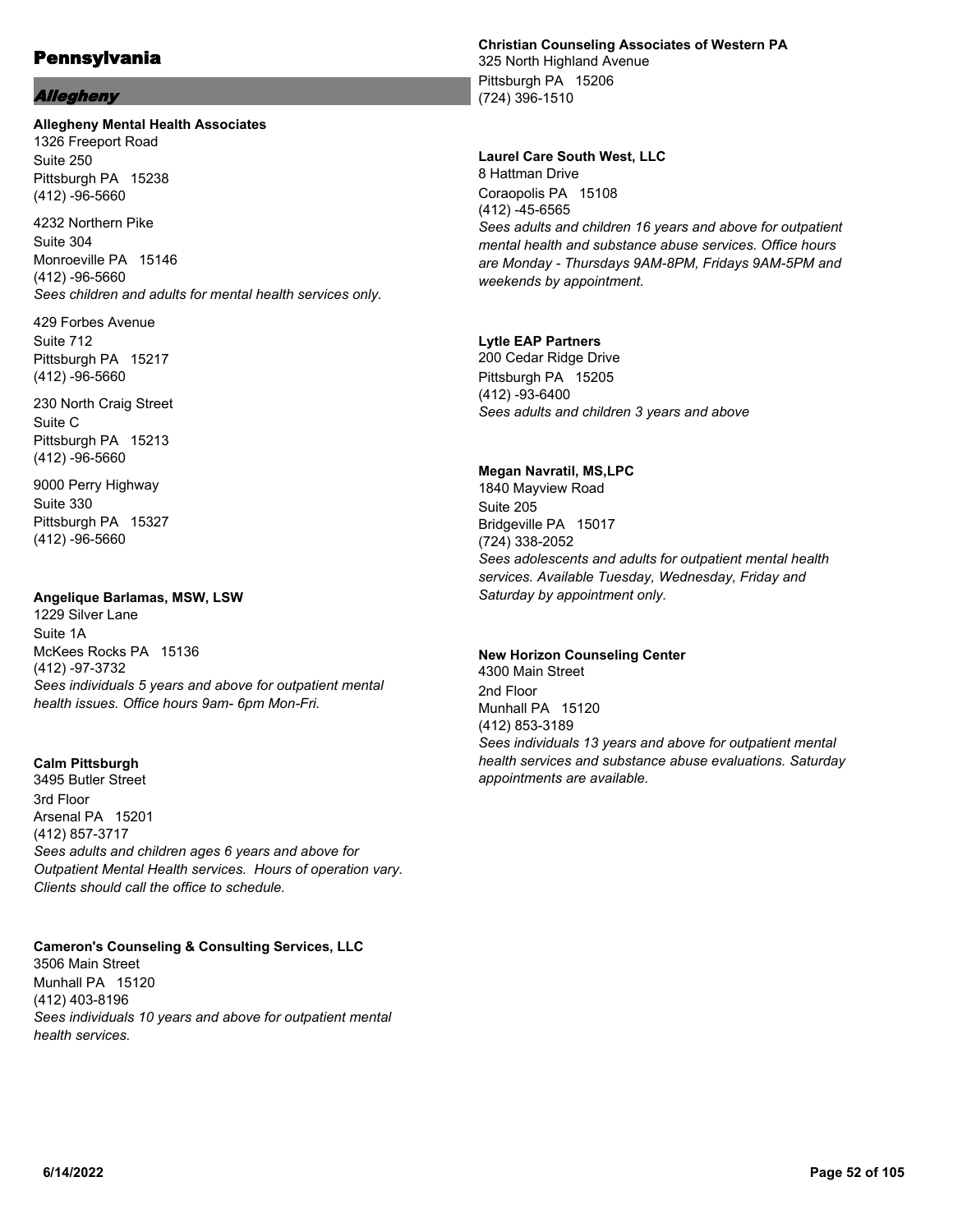## Allegheny

**Persoma PC** 2540 Monroeville Blvd. Monroeville PA 15146 (412) -82-5155 *Sees children, adolescents and adults for outpatient mental health services. Provides family and individual therapy sessions.*

200 Hightower Blvd. Suite 100 Pittsburgh PA 15205 (412) -82-5155

37 McMurry Road Suite 102 Pittsburgh PA 15241 (412) -82-5155

401 Shady Avenue Suite B 205 Pittsburgh PA 15206 (412) -82-5155

## **Phillips Counseling**

5889 Forbes Ave STE 210 Pittsburgh PA 15217 (412) -32-2189 *Sees adults and children 16 years old and above for outpatient mental health services. Office hours are Mondays - Fridays 9AM - 6PM. Clients should call the office to schedule.*

## **Samaritan Counseling Center of Western PA** 414 Grant Street

Sewickley PA 15143 (412) -74-7430

5875 Heckert Raod Bakerstown PA 15007 (724) -44-4110 *Sees individuals 5 years and above for mental health issues. Does not provide substance abuse services. Clients should call the office to schedule.*

202 Beaver Street 3rd Floor Sewickley PA 15143 (412) -74-7430 *Sees individuals 5 years and above for mental health issues. Does not provide substance abuse services. Clients should call the office to schedule.*

2040 Washington Road Pittsburgh PA 15241 (412) -85-4530 *Sees individuals 5 years and above for mental health issues. Does not provide substance abuse services. Clients should call the office to schedule.*

#### **Steel Valley Wellness Group LLC**

1803 West Street Munhall PA 15120 (412) 368-3535 *Sees adults and children 4 years and above for outpatient mental health issues.*

## **Thomas Hathaway, LSW**

1412 Mount Royal Blvd. Glenshaw PA 15116 (412) -48-0949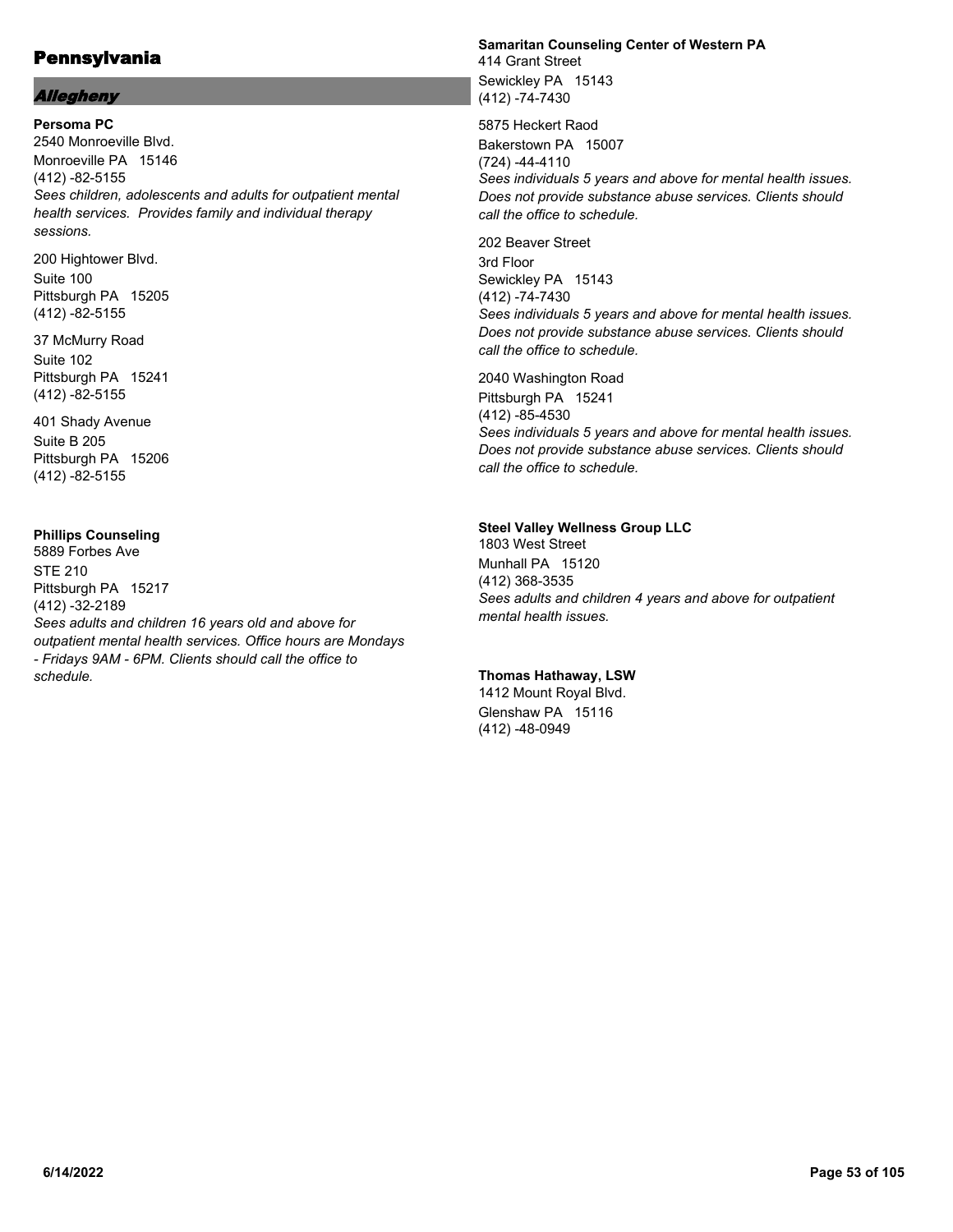#### Beaver

#### **JP Counseling & Associates, LLC**

701 Sharon Road Suite 2 Beaver PA 15009 (724) 494-6750 *See adults and children 13 years and above for outpatient mental health and substance abuse services. Office hours are Mondays thru Thursdays 9AM-9PM and Fridays 9Am-5Pm and Saturdays 9AM to 3PM. Client should call the office to schedule.*

## **Looking Straight Forward, LLC**

3140 Brodhead Rd Suite 1B Aliquippa PA 15001 (412) 596-1938 *Sees adults and children 10 years and above for mental health services. Office hours are by appointment only. Please call the office to schedule.*

#### **Samaritan Counseling Center of Western PA**

370 Iroquois Place Beaver PA 15009 (724) -77-4673 *Sees individuals 5 years and above for mental health issues. Does not provide substance abuse services. Clients should call the office to schedule.*

393 Adams Street Rochester PA 15047 (412) -74-7430 *Sees individuals 5 years and above for mental health issues. Does not provide substance abuse services. Clients should call the office to schedule.*

## **Bedford**

**Individual and Family Solutions/Rhonda Clark** 203 East Pitt Street Suite 201 Bedford PA 15522 (814) -62-2451 *Sees adults and children 3 years and above for outpatient mental health services.*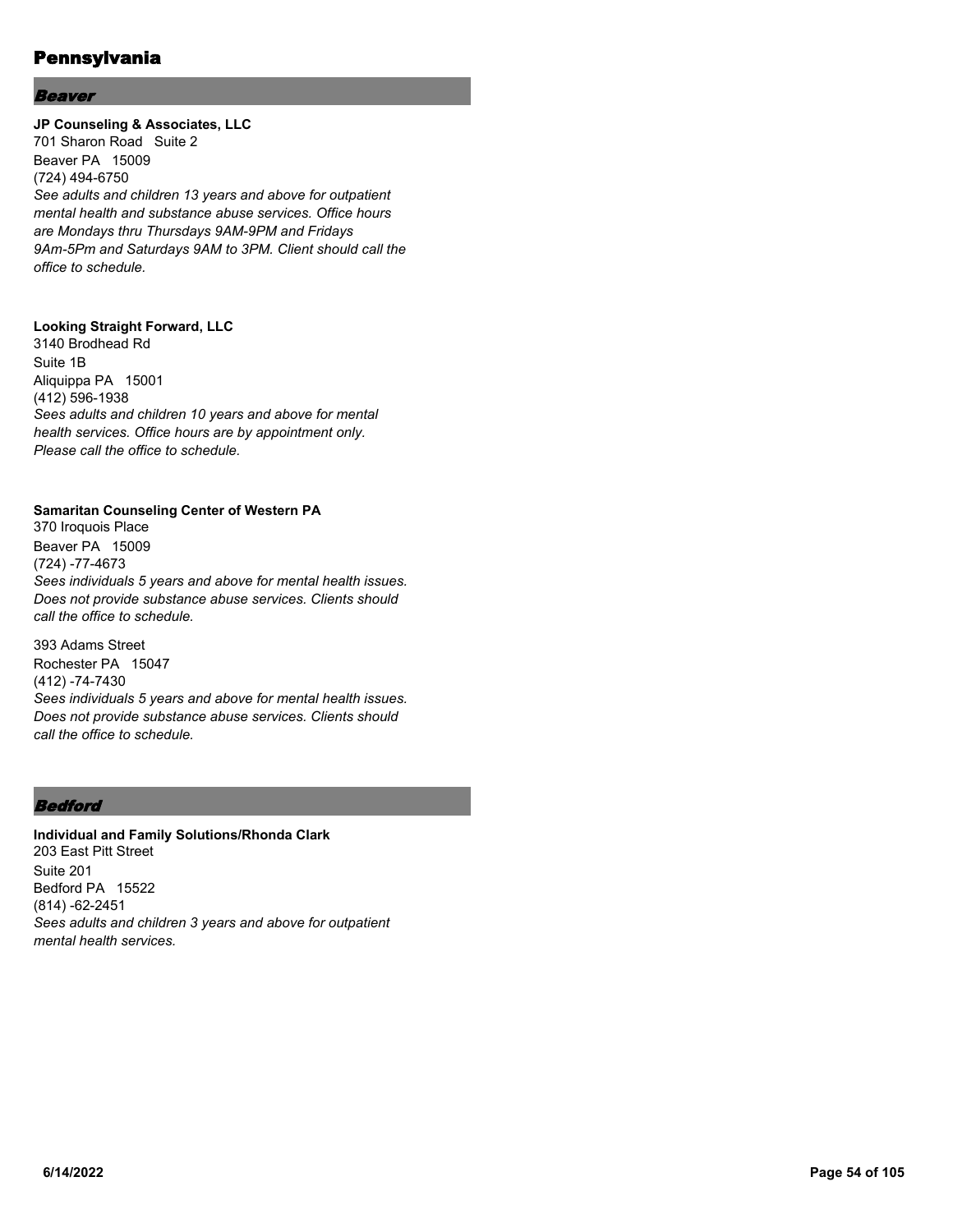#### **Berks**

**Advanced Counseling & Testing Solutions, LLC** 4 Wellington Blvd Wyomissing PA 19610 (717) -20-6599

#### **All About Families Counseling, LLC**

235 West Second Street Birdsboro PA 19508 (610) -57-0390 *Sees individuals 3 years and above for outpatient mental health and substance abuse issues.*

#### **Berks Counseling Associates, P.C.**

1150 Berkshire Boulevard Suite 250 Wyomissing PA 19610 (610) -37-7005

#### **Beverly White Munsing, MSW, LCSW**

4 Park Plaza Office Center Wyomissing PA 19610 (610) -37-0901

## **Callowhill Family Therapy**

244 North 5th St Reading PA 19601 (610) -37-8822 *See adults and children 6 years and above for outpatient mental health services. Office hours are Monday and Wednesdays 10:30AM-8PM and Tuesdays and Thursdays 10:30AM -77PM. Clients should call the office to schedule. Fax available.*

## **Christy Girard Counseling**

4 Wellington Blvd. Suite 202 Wyomissing PA 19610 (484) -66-1326 *Provides Outpatient Mental Health services. Sees children of all ages.*

## **Clear Purpose Counseling**

1125 Parkside Drive North Wyomissing PA 19610 (610) 406-2807 *Sees clients Monday through Thursday from 12:00 pm to 7:00 pm. Sees children 4 years and up.*

#### **Counseling Arts of Maxatawny**

15895 Kutztown Road Maxatawny PA 19538 (610) -68-3301 *Sees individuals 6 years and above for mental health and substance abuse issues. Clients should call the office to schedule.*

#### **Emotional Wellness, LLC**

3933 Perkiomen Ave Suite 102 Reading PA 19606 (610) -77-7272

#### **FairView Counseling & The Play Threapy Center**

1255 Perkiomen Avenue Reading PA 19602 (610) -39-9091 *Sees adults and children 3 years and above for outpatient mental health issues. Office hours are Mon-Thur 10am-8pm.*

#### **Family Guidance Center**

1235 Penn Avenue Suite 206 Wyomissing PA 19610 (610) -37-4963 *Sees adults and children 4 years and above for mental health and substance abuse services.*

Boyertown Professional Center 5th & Montgomery Avenue Boyertown PA 19512 (610) -37-4963 *Sees adults and children 4 years and above for mental health and substance abuse services.*

3570 Old Route 22 Hamburg PA 19526 (610) -37-4963 *Sees adults and children 4 years and above for mental health and substance abuse services.*

658D Noble Street Kutztown PA 19530 (610) -37-4963

## **Jeff Laubach LPC**

2209 Quarry Drive Suite C36 West Lawn PA 19609 (610) -68-8621 *Sees individuals 4 years and above for outpatient mental health and sub stance abuse services.*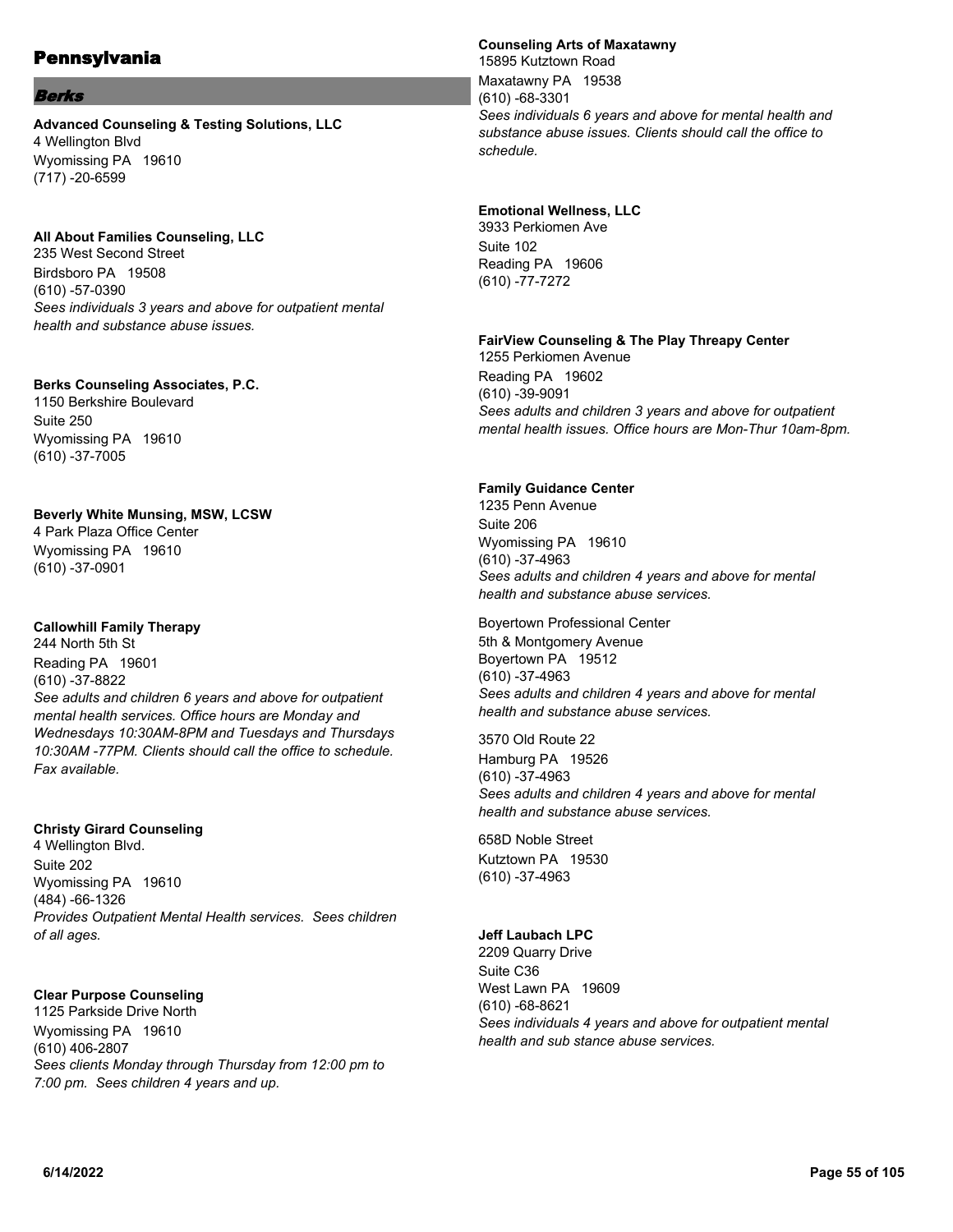#### **Berks**

#### **Life Growth Marriage & Family Center**

5 South Centre Avenue Suite 200 Leesport PA 19533 (484) 578-9796 *Sees adults and children 5 years and above for outpatient mental health issues. Spanish speaking provider available. Some Saturday appointments available.*

#### **Linda Kennedy Hassel**

4 Park Plaza Wyomissing PA 19610 (610) -74-0544 *Sees adults for outpatient mental health services. Office hours are Monday through Thursday from 9:00 am to 6:00 pm. Client should call office to schedule.*

## **Pamela Spellman, LCSW**

505 Penn Street Reading PA 19601 (610) -37-5300

## **Paragon Behavioral Health Services**

510 North Park Road Suite 2 Wyomissing PA 19610 (717) -46-6505 *Sees adults and children 5 years and above for outpatient mental health services. Office hours are 9AM to 5PM. Clients should call the office to schedule.*

## **Peaceful Hearts Counseling Services, Inc.**

548 Monument Road Hamburg PA 19526 (610) -56-1810 *Sees individuals 15 years and above for outpatient mental health issues.*

## **Pennsylvania Counseling Services**

125 South 5th Street Reading PA 19602 (855) -27-1653

#### **Pennsylvania Counseling Services-Reading** 1733 Penn Avenue Reading PA 19609 (855) -27-1653

## **Penny L. Morris, LPC**

807 William Penn Blvd. Womelsdorf PA 19567 (610) -78-0186 *Sees adult and children 6 years and above for outpatient mental health services. Office hours are Monday thru Thursday 8AM-8PM and every other Saturday 8AM - noon, by appointment only. Clients should call the office to schedule.*

#### **Reading Counseling Services, LLC**

122 W. Lancaster Avenue Suite 104 Shillington PA 19607 (888) -76-4372 *Sees adults and children age 3 and older for outpatient mental health services.*

## **Recharge Your Life, LLC**

845 North Park Road Wyomissing PA 19610 (484) -26-6572 *Sees individuals 6 years and above for outpatient mental health or dual diagnosis.*

## **Richard Loeb, MA**

15895 Kutztown Road Maxatawny PA 19538 (610) -68-3301 *Sees individuals 9 years and above for mental health and substance abuse issues. Clients should call the office to schedule.*

## **Safe and Sound Counseling LLC**

Teletherapy only Wyomissing PA 19610 (267) -22-7402 *Sees individuals 6 years and above for outpatient mental health and substance abuse issues. Can do SAP evaluations.*

#### **TriCounty Counseling**

3200 Main Street PO Box 284 Morgantown PA 19543 (484) -79-7486 *Sees adults and children 4 years and above for outpatient mental health and substance abuse services. Clients should call the office to schedule.*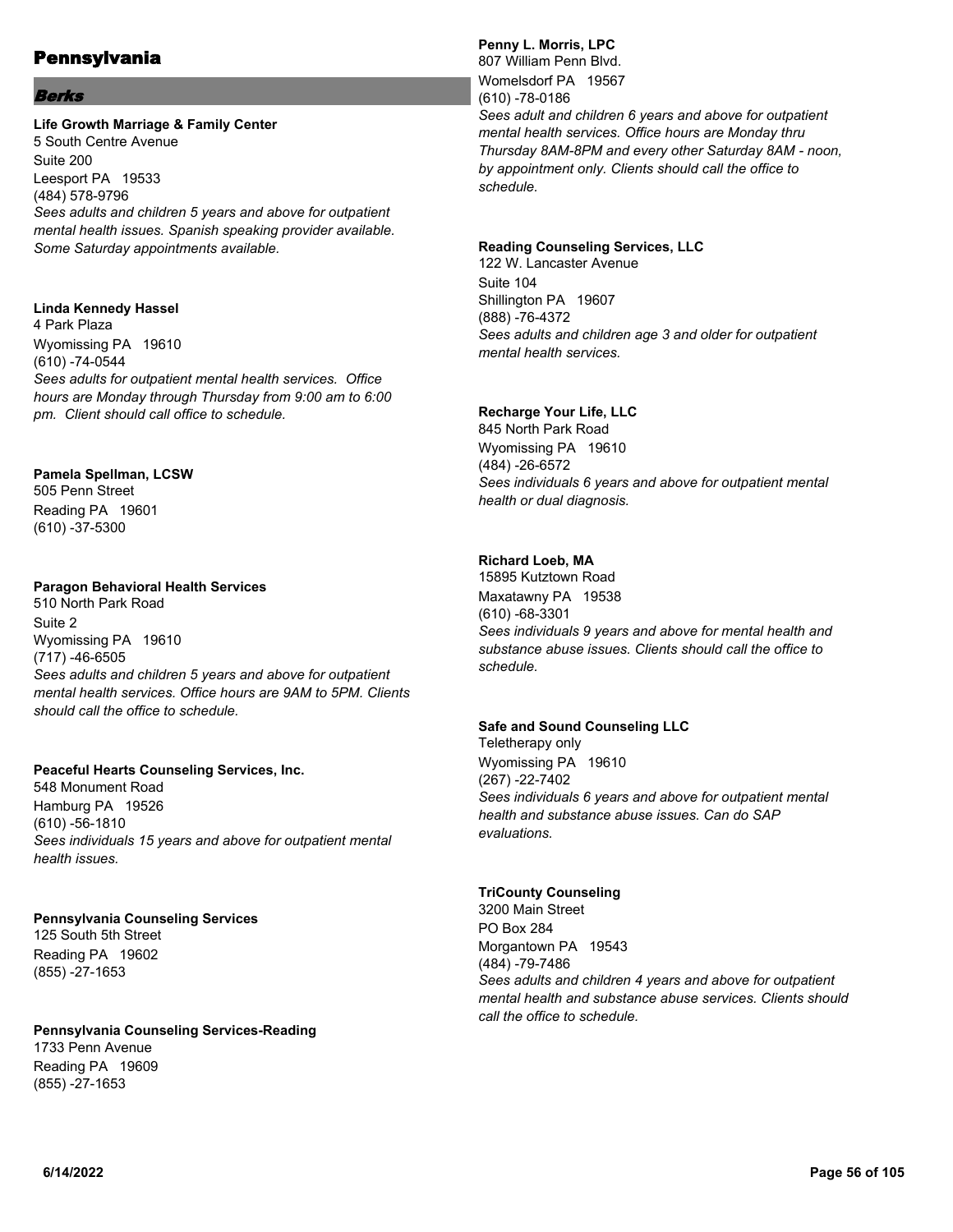#### Blair

**Ann Scheurer, LPC** Critical Incident Responder Altoona PA 16602 (814) -93-3966

#### **Billie Fletcher-Haines, LCSW**

516 Allegheny Street Suite 106 Hollidaysburg PA 16648 (814) -93-6920

## **Blair Family Solutions, LLC**

1310 Valley View Boulevard Altoona PA 16602 (814) -94-9970

## **David R. Knapp, LCSW Counseling**

615 Howard Avenue Suite 214 Altoona PA 16601 (814) 944-9534 *See individuals 18 years and up. Monday through Thursday 9:00 am to 7:00 pm.*

## **Gentle Counseling, LLC**

521 East 25th Avenue Altoona PA 16601 (814) -93-7078 *Sees adults and children 4 years and above for outpatient mental health issues.*

## **Mark Frederick, LPC**

615 Howard Avenue Suite 212 Altoona PA 16601 (814) -94-8301

## **Roberta Weiner, LCSW**

961 Old 6th Avenue Road Altoona PA 16602 (814) -94-7961 *Sees individuals 18 and above for mental health and substance abuse services. Members should call the office to schedule. DOT/SAP provider. Located at Circle of Life Holistic Health Center.*

**The Murray Organization, LPD** 206 Allegheny Street Hollidaysburg PA 16648 (814) -69-7942

## Bradford

**Finding New Hope Counseling** 425 East Main St Canton PA 17724 (570) -67-8662 *Sees adults and children 2 years and above for outpatient mental health services. Office hours are Monday thru Friday 8AM -4PM. Evening hours available by appointment only. Clients should call the office to schedule.*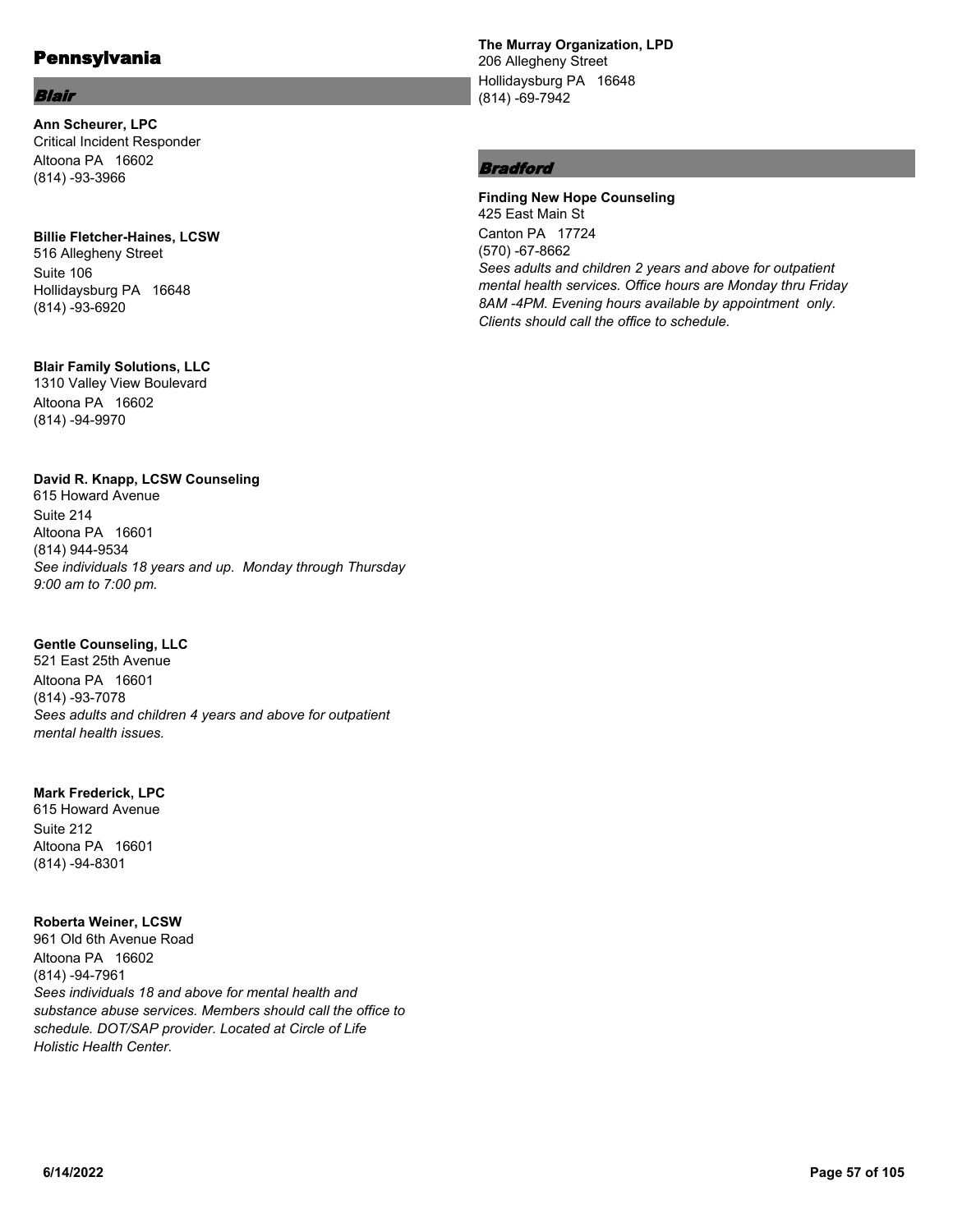#### Bucks

**Care Connection** 1 Oxford Valley Mall Suite 812 Langhorne PA 19047 (215) -33-3200

3237 Bristol Road Bensalem PA 19020 (215) -33-3200

## **Dee Lundgren, LPC**

One Oxford Valley Suite 814 Langhorne PA 19047 (215) -26-0070

## **Family Service Association of Bucks County**

4 Cornerstone Drive Langhorne PA 19047 (215) -75-6916 *Sees adults and children age 3 and older for outpatient mental health and substance abuse services. Also, Spanish speaking services are available.*

Georgetown Commons, Suite 1 708 North Shady Retreat Road Doylestown PA 18901 (215) -34-0050

200 Apple Street, Suite 1 Quakertown PA 18951 (215) -53-1616

## **J Pina Clinical Services**

PO Box 823 Levittown PA 19058 (267) -22-7102 *Sees adults, adolescents and children for outpatient mental health services*

## **Karen Miller Counseling, LLC**

149 North Main St Dublin PA 18917 (267) -87-7172 *Sees adults 18 years and older for outpatient mental health and substance abuse services. Office hours are by appointment only: days, evenings and weekend hours available. Clients should call the office to schedule.*

## **Malvern Institute**

4612 East Street Road Feasterville-Trevose PA 19053 (610) -80-4906 *Sees individuals 18 years and above for substance abuse issues.*

## **Mark Falango, LCSW**

66 West Bridge Street New Hope PA 18938 (215) -70-7144

## **New Leaf Psychotherapy**

504 Lakeside Drive Southampton PA 18966 (215) -35-0777 *Sees adults and children age 3 and older for outpatient mental health and substance abuse services.*

## **Safety Sensitive Solutions, LLC**

127 S 3rd St Suite 2 Perkasie PA 18944 (267) -57-5703 *Sees adults 18 years old and older for substance abuse services. Office hours are Monday - Friday Noon to 8PM and Saturdays by appointment only. Clients should call the office to schedule.*

## **Sharon Drexler, LCSW**

16 N. Franklin Street Suite 200B (2nd Fl) Doylestown PA 18901 (215) -70-7005

#### **Yaritza Zayas Counseling and Therapy**

501 Cambria Avenue Suite 131 Bensalem PA 19020 (267) -31-7796 *Sees clients 18 years or older. Appointments until 7:00PM on Mondays and Wednesdays. No appointments on Thursdays. Provider speaks and writes Spanish.*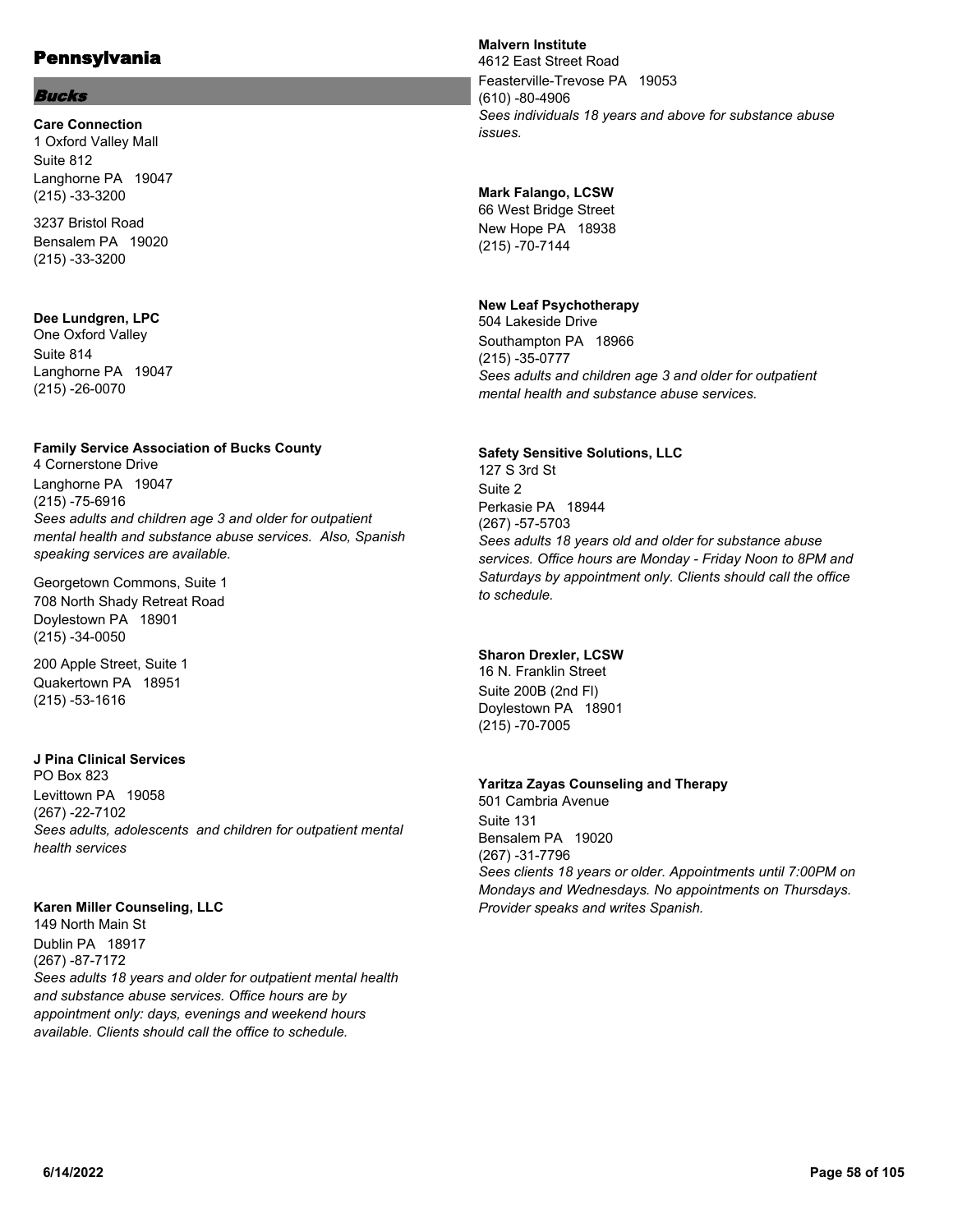#### Butler

**Lytle EAP Partners** 20397 Rt 19 2 Landmark North Suite 310 Cranberry Township PA 16066 (800) -32-7272 *Sees adults and children 3 years and above*

2200 Garden Drive Seven Fields PA 16046 (800) -32-7272 *Sees adults and children 3 years and above*

#### **Robert Groman, LCSW**

20397 Rt. 19, Suite 238 Cranberry Township PA 16066 (724) -77-1871

#### **Samaritan Counseling Center of Western PA**

1201 North Main Street Butler PA 16001 (724) -28-5449 *Sees individuals 5 years and above for mental health issues. Does not provide substance abuse services. Clients should call the office to schedule.*

## **Centre**

**Garth Jackson Gillan, LPC** 108 West Beaver Avenue Suite 205 State College PA 16801 (814) -88-2437 *Sees individuals 6 years and above for mental health and substance abuse issues. Hours are 1 p.m. to 6 p.m Monday - Thursday.*

## **Chester**

**Addiction & Psychological Therapy Inc.** 811 West Chester Pike West Chester PA 19382 (610) -69-0325

**Annemarie Lange, LPC** 610 East Lancaster Avenue Berwyn PA 19312 (484) -67-7565

#### **Aversa Counseling Group of Chester County, LLC** Lionville Professional Center 91 Dowlin Forge Road Exton PA 19341 (610) -36-7115 *Sees adults and children age 4 and up for outpatient mental health and substance abuse services.*

# **Brandywine Valley Counseling & Neurofeedback Center**

999 West Chester Pike Suite B-1 West Chester PA 19382 (610) -42-4100 *Sees adults for outpatient mental health and substance abuse services.Office is open Monday -Thursday 10am-9pm*

## **Chester County Therapy**

21 South Church Street West Chester PA 19382 (484) -79-7486 *Sees adults and children 4 years and above for outpatient mental health and substance abuse services. Clients should call the office to schedule.*

#### **Human Mgmt. Svcs. Inc.**

1463 Dunwoody Drive West Chester PA 19380 (800) -34-2186

## **Lake Therapy**

412 East King Street Malvern PA 19355 (717) -57-3757 *Sees adults and children 5 years and above for mental health and substance abuses services. Clients should contact the office to schedule. Services provided at this location on Thursday only.*

#### **Laura Harting, LCSW**

45 Darby Road Suite E-4 Paoli PA 19301 (315) -28-4909 *Sees children, teens and families for outpatient mental health services*

#### **Malvern Institute**

1161 Lancaster Avenue Berwyn PA 19312 (610) -80-4906 *Sees individuals 18 years and above for substance abuse issues.*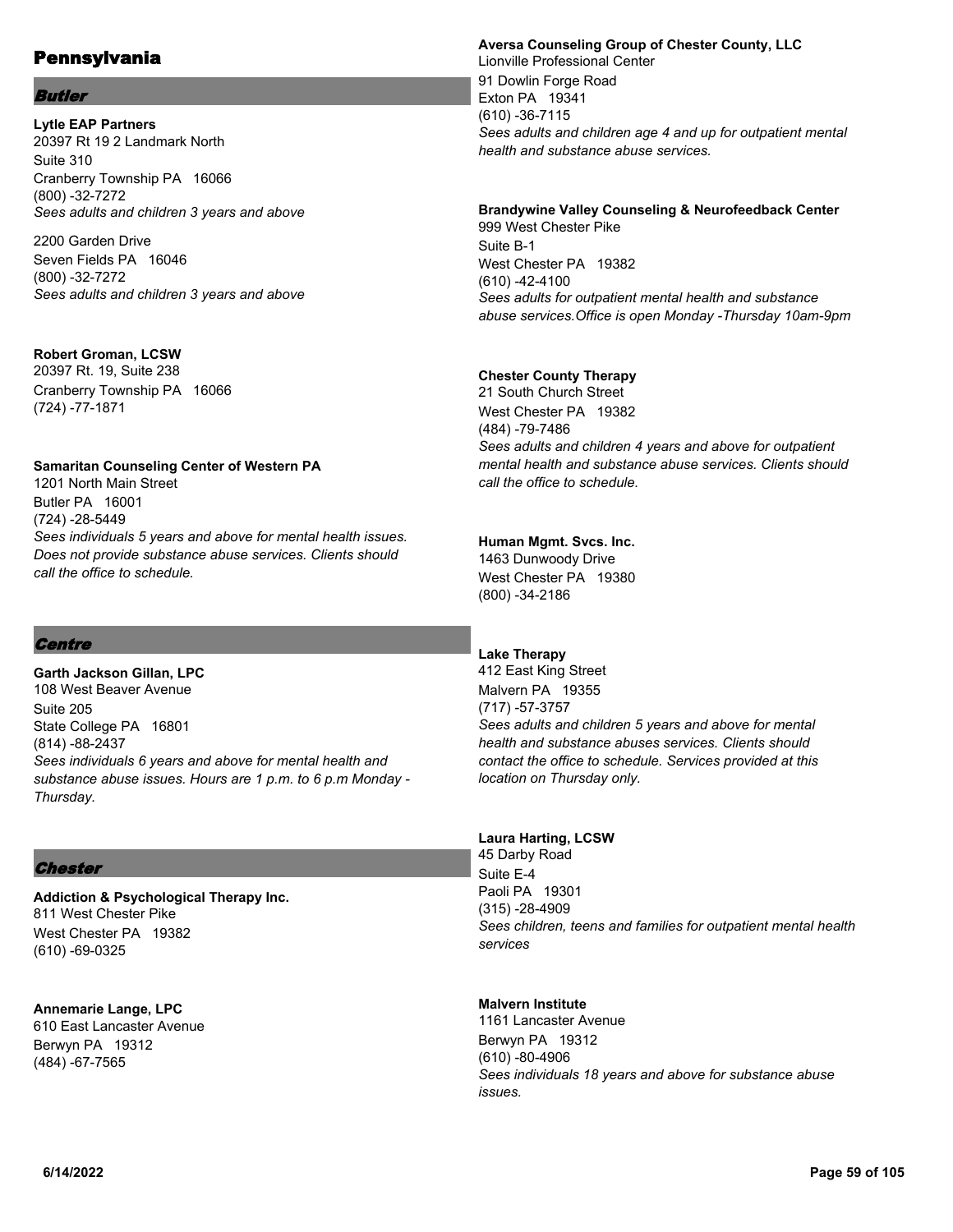# **Clearfield**

**Sean Dwyer, LCSW** 1033 Turnpike Avenue Suite 300 Clearfield PA 16830 (814) -95-4875

## Columbia

**Bloomsburg Psychological Center, LLC** 816 Central Road Bloomsburg PA 17815 (570) -38-1832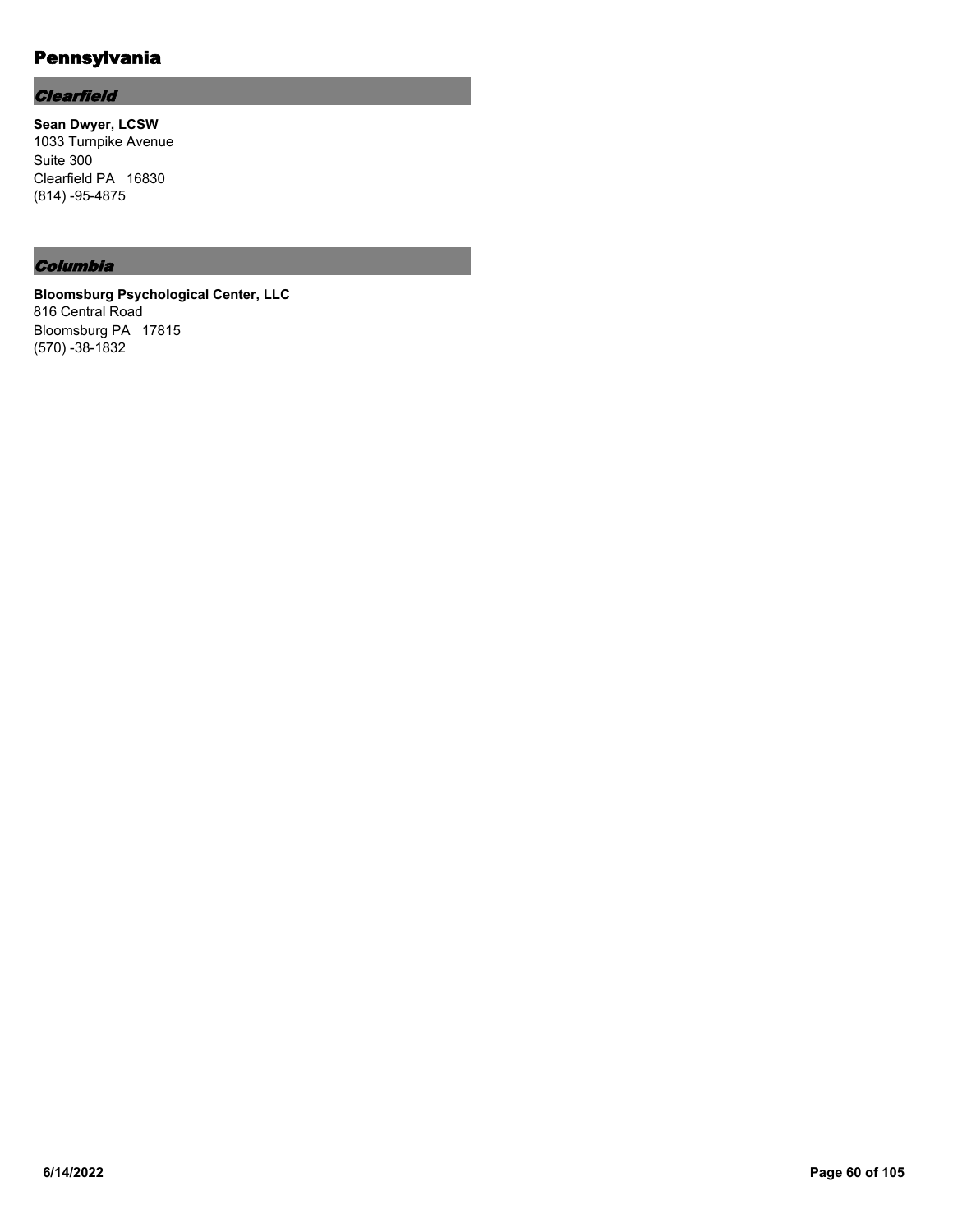## **Cumberland**

#### **Agape Counseling of Central Penn**

5249 Simpson Ferry Road Mechanicsburg PA 17050 (717) -48-5493 *Sees Adults and children 5 years and above for outpatient mental health and substance abuse issues.*

#### **Alcove Counseling Services, PC**

1150 Lancaster Blvd. Suite 100 Mechanicsburg PA 17055 (717) -69-1090 *Sees ages 5+ for mental health and substance abuse services. Also provides Christian Counseling.*

#### **Alexander Kabusk**

Telehealth Only New Cumberland PA 17070 (717) 599-8034 *Sees adults and children 5 years and above for outpatient mental health and substance abuse services. Telelhealth only. Office hours are Tuesday through Friday from 8:00 am to 5:00 pm. No fax available. Clients should call the office to schedule.*

## **Aliff Counseling Services, LLC**

130 South Penn Street Suite 201 Shippensburg PA 17257 (717) 477-2556 *Sees clients 22 years and under for outpatient mental health services. Office hours are Tuesdays, Wednesdays and Thursdays 8AM-5PM. Clients should call the office to schedule.*

20 E. Burd Street Suite 1 Shippensburg PA 17257 (717) 477-2556 *Sees clients 22 years and under for outpatient mental health services. Office hours are Tuesdays, Wednesdays and Thursdays 8AM-5PM. Clients should call the office to schedule.*

## **Behavioral Healthcare Consultants, P.C.**

645 North Twelfth Street Suite 300 Lemoyne PA 17043 (800) -53-4803 *Sees ages 5+ for mental health and substance abuse services.*

#### **Blanc Counseling Services**

1017 Mumma Road Suite 200 Wormleysburg PA 17043 (717) -30-5960 *Sees ages 3+ for mental health and substance abuse services. Office is closed on Fridays.*

#### **Covenant Counseling**

4 West Street Newville PA 17241 (717) -77-3092 *Sees teens and adults for mental health services only. Clients should call the office to schedule. Does not provide substance abuse services.*

## **Cumberland Franklin Counseling Services LLC**

9076 Possum Hollow Road Shippensburg PA 17257 (717) -53-2196 *Office is closed on Fridays.*

#### **Cumberland Valley Counseling Associates, PC**

1200 Walnut Bottom Road Suite 311 Carlisle PA 17015 (717) -24-1511 *Sees ages 7+ for mental health and substance abuse services.*

#### **Diakon Child, Family & Community Ministries**

960 Century Drive P.O. Box 2001 Mechanicsburg PA 17055 (717) -79-0330

571 Mountain Road Boiling Springs PA 17007 (717) -79-0330

#### **Fiat Lux Counseling, LLC**

219 East Main Street Suite 201 Mechanicsburg PA 17055 (717) -45-8450 *Sees ages 3+ for mental health services. Does not provide substance abuse services. No evening hours available.*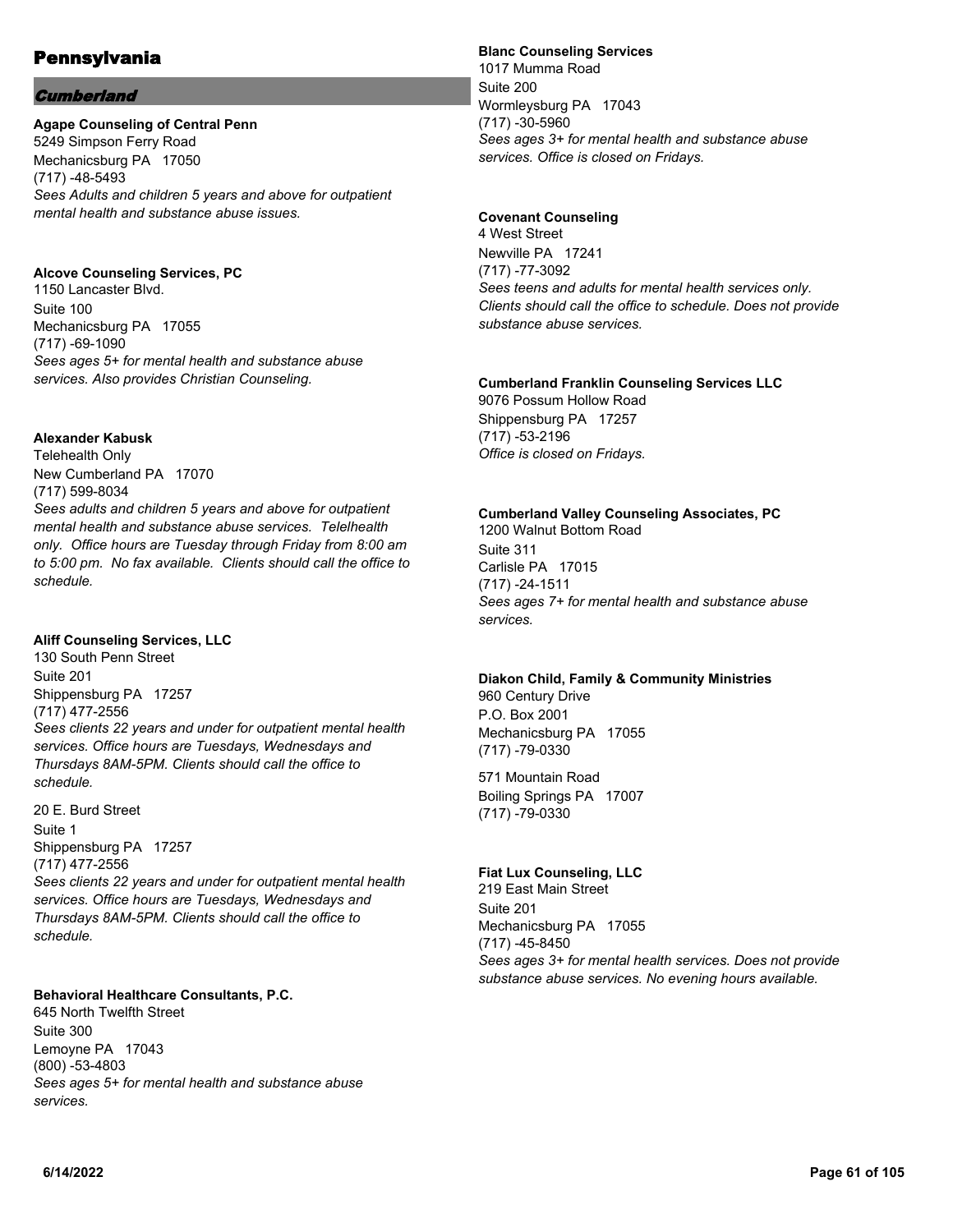## **Cumberland**

#### **Franco Psychological Associates, PC**

26 State Avenue Suite 101 Carlisle PA 17013 (717) -24-1896 *Sees children and adults for mental health and substance abuse services.*

## **Franklin Family Services**

816 Belvedere Street Carlisle PA 17013 (717) -24-6500 *Sees ages 4+ for mental health and substance abuse services.*

412 Erford Road Camp Hill PA 17011 (717) -73-2917

#### **Gallant Psychological and Forensic Services, LLC** 3803 Cedar Ave

Camp Hill PA 17011 (717) -76-4684 *Sees adults and children of all ages for outpatient mental health services. Office hours are Monday, Tuesday, Wednesday, Thursday evenings and some Saturdays by appointment only. Clients should call the office to schedule.*

#### **Jared L. Young, Psy.D., LCSW** 51 Central Boulevard Camp Hill PA 17011 (717) -60-3796 *Sees adults and children age 6 and older for outpatient*

*mental health and substance abuse issues.*

## **Kathryn Kurdt, LPC**

101 Independence Drive 1st Floor Shippensburg PA 17257 (717) -65-5626 *Provides outpatient mental health and substance abuse services to individuals 13 years and above. Hours of operation are Monday through Friday 9-5. Evening hours vary. No weekend appointments.*

## **Laurel Life Services**

5006 East Trindle Road Suite 203 Mechanicsburg PA 17050 (717) 243-1326

5006 East Trindle Road Suite 101 Mechanicsburg PA 17050 (717) -24-1326

## **LC Peters Counseling**

5256 East Trindle Road Mechanicsburg PA 17050 (717) -31-0317 *Sees individuals 5 years and above for mental health issues. Does not provide substance abuse services.*

## **Leedy/Abbey Counseling Services LLC**

3201 Spring Road Carlisle PA 17013 (717) -24-2345 *Sees adults and children 2 years and above for mental health issues. Does not provide substance abuse services. Members should call to schedule their appointment.*

781 Poplar Church Road Camp Hill PA 17011 (717) -24-2345 *Sees adults and children 2 years and above for mental health issues. Does not provide substance abuse services. Members should call to schedule their appointment.*

## **Listening Well Counseling, PLLC**

TELETHERAPY ONLY Carlisle PA 17013 (717) 640-5500 *See adults and children 16 years and old for outpatient mental health services. Telethapy only - Monday thru Friday 8:00AM - 6:00PM by appointment only. Please call office directly to schedule.*

## **Maria Amatucci, LCSW**

23 Central Blvd. Camp Hill PA 17011 (717) -61-9717 *See adults and children 3 years and above for mental health issues only. No Fax Machine.*

## **Mock-Mays Associates**

47 West Pomfret Street Carlisle PA 17013 (717) -25-0214 *Sees ages 4+ for mental health and substance abuse services.*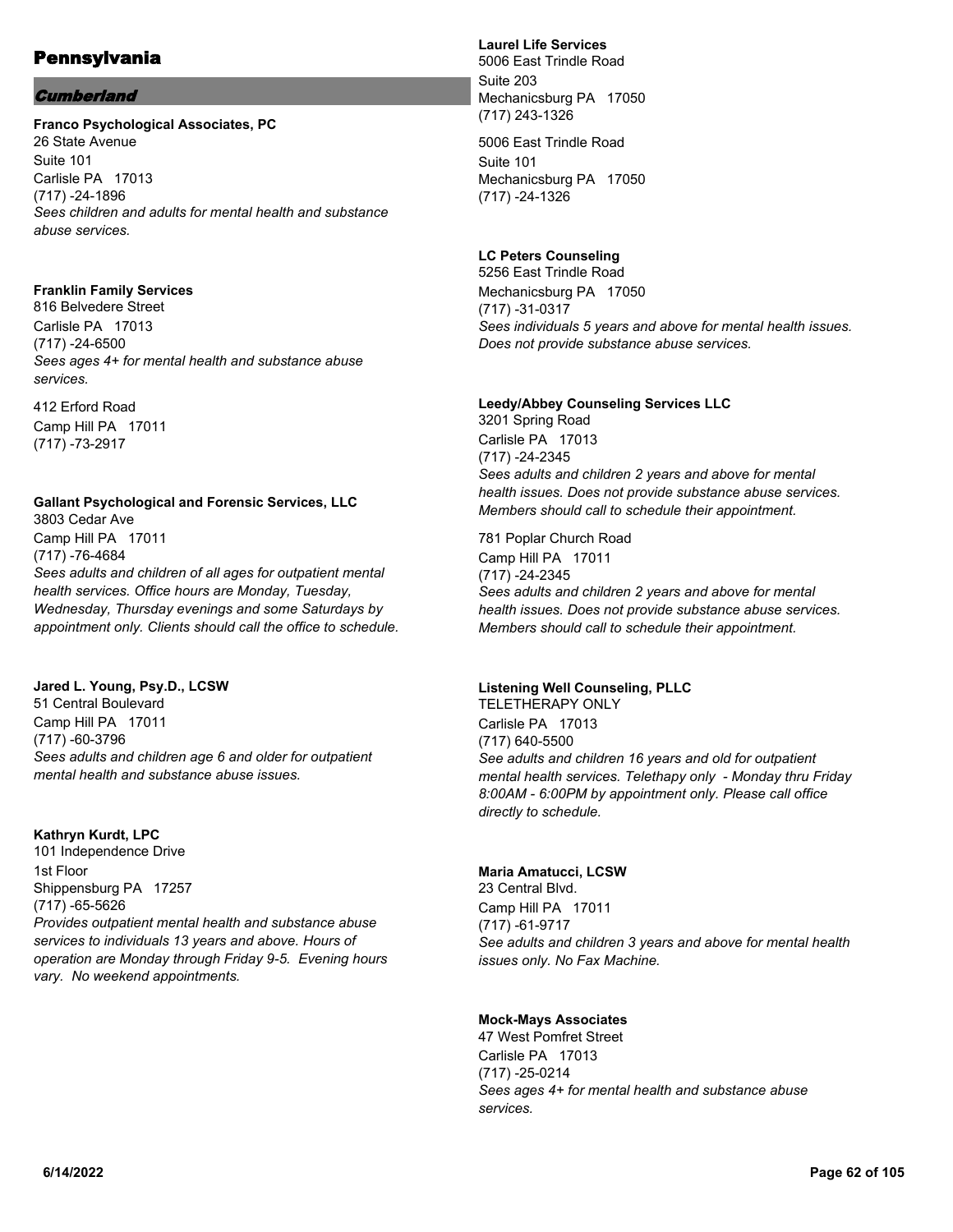## **Cumberland**

**New Insights II, Inc.** 716 State Street Lemoyne PA 17043 (717) -30-2035 *Provides substance abuse services.*

#### **Northeastern Counseling Services**

5021 East Trindle Road Mechanicsburg PA 17050 (717) 406-5190 *Sees adults and children 9 years and above for outpatient mental health services. Office hours are Monday - Saturday 8AM to 9PM. Clients should call the office to schedule.*

## **Open Door Counseling**

205 Grandview Ave Suite 200J Camp Hill PA 17011 (717) -25-1236 *Sees individuals 18 years and above for outpatient mental health services. Office hours are 5:00 pm to 8:00 pm Monday, Tuesday, Wednesday and Friday. Thursday hours are 8:00 am to 8:00 pm.*

#### **Park Counseling Center**

205 Grandview Ave Suite 200-H Camp Hill PA 17011 (717) -51-1767 *Sees individuals 10 years and above for outpatient mental health issues.*

#### **Pennsylvania Counseling Services-Carlisle**

1 Greystone Road Carlisle PA 17013 (855) -27-1653 *Sees ages 18+.*

**Pennsylvania Counseling Services-West Shore** 445 Gettysburg Pike Mechanicsburg PA 17055 (855) -27-1653

#### **Revive Relationship Therapy, LLC**

401 E. Louther Street Carlisle PA 17013 (717) -88-0173 *Sees individuals 18 years and above for outpatient mental health issues, does not provide substance abuse services. Office hours Mon- Thurs 9-9, Fri 9-6 and Sat 9-2*

## **Roxbury Treatment Center**

401 East Louther St. Carlisle PA 17013 (717) -24-5010 *Provides substance abuse services only.*

#### **The Center for Hope and Healing**

17 S. 19th Street Camp Hill PA 17011 (717) -77-3380 *Sees adults and children age 4 and older for outpatient mental health services.*

#### **Valley Counseling & Consulting**

114 Pugh Drive Shippensburg PA 17257 (717) -53-7338 *Sees adults and children 12 years and above for mental health and substance abuse services. Mon-Thur 8:30-4:30, Wed. by appointment.*

#### **West Shore Wellness, LLC**

4076 Market St Suite 100 Camp Hill PA 17011  $((71) 7) - 4900$ *Sees adults and children 13 years and above for outpatient mental health and substance abuse services. Office hours are Mondays 10AM-7PM, Wednesdays 10AM-6Pm and Fridays by appointment only.*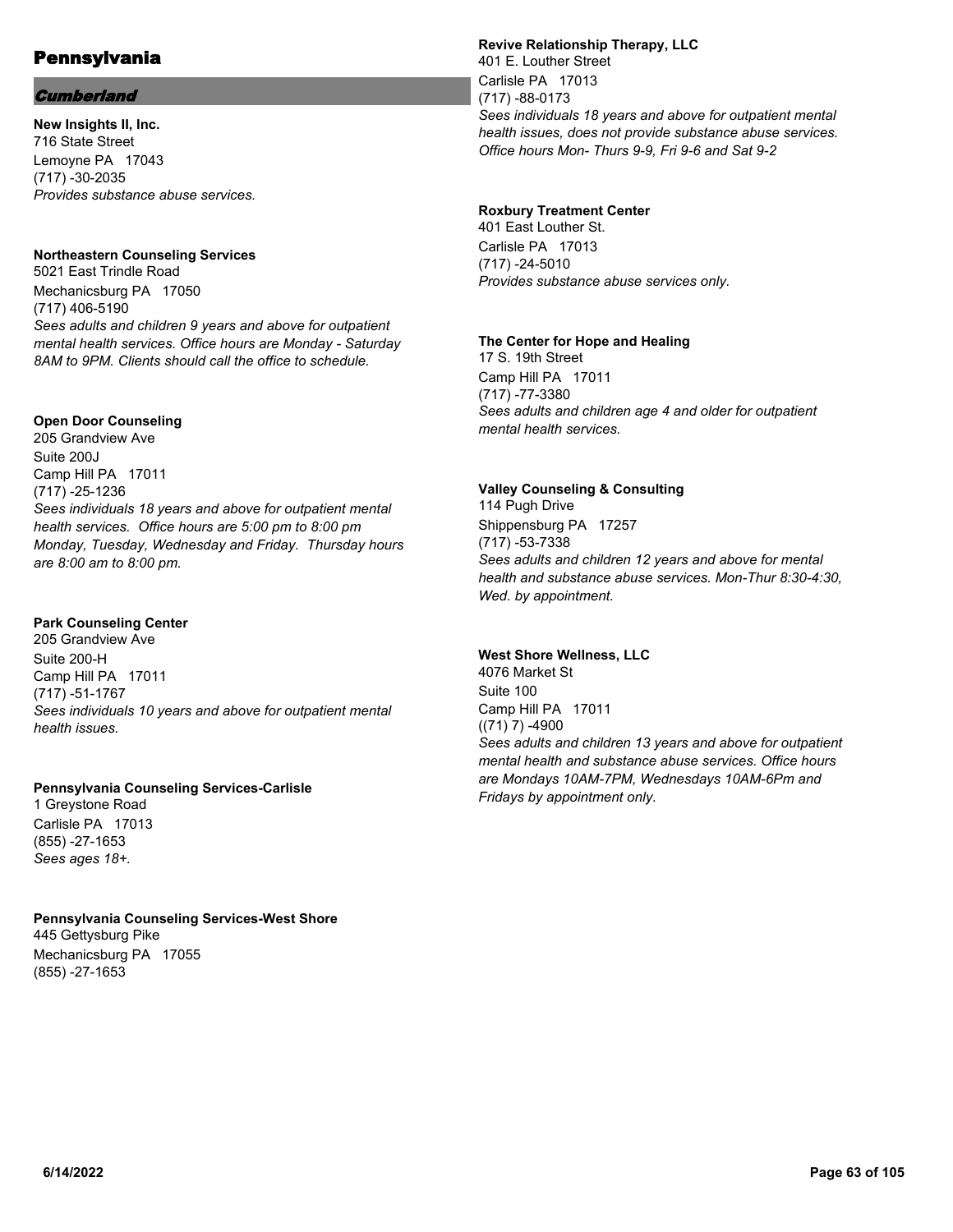#### Dauphin

**Beata Peck-Little, LPC** 2911 Pike Street Harrisburg PA 17111 (717) -55-3914 *Sees adults and children 2 years and above for mental health services. Will do a substance abuse evaluation. Members should call her to schedule. Play therapist, speaks German.*

#### **Beth Budesheim, LLC, LPC**

3205 Schoolhouse Lane Harrisburg PA 17109 (717) -60-7623 *Will see adults and adolescents age 14 and up for outpatient mental health services.*

## **Bright Horizon Counseling**

330 Cedar Road Hershey PA 17033 (717) -53-2076 *Sees individuals 14 years and above for outpatient mental health issues.*

## **Cornerstone Counseling**

6011 Jonestown Road Harrisburg PA 17112 (717) -67-9520 *Sees ages 5+ for mental health and substance abuse services.*

## **Franklin Family Services**

20 Briarcrest Square Suite 205 Hershey PA 17033 (717) -73-2917

## **Hershey Counseling Center**

1371 Sand Hill Road Hummelstown PA 17036 (717) -26-4466 *Sees adults and children age 3 and older for outpatient mental health services, with a strong focus on Play Therapy.*

#### **Integrative Counseling Services**

4309 Linglestown Road Harrisburg PA 17112 (717) -41-4908 *Office hours 9am-7pm. Sees individuals 8 years and above for outpatient mental health services.Spanish speaking provider available.*

## **Jeanne Fisk Counseling**

150 West Chocolate Avenue Hershey PA 17033 (484) -35-4001 *Sees adults for outpatient mental health and substance abuse services.*

#### **Jewish Family Service of Greater Harrisburg**

3333 North Front Street Harrisburg PA 17110 (717) -23-1681 *Sees adults and children 5 years and above for outpatient mental health services.*

#### **Jubilee Counseling Services**

2330 Vartan Way Suite 150 Harrisburg PA 17110 (717) -52-9754 *Sees ages 4+ for mental health and substance abuse services.*

#### **LL Mulhollem Counseling & Psychotherapy, LLC** 431 East Chocolate Avenue

Hershey PA 17033 (717) -48-2901 *Sees adults and children 7 years and above for outpatient mental health services. Office hours are Monday only at this location.*

## **Mindful Counseling Services**

101 Cedar Street Cornwall PA 17042 (717) -59-9044 *Sees adults and children 5 years and above for mental health issues. Clients should call the office to schedule.*

## **MyndWorks Counseling Services**

3333 North Front Street Harrisburg PA 17110 (717) -23-1681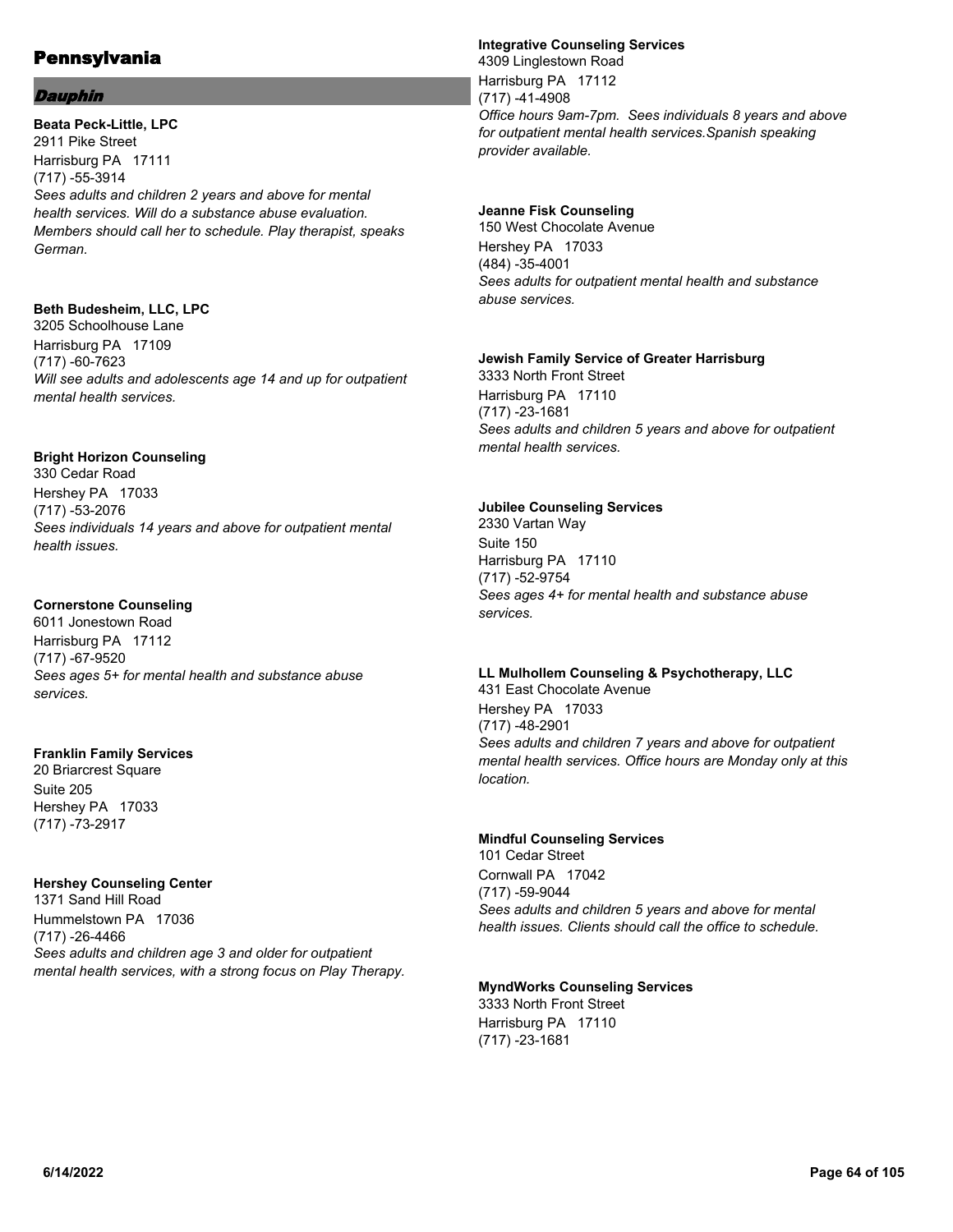#### Dauphin

**New Passages, Inc.** 3235 N. Third Street Harrisburg PA 17110 (717) -23-3839 *Sees adults and children 3 years and above for outpatient mental health and substance abuse servcies. Clients should call the office to do an intake. Providers will call them back to schedule their appointment.*

#### **Pennsylvania Counseling Services** 548 South 17th Street Harrisburg PA 17104 (717) -69-7919

**Pennsylvania Counseling Services - Harrisburg** 200 South Progress Ave. Harrisburg PA 17109 (717) -52-4881

**Pennsylvania Counseling Services-Harrisburg** 4918 Locust Lane Harrisburg PA 17109 (855) -27-1653

## **Purposefully Soaring Counseling Services, LLC**

4755 Linglestown Road Suite 206 Harrisburg PA 17112 (717) 400-1871 *See adults and children 14 years old and above for outpatient mental health services. Office hours are Mondays thru Fridays 8AM-5PM, evenings and Saturdays by appointment only. Call the office to schedule.*

## **Resurgence Family Preservation Services**

2330 Vartan Way Suite 135 Harrisburg PA 17110 (717) -37-6025 *Sees individuals 7 and above for mental health and substance abuse issues. Clients should call the office to schedule.*

**Rogers Counseling Services** 204 King Ave Harrisburg PA 17109 (717) -64-5233 *Sees children and adults for mental health and substance abuse services.*

## **Safe and Sound Counseling LLC**

226 West Chocolate Avenue Hershey PA 17033 (267) -22-7402 *Sees individuals 6 years and above for outpatient mental health and substance abuse issues. Can do SAP evaluations.*

#### **Strength Love & Motivation**

3619 Walnut Street Harrisburg PA 17109 (717) -67-8277

#### **TEAMCare Behavioral Health**

5570 Derry St Harrisburg PA 17111 (717) -52-9804 *Sees adults and children 1 year old and above for mental health services. Office hours are Monday thru Friday 8AM - 5PM, evenings available by appointment only. Clients should call the office to schedule.*

#### **The Grief Lady**

2337 North 3rd Street Suite 8 Harrisburg PA 17110 (717) 232-2161 *Sees adult and children 5 years old and above for outpatient mental health and substance abuse services. Office hours are 5PM-9PM Monday thru Friday and 9AM-1PM Saturdays, by appointment only. Please call the office to schedule.*

#### **TrueNorth Wellness**

Capitol Area 5351 C Jaycee Ave., Suite 1 Harrisburg PA 17112 (717) -63-4900 *All intakes call a main number- mention the location where you want to be seen.*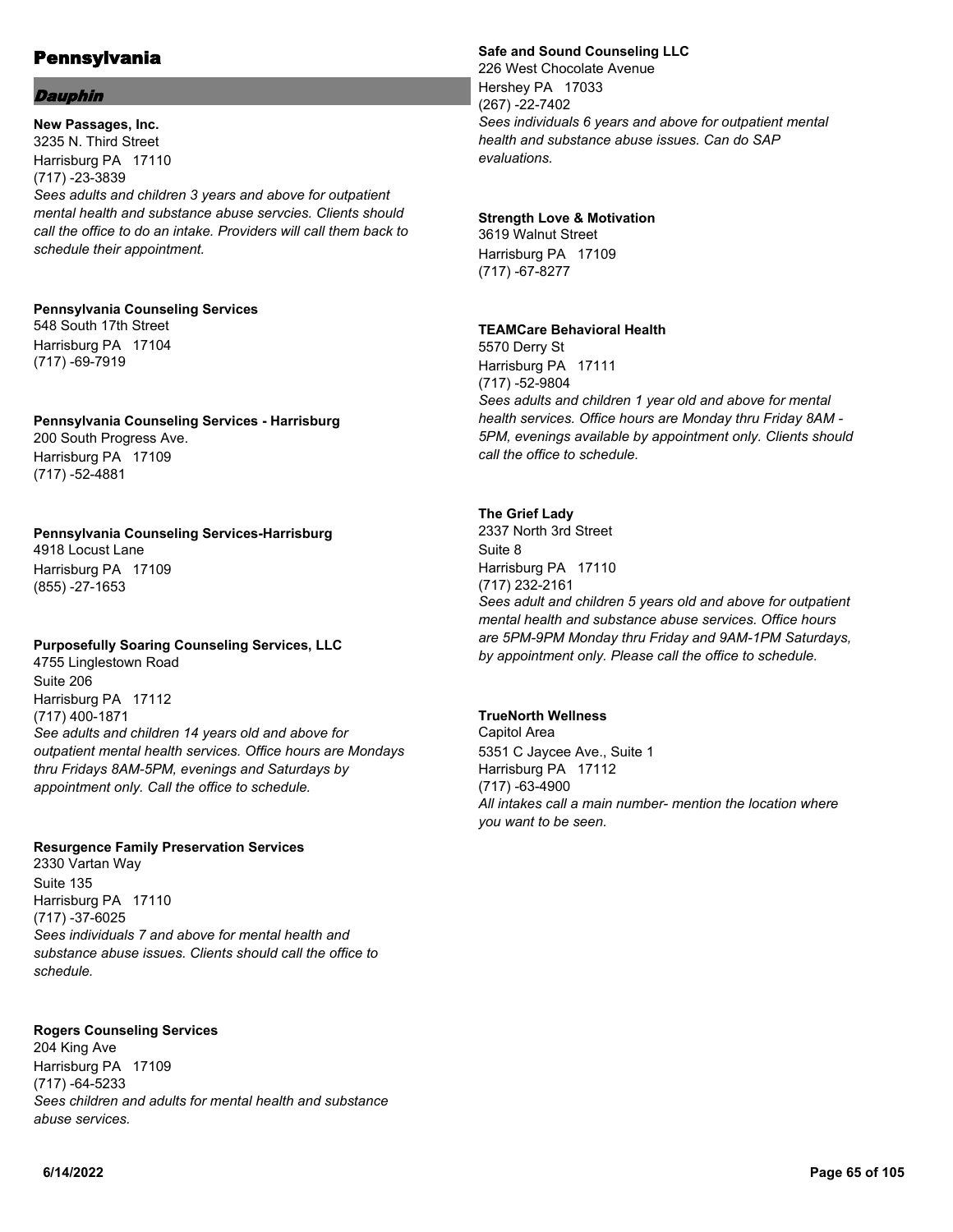#### **Delaware**

# **First Call Employee Assistance Program**

815 Old Lancaster Rd. Bryn Mawr PA 19010 (484) -33-4288 *Clients are referred out after EAP sessions. They do not accept insurance.*

#### **Professional Psychology Services**

1245 N. Providence Road Media PA 19063 (215) -54-7895

## Erie

**Good's Counseling Services, LLC** 412 High Street Waterford PA 16441 (814) -79-3933 *Sees adults and children age 7 and older for outpatient mental health and substance abuse services.*

## **Fayette**

**Connellsville Counseling & Psychological Services** 416 South Pittsburgh Street Connellsville PA 15425 (724) -62-8420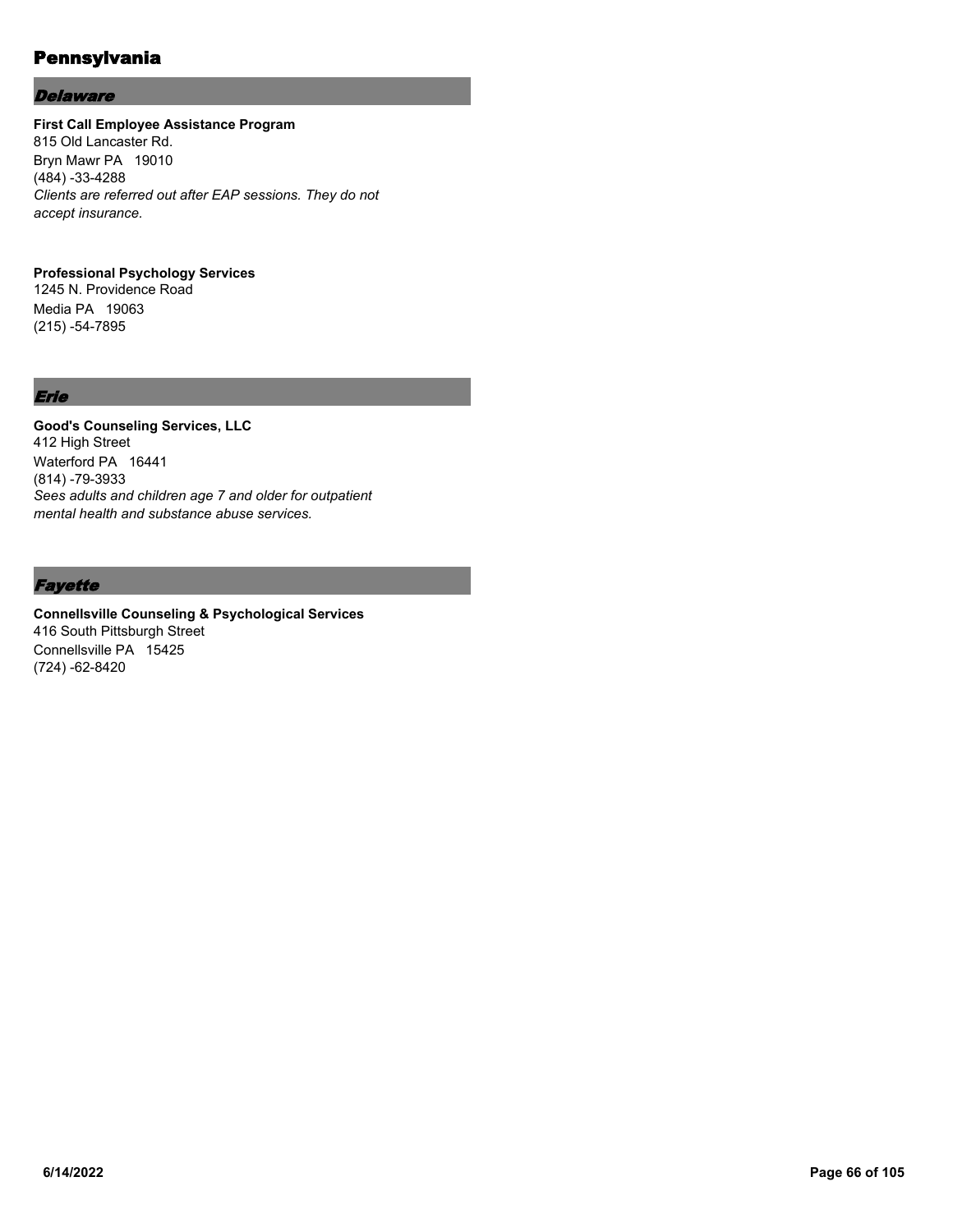## Franklin

**Amy Shaffer Post, LCSW** 21 East Baltimore St Greencastle PA 17225 (717) 377-6554 *Sees children and adolescents 4 to 18 years old for outpatient mental health services. By appointment only. Please call the office to schedule.*

#### **Barbara Dickey, LCSW** 761 5th Avenue Suite B Chambersburg PA 17201 (717) -66-2114 *Sees individuals 3 years and above for mental health and substance abuse services. Members should call to schedule.*

#### **Behavioral Health Counseling Services, LLC**

375 Floral Avenue Suite 109 Chambersburg PA 17201 (717) -44-9447 *Sees adults and children 7 years and above for outpatient mental health services. Office hours are Monday thru Friday 9:00AM - 5:00PM. Clients should call the office to schedule. No fax available.*

#### **Center for Life Enhancement**

301 Philadelphia Ave Chambersburg PA 17201 (717) 977-5547 *Sees adults and adolescents 13 years and above for outpatient mental heatlh services. Office hours are by appointment only. Clients should contact the office directly to schedule.*

#### **CenterPoint Counseling & Consulting**

2312 Scotland Road Suite 4 Chambersburg PA 17201 (717) -26-2081 *PROVIDES ONLY MENTAL HEALTH SERVICES. See individuals 16 and above. Office hours are Monday and Thursday from 9:00 am to 3:00 pm and Tuesday and Wednesday from 12:00 pm to 7:00 pm. Clients should call office to schedule.*

#### **Cultivate Counseling, LLC** 1915 Lincoln Way East

Chambersburg PA 17202 (717) -44-8332

## **Cynthia K. Hodge LCSW, LLC**

375 Floral Avenue Suite 111 Chambersburg PA 17201 (717) -50-4088 *Sees adults for outpatient mental health services.*

#### **Franklin Family Services**

131 East McKinley Street Chambersburg PA 17201 (717) -26-1515 *Sees ages 4+ for mental health and substance abuse services.*

## **Greencastle Family Practice Counsleing & Psychology**

50 Eastern Avenue Suite 135 Greencastle PA 17225 (717) -59-0095 *Daytime appointmens only: does not provide substance abuse services.*

## **Gwen Rock, Psy.D., LPC Counseling Services, LLC**

875 East Main St Waynesboro PA 17268 (717) 762-4339 *See adult and children 12 years and above for outpatient mental health services. Office hours are Monday - Thursday 8AM-7PM and Fridays 8AM-5PM. Client should call the office to schedule.*

#### **Keystone Behavioral Health**

820 Fifth Avenue Chambersburg PA 17201 (717) -70-7930

110 Chambers Hill Drive Chambersburg PA 17201 (717) -70-7930

830 5th Avenue Suite 103 Chambersburg PA 17201 (717) -70-7950

## **Laurel Life Services**

426 Phoenix Drive Chambersburg PA 17201 (717) -26-9833 *Sees ages 3+ for mental health and substance abuse services.*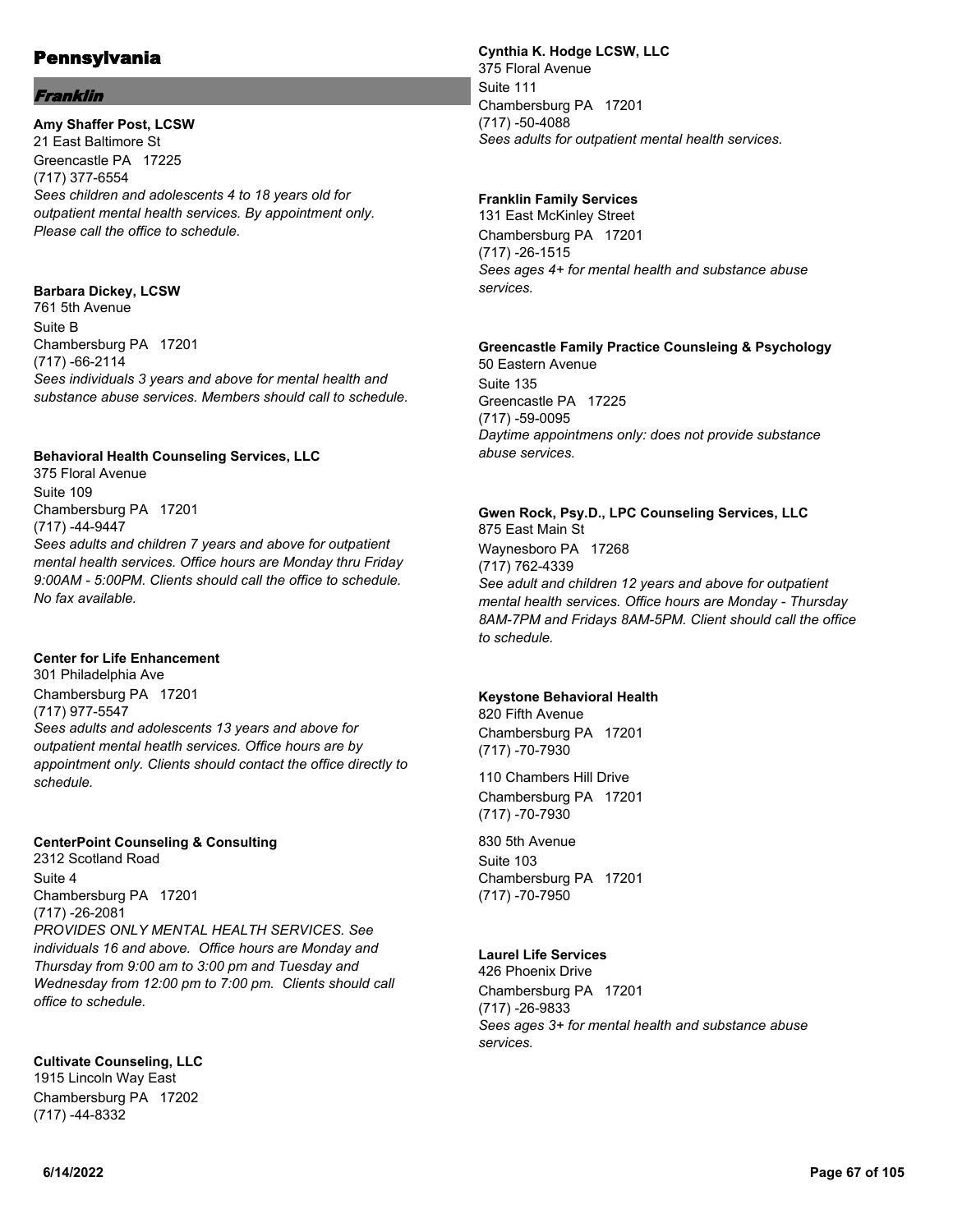## Franklin

**Lauren Wicks, LPC** 375 Floral Avenue Suite 109 Chambersburg PA 17201 (717) -44-9447

## **Momentum Services, LLC**

50 Parkwood Dr Chambersburg PA 17201 (717) 262-2183 *Sees adults and children 5 years and above for outpatient mental health and substance abuse services. Office hours are Mondays, Tuesdays, Wednesday and Thrusdays 8AM-8PM and Fridays 8AM-5PM. Clients should call the office to schedule. Client should fill o*

## **Nurse Therapy LLC**

375 Floral Avenue Suite 108 Chambersburg PA 17201 (717) 360-1007 *Sees adolescents and adults 13 years and above for outpatient mental health and substance abuse services. Office hours are Monday through Saturday 8:00 am to 7:00 pm. Clients should call office to schedule.*

## **Palmer Counseling Services, LLC**

25 Penncraft Avenue Chambersburg PA 17201 (717) 809-3411 *Sees members 13 and above for outpatient mental health services.*

## **Pathways Counseling Services LLC**

19 South Main Street Suite 1 Chambersburg PA 17201 (717) -26-7758

#### **Pennsylvania Counseling Services - Chambersburg** 50 Black Ave Chambersburg PA 17201 (855) -27-1653

## **PGC Counseling**

2371 Philadelphia Avenue Chambersburg PA 17201 (717) -83-0705 *Sees individuals 13 years and above for mental health and substance abuse issues.Office hours Mon-Fri. 8am-8pm, possible Sat. appointments.*

## **Resolute Counseling, LLC**

38 Black Avenue Chambersburg PA 17201 (717) -26-0450 *Sees adults 18 years and above for outpatient mental health and substance abuse services. Office hours are Mondays - Thursdays 8AM-6PM and Fridays 8AM-Noon. Clients should call the office to schedule.*

## **Roxbury Behavioral Health of UHS of PA**

25 Penn Craft Avenue Chambersburg PA 17201 (800) -64-4673 *Provides substance abuse services only.*

## **Vic Cardinale, LPC**

97 B Brim Boulevard Chambersburg PA 17201 (717) -49-8004 *Sees ages 5+ for mental health services only. Does not provide substance abuse services.*

## **WellSpan Behavioral Health**

24 Antrim Commons Dr Greencastle PA 17225 (717) -26-7480

176 S. Coldbrook Ave Unit #2 Chambersburg PA 17201 (717) 267-7480

## **WellSpan Summit Counseling Services**

12 St. Paul Dr Suite 101 Chambersburg PA 17201 (717) 217-6930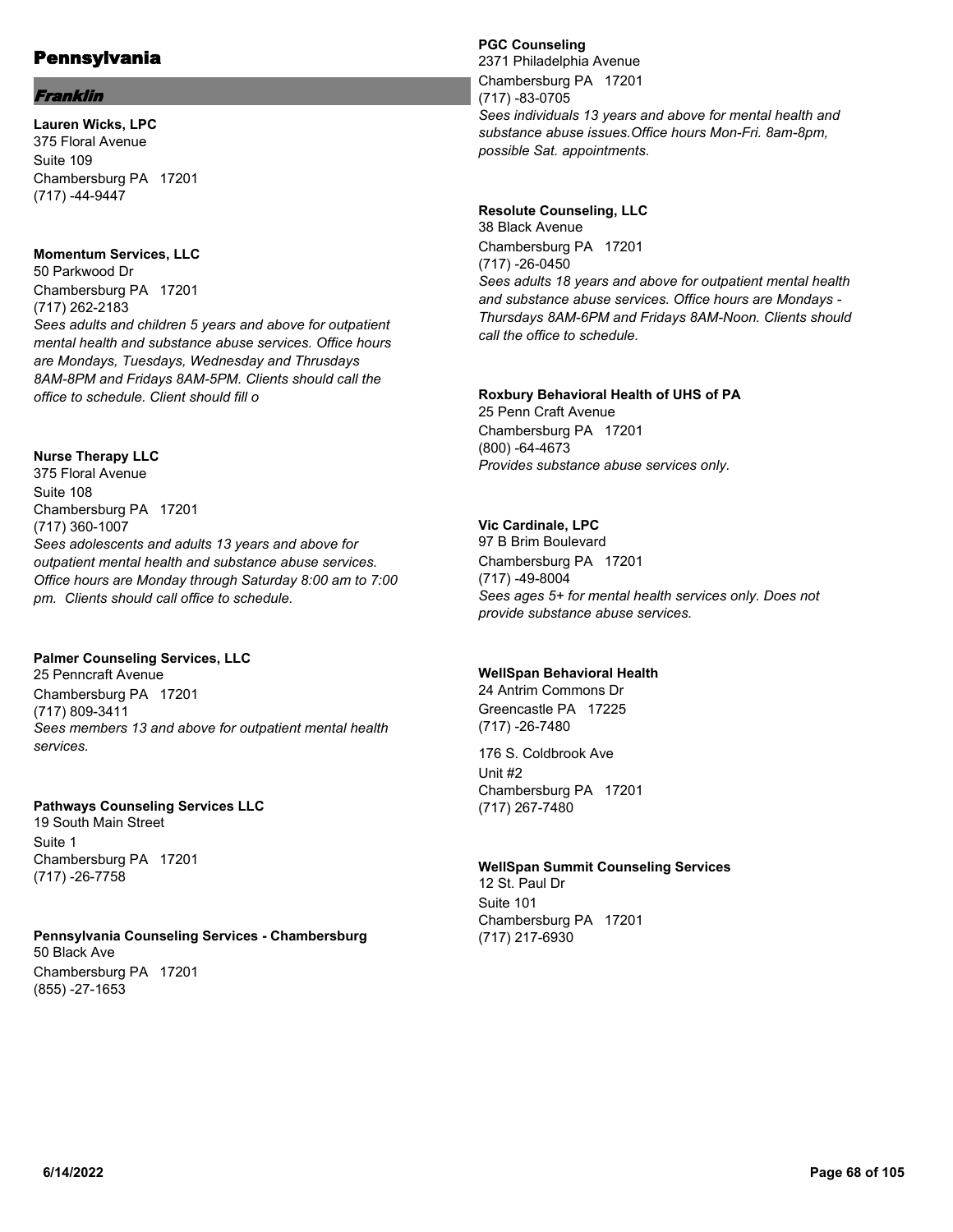#### Franklin

#### **Whole and Holy Integrative Wellness, LLC** 166 South Main Street Ste 203 Chambersburg PA 17201 (717) 746-8750 *Sees adults for outpatient mental health services. Office hours are Monday through Friday from 9:00 am to 5:00 pm and Saturday from 9:00 am to 12:00 pm.*

#### Fulton

**TrueNorth Wellness** 119 Lincolnway West McConnellsburg PA 17233 (717) -63-4900 *All intakes call a main number- mention the location where you want to be seen.*

#### Greene

#### **Jonathan Johnson, LCSW** 54 N. Richill Street Waynesburg PA 15370 (724) -21-0322 *Will see adults and children age 4 and older for out-patient mental health and substance abuse services.*

## Huntingdon

**Huntingdon Counseling & Psychiatric Services** 900 Bryan Street Suite 5 Huntingdon PA 16652 (814) -64-6300 *Sees ages 12+ for mental health services. Can do substance abuse assement and then refer out for treatment.*

## **Mainstream Counseling**

900 Washington Street Huntingdon PA 16652 (814) -64-1114 *Sees adults and adolescents for substance abuse issues and some mental health issues. Clients should call the office to schedule.*

11 West Shirley Street Mount Union PA 17066 (814) -64-1114 *Sees adults and adolescents for substance abuse issues and some mental health issues. Clients should call the office to schedule.*

## Indiana

**Nadene L'Amoreaux,Ph.D** 1150 Grant Street Suite 7 Indiana PA 15701 (724) -42-2847 *Sees individuals 6 years and above for mental health issues. Members should call to schedule appointment.*

## *Jefferson*

**Samaritan Counseling Center of Western PA** 23 Skyview Drive Punxsutawney PA 15767 (814) -61-5216 *Sees individuals 5 years and above for mental health issues. Does not provide substance abuse services. Clients should call the office to schedule.*

## **Sean Dwyer, LCSW**

106 East Union Street Punxsutawney PA 15767 (814) -95-4875

115 Mabon Street Brookville PA 15825 (814) -95-4875

## Juniata

#### **Brighter Visions Counseling**

22 Industrial Circle Mifflintown PA 17059 (717) -32-2303 *Sees adults and children 14 years and above for mental health and substance abuse issues.*

## **Enlighten Psychiatric Services**

146 Weatherbee Way Mifflintown PA 17059 (717) -43-9000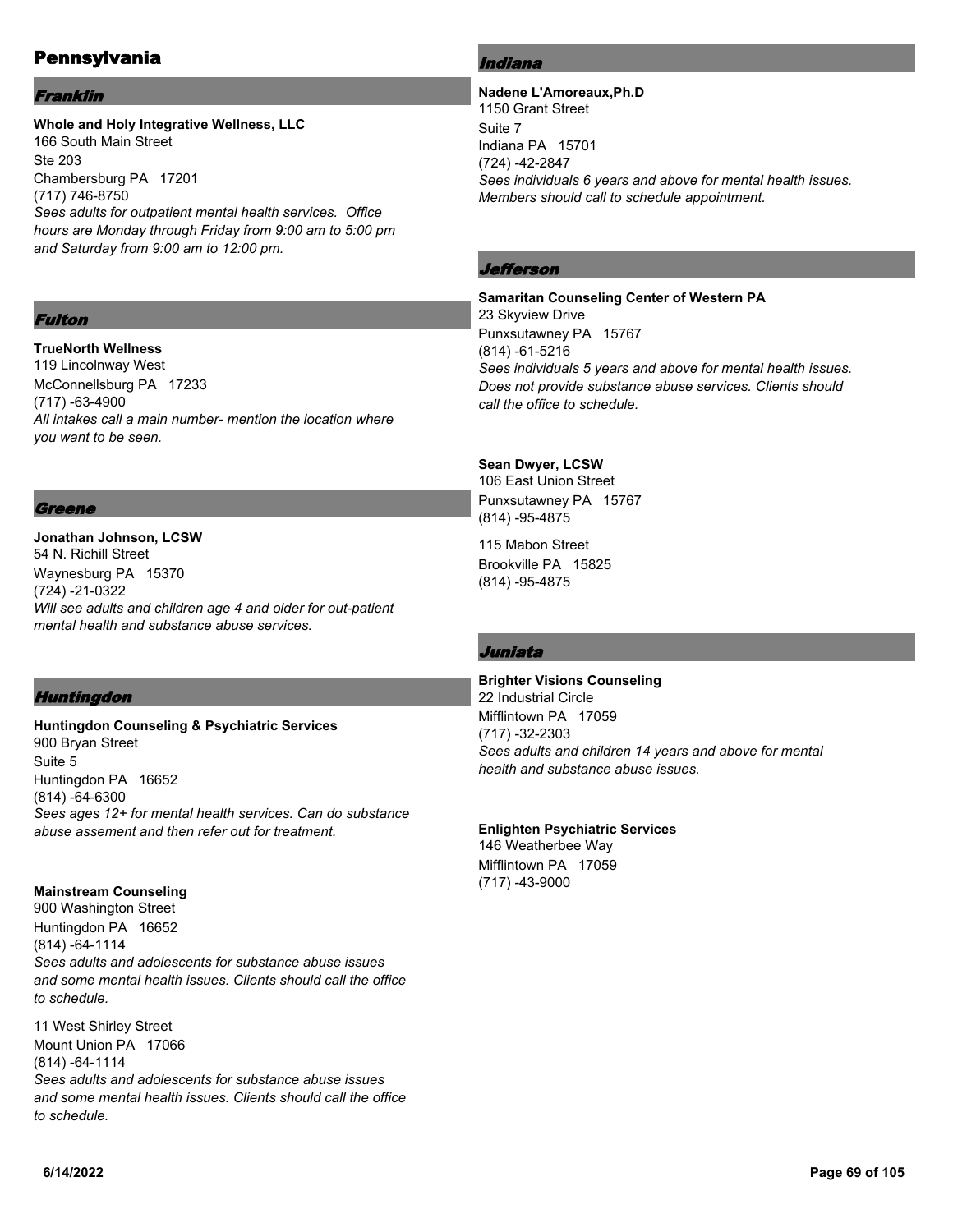## **Lackawanna**

#### **Integrative Counseling Services**

300 Mulberry Street Suite 201 Scranton PA 18503 (570) -95-5479 *Office hours 9am -7pm.*

#### **Lighthouse Counseling Associates**

812 S. Main Street Taylor PA 18517 (570) -56-1166 *Sees adults and children for outpatient mental health and substance abuse issues*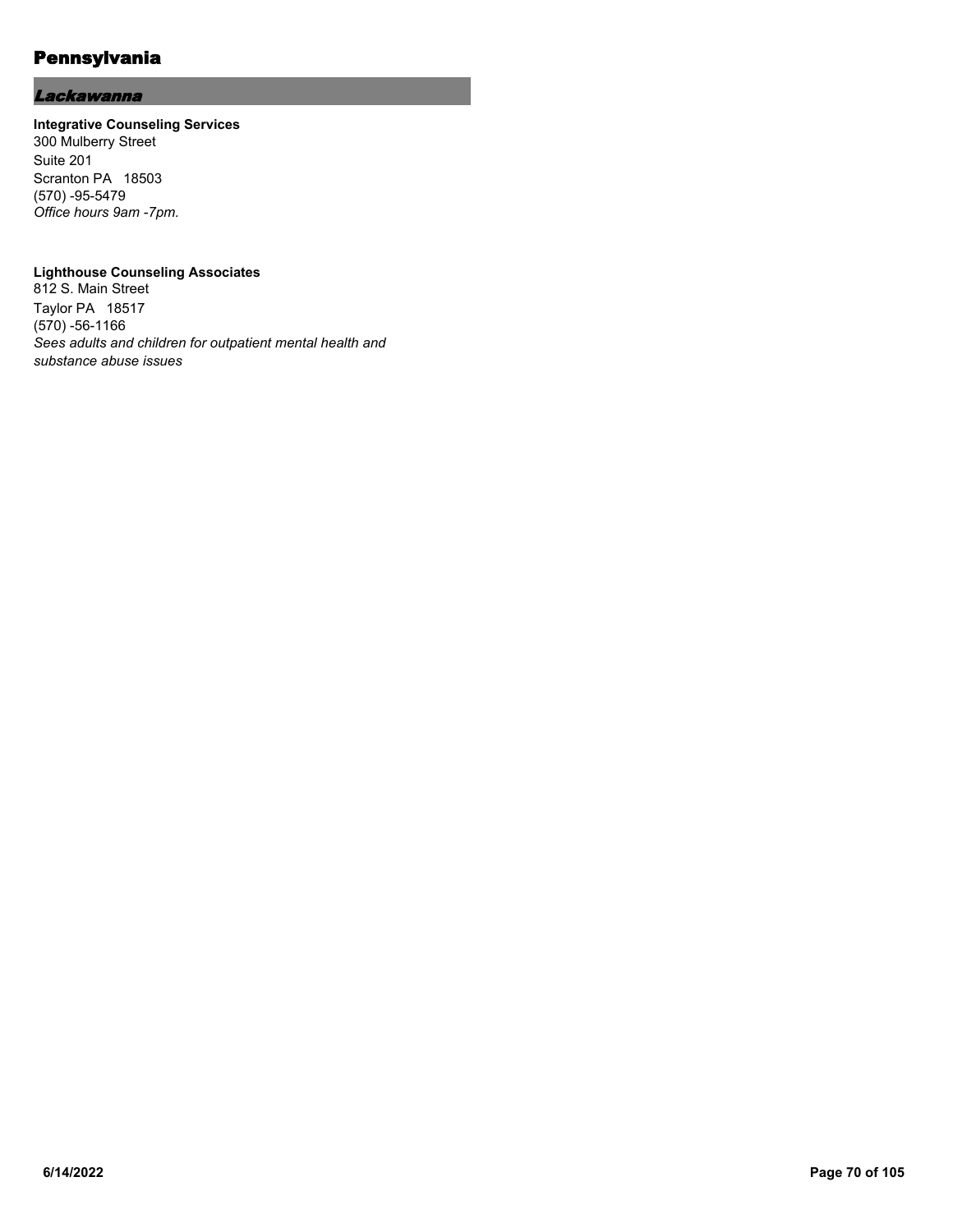#### Lancaster

#### **Advanced Counseling & Testing Solutions, LLC** 2121 Oregon Pike Suite 201 Lancaster PA 17601 (717) -20-6599 *Sees adults and children 4 years of age and above for outpatient mental health issues. Members should call the office to schedule.*

#### **Advanced Counseling and Research Services**

313 West Liberty Street Suite 224 Lancaster PA 17603 (717) -39-3994 *Sees adults and children 8 years and above for outpatient mental health and substance abuse issues.*

#### **Alison Carzola Family Counseling**

3311 Rothsville Road Akron PA 17501 (717) -85-2577 *Sees adults and children for outpatient mental health issues in a private home setting. Clients should call to schedule. Provider does not accept any insurances after WellSpan EAP benefits, would be self pay.*

#### **Amy Titzer Professional Counseling**

1987 State Street Suite 206 East Petersburg PA 17520 (717) -53-7559 *Sees individuals 16 years and above for outpatient mental health issues.*

## **Avers & Biddle Counseling Associates, LLC**

1681 Crown Avenue Suite 10 Lancaster PA 17601 (717) 208-6686 *Sees individuals 5 years and above for outpatient mental health services.*

## **Balanced Life Counseling, LLC**

255 Butler Ave Suite 103 Lancaster PA 17601 (717) -87-4528 *Sees children 11 years old and older for outpatient mental health. Clients should call office to schdule appointment.*

#### **Becky Charles Counseling**

210 W Grant Street Suite 300 Lancaster PA 17603 (717) 723-9395

#### **Behavioral Healthcare Consultants, P.C.**

1755 Oregon Pike Suite 200 Lancaster PA 17601 (800) -53-4803 *Sees ages 5+ for mental health and substance abuse services.*

6 West Newport Road Lititz PA 17543 (800) -53-4803 *Sees ages 5+ for mental health and substance abuse services.*

#### **Bette Landis, LCSW**

1681 Crown Avenue Suite 102 Lancaster PA 17601 (717) -56-4443 *Sees ages 8+ for mental health services. Does not provide substance abuse services.*

## **Carol Campbell, M.S.,LPC, LLC**

313 West Liberty St Lancaster PA 17603 (717) 340-2116 *Sees adults 18 years and above for outpatient mental health services. By appointment only, some evening hours available on Mondays and Tuesdays. Call office to schedule.*

#### **Carol F. Horning**

2137 Embassy Drive Suite 216 Lancaster PA 17603 (717) -29-5433 *Sees adults and children 6 years and above for mental health issues. Does not provide substance abuse services.*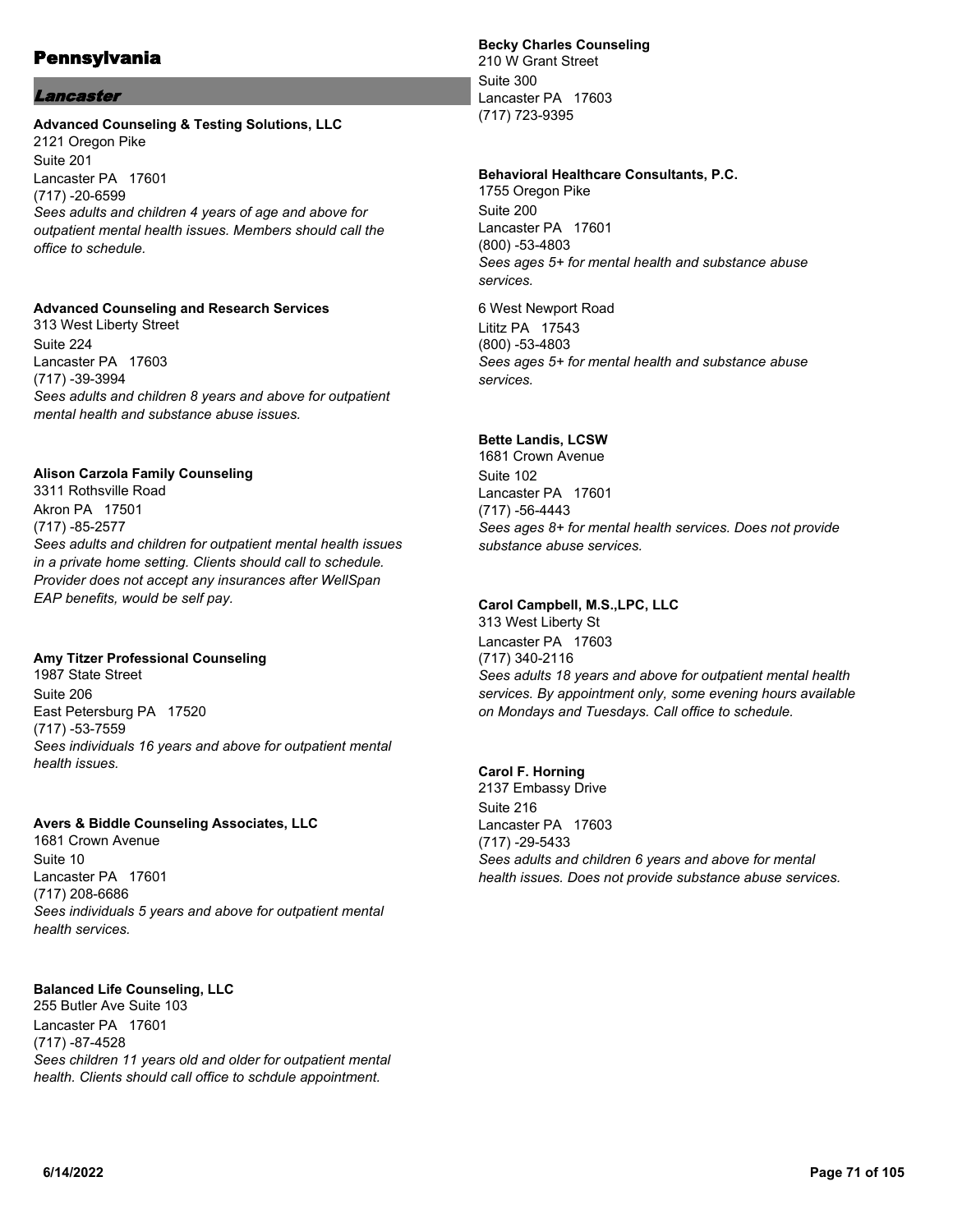## Lancaster

**Carol Gingerich, LCSW** 2938 Columbia Avenue Suite 302 Lancaster PA 17603 (717) -33-7902 *At this location Mon, Wed and Friday. Sees individuals 17 years and above for outpatient mental health issues. Does not provide substance abuse services. Clients should call the office to schedule.*

168 North Groffdale Road Leola PA 17540 (717) -33-7902 *At this location Tue and Thrus. Sees individuals 17 years and above for outpatient mental health issues. Does not provide substance abuse services. Clients should call the office to schedule.*

#### **Carolyn Whitt, M.S., Licensed Psychologist**

2938 Columbia Ave Suite 202 Lancaster PA 17603 (717) 397-7710 *Sees adults and children 5 years and above for outpatient mental health services. Office hours are Mondays, Tuesdays and Thursdays 9AM-11AM and 2PM-6PM, Fridays 9AM-11AM and 2PM-4PM. Clients should call the office to schedule. No fax available.*

## **Change Your Mind Center for Brain-Body Wellness**

104 Fite Way Suite A Quarryville PA 17566 (717) -78-7880 *See adults and children 6 years and above for outpatient mental health services. Office hours are by appointment only with evening and Saturday options. Clients should call the office to schedule. No FAX available.*

**Clarity In Your Life, LLC** 612 Mayer Place Lancaster PA 17601 (717) -79-3963 *Sees adults and children of all ages for outpatient mental health and substance abuse services. 6/16/21 TELEHEALTH ONLY*

#### **COBYS Family Services**

1417 Oregon Road Leola PA 17540 (717) -66-3548 *Sees ages 3+ for mental health services. Does not provide substance abuse services.*

#### **Cool Creek Counseling, LLC**

353 West Main St Leola PA 17540 (717) 454-3832 *Sees adults and children 4 years and above for outpatient mental health services. Office hours are by appointment only. Please contact the office to schedule appointment.*

## **Crossroads Ministries**

1801 Fruitville Pike Suite 201 Lancaster PA 17601 (717) -82-3068 *Sees individuals for outpatient mental health and substance abuse issues.*

#### **Cynthia Zollman Counseling**

1801 Lititz Pike Suite 3 Lancaster PA 17601 (717) -53-5170 *Sees individuals 15 years and above for outpatient mental health issues. Clients should call the office to schedule.*

#### **Deborah A. Fuss, LCSW**

1689 Crown Avenue Suite 4 Lancaster PA 17601 (717) -46-1130 *Sees individuals 18 years and above for mental health issues. Will see indivduals with dual diagnosis. Clients should call the office to schedule.*

#### **Delphine Martin, LPC LLC**

313 W. Liberty Street Suite 128 Lancaster PA 17603 (717) -69-0362

## **Elaine Campbell**

337 Bridge Valley Road Pequea PA 17565 (717) 413-1935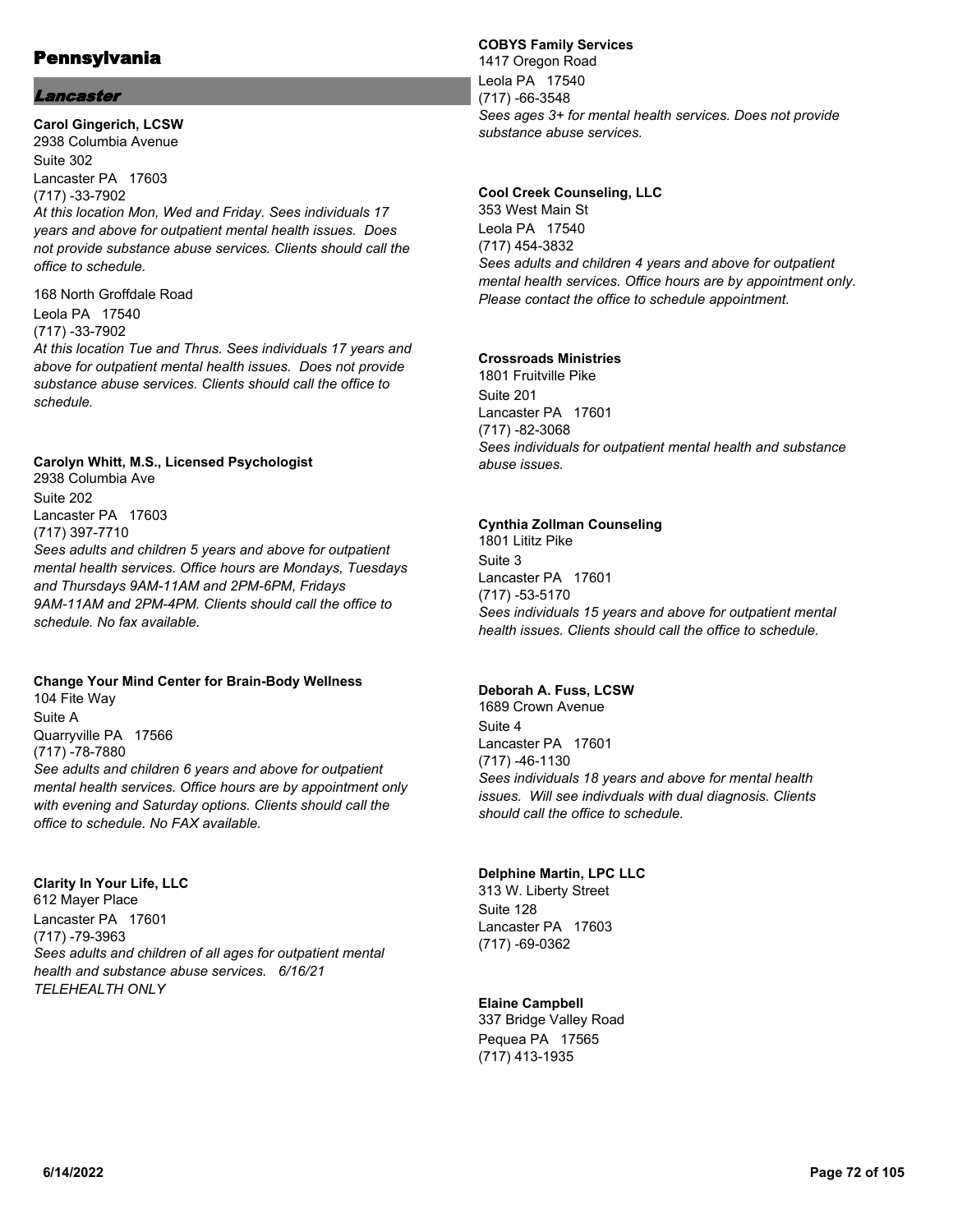## Lancaster

**Finding Serenity, LLC** 955 West Main Street Suite 10 Mount Joy PA 17552 (717) -34-8755 *Sees Adults ages 18 to 64 for outpatient mental health services. Office hours are Monday through Thursday 8:00 am to 7:00 pm and Friday from 8:00 am to 12:00 pm. Clients should call office to schedule.*

#### **Finding Solutions Counseling Center**

309 North George Street Millersville PA 17551 (717) -29-9259 *Sees ages 3+ for mental health and substance abuse services.*

#### **Focus Counseling Services, LLC**

1689 Crown Avenue Suite 9 Lancaster PA 17601 (717) -69-1092 *Sees adults and children age 5 and older for outpatient mental health services.Spanish speaking provider available.*

## **Gethsemane Counseling & Coaching**

1502 Milton Grove Road Mount Joy PA 17552 (717) -34-8400 *Sees individuals 6 years and above for outpatient mental health issues. Saturday hours available.*

#### **Heart for Change Counseling Services**

200 Willow Valley Square Suite 210 Lancaster PA 17602 (717) 478-3411 *See adults and children 4 years and above for outpatient mental health services. Office hours are Mondays and Fridays 1PM-5PM, Tuesdays, Wednesdays and Thursdays variey. Evenings and Saturdays by appointment only. Clients should call the office to schedul*

**Jane C. Stover, MS, LPC** 1525 Oregon Pike Suite 1401 Fruitville PA 17601 (717) 615-4323 *See adults and children 10 year and above for outpatient mental health services. Office hours are Mondays and Thursdays 8AM - 5PM, Tuesdays and Wednesdays 10AM-6PM. Please call the office to schedule.*

#### **Jeffrey Hamilton, LCSW**

32 McGovern Avenue Lancaster PA 17602 (717) -39-1007 *Sees ages 14+ for mental health services, no substance abuse services provided.*

1947 New Holland Pike Lancaster PA 17601 (717) -39-1007 *Sees ages 14+ for mental health services, no substance abuse services provided.*

#### **Karen Alderfer, MS**

2938 Columbia Avenue Suite 302 Lancaster PA 17603 (717) -39-7676 *Sees adults only for mental health services. Does not provide substance abuse services.*

#### **Kathleen Den Bleyker, Psy.D.**

2461 Lititz Pike Lancaster PA 17601 (717) -56-3525 *Sees ages 13+ for mental health and substance abuse services.*

## **Kathryn Maz, Psy.D.**

313 West Liberty Street Suite 266 Lancaster PA 17603 (717) -88-8231 *Sees individuals 13 years and above for mental health and substance abuse issues. DOES NOT ACCEPT INSURANCE AFTER THE EAP SESSIONS. Member should call to schedule their appointment. Call before faxing.*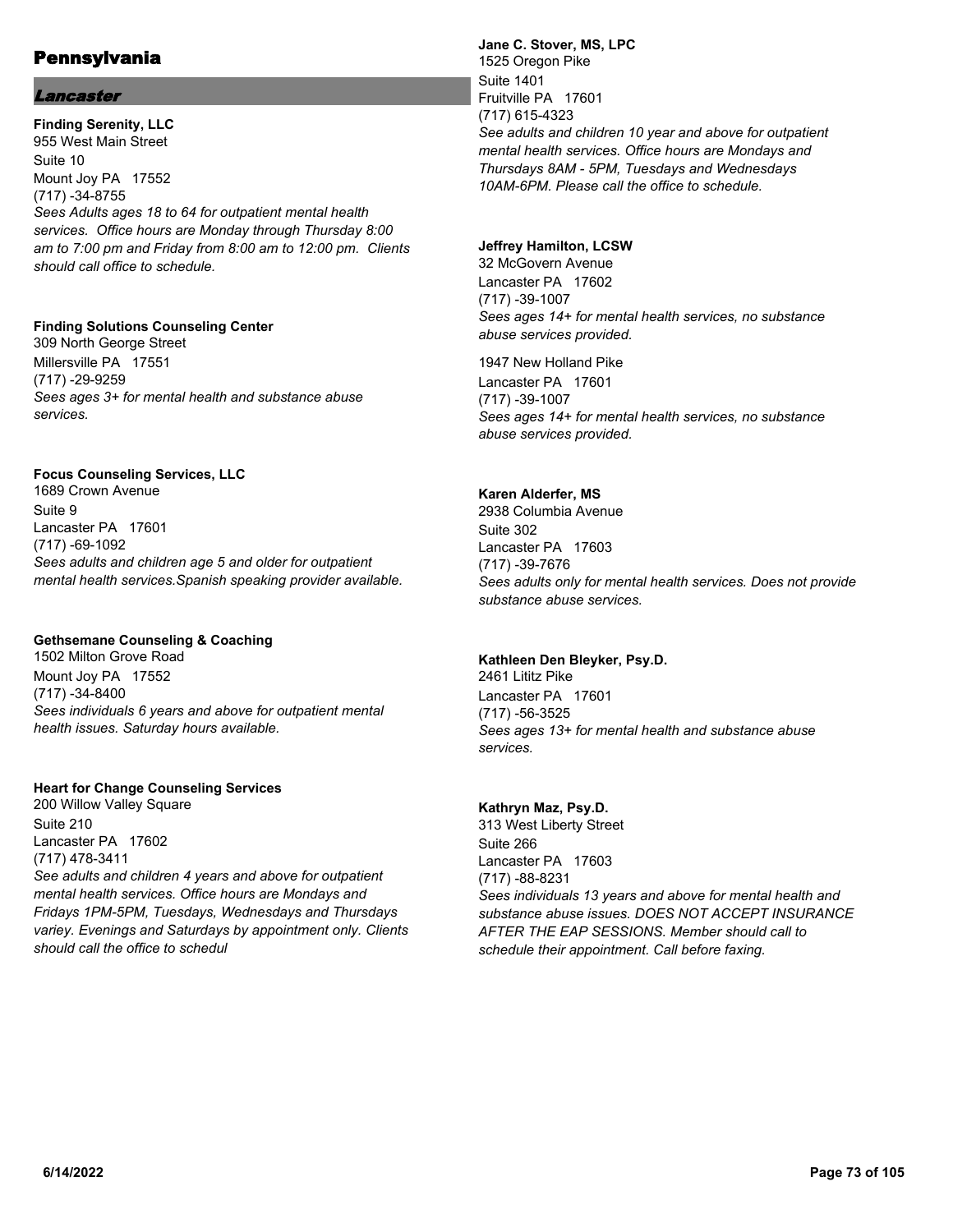#### Lancaster

**Katie Mount, MA, LPC** 255 Butler Avenue Suite 275 Lancaster PA 17601 (717) -82-0030 *Sees individuals 18 years and above for outpatient mental health services. Office hours are Mon-Thurs 9am -6pm No Fri or Sat available.*

## **Kelly Ozelski, LLC**

54 North Penyrn Road Manheim PA 17545 (717) -92-6760 *Sees individuals for outpatient mental health and substance abusse issues. Office hours Mon- Thur 10am-10pm and Friday and Sunday by appointment.*

## **Kissel Hill Counseling Associates, LLC - Andrea Barrow**

100 Highlands Drive Suite 205 Lititz PA 17543 (717) -62-0025 *See Adults and Children for outpatient mental health services. Some evening hours appointment are available on Mondays and Thursdays until 7PM. Clients should call the office to schedule.*

## **Kissel Hill Counseling Associates, LLC - Brittany Beers**

100 Highlands Drive Suite 205 Lititz PA 17543 (717) -62-0025 *See Adults and Children for outpatient mental health services. Some evening hours appointment are available on Mondays and Thursdays until 7PM. Clients should call the office to schedule.*

## **Kissel Hill Counseling Associates, LLC - Steven Villbrandt**

100 Highlands Drive, Suite 205 Lititz PA 17543 (717) -62-0025

# **Kissel Hill Counseling Associates, LLC - Teresa Villbrandt**

100 Highlands Drive, Suite 205 Lititz PA 17543 (717) -62-0025

# **Kissel Hill Counseling Associates, LLC - Tracy Stinchfield**

100 Highlands Drive Suite 205 Lititz PA 17543 (717) 625-0025

# **Lake Therapy**

100 Highland Drive Suite 301C Lititz PA 17543 (717) -57-3757 *Sees adults and children 5 years and above for mental health and substance abuses services. Clients should contact the office to schedule. Office hours 8am-5pm. With some evening hours available.*

#### **Laura Moore & Associates**

Virtual Sessions Only Lancaster PA 17603 (717) -87-4217 *Sees adults and children 7 years and above for virtual only mental health and substance abuse sessions. Clients should call the office to schedule.*

#### **LG Health Physicians Family**

101 Abbeyville Rd Lancaster PA 17603 (717) 544-4939

# **Life and Love Counseling, LLC**

205 Granite Run Drive Ste. 310 Lancaster PA 17601 (717) -61-2065 *Sees adults and children 3 years and above for outpatient mental health. Office hours are Monday thru Friday 7AM-8PM and Saturday by appointment only. Clients should call the office to schedule.*

#### **LL Mulhollem Counseling & Psychotherapy, LLC** 751 East High Street Elizabethtown PA 17022

(717) -48-2901

815 Bruce Ave Mount Joy PA 17552 (717) -48-2901 *Sees adults and children 7 years and above for outpatient mental health services*

2501 Oregon Pike #108 Lancaster PA 17601 (717) -48-2901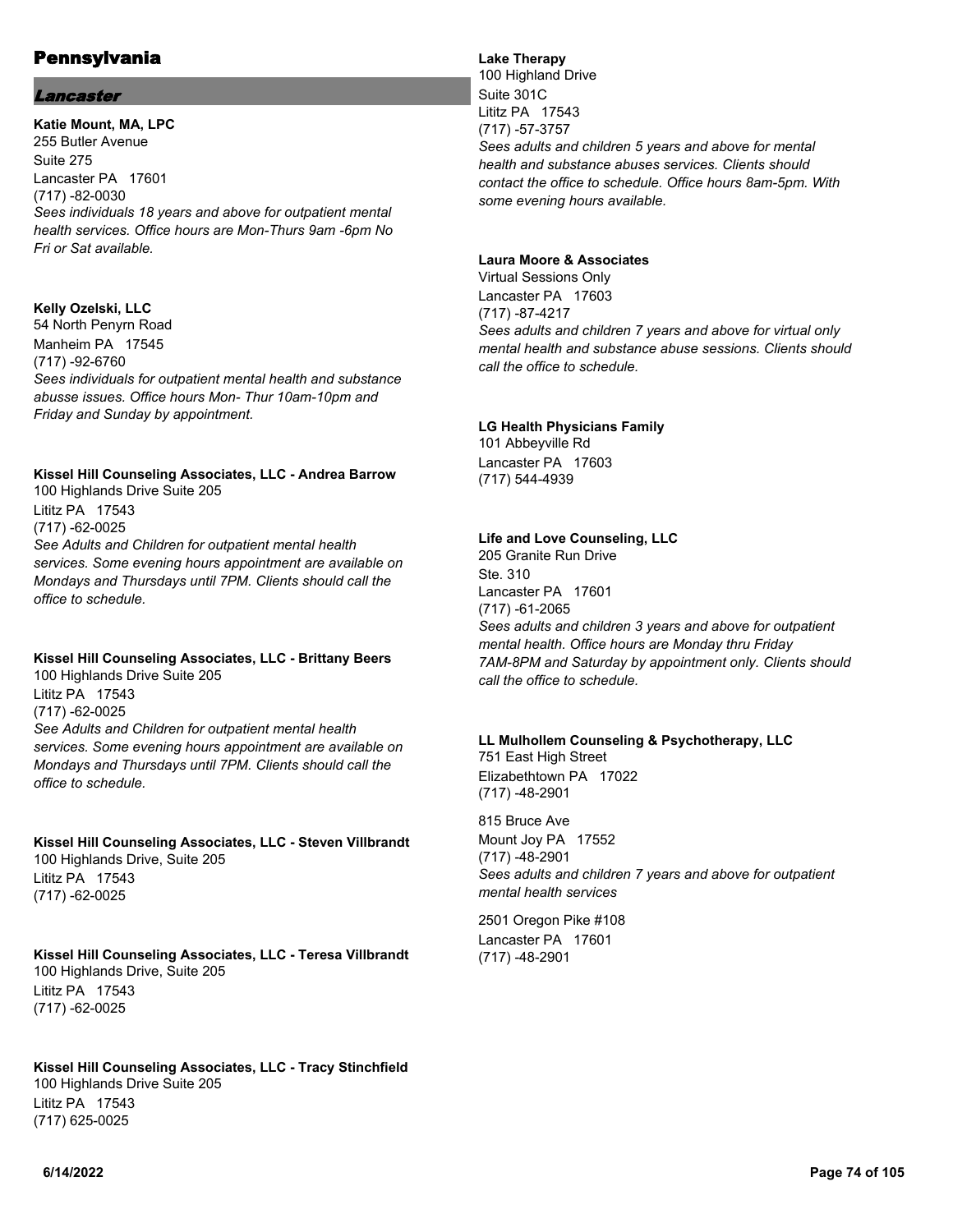## Lancaster

#### **Magill Counseling Associates, LLC** 55 New Street

RM I-4 Ephrata PA 17522 (717) -21-5711 *See adults and children 14 years and above for outpatient mental health and substance abuse services. Office hours are days and evenings available Monday - Friday by appointment only.*

#### **Michael C. Buonomo, M.A.**

5781 Glen Oaks Drive Narvon PA 17555 (717) 575-5397 *Sees adults and children age 5 and older for outpatient mental health services.*

55 New Street, Suite D6 Ephrata PA 17522 (717) 575-5397 *Sees adults and children age 5 and older for outpatient mental health services.*

#### **Michelle Dixon George, LCSW**

410 South Angle Street Mount Joy PA 17552 (717) -65-1507

## **Miller Therapeutic, LLC**

1002 Lititz Pike Suite 284 Lititz PA 17543 (717) -29-0628 *Sees adults for TELETHERAPY ONLY outpatient mental health services. Office hours are Monday, Tuesday and Thursday 9:00 am to 5:00 pm. Wednesday hours are 3:00 pm to 7:00 pm. Clients should call office to schedule.*

## **Mind Well Counseling**

930 Red Rose Court Suite 200 Lancaster PA 17601 (717) -53-1640 *Sees Female individuals 5 years and above for outpatient mental health issues.*

#### **Morning Star Counseling, LLC** 200 South Church Street Quarryville PA 17566 (717) -80-5050 *Sees adults and children 4 years of age and above for outpatient mental health and substance abuse issues.Saturday appointments are available.Spanish speaking provider available.*

126 Foxshire Dr Lancaster PA 17601 (717) 806-5050

#### **Move Forward Counseling, LLC**

101 West Main Street Unit F5 Salunga PA 17538 (717) -46-7003 *Sees individuals 12 years and above for outpatient mental health issues. Will see members with substance abuse as a secondary issue. Clients should call the office to schedule.*

825 Eden Road Lancaster PA 17061 (717) -46-7003 *Sees individuals 12 years and above for outpatient mental health issues. Will see members with substance abuse as a secondary issue. Clients should call the office to schedule.*

226 North Arch Street Lancaster PA 17603 (717) -46-7003 *Sees individuals 12 years and above for outpatient mental health issues. Will see members with substance abuse as a secondary issue. Clients should call the office to schedule.*

#### **New Horizons Counseling Services Inc.**

120 Foxshire Drive Lancaster PA 17601 (717) -43-6615 *Sees ages 5+ for mental health services, no substance abuse services provided.*

#### **New Journey Family Center**

903 South Chiques Rd Suite J Manheim PA 17545 (717) 940-0376 *See adults, infants and children for outpatient mental health services. Office hours are Monday thru Friday 9AM-7PM and weekends by appointment only. Clients should call the office directly to schedule.*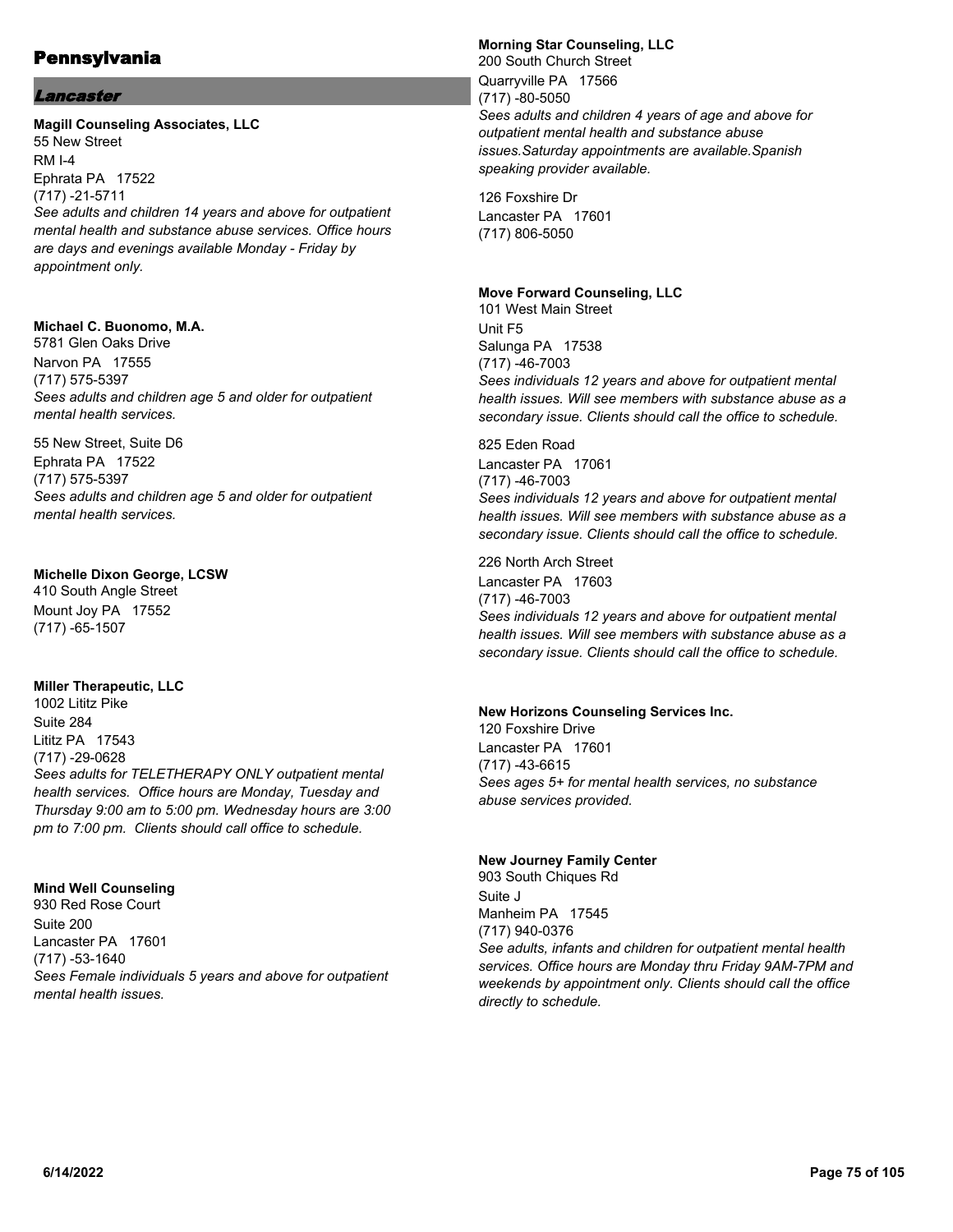#### Lancaster

## **New Life Counseling Services**

410 South Angle Street Mount Joy PA 17552 (717) -65-1507 *Sees adults and children 4 years and above for mental health and substance abuse issues. Clients should call the office to schedule.*

# **New Life Psychological Services, LLC**

400 West Main Street Suite 12 Ephrata PA 17522 (717) -60-7652 *Sees adults and children 10 years and above for mental health and substance abuse services. Clients should call the office to schedule.*

222 South Market Street Suite 104 Elizabethtown PA 17022 (717) -63-5304 *Sees adults and children 10 years and above for mental health and substance abuse services. Clients should call the office to schedule.*

# **PA Health Management**

2141 Oregon Pike Lancaster PA 17601 (717) 617-2706 *Sees adults 18 years and above for outpatient SUBSTANCE ABUSE SERVICES ONLY. Office hours are 8:30AM-5PM Monday - Friday. Clients should call the office to schedule.*

## **Paragon Behavioral Health Services**

390 E. Main St Suite 201 Ephrata PA 17522 (717) -46-6505 *Sees adults and children 5 years and above for outpatient mental health services. Office hours are 9AM to 5PM. Clients should call the office to schedule.*

## **Pennsylvania Counseling Services**

6079 Main Street East Petersburg PA 17520 (855) -27-1653

40 Pearl Street Lancaster PA 17603 (855) -27-1653

**Pennsylvania Counseling Services, Inc - Columbia** 610 Poplar Street Columbia PA 17512 (717) 449-5888

#### **Providence Behavioral Health**

Crooked Oak Village 600 H Eden Road Lancaster PA 17601 (717) -39-1400 *Sees individuals 3 years and above for mental health and substance abuse issues. Clients should call the office to schedule their appointments.Accepts Gateway insurance. Clients need to complete an intake form on their website at www.providencebehavioral.*

#### **Psychological Associates of Lancaster**

2741 Lititz Pike 1st Floor Lancaster PA 17601 (717) -56-8511 *Sees individuals 17 years and above for mental health services. Members should call them to schedule the appointment. DOES NOT PROVIDE SUBSTANCE ABUSE SERVICES. Secretary is not in on Fridays.Office opens at 9:00am No Weekends available.*

## **Rhonda Myers LPC**

347 S. Market Street Suite 101 Elizabethtown PA 17022 (717) 742-0633 *Sees adults for outpatient mental health services.*

## **Richard Mousley, LCSW**

719 Olde Hickory Road Suite A Lancaster PA 17601 (717) -51-9953 *Sees individuals 14 years and above for mental health issues. Can do a substance abuse evaluation.*

## **Rost & Associates**

822 Marietta Avenue Suite 24 Lancaster PA 17603 (717) -39-8077 *All intake calls are transfererrd to York office. Please tell staff you would like to be seen in the Lancaster office location when you schedule.*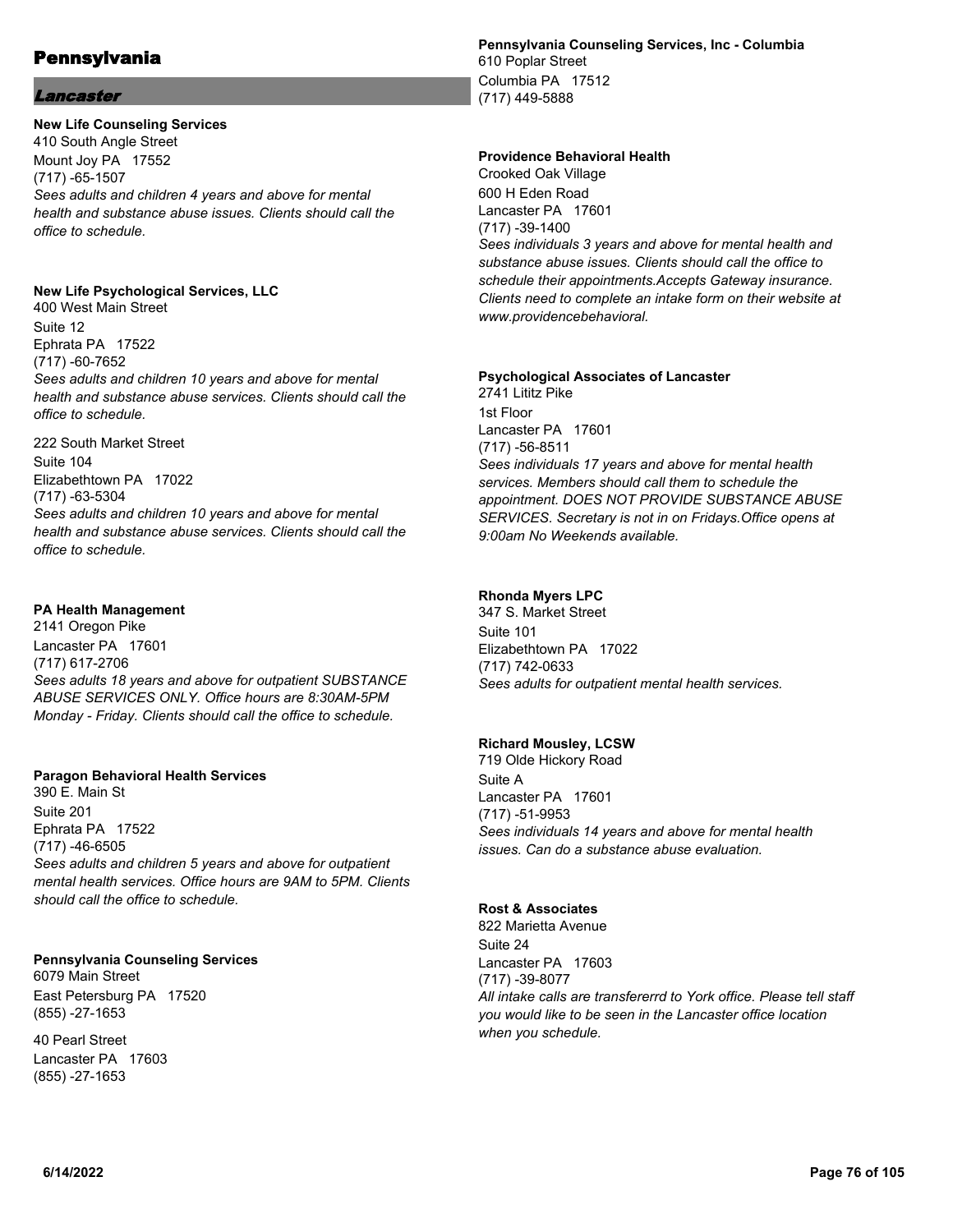## Lancaster

#### **Rothsville Counseling - Pam Noden**

2320 Rothsville Road Suite 103A Lititz PA 17543 (717) -62-5133 *Sees adults and chidren 12 years and above for outpatient mental health and substance abuse issues. Clients should call the office to schedule.*

#### **Rothsville Counseling - Stephanie Swann**

2320 Rothsville Road Suite 103A Lititz PA 17543 (717) -62-5133 *Sees adults and children ages 4-18 for mental health issues. Members should call the office to schedule.*

#### **Samaritan Counseling Center**

1803 Oregon Pike Lancaster PA 17601 (717) -56-9969 *Sees ages 4+ for mental health services, does not provide substance abuse services. No weekend appointments available.*

#### **Sand Castle Counseling**

1890 North Market St Elizabethtown PA 17022 (717) 525-0558 *Sees children and adolescents only - 2 years and above for outpatient mental health. Office hours are Monday thru Friday 9AM-9PM and Saturday and Sunday by appintment only. Clients should call the office to schedule.*

#### **Sandra A. Miller, LMFT**

1525 Oregon Pike Suite 1401 Lancaster PA 17601 (717) -95-9784 *Sees adults and children age 4 and older for outpatient mental health and substance abuse services.*

#### **Sean Rajnic, LPC** 83. E Main St Mt Joy PA 17552 (717) 537-1484 *Sees adults and children 13 years and above for outpatient mental health and substance abuse services. Office hours are Monday thru Thursday 8:30AM-8PM and Fridays 8:30AM-10:30PM by appointment only. Clients should call*

# **Smoker Counseling Services**

*the office to schedule.*

349 W. Main Street Suite 105 Leola PA 17540 (717) -82-7253 *Sees adults and children 3 years and above for outpatient mental health services. Office hours are Mondays 2PM-7PM, Tuesdays 3PM-6PM, Wednesdays 1PM-8PM and Thursdays 1PM-8PM. Clients should call the office to schedule.*

# **TEAMCare Behavioral Health**

1808 Colonial Village Lane Lancaster PA 17601 (717) -39-0172 *Sees adults and children 1 year old and above for mental health services. Office hours are Monday thru Friday 8AM - 5PM, evenings available by appointment only. Clients can go to Teamcarebh.com, scroll down page, click on New Patient and fill out step 1.*

# **The Lancaster Freedom Center**

436 North Lime Street Lancaster PA 17602 (717) -39-9118 *Sees adults only for mental health and substance abuse services.*

#### **The Psychology & Mindfulness Center, PLLC** Telehealth Only

446 North Reading Road, Suite 204 Ephrata PA 17522 (717) -46-6565 *Sees adults and children 13 years and above for mental health issues. Office hours Tue & Thurs 12-9, Wed 9-5 &Fri AM. Office is open on Mondays 9-2 during the winter. Clients should call to schedule - provider will return the call.*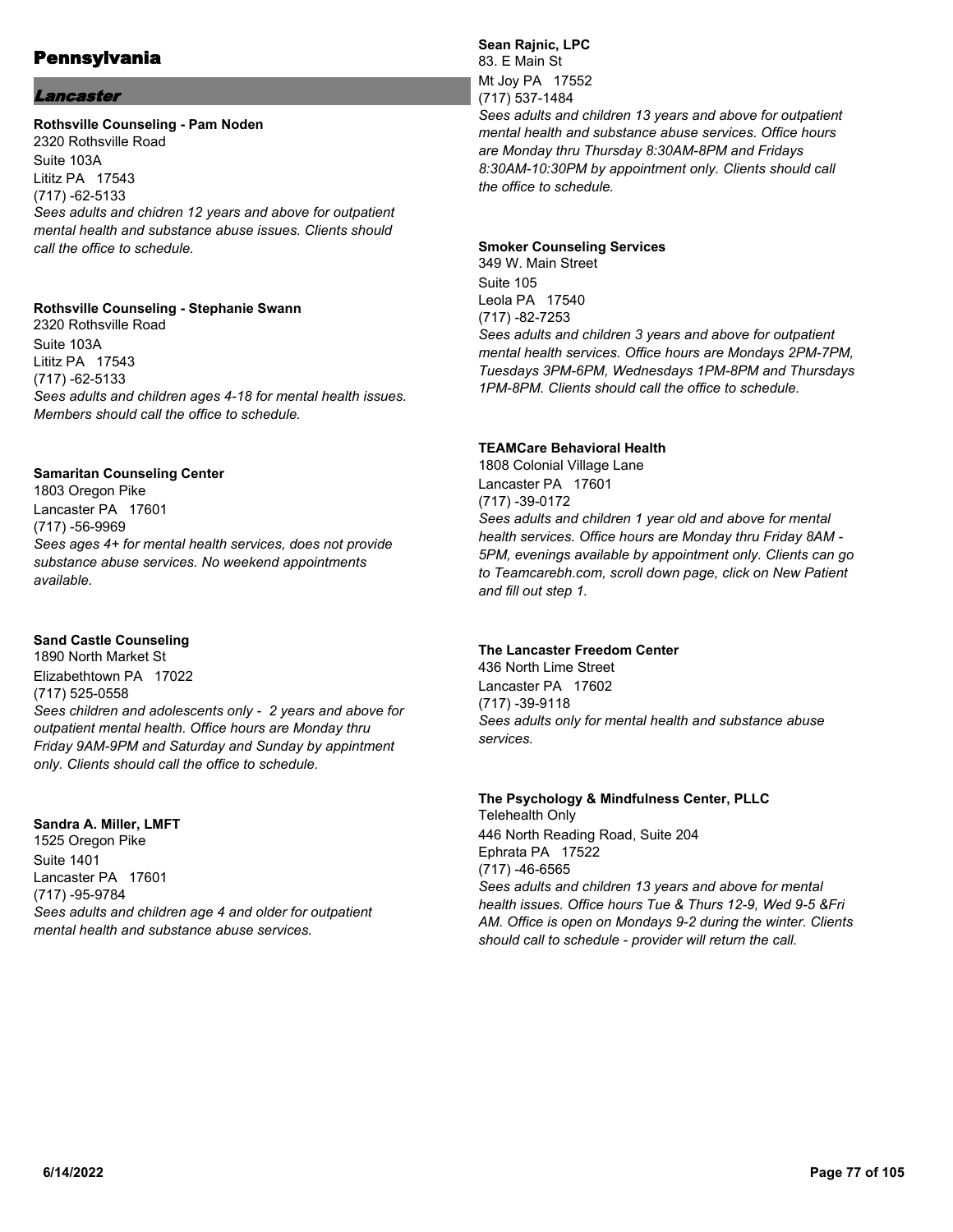## Lancaster

**Thoughtful Wellness, LLC** 514 East Main St Ephrata PA 17522 (717) -72-1752 *Sees adults and children 10 years and above for outpatient mental health services. Office hours are Monday thru Thursday 9AM-7PM and Saturday 9AM-2PM by appointment only. Clients should all the office to schedule.*

# **Truman Counseling Services**

1681 Crown Avenue Suite 12 Lancaster PA 17601 (717) -94-0738 *Sees individuals 4 years and above for mental health issues. Does not provide substance abuse services.*

#### **Upward Call Counseling Services**

Shepherd's Touch Campus 2394 New Holland Pike Lancaster PA 17601 (717) -65-4834 *Sees adults and children 8 years of age and above for mental health and substance abuse services.*

#### **Weigel Counseling Associates**

2819 N Willow Street Pike N Willow Street PA 17584 (717) -46-1450 *Sees individuals 3 years old and above for outpatient mental health and substance abuse issues. Saturday appointments available.*

101 North Queen Street Unit 411 Lancaster PA 17603 (717) -46-1450

100 Highlands Drive Suite 305 Lititz PA 17543 (717) -46-1450

#### **Wellspan Philhaven**

354 North Reading Road Ephrata PA 17522 (800) -52-2322 *<body lang=EN-US style='tab-interval:.5in'> <p class=MsoNormal> At WellSpan Philhaven we can help you address mental health conditions such as depression, anxiety, bipolar disorder, attention deficit disorder, phobias, post-traumatic stress disorder and*

2501 Oregon Pike Suite 105 Lancaster PA 17601 (800) -52-2322 *<body lang=EN-US style='tab-interval:.5in'> <p class=MsoNormal> At WellSpan Philhaven we can help you address mental health conditions such as depression, anxiety, bipolar disorder, attention deficit disorder, phobias, post-traumatic stress disorder and*

#### **Whole and Holy Integrative Wellness, LLC**

TELEHEALTH ONLY Chambersburg PA 17201 (717) 746-8750 *Sees adults for outpatient mental health services. Office hours are Monday through Friday from 9:00 am to 5:00 pm and Saturday from 9:00 am to 12:00 pm.*

#### **Willow Oaks Counseling**

1018 North Christian Street Suite 206 Lancaster PA 17602 (717) 468-6900 *Sees adults and children 10 years and above for outpatient mental health services. Office are Monday through Friday by appointment.*

## **Yvonne Foster, LPC**

309 North George Street Millersville PA 17554 (717) -47-9910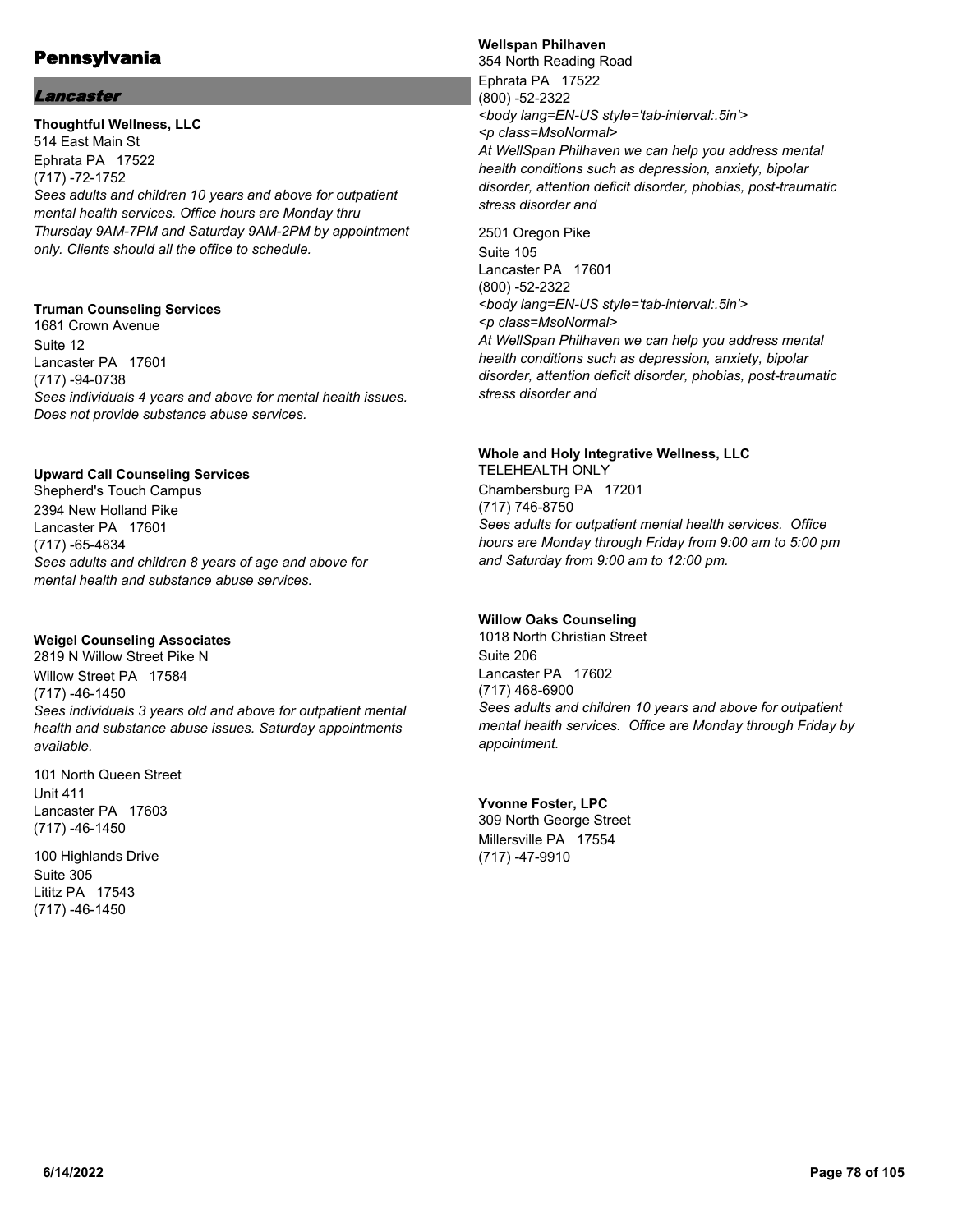#### Lebanon

**Breathe Easy Counseling** 809 E. Main Street Annville PA 17003 (717) -22-3495 *Sees adults and children 14 years and above for outpatient mental health services. Office hours are Monday thru Saturday 8AM-8PM by appointment only. Clients are to call office to schedule appointment.*

#### **Chris Taylor, LCSW** 1027 Villa Drive

Lebanon PA 17042 (717) -27-1341

# **COBYS Family Services**

The Palmyra Area Counseling Center 520 East Birch Street Palmyra PA 17078 (800) -45-6517

# **Cornwall Counseling Services**

101 Cedar Street Lebanon PA 17042 (717) -45-7228 *Sees individuals 14 years and above for outpatient mental health and substance abuse services.*

## **Debra Gray Felty, LPC**

3 Clearview Drive Lebanon PA 17042 (717) -27-8922 *Sees teenagers and adults for outpatient mental health issues. Does not see individuals for crisis situations, domestic violence or sucidial ideation. Clients should call the office to schedule.*

# **Empower the Mind, LLC.**

746 Cumberland St Lebanon PA 17042 (717) -30-2631 *See adults and children 3 year and older for outpatient mental health services. Office hours are 9AM-9PM Monday thru Friday and Saturdays by appointment.*

# **Evolving Courage Counseling**

Teletherapy Only Avon PA 17042 (484) 640-8827 *Teletherapy only with adolescents 14-17 years and older for outpatient mental heatlh services. Office hours are 4PM to 8PM Monday -Friday by appointment only. Please call the office to schedule an appointment.*

## **Horses and Healing, LLC** 7045 Bates Drive

Annville PA 17003 (717) -45-3910 *Sees adults and children 5 years and above for outpatient mental health services. Office hours are days, evenings and weekends by appointment only. Clients should call the office to schedule.*

# **Kelly Ozelski, LLC**

160 South 22nd Street Lebanon PA 17042 (717) -92-6760 *Sees individuals for outpatient mental health and substance abusse issues. Office hours Mon- Thur 10am-10pm and Friday and Sunday by appointment.*

## **Life Strategy Consultants, LLC**

36 E Main St Palmyra PA 17078 (717) 376-3075

## **Lynda Hower, LCSW**

195 North Cornwall Rd. East Lebanon PA 17042 (717) -27-2025 *Sees individuals 6 years and above for Mental Health issues. Office is closed on Friday. M, Tu and Th - day and evening hours available.*

## **Marthalee Brod**

222 Harvard Avenue Box 155 Mount Gretna PA 17064 (717) -96-1850 *Sees individuals 9 years and above.*

#### **Pennsylvania Counseling Services - Lebanon** 350 North 6th St Lebanon PA 17042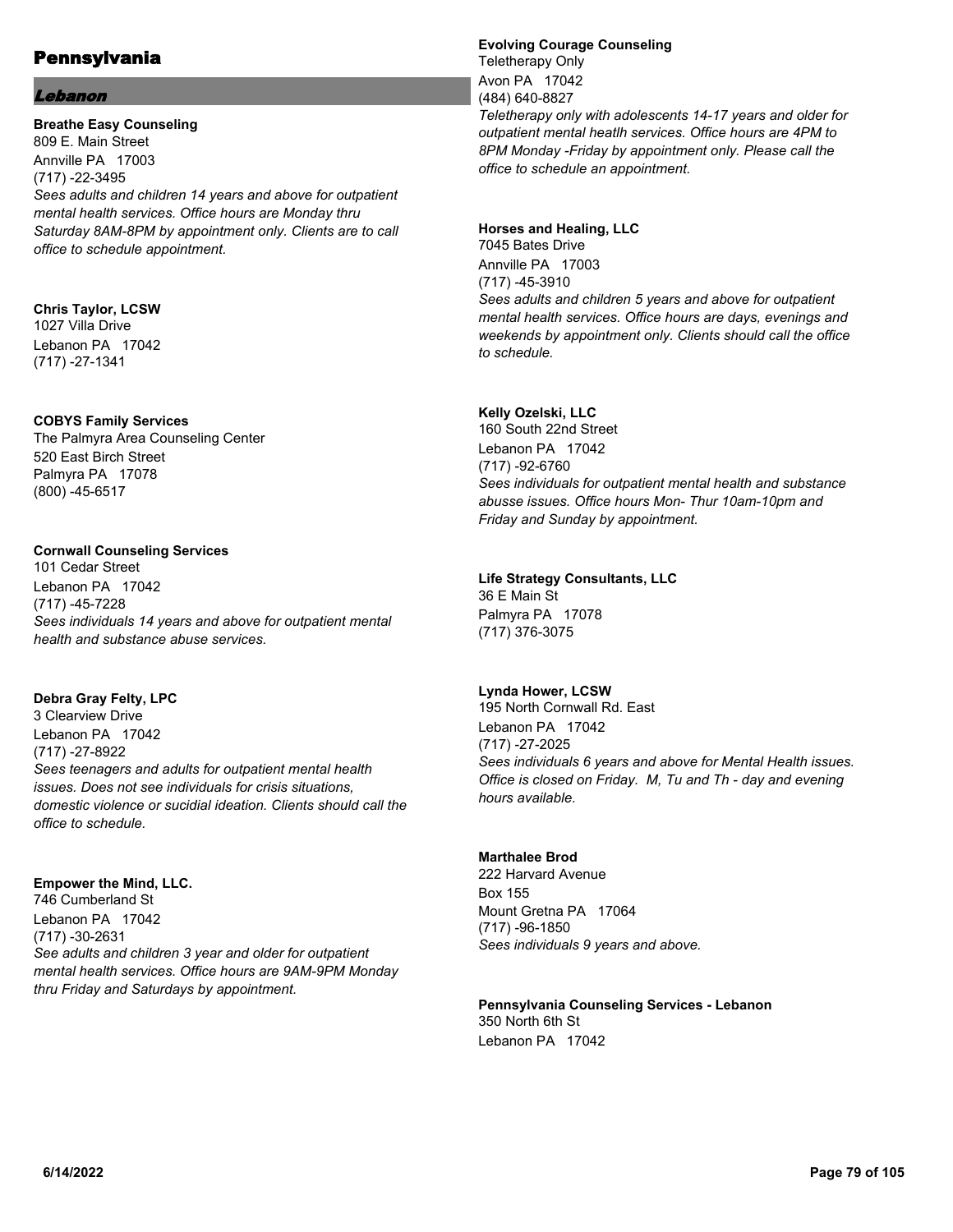#### Lebanon

**Pennsylvania Counseling Services-Renaissance** 618 Cumberland Street Lebanon PA 17042 (855) -27-1653

#### **Recharge Your Life, LLC**

752 G Willow Street Lebanon PA 17042 (484) -26-6572 *Sees individuals 6 years and above for outpatient mental health or dual diagnosis.*

# **Safe and Sound Counseling, LLC**

220 South Railroad Palmyra PA 17078 (267) 225-7402

# **Silver Lining Support Services**

282 Awol Road Jonestown PA 17038 (717) 256-2680 *Sees adults and children 5 years and older for outpatient mental health services. Office hours are Monday thru Friday 7AM-7PM by appointment only. Please contact the office to schedule.*

445 Mountville Drive Lebanon PA 17046 (717) 256-2680

## **Susan Farnsworth, LPC, SAP**

122 Tan Alley Fredericksburg PA 17026 (717) -92-7775 *Hours Fri- 9am-9pm and Sat 9am -1pm. Sees school age children when family is involved in treatment. Provides mental health and substance abuse services.*

## **The Healing Voice, LLC**

701 Cumberland Street Suite 211 Lebanon PA 17042 (717) -45-7221 *Sees adults and children 14 and above for outpatient mental health and substance abuse services. Office hours are 9:00 am to 6:00 pm, Monday through Friday.*

#### **Ventura Psychological Services**

511 Noble Street Lebanon PA 17042 (717) -27-8844 *Sees adults and children (with their parent present) for mental health services only.No Friday hours.*

## **Weixler Consulting, LLC**

399 E. Rosebud Ave Myerstown PA 17067 (717) -82-7999 *Sees adolescents and adults for outpatient mental health issues. May provide telephonic counseling.*

## **WellSpan Philhaven**

283 South Butler Road Mt. Gretna PA 17064 (800) -52-2322 *<body lang=EN-US style='tab-interval:.5in'> <p class=MsoNormal> At WellSpan Philhaven we can help you address mental health conditions such as depression, anxiety, bipolar disorder, attention deficit disorder, phobias, post-traumatic stress disorder and*

## 964 Isabel Drive Lebanon PA 17042 (800) -52-2322 *<body lang=EN-US style='tab-interval:.5in'> <p class=MsoNormal> At WellSpan Philhaven we can help you address mental health conditions such as depression, anxiety, bipolar disorder, attention deficit disorder, phobias, post-traumatic stress disorder and*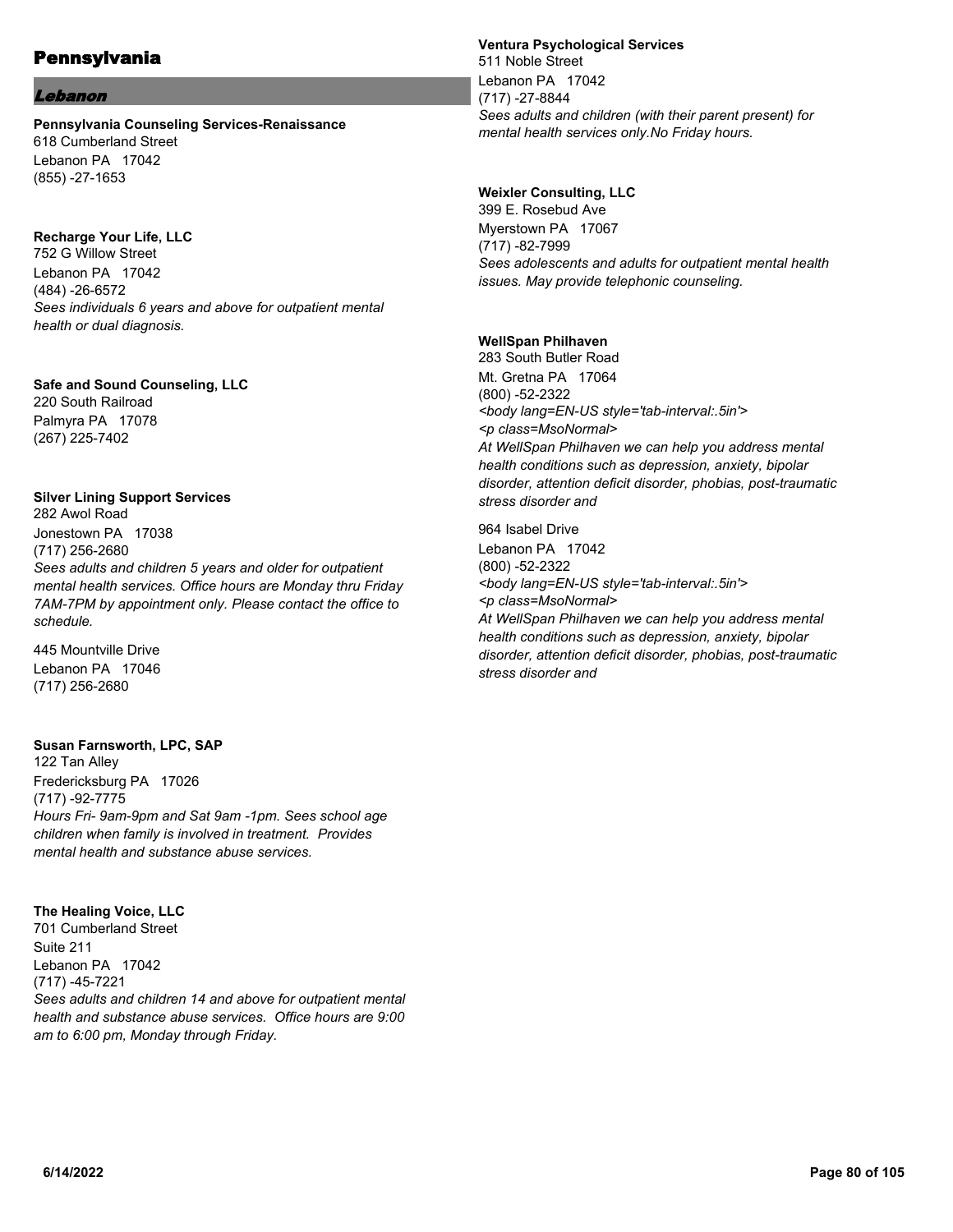#### Lehigh

**Context Counseling LLC** 4022 Clubhouse Cout Center Valley PA 18034 (610) 663-4248 *Sees adults and children 14 years old and above for outpatient mental health services. Office hours are Monday thru Friday - 9AM to 7PM by appointment only. Clients should call the office to schedule.*

# **Jane Evans, LPC**

2341 Walbert Avenue Allentown PA 18104 (610) -43-2431 *Sees individuals 6 years and above for mental health and substance abuse issues. Clients should call the office to schedule.*

## **Jeanette Egan, MS,LPC**

7463 Steinsburg Road Coopersburg PA 18036 (610) -96-3635

## **Lehigh Valley Counseling, LLC**

51 E. Elizabeth Ave. Bethlehem PA 18018 (610) 360-7526 *Sees adults and children 5 years and above for outpatient mental health and substance abuse services. Office hours are 10AM-6PM Monday - Friday. Clients should call the office to schedule.*

## **Phoenix Rising Counseling & Life Coaching Services**

35 E. Elizabeth Avenue Suite 6 Bethlehem PA 18018 (610) 442-7186

35 E. Elizabeth Avenue Suite 6 Bethlehem PA 18018 (610) 442-7186 *Sees adults and children 9 years and up for outpatient mental health services and substance abuse services. Spanish speaking provider and staff available. Office Hours 9 AM - 9 PM*

# **Preferred EAP**

1728 Jonathan Street Suite 200 Allentown PA 18104 (800) -32-8878

# Luzerne

**Advanced Psychological & Counseling Services** 562 Wyoming Avenue Kingston PA 18704 (570) -55-3760

#### **Choices**

562 Wyoming Avenue Kingston PA 18704 (800) -76-9492

# Lycoming

**Cornerstone Counseling Services** 1205 River Ave, 2nd floor Williamsport PA 17701 (570) -32-4118

**Diakon Child, Family & Community Ministries** 435 West Fourth Street Williamsport PA 17701 (570) -32-7873

# Mercer

**Paoletta Counseling Services Inc.** 456 North Pitt Street Mercer PA 16137 (724) -66-7202

# Mifflin

**Brighter Visions Counseling** 27 North Brown Street Suite B Lewistown PA 17044 (717) -24-1428 *Sees adults and children 14 years and above for mental health and substance abuse issues.*

## **Enlighten Psychiatric Services**

134 West Market Street Lewistown PA 17044 (717) -43-9000

## **Wellspring Counseling Center**

516 W. 4th Street Lewistown PA 17044 (717) -36-4973 *Will see adults and children 4 years of age and above*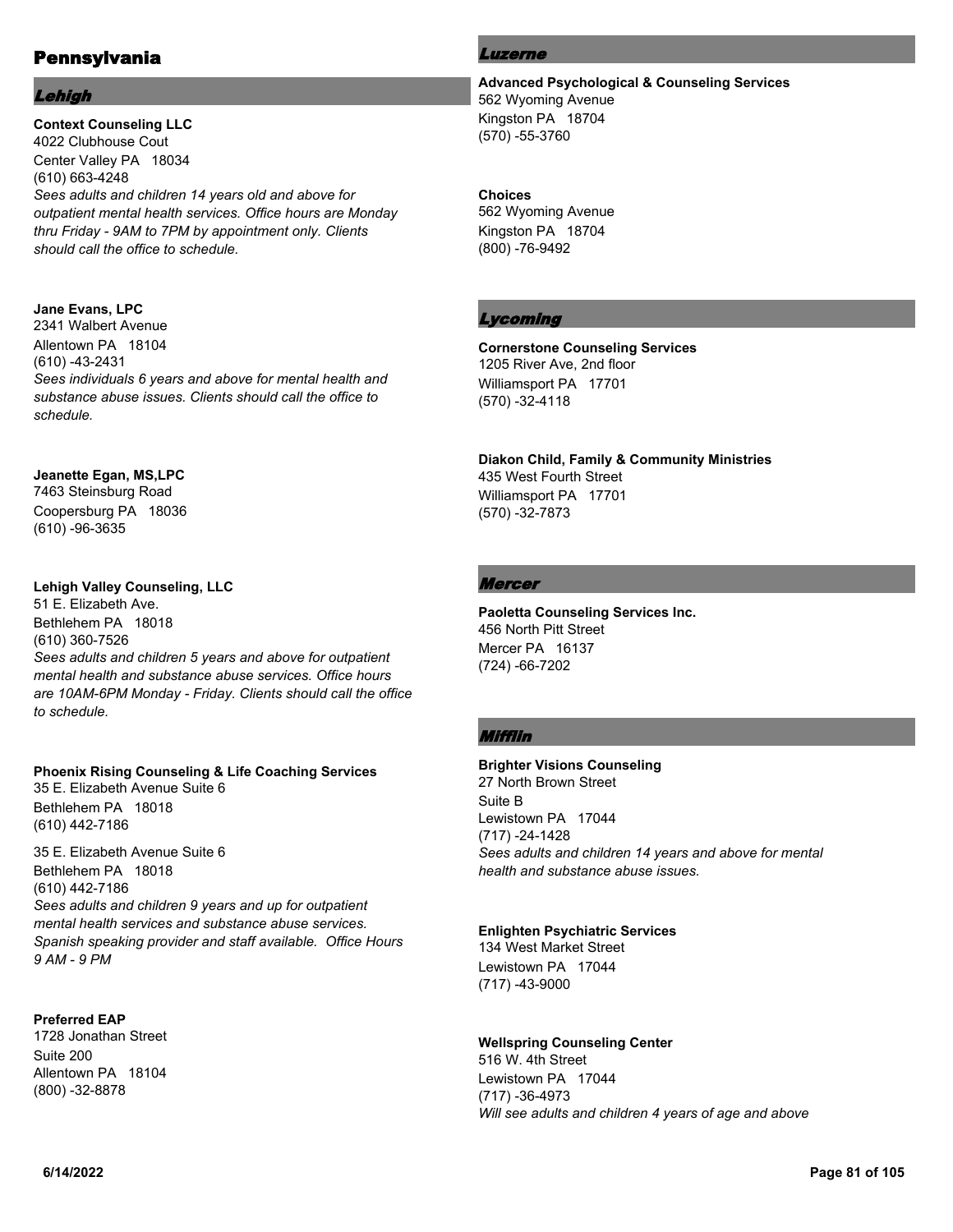# Monroe

**Family Treatment Associates, LTD** 117 Broad Street Stroudsburg PA 18360 (570) -42-6049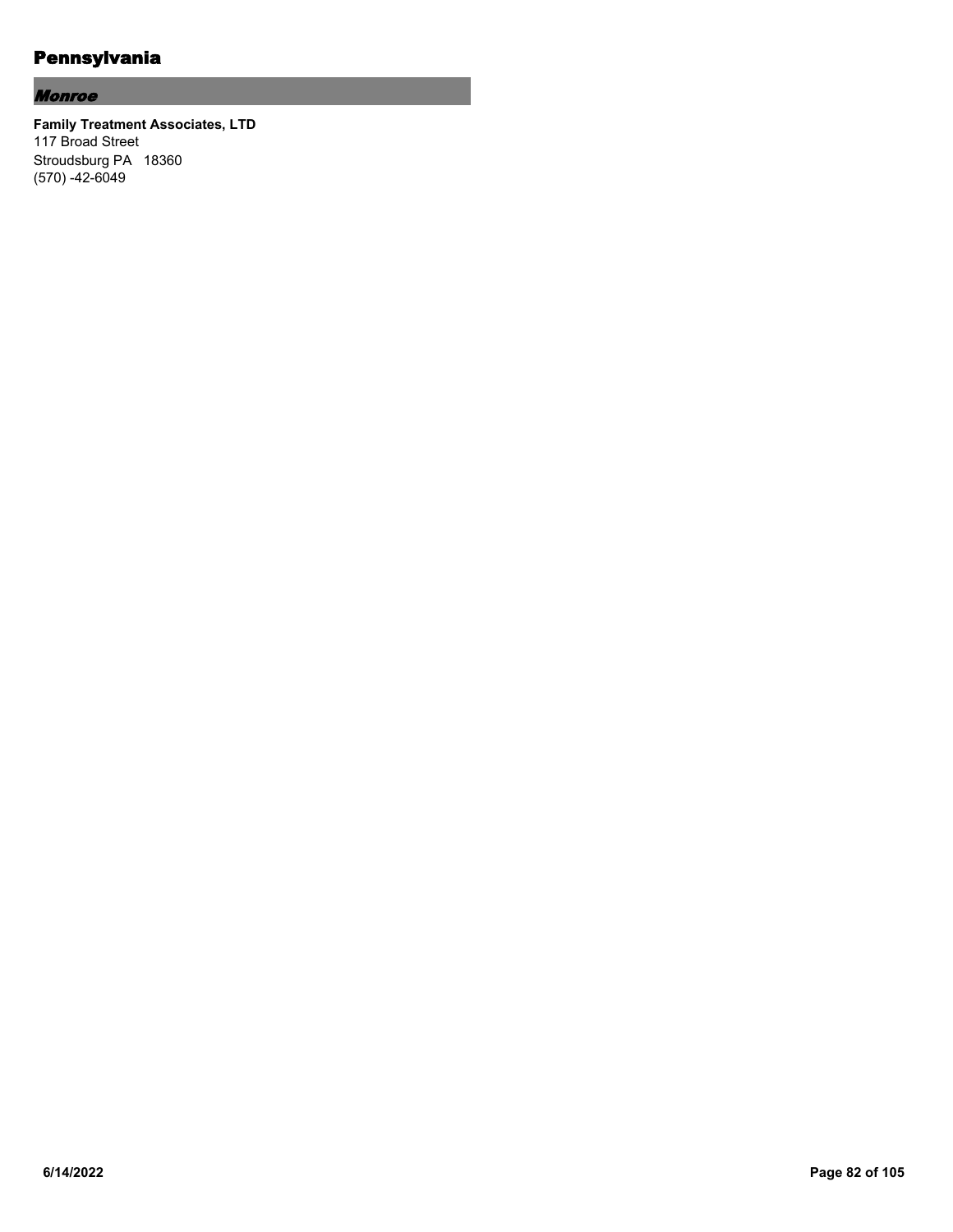## Montgomery

**All In Solutions Counseling Center Willow Grove** 2300 Computer Rd., Bldg D 21 Willow Grove PA 19090 (561) -41-5755

#### **Chase Kneeland, LMFT**

2900 Germantown Pike Old Norrington Commons Norristown PA 19403 (215) -35-1455 *Sees individuals 14 years and above for outpatient mental health services. Office hours are 8am-6pm.*

#### **Gaudenzia, Inc.**

106 West Main Street Norristown PA 19401 (610) -23-9600

#### **Growing Within Counseling**

13 Zummo Way Norristown PA 19401 (757) -87-9641 *Sees adults and children 7 years and above for outpatient mental health and substance abuse issues.*

## **Jeffrey H. Carter, LPC**

TELEHEALTH ONLY Glenside PA 19038 (610) -31-5622 *Sees adults only for outpatient mental health services. Office hours are Monday-Thursday 7:30AM-7:30PM and Fridays 7:30AM-6:00PM. Clients should call the office to schedule.*

#### **Karen Parker LCSW**

341 Sun Valley Drive Ambler PA 19002 (215) -90-5631

## **Laura Fritts, LMFT**

201 Joan Drive Collegeville PA 19426 (610) -56-8381

# **LifeWorks Counseling Center, LLC**

933 North Charlotte Street Suite 1-D Pottstown PA 19464 (610) -32-4673 *Sees adults and children 4 years and above for mental health issues. Clients should call the office to schedule.Spanish speaking provider available.*

#### **Malvern Institute**

1566 Medical Drive Suite 201 Pottstown PA 19464 (610) -80-4906 *Sees individuals 18 years and above for substance abuse issues.*

## **Margaret J. McDonough, PsyD**

1032 Singer Lane Norriton PA 19403 (610) -58-5514 *Sees individuals 6 years and above for mental health issues. Does not provide substance abuse services. The office is a personal residence. Office hours Wed and Fri AM and Mon-Fri PM.*

#### **Professional Psychology Services**

1062 East Lancaster Avenue Suite 15-G Rosemont Plaza Rosemont PA 19010 (215) -54-7895

12 East Mill Road Flourtown PA 19031 (215) -54-7895

1823 West Main Street Norristown PA 19403 (215) -54-7800

504 Waldron Terrace Merion Station PA 19066 (215) -54-7895

651 Red Lion Road Huntingdon Valley PA 19006 (215) -54-7895

## **Robert Carter, LPC, CADC**

1816 West Point Pike Suite 109 Lansdale PA 19446 (267) -82-0623 *Sees individuals 18 years and above for outpatient mental health and substance abuse services. Appointment available only on Sundays from 10am- 2pm. Members should call to schedule.*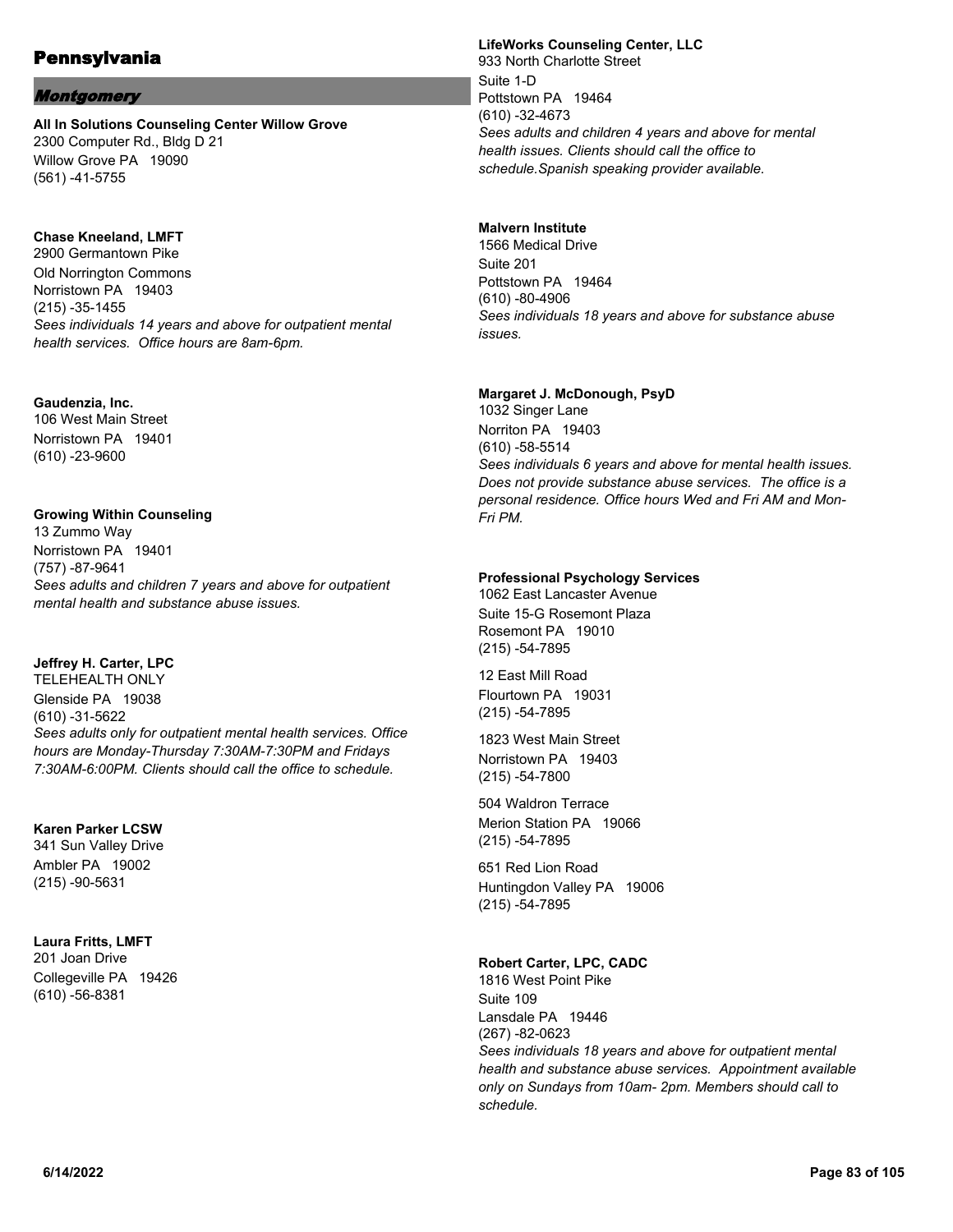#### Montour

**Darla Farr, LCSW** 342 Mill Street PO Box 7 Danville PA 17821 (570) -33-7963

#### Northampton

**Dana Greene** 3201 Highfield Drive Suite J Bethlehem PA 18020 (610) -86-7558 *Sees adults and children 5 years and above for outpatient* 

*mental health and substance abuse issues. Clients should call the office to schedule.*

# **Kathleen Coughlin & Associates, LLC**

308 East Broad Street Bethlehem PA 18018 (610) -86-8779 *Sees individual 4 years and above for outpatient mental health services. Members should call the office to schedule.*

417 Cattell Street Easton PA 18042 (610) -86-8779

#### **Malvern Institute**

2092 Stefko Boulevard Bethlehem PA 18017 (610) -80-4906 *Sees individuals 18 years and above for substance abuse issues.*

#### **Wendy Littner Thomson, LPC**

408 North New Street Bethlehem PA 18018 (610) -73-1992 *Sees individuals 14 years and above for outpatient mental health issues. Members should call the office to schedule.*

# Northumberland

**Weixler Consulting, LLC** 68 South Front Street Milton PA 17847 (717) -82-7999

# Perry

**Laurel Life Services** 550 Shermans Valley Road New Bloomfield PA 17068 (717) -58-9922

#### **Newport Counseling Center, LLC**

28 West Shortcut Road Newport PA 17074 (717) -56-3524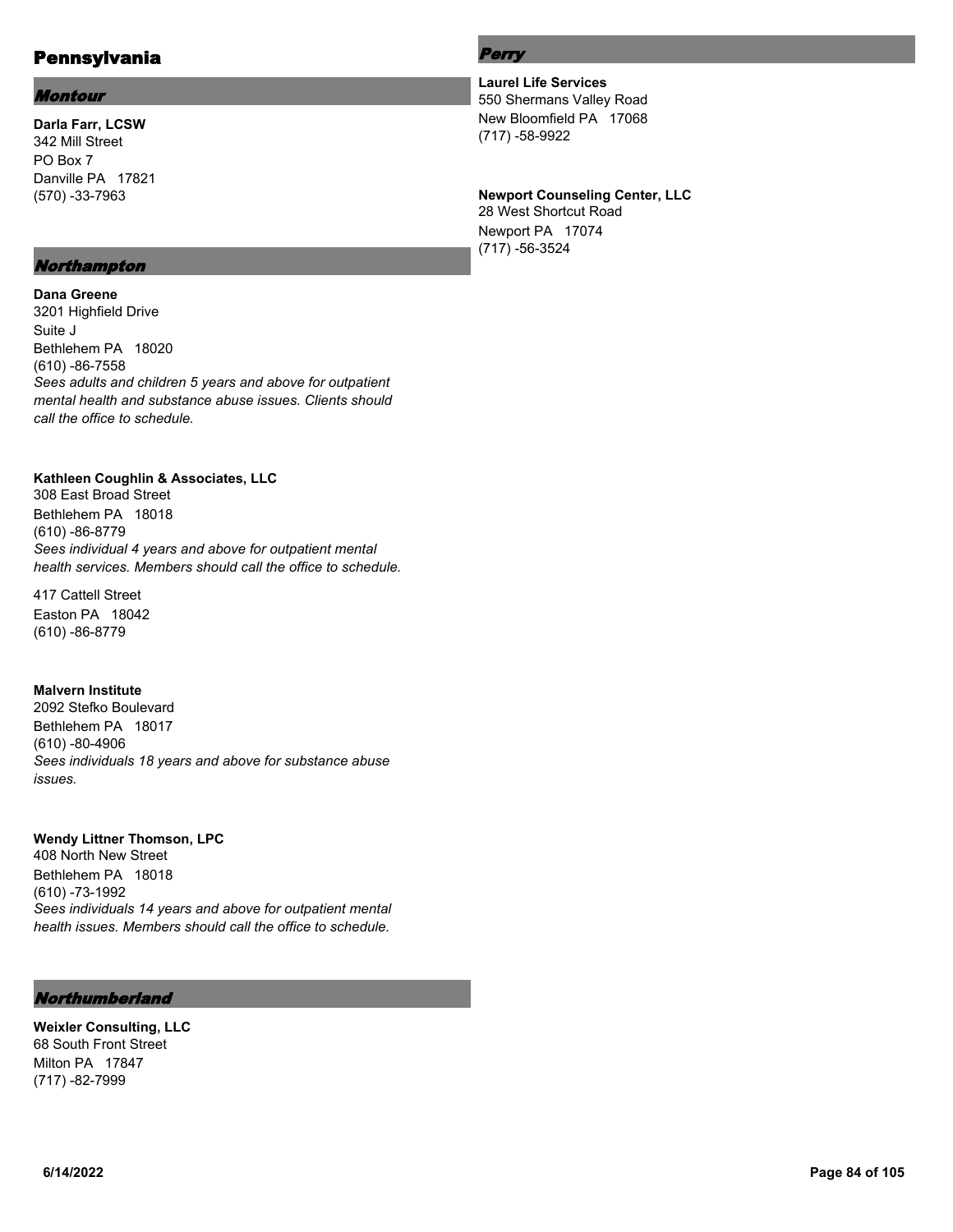#### Philadelphia

**Care Connection** 2200 Michener Street Suite 20 Philadelphia PA 19115 (215) -33-3200

**Deena Goldstein, LSW** 110 South 20th Street Suite 200 Philadelphia PA 19103 (610) -71-5503

#### **Jill Scott, MSW, LCSW, LLC**

1904 South St 3rd Floor Philadelphia PA 19146 (215) -35-9931 *Sees adolescents and adults for outpatient mental health services. Office hours are Monday & Tuesday 9:00 am to 3:00 pm, Thursday 12:00 pm to 9:00 pm, Friday 9:00am to 5:00 pm and Saturday 9:00 am to 12:00 pm. Clients should call the office to schedule.*

#### **Mark Falango, LCSW**

1428 Bach Place Philadelphia PA 19102 (215) -70-7127

## **Michael Kaltenbach, LCSW Counseling & Psychotherapy**

1315 Walnut Street Suite 1520 Philadelphia PA 19107 (323) 646-1139 *Sees individuals 10 years and above for outpatient mental heatlh and substance abuse issues.*

#### **Professional Psychology Services**

250 South 17th Street Suite 101 Philadelphia PA 19103 (215) -54-7895

1600 Stenton Avenue Philadelphia PA 19103 (215) -54-7895

2929 Arch St #1700 Philadelphia PA 19104 (215) -54-7895

# **SHARE Counseling & Therapy Services**

7137 Torresdale Avenue Philadelphia PA 19135 (267) -97-9399

# **Thrive Counseling LLC**

1518 Walnut Street Philadelphia PA 19102 (617) -32-3778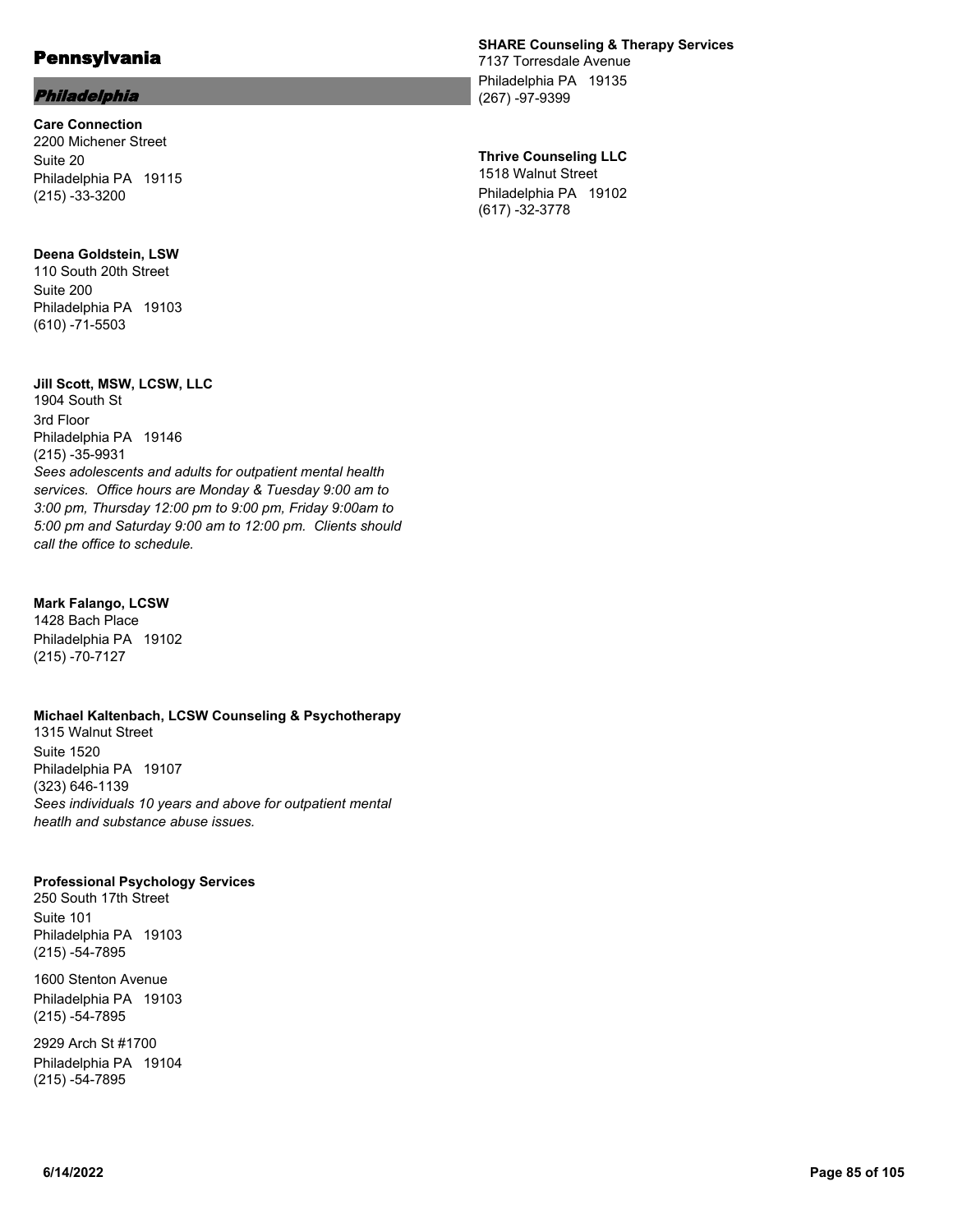#### **Schuylkill**

**Dana Sukeena, LCSW** 1840 West End Avenue Pottsville PA 17901 (570) -64-0837

#### **Empower the Mind, LLC.**

212 West Market St Pottsville PA 17901 (717) -30-2631 *See adults and children 3 year and older for outpatient mental health services. Office hours are 9AM-9PM Monday thru Friday and Saturdays by appointment.*

#### **Pamela Tomko, LSW**

264 South Lehigh Avenue First Floor Frackville PA 17931 (570) -87-2643

#### **Pennsylvania Counseling Services - Pottsville** 437 N Centre Street

Pottsville PA 17901 (570) -72-2600

## **Susan Farnsworth, LPC, SAP**

4 South 2nd Street Suite 208 Pottsville PA 17901 (570) -62-1148 *Sees school age children when family is involved in treatment. Provides mental health and substance abuse services. Office hours Tue, Wed & Thur 9am-9pm.*

#### **Thompson Social Services, Inc.**

39 S. Tulpehocken Street Pine Grove PA 17963 (570) 617-4944 *Provides services to adults and children age 5 and older for outpatient mental health and substance abuse issues.*

# **Visualize Change LLC**

123 West Main Street Suite 3 Girardville PA 17935 (570) -87-2271

Snyder

**Beverly Kline-Lash, LPC**

18826 Route 522 Beaver Springs PA 17812 (570) -65-7710

#### Susquehanna

**Integrative Counseling Services** 52 Summitt Street New Milford PA 18834 (570) -46-2080 *Office hours 9am -7pm.*

# Union

**Darla Farr, LCSW** 115 Farley Circle Suite 105 Lewisburg PA 17837 (570) -33-7963

# **Diakon Child, Family & Community Ministries** 1800 W. Market St.

Lewisburg PA 17837 (570) -52-9477

1800 W. Market Street Lewisburg PA 17837 (800) -39-8327

## Venango

# **Paoletta Counseling Services Inc.** 300 Liberty Street

Franklin PA 16323 (814) -43-5770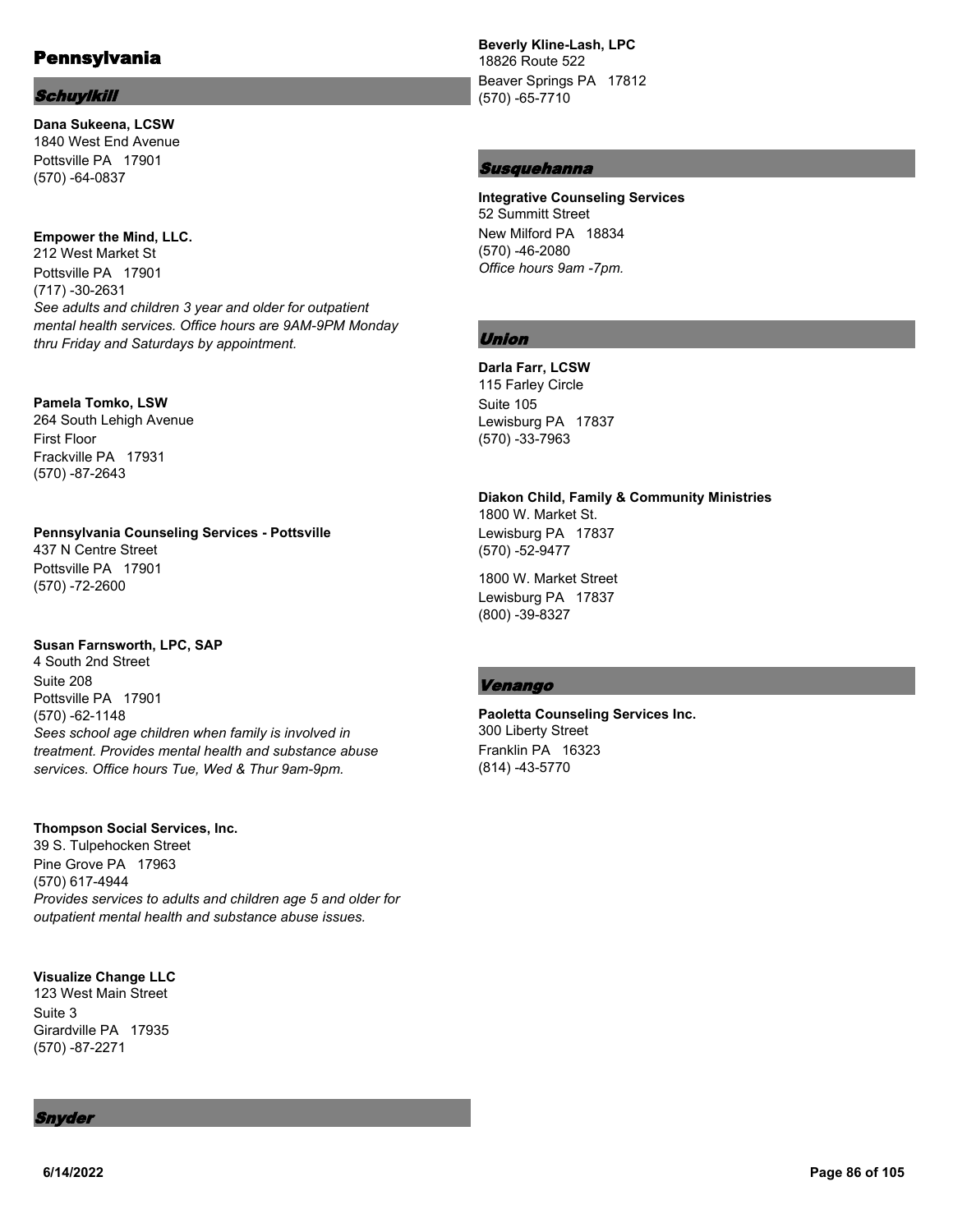# Washington

#### **Brook Lane Behavioral Services, Inc (Outpatient Hospital)** 13215 Brook Lane Hagerstown PA 21742-1514 (301) 733-0330

#### **Lotus Hope Counseling, LLC**

87 E. Maiden Street Suite 32 Washington PA 15301 (724) -47-9910 *Sees adults for outpatient mental health and substance abuse services. Office hours are Monday through Friday 8:00 am to 7:00 pm and Saturday from 9:00 am to 12:00 pm. Clients should call to schedule.*

## **Pecosh Counseling and Consulting, LLC**

20 Old Plank Road Washington PA 15301 (724) -24-2829 *Sees adults and children age 5 and older for outpatient mental health services.*

#### **Westmoreland**

# **Christian Counseling Associates of Western PA**

438 Pellis Road Suite 202 Greensburg PA 15601 (724) -39-1510 *Sees individuals for outpatient mental health and substance abuse issues.*

#### **Jacqueline R. Sikora, LPC**

Teletherapy Only Greensburg PA 15601 (724) 834-0916 *Teletherapy only: sees adults 18 years and older for outpatient mental health services. Office hours are Mondays 10AM-5PM, Tuesdays Noon-3PM, Wednesdays 10AM-5PM, Thursdays 10AM-6PM and Fridays 10AM-1PM. Clients can contact provider directly to schedule.*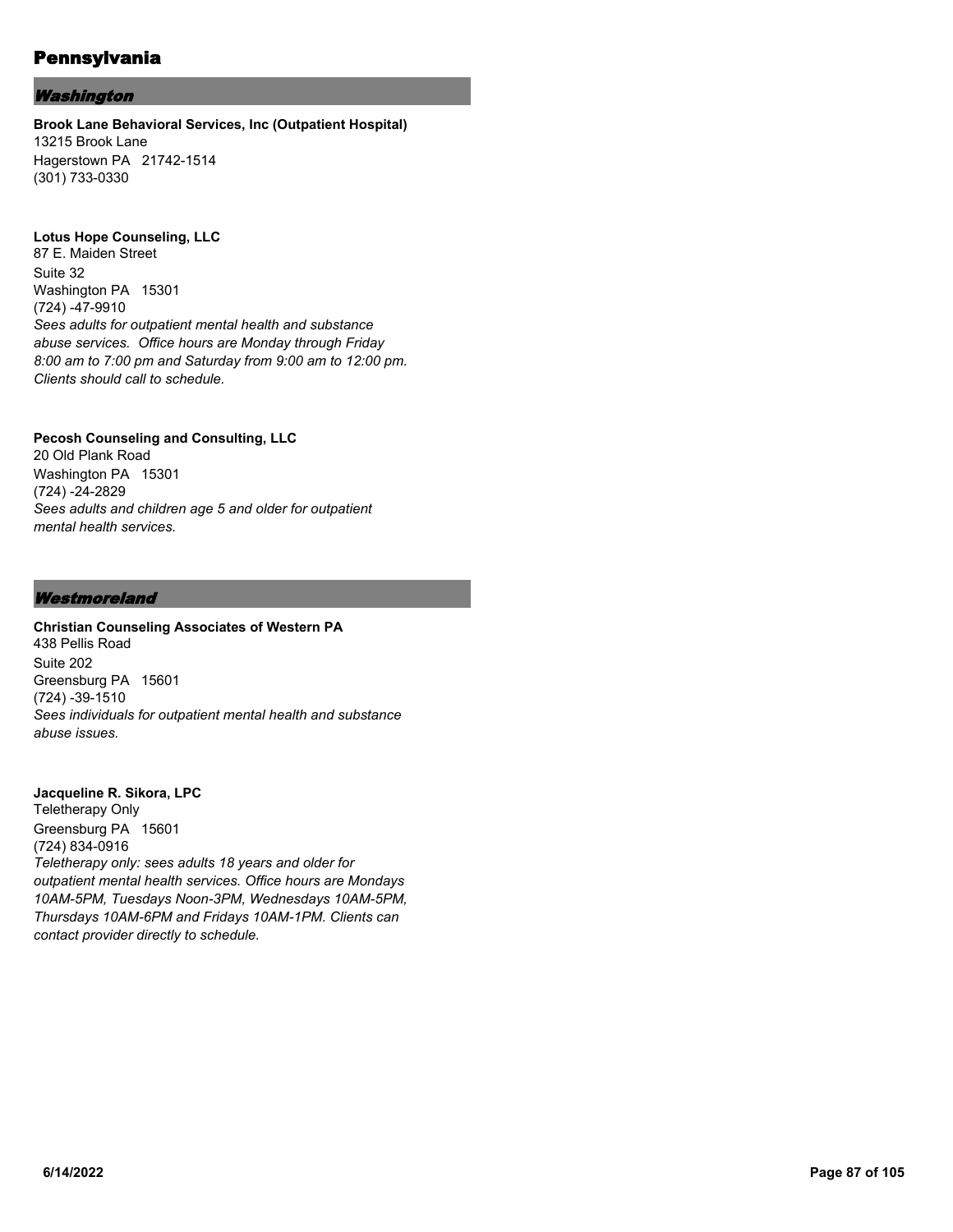## York

**A Better You Counseling & Wellness, LLC** 490 Eisenhower Drive Suite 7 Hanover PA 17331 (717) -21-3659

#### **Activating and Rejuvenating Counseling Services**

TELETHERAPY ONLY Emigsville PA 17318 (484) 442-0205 *Teletherpay only: Sees individuals ages 13 to 64 for outpatient mental health services. Office hours are Tuesday through Thursday 11:00 am to 7:00 pm and Friday from 11:00 am to 4:00 pm. Clients should call to schedule*

## **April Murphy, LCSW**

60 East Center Square Abbottstown PA 17301 (717) -57-6236

## **Arrow Counseling Services**

1427 East Market Street York PA 17403 (717) -75-0011 *Sees ages 2+ for mental health and substance abuse services.*

#### **Awakened Mind Counseling Center**

62 Collins Circle Hanover PA 17331 (717) 630-3140 *Sees adults and children 12 years and above for oupatient mental health and substance abuse services. Office hours are Monday through Friday from 10:00 am to 6:00 pm.*

## **Behavioral Healthcare Consultants, P.C.**

2550 Kingston Road Suite 211 York PA 17402 (717) -75-5736 *Sees ages 5+ for mental health and substance abuse services.*

#### **Brown and Associates Certified Counseling, LLC**

18 S. George Street Suite 228 York PA 17401 (717) -66-9306 *Sees adults and children 5 years and above for outpatient mental health. Spanish speaking provider available. Office hours 9AM-5PM with some evening hours available upon request. Clients should call the office to schedule.*

#### **Cognitive Health Solutions LLC**

100 West Eisenhower Drive Suite A Hanover PA 17331 (717) -63-8400 *Sees ages 5+ for mental health services. Does not provide substance abuse services.*

1030 Plymouth Road York PA 17402 (717) -74-3659

## **CreateAbilities LLC**

150 Farm Lane Suite 105 East York PA 17402 (717) -74-6400 *Sees adolescents and children age 4 and older for outpatient mental health services. Office hours are Monday through Friday by appointment.*

#### **Danielle Heist, MS, LPC, CAADC, SAP**

1600 Sixth Ave Suite 103 York PA 17403 (717) 873-6207 *See adults 18 year and above of outpatient mental health and substance abuse services. Office hours are Mondays, Tuesdays, Saturdays and Sundays by appointment only. Wednesdays, Thursdays and Fridays 8AM-4PM. Please call the office to schedule.*

#### **Deborah Hill, LCSW**

580 Madison Avenue York PA 17404 (717) -81-6707 *Sees adults for outpatient mental health servcies. Members should call her to schedule their appointments. Office hours are Tue-Fri 10am-7pm.*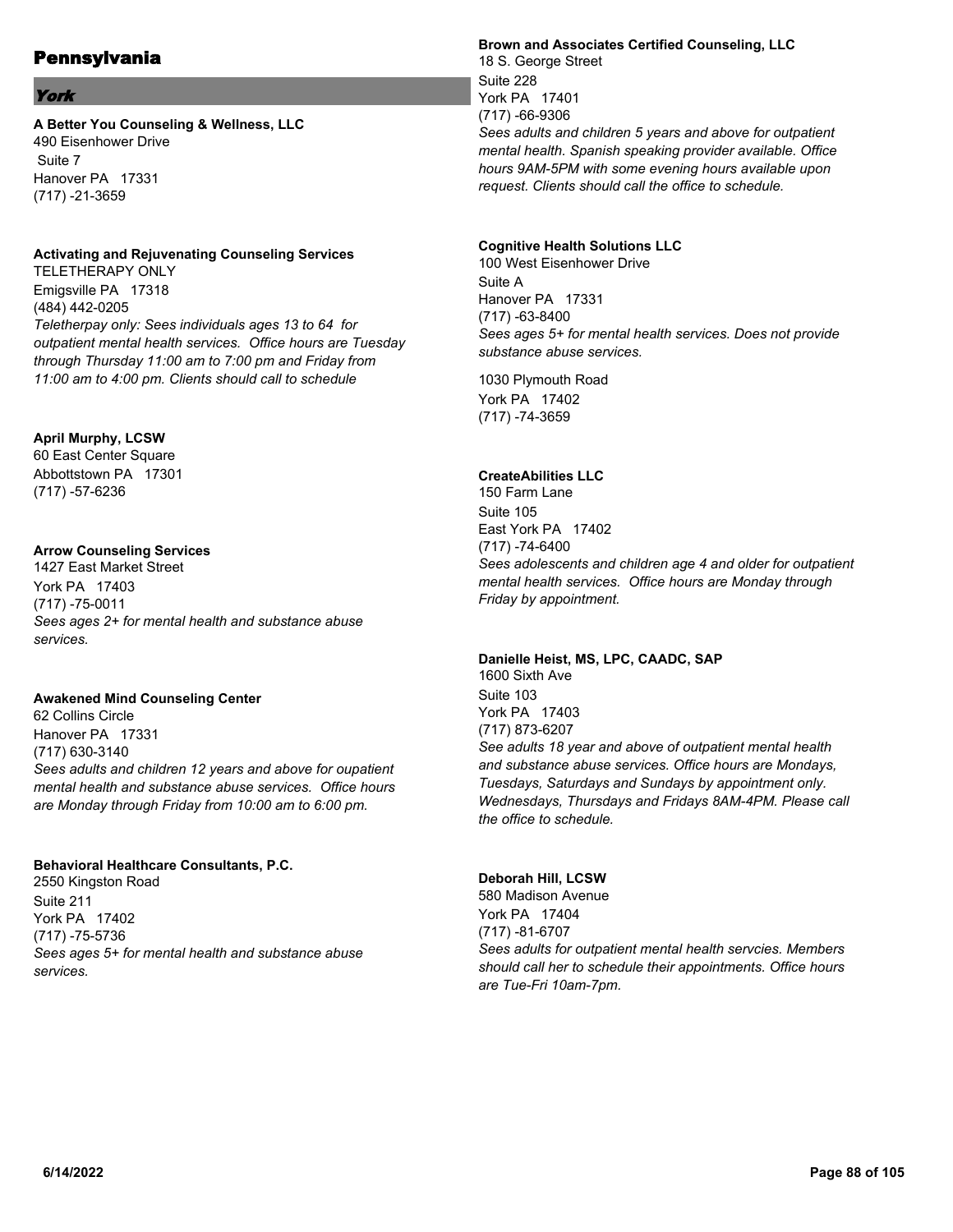# York

# **DK Watkins & Associates**

6 Wyntre Brooke Drive York PA 17403 (717) -74-0661 *Sees individuals 6 years and above for mental health EAP sessions only. Does not accept insurance. Private pay after EAP sessions.*

# **Elizabeth S. Revell, PhD**

1120 Range Road York PA 17406 (717) -84-1356 *Works with adults and adolescents 12 and older for outpatient mental health servcies.*

## **Ellis Berkowitz, LCSW**

2 Waterford Professional Center Suite 6C York PA 17402 (717) -87-6563 *Sees ages 5+ for mental health services. Will do substance abuse evalaution for EAP sessions and then refer out for treatment.*

# **Express and Connect Art Therapy and Counseling, LLC**

835 Edgewood Rd York PA 17402 (717) -87-3084 *Sees adults and children 6 years and above for outpatient mental health. Office hours are Monday - Friday 8Am-8PM, weekend by appointment only. Clients should call the office to schedule. No Fax available.*

## **Freewill Psychological Services**

Telehealth only Emigsville PA 17318 (717) 219-4230 *Sees adults 18 to 64 for outpatient mental health services. Office hours are Monday and Tuesday 10:00 am to 7:00 pm, Wednesday 9:00 am to 5:00 pm and Thursday 9:00 am to 4:00 pm. Clients should call the office to schedule.*

## **Gail Easton, LCSW**

3206 East Market Street York PA 17402 (717) -84-4445

# **GSC Counseling Associates**

2559 S. Queen Street 2nd Fl. Olde Tollgate Village York PA 17402 (717) -54-0307 *Sees adults and children 10 and older for outpatient mental health services.*

#### **Hanover Family Practice Associates**

112 Clover Lane Hanover PA 17331 (717) -63-7812 *Sees ages 4+ for mental health and substance abuse servcies. Office is closed on Thursdays. Press #3 after dialing number to schedule.*

#### **Healing Hearts Counseling Center, LLC**

3130 Grandview Rd Building F Hanover PA 17331 (717) 969-8894 *See adults and children 7 years and above for outpatient mental health issues. Does not provide substance abuse services.*

# **Heart Work & Play, LLC**

1800 East Market Street Suite B York PA 17402 (717) -37-2284

## **Jewish Family Services of York**

2000 Hollywood Drive York PA 17403 (717) -84-5011 *Sees adults for outpatient mental health issues. Specializing in Elder Care issues. Cleints should call the office to schedule. Office hours 9am-5pm.*

## **Joelle Shirk Counseling**

1000 Carlisle Road Suite 35 Hanover PA 17331 (717) -47-2048 *Sees adults and children age 5 and older for out patient mental health services.*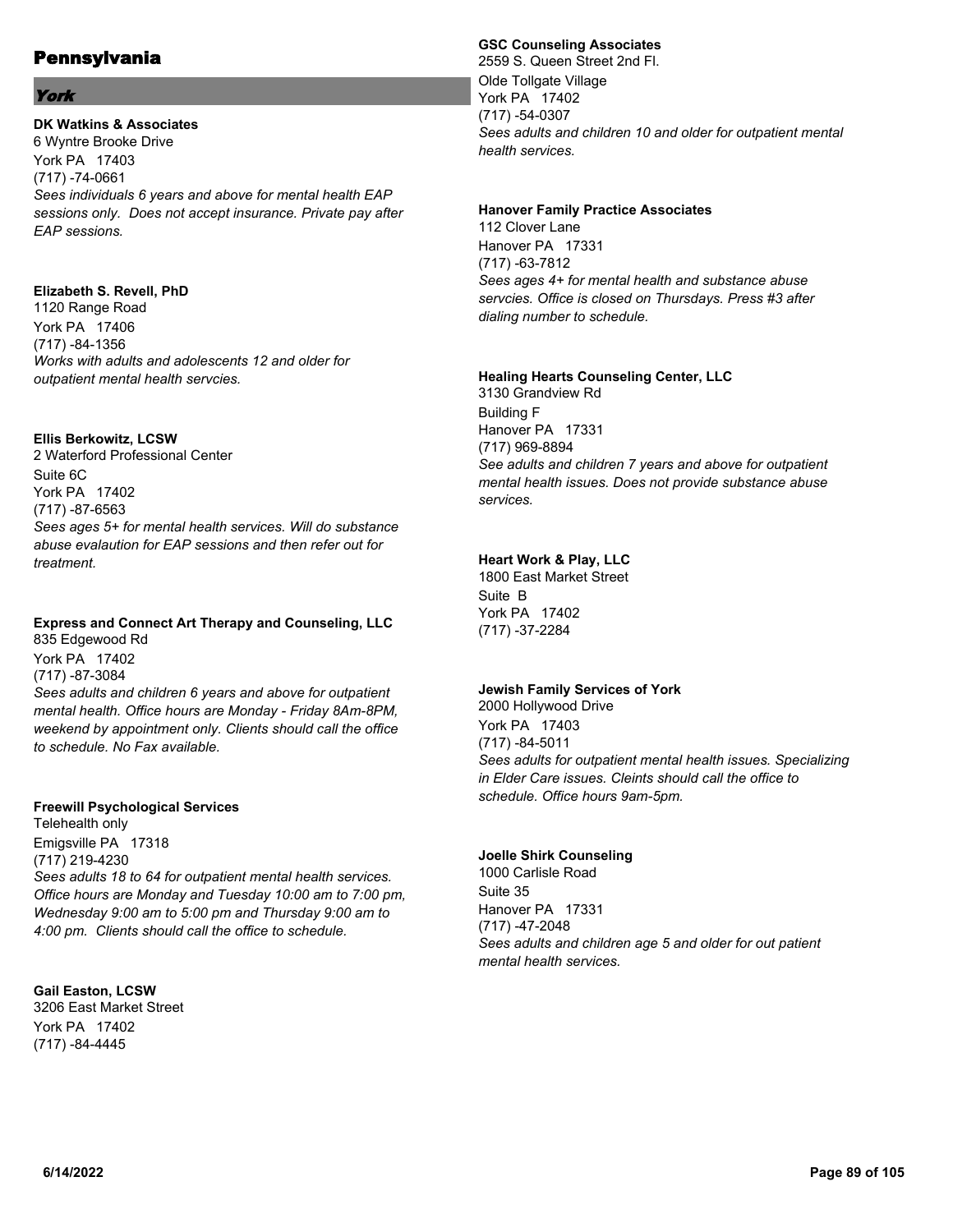# York

**Karen Lydon, LCSW** 268 West Beaver Street Hellam PA 17406 (717) -49-2616 *Sees adults and children 1 year and above for mental health servcies only. Sees and treats mainly older adults. Practices Rapid Resolution Therapy (RRT).*

# **Kevin Behr, MS, LPC**

TELETHERAPY ONLY York PA 17403 (717) -87-4673 *Provides mental health and substance abuse services. Sees children of all ages.Hours Mon & Tue 9am-8pm, Wed & Thur 9am-6pm and Friday by appointment.*

# **Laura Frie Counseling, LLC**

2002 South Queen St York PA 17404 (717) 814-8678 *See adults and children 6 years and above for outpatient mental health services. Office hours are Mondays 1PM-5PM, Tuesdays 8Am-4PM, Wednesdays and Thursdays 11AM-8PM and Fridays 9AM-Noon. Clients should call the office to schedule.*

# **Laurel Life Services**

2020 South Queen Street York PA 17403 (717) -84-7652

## **Living Word Community Church Counseling Center**

2530 Cape Horn Road Red Lion PA 17356 (717) -89-2336 *Sees individuals for mental health issues. Client should call the office to schedule. Typical hours are Mon-Thur. 9a.m. -9p.m.*

## **Munson Counseling Services LLC**

3837 Silver Spur Drive York PA 17402 (717) 478-1230 *services. Office hours are Tuesday, Wednesday, and Thursday 9:00 am to 9:00 pm. Friday 9:00 am to 1:00 pm. Also available two Saturdays per month from 9:00 am to 1:00 pm.*

#### **Nancy Pendergast-Herbst, LCSW**

1791 Foxwald Lane York PA 17406 (717) -75-1111 *Sees ages 5+ for mental health servcies. Does not provide substance abuse services.*

# **New Insights II, Inc.**

517 Carlisle Avenue York PA 17404 (717) -84-2079 *Provides substance abuse services only.*

## **Peace of Mind Counseling Services**

228 Broadway 2nd Floor Hanover PA 17331 (717) -63-9179 *Sees individuals 3 years and above for mental health and substance abuse services. Office is located on the 2nd floor and is not handicap assessable. Clients should call to schedule. Office hours are 2pm-8pm M-Thur.*

#### **Peace, LLC**

160 Bahns Mill Road Red Lion PA 17356 (717) 873-1836 *Sees Adults 18-64 for Outpatient Mental Health Services. Advanced Certified in Equine Assisted Counseling and Learning. Closed Fridays, Limited Saturday Availability.*

## **Pennsylvania Counseling Services**

301 West Philadelphia Street York PA 17401 (855) -27-1653

#### **Peter Oscsodal, LPC - Christian Counseling & Ed. Svcs.** Teletherapy Only

Hanover PA 17347 (717) -63-2255 *Teletherapy only*

# **Renewed Life Counseling Services, LLC**

705 South Ogontz Street York PA 17402 (717) 549-4020 *Sees individuals 7 years and above for outpatient mental health services.*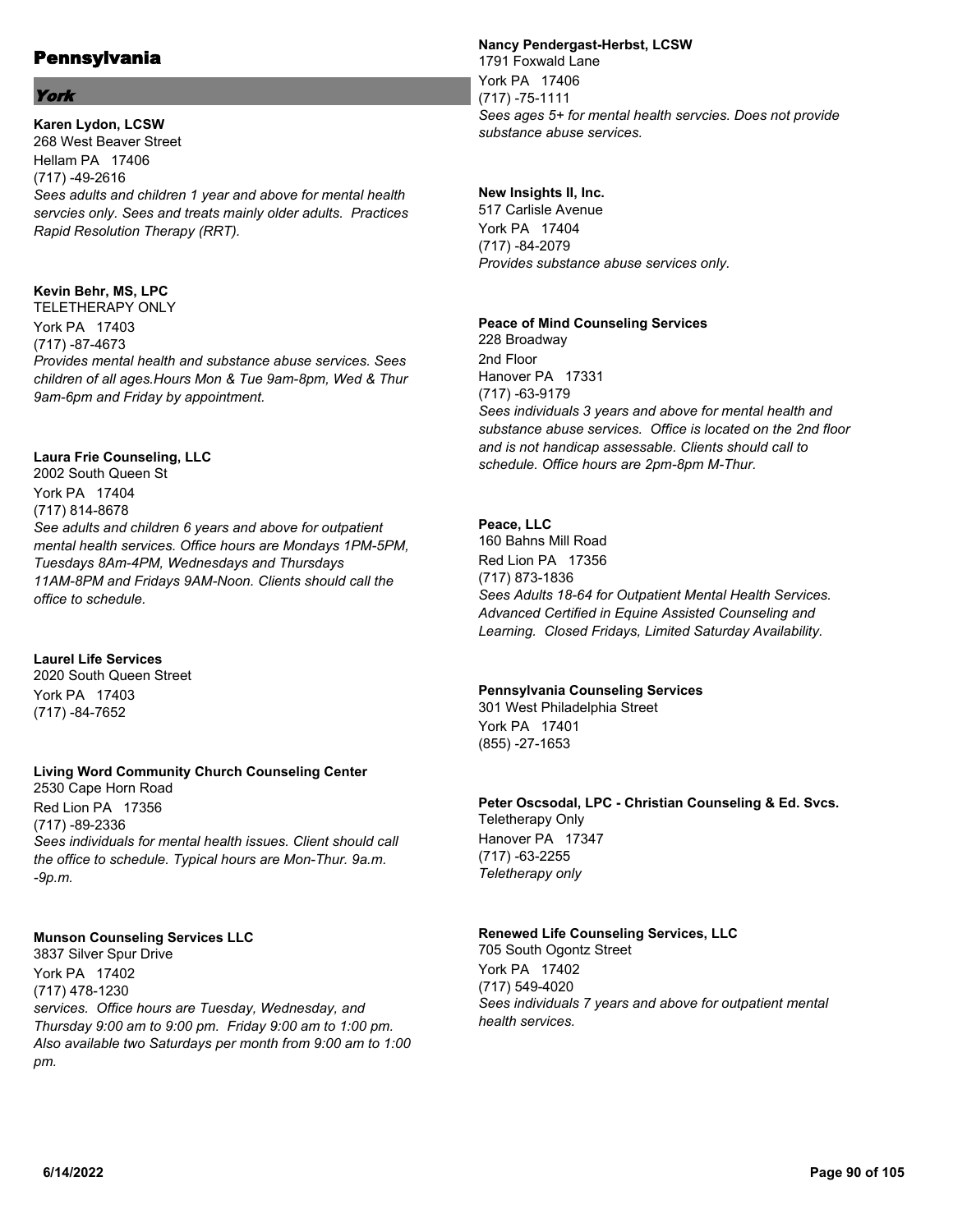# York

**Richard Carlson, PhD.** 401 Allegheny Ave. Hanover PA 17331 (717) -63-3886 *Sees individuals for mental health services. Does not provide substance abuse services. No appts available after 5PM.*

# **Rost & Associates**

807 S. George Street York PA 17403 (717) -84-6561 *Provides mental health and substance abuse services. Limited Saturday hours available.*

# **Ruthanne Wentz, LPC**

6 Forest Circle Hanover PA 17331 (717) -96-2538 *Sees individuals 5 years and above for mental health and substance abuse services. Clients should call the office to schedule.*

## **Social Work Counseling Services, LLC**

924 Colonial Avenue Building N, Suite 304 York PA 17403 (717) -69-2222 *Sees adults and children age 6 and older for outpatient mental health services.*

## **Soul Meets Body Treatment Center, LLC**

11 Carlisle Street Suite 304 Hanover PA 17331 (717) 819-9818 *Sees adults and children 10 years and older for outpatient mental health services. Office hours are Monday - Friday 4PM to 8PM and by appointment only. Call the office directly to schedule.*

## **Sound Health Counseling Solutions, LLC**

835 Edgewood Road York PA 17402 (717) -37-1743 *Provides Outpatient Mental Health services for individuals 4 years and up.*

# **Spirit and Associates**

576 Old York Road Etters PA 17319 (570) -26-8751 *See adults for outpatient substance abuse servcies.*

#### **Spirit and Associates- Penny Pennachi**

2455 Brandywine Lane York PA 17404 (570) 262-8751 *See adults for outpatient substance abuse servcies.*

#### **Spirit and Associates-Gene Middleton**

2455 Brandywine Lane York PA 17404 (570) -31-3004 *See adults for outpatient substance abuse servcies.*

#### **Susquehanna Valley Community Mental Health Services** 546 Broadway Hanover PA 17331 (717) -73-6576

*Sees individuals 14 years and above for outpatient mental health and substance abuse issues. Clients should call the office to schedule.*

# **The Center for Creative Arts & Play Therapy, LLC**

2001 E Market Street York PA 17402 (717) -74-0000 *Sees ages 2 1/2+ for mental health services. Does not provide substance abuse services. Saturday hours available.*

## **The Well - Red Lion Psychology, P.C.**

30 East Broadway Red Lion PA 17356 (717) -24-1082 *Sees adults and children 8 years and above for mental health issues. Clients should call the office to schedule.*

## **Thomas Murray, LCSW**

437 West Market Street York PA 17401 (717) -85-3746 *Sees individuals 12 and above for mental health and substance abuse services. Clients should call the office to schedule.*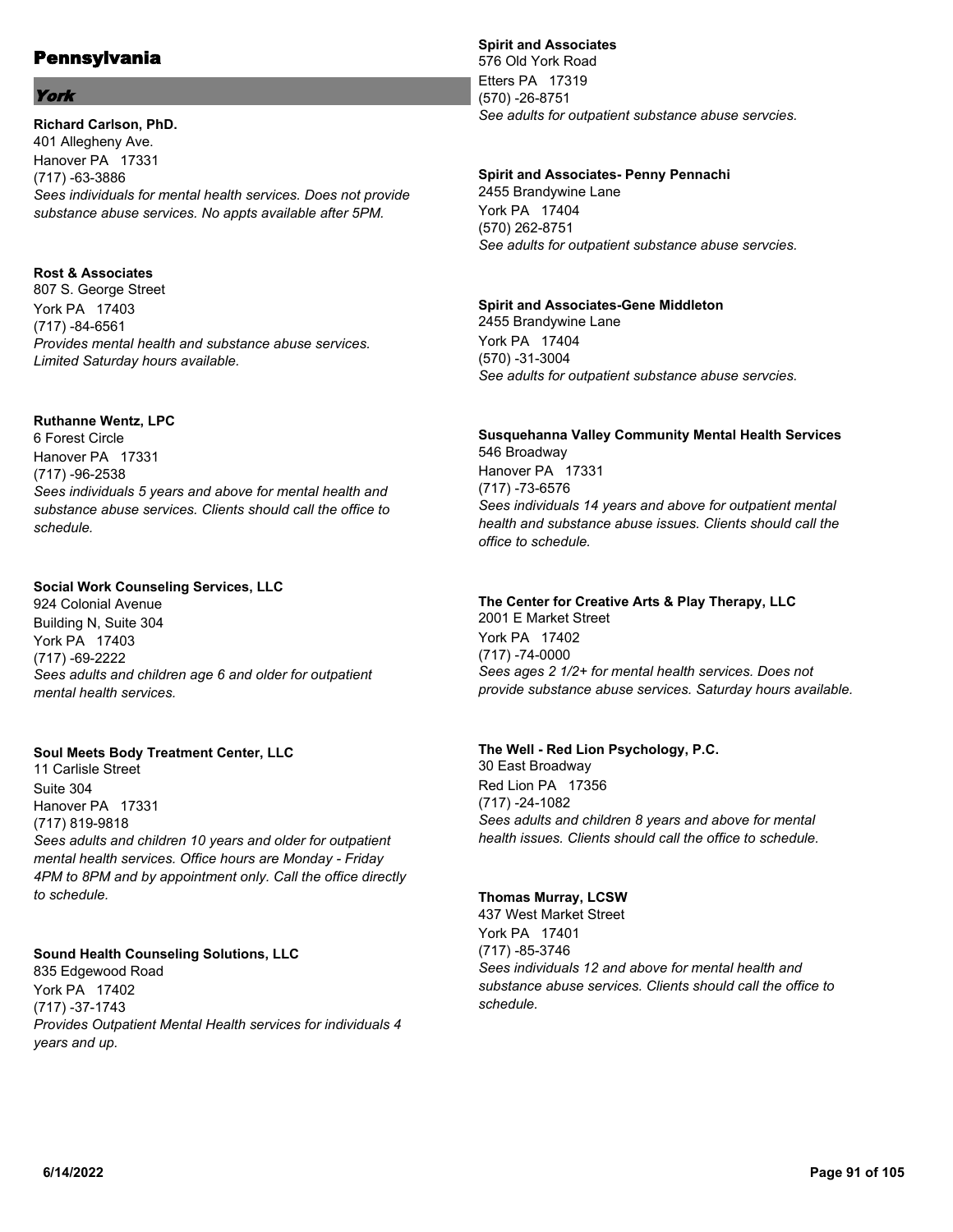# York

**Tim F. Williams, LPC** 949 Broadway Hanover PA 17331 (717) -63-8570 *Sees individuals 5 years and above for mental health issues. Can do a substance abuse evaluation. Member should call the office to schedule.*

## **TREMITIERE Trauma & Recovery**

805 South George Street York PA 17403 (717) -85-5377 *Sees children and adults for outpatient mental heatlh and substance abuse issues. Clients should call the office to schedule.*

# **TrueNorth Wellness**

625 West Elm Avenue Hanover PA 17331 (717) -63-4900 *All intakes call a main number- mention the location where you want to be seen.*

1195 Roosevelt Avenue York PA 17404 (717) -63-4900 *All intakes call a main number - mention the location where you want to be seen.*

73 E. Forrest Avenue Suite 340 Shrewsbury PA 17361 (717) -23-0199 *All intakes call a main number- mention the location where you want to be seen. Provides mental health and substance abuse servcies at this location.*

33 Frederick Street Hanover PA 17331 (717) -63-7633

# **WellSpan Philhaven**

3550 Concord Road York PA 17406 (717) -85-6340 *<body lang=EN-US style='tab-interval:.5in'> <p class=MsoNormal> At WellSpan Philhaven we can help you address mental health conditions such as depression, anxiety, bipolar disorder, attention deficit disorder, phobias, post-traumatic stress disorder and*

781 Far Hills Drive Suite 600 New Freedom PA 17349 (717) -81-2560 *<body lang=EN-US style='tab-interval:.5in'> <p class=MsoNormal> At WellSpan Philhaven we can help you address mental health conditions such as depression, anxiety, bipolar disorder, attention deficit disorder, phobias, post-traumatic stress disorder and*

# **Wike Counseling Services**

1000 Carlisle Street Suite 2225 Hanover PA 17331 (717) -46-2353 *Nicole Wike sees female adults and children 8 and older, Lauren Wise sees adults and children 12 and older for outpatient mental health and substance abuse services services. Evening and Saturday appointment available.*

## **Yorlan Psychological Associates, LLC**

3601 Concord Road York PA 17402 (717) -88-0503 *Sees adults and children 6 years and above for mental health and substance abuse issues. Clients should call the office to schedule.*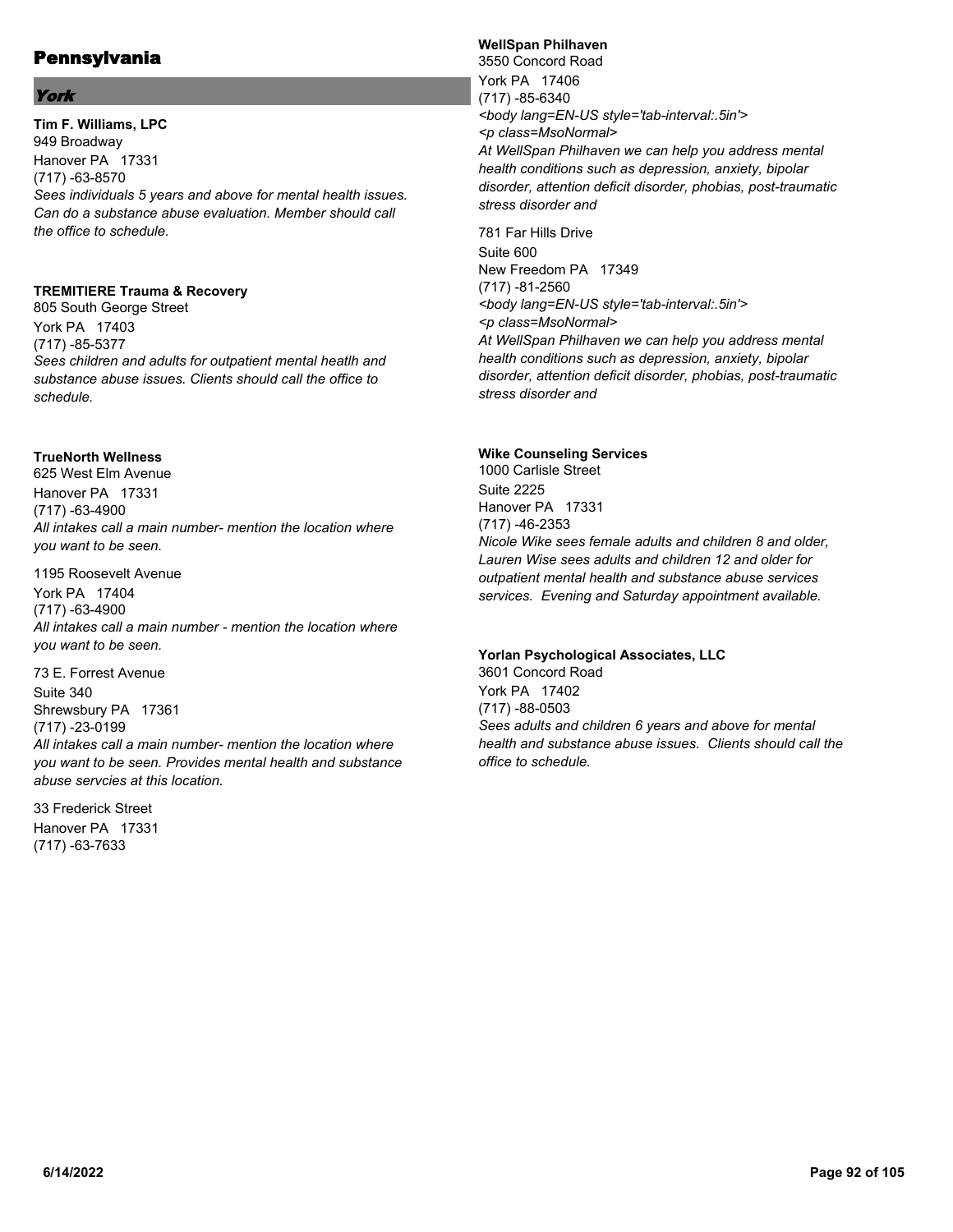# Rhode Island

# Kent

#### **Robert A. Walker & Assoc. Counseling and Consulting Center** 1087 Warwick Avenue Warwick RI 02888 (401) -38-2200 *Sees adults and children age 4 and older for outpatient mental health and substance abuse issues.*

## **Robin Chiang, LICSW**

335 Centerville Road Bldg. 4 Warwick RI 02886 (401) -33-0369 *Sees adults and children age 6 and older for outpatient mental health and substance abuse services.*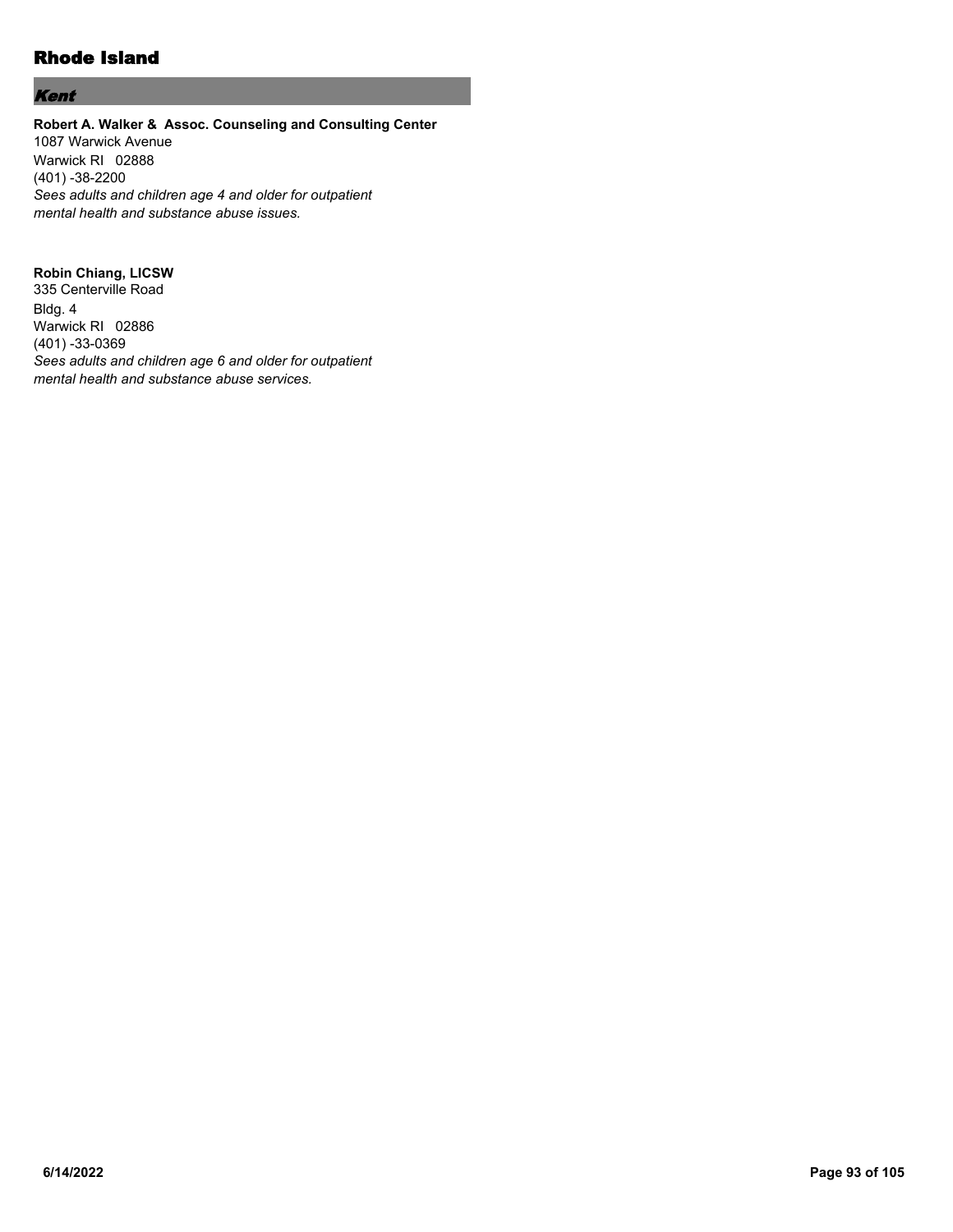# South Carolina

#### Beaufort

(843) -37-1003

#### **BAKERS Counseling Services, LLC** 12 Fairfield Road Suite B3 Beaufort SC 29907

**Judy Lohr Consulting, LLC** 80 Ladys Island Drive Suite B Beaufort SC 29907 (843) -57-8316

# **Your Counseling Services Inc** 3236 Landmark Drive North Charleston SC 29418

#### Colleton

(843) -26-5361

**Charleston Family Center** 303 Maxey Street Walterboro SC 29488 (843) -54-7664

**Covenant Counseling Center of South Carolina** 141 Wildwood Drive Walterboro SC 29488 (843) 851-1806

#### Berkeley

**Covenant Counseling Center of South Carolina** 1851 Dawson Branch Road Summerville SC 29483 (843) 607-7896

#### Charleston

**Charleston Family Center** 4 Carriage Lane Suite 100 Charleston SC 29407 (843) -76-2222

#### **Cynthia W. Williams, LPC**

655 Saint Andrews Boulevard Charleston SC 29407 (843) 327-3775 *See adults and children 13 years and above for mental health and substance abuse outpatient therapy. Office hours are by appointment only. Please call the office directly to schedule.*

#### **Diana O'Donnell, LISW**

1060A Cliffwood Drive Mt. Pleasant SC 29464 (843) -81-2455

# **Family Services Inc.**

4925 Lacross Road Suite 215 Charleston SC 29406 (800) -23-6489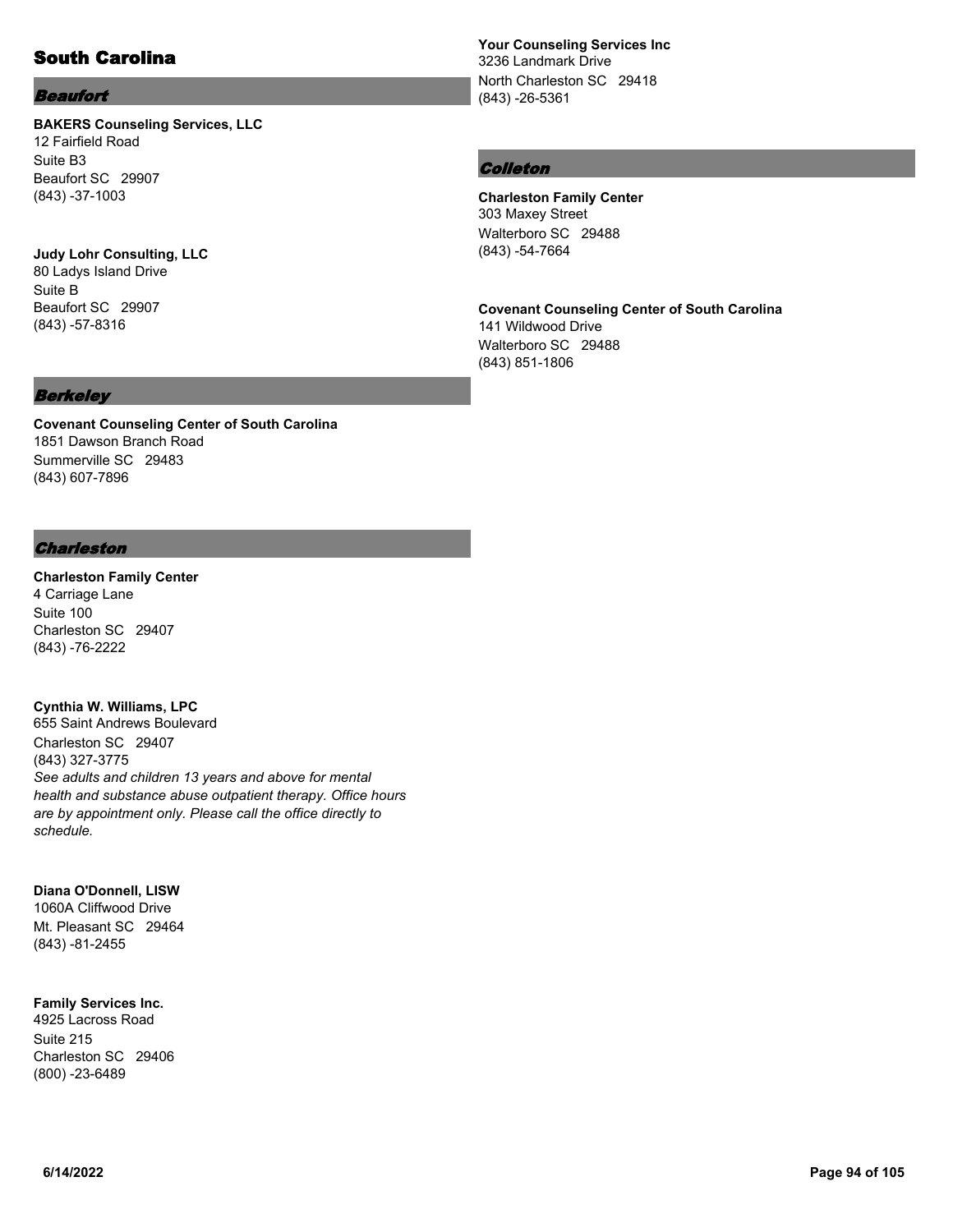# South Carolina

# **Greenville**

**Addcare Couseling** 413 Vardry Street Suite 7 Greenville SC 29601 (864) -46-1319

# **Amanda Conner Counseling, LLC**

at Eastside Family Therapy Associates 28 Parkway Commons Way Greer SC 29650 (828) -91-1158 *Sees adults for outpatient mental health services.*

#### **Bennefield & Associates**

309 South East Main Street Suite 206 Simpsonville SC 29681 (864) -31-9032

# **Carlene Roberts Counseling Services, LLC**

110 Hospital Dr Suite B Simpsonville SC 29681 (864) 609-7461

#### **Journey to Truth Counseling, LLC**

302A Trade Street Greer SC 29651 (864) -21-5155 *Sees adults only for outpatient mental health services. Office site is not ADA accessible.*

#### **Renewal Life Counseling, LLC**

123 Commons Way Greenville SC 29611 (864) -41-4560 *Sess adults and children 5 years and above for outpatient mental health. Office hours are Monday 9AM-7PM, Tuesday - Thursday 9AM-5PM, Friday 9AM-5PM and Saturday 9AM-Noon. Clients should call office to schedule appointment.*

Spartanburg

**Intrinsic Therapy, LLC** 101 N. Pine Street Suite 303 Spartanburg SC 29302 (864) -31-4537 *Sees adults and adolescents 15 and older for outpatient mental health services.*

# South Dakota

#### Yankton

**Lewis & Clark Behavioral Health** 1028 Walnut St. Yankton SD (605) -66-4606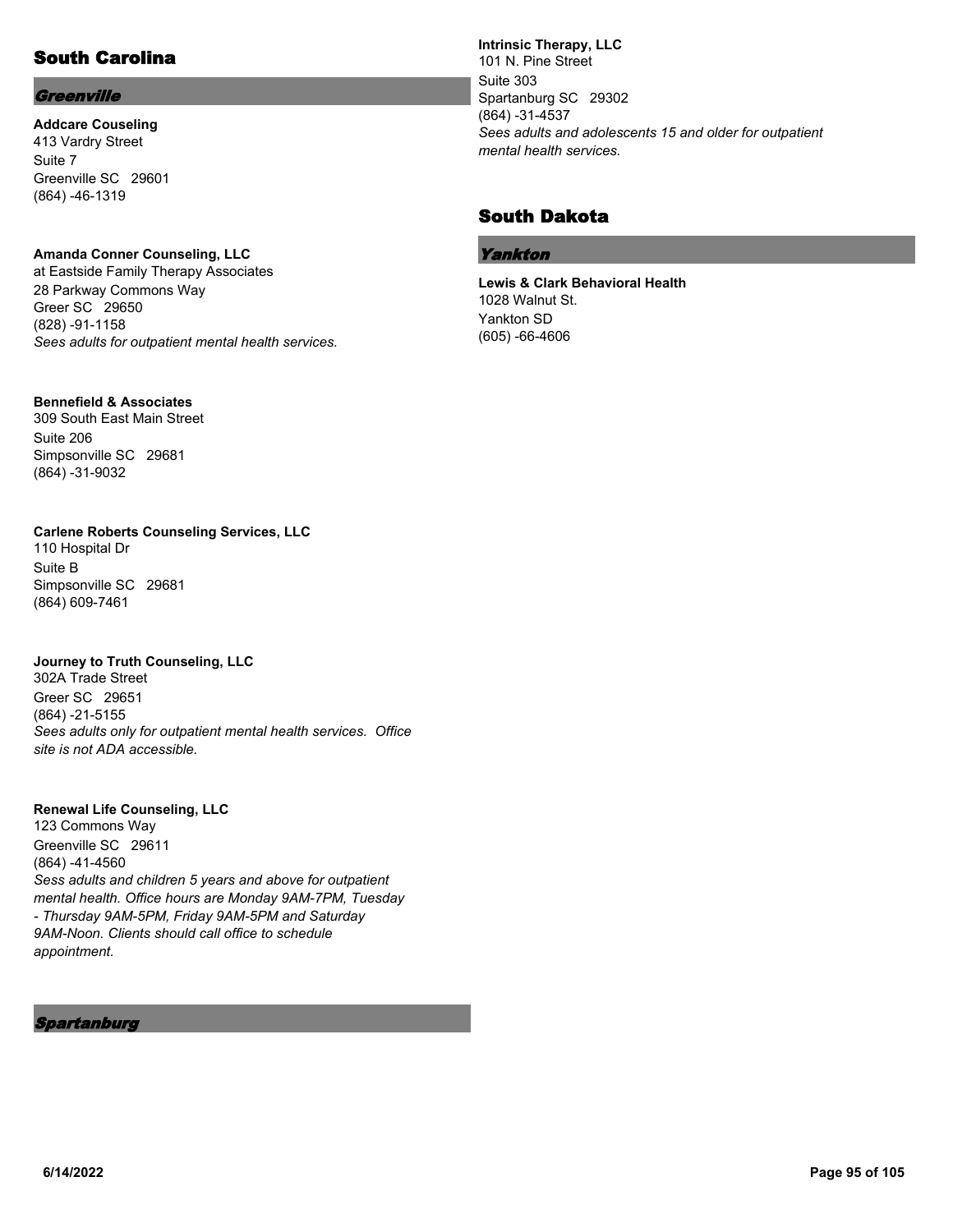# Tennessee

#### Knox

**Nita Byrne, LCSW** 4428 Sutherland Avenue Knoxville TN 37919 (865) -30-0415 *Sees individuals 9 years and above for outpatient mental health and substance abuse services.*

#### **Shelby**

#### **Concern EAP**

2670 Union Ave. Ext. Suite 610 Memphis TN 38112 (800) -44-5011

# **Rhonda Hidaji, LCSW**

2010 Exeter Road Suite 2 Germantown TN 38138 (901) -32-2586

#### **Sumner**

#### **Mindful Journey Therapeutic Services** 131 Indian Lake Road

Suite 102 Hendersonville TN 37075 (615) 474-9012 *Sees adults and children 13 years and above for outpatient mental health and substance abuse services. Office hours are Monday through Wednesday from 8:30 am to 7:30 pm. Clients should call the office to schedule. No FAX available.*

#### **Restore Life Behavioral Health, PLLC**

100 Country Club Drive Suite 200 Hendersonville TN 37075 (615) 348-5806 *Sees adults and children 4 years and above for outpatient mental health and substance abuse services. Office hours are Monday through Friday from 9:00 am to 5:00 pm.*

#### **Roth Center** 156 W. Harbor Drive Hendersonville TN 37075 (615) -82-1116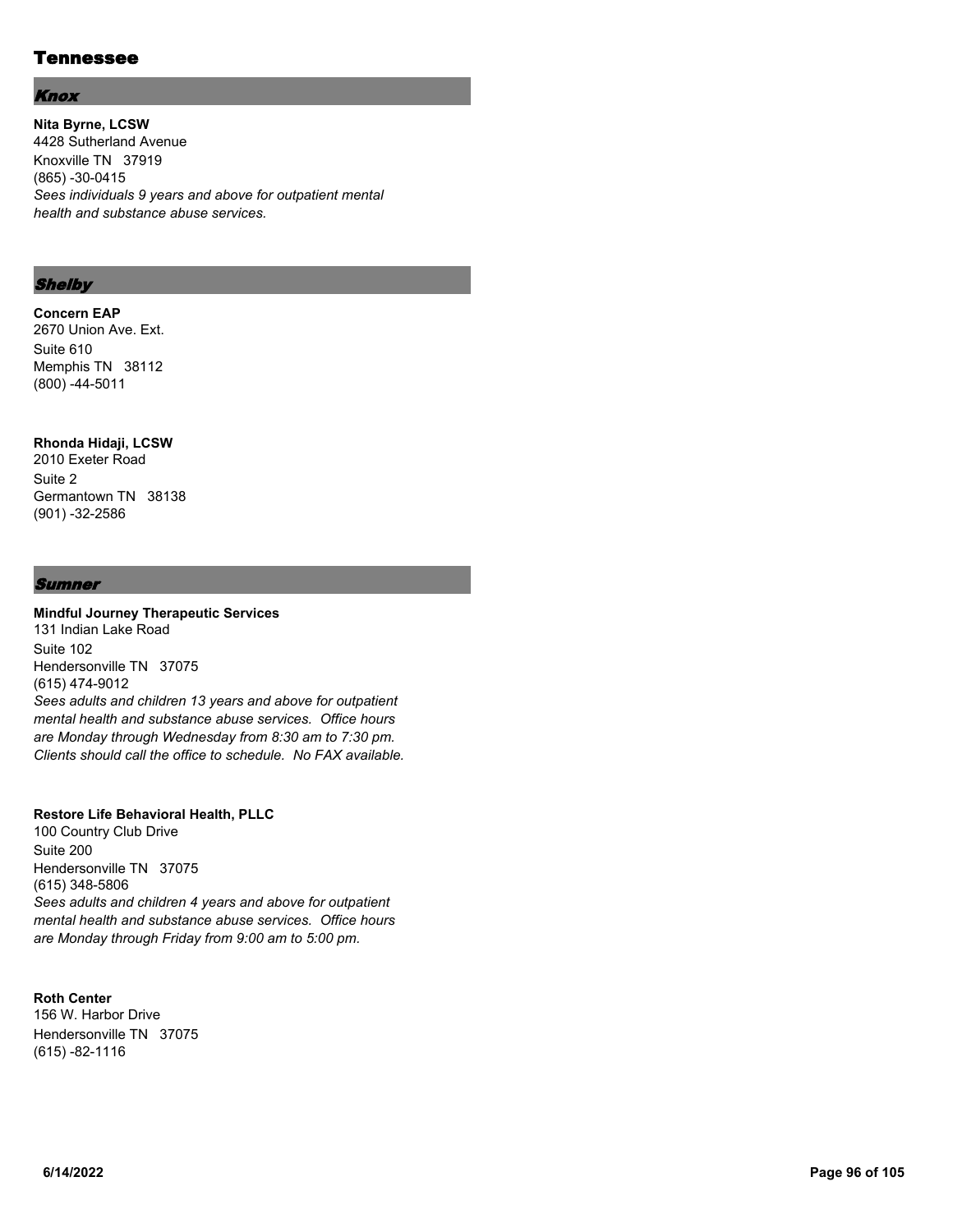# Texas

# **Bexar**

**Gary Avignon** 4242 Woodcock Drive San Antonio TX 78228 (210) -73-9929

## **Michelle Klein, LPC**

4722 Shavano Oak Suite 102 San Antonio TX 78249 (210) -99-5472

#### Cameron

**Bienestar Counseling Center** 2035 E. Price Rd #D Brownsville TX 78521 (956) -54-2536

# **Cascadas Counseling**

2350 Central Blvd Brownsville TX 78520 (956) -62-2043 *Sees adults and children 3 years and older for outpatient mental health and substance abuse services. Spanish speaking provider. Office hours are Mon and Tues 9AM-8PM, Thurs 9AM-4PM, closed Wednesdays & Fridays. Clients should call office to schedule.*

# Collin

**Kathleen M. Bass, LPC-S** 520 Central Parkway E. Suite 303 Plano TX 75074 (817) -91-0359 *Sees adults and children age 6 and older for outpatient mental health and substance abuse services.*

#### **Stonebriar Counseling Associates - Robert Good, LPC-S** 101 E. Park Blvd. Suite 1160 Plano TX 75074

(972) -94-0400 *Sees adults and children age 3 and older for outpatient mental health and substance abuse services.*

# **Candace Marlowe**

43 Gruene Park Drive New Braunfels TX 78130 (830) -62-0599

# **David Bennett, LPC, LCDC**

262 North Union Avenue New Braunfels TX 78130 (830) -43-5835

## **Gary Avignon**

43 Gruene Park Drive New Braunfels TX 78130 (830) -62-0599

#### **Living Tree New Braunfels Counseling Center, PLLC** 252 Mist Flower New Braunfels TX 78130 (252) -76-1154 *Sees adults and children 6 years and above for outpatient mental health and substance abuse services. Office hours are Tuesdays and Wednesdays and weekends by appointment only. Clients should call the office to schedule. No fax available.*

## **Lupita Martinez-Goller**

43 Gruene Park Drive New Braunfels TX 78130 (830) -62-0599

# **Martha Ward**

43 Gruene Park Drive New Braunfels TX 78130 (830) -62-0599

# **Cornal**

**Loretta Trost** 43 Gruene Park Drive New Braunfels TX 78130 (830) -62-0599

Comal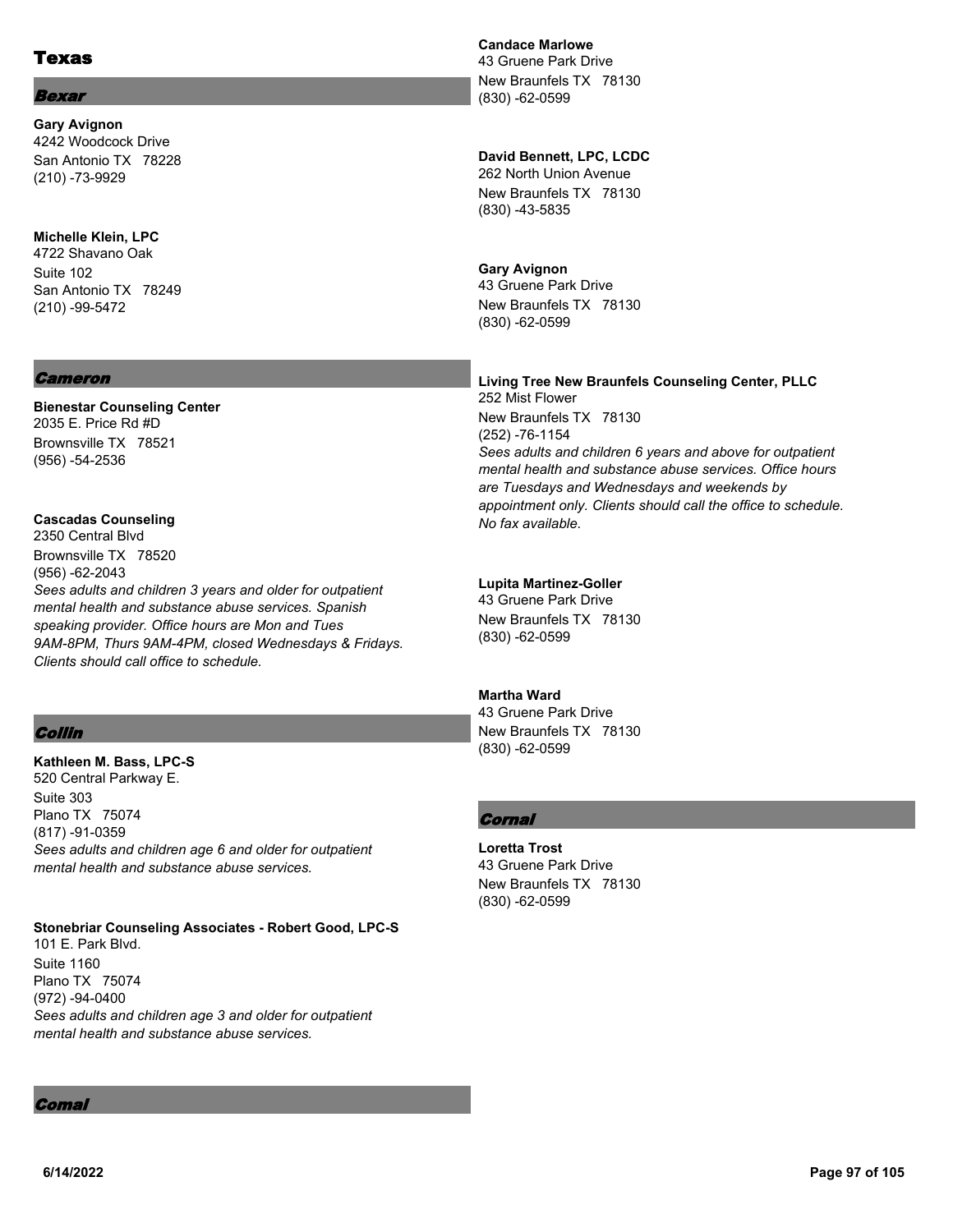# Texas

#### Dallas

#### **Christian Family Services** 310 E. Interstate 30 Suite M107 Garland TX 75043 (972) -22-8846

#### **Serenity of Life Counseling Services**

2911 Turtle Creek Blvd Suite 300 Dallas TX 75219 (972) 774-8947 *Sees adults and children 4 years and above for outpatient mental health. Office hours are Mondays-Fridays 5:30PM-9:30PM and Saturdays & Sundays 8AM-4PM. Clients should call the office to schedule.*

#### **Shawn Hughes, LPC**

3200 Southern Drive Suite 107 Garland TX 75043 (214) -54-2348

## Harris

**Liason Counseling Services** 5311 Kirby Drive Ste 101 Houston TX 77005 (713) -32-9166 *Sees adults and children 14 years old and above for outpatient mental health. Has evening and Saturday hours available. Clients should call the office to schedule appointment.*

#### **Montrose Counseling Center Inc.**

401 Branard Street Houston TX 77006 (713) -52-0037

#### **Park Ten Counseling DBA Frank Simcik**

16350 Park Ten Place Houston TX 77084 (281) -57-5838

414 Governors Place Drive Katy TX 77450 (281) -57-5838

**The Center for Relationship Wellness** 1560 W. Bay Area Blvd Suite 270 Friendswood TX 77546 (281) -48-0200

# Lampasas

**Charles Hill, LMFT** 501 S. Broad Street, #2 Lampasas TX 76550 (512) -42-1080

# **Montgomery**

**Jan Hofer, LPC, CEAP** Counseling Center of the Woodlands Pines Crossing 431 Nursery Road Suite B-500 The Woodlands TX 77380 (281) -36-1633

#### **Margaret Bruce, LPC**

431 Nursery Road Suite B500 The Woodlands TX 77380 (832) -72-7982

1110 North Loop, 336 West Suite 530 Conroe TX 77301 (832) -72-7982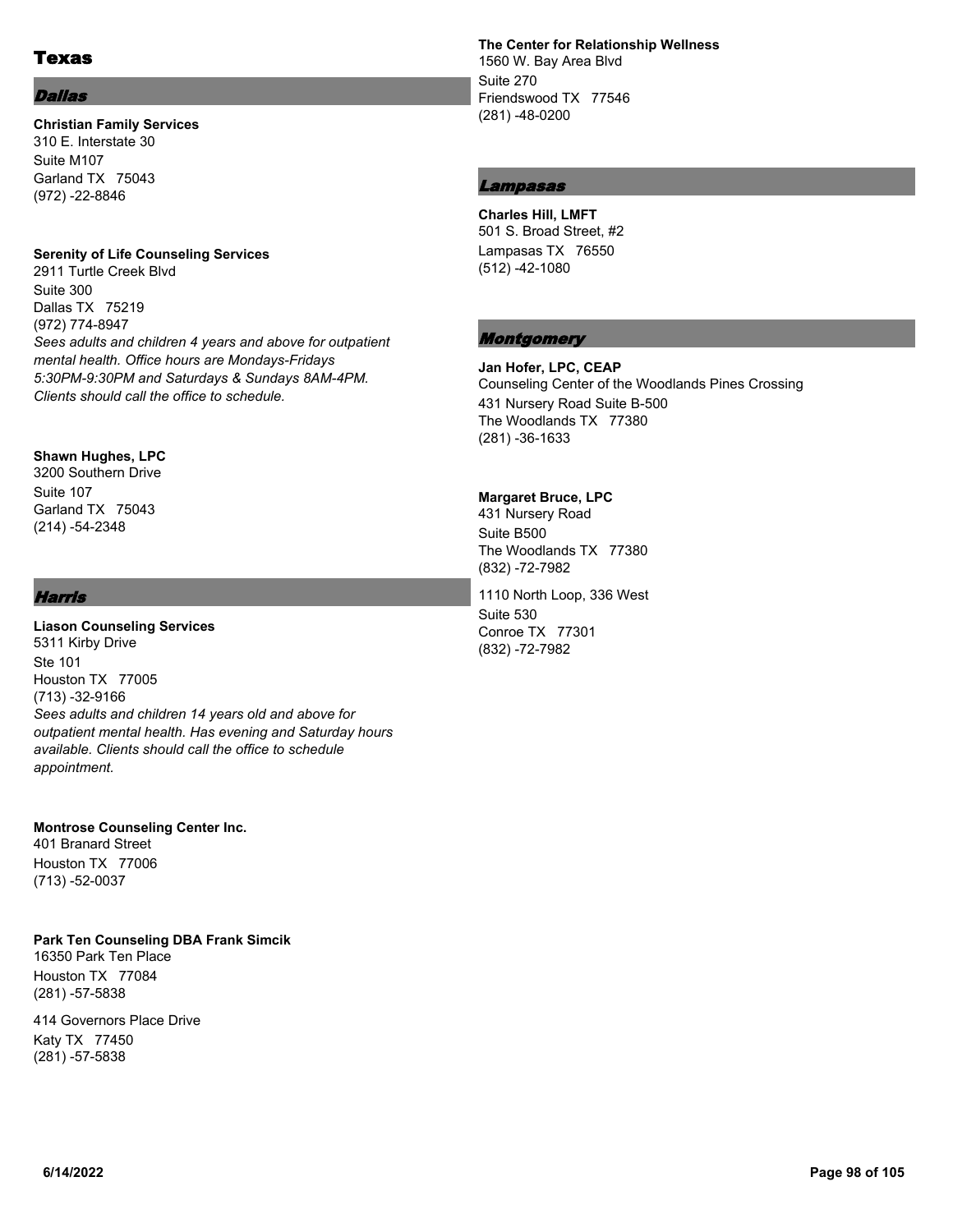# Texas

## **Tarrant**

**Aqueelah R. Collier, LCSW** 2364 Hwy 287 N Suite 101 Mansfield TX 76063 (817) -50-7660 *Sees adults and children 16 years and above for outpatient mental health services. Office hours are by appointment only on Monday, Tuesday, Thursday and Friday 8AM-8PM. Saturday hours are available. Clients should call the office to schedule.*

#### **Better Tomorrows Begin Today Counseling, PLLC**

4275 Little Road Suite 205-6 Arlington TX 76016 (817) -21-5674 *See adults and children 3 years and above for outpatient mental health services. Office hours are Sundays 10AM-5PM, Mondays & Tuesdays 9AM-6PM, Wednesdays 9AM-7PM, Thursdays 9AM-4PM. Clients should call the office to schedule.*

#### **Darlene Vanchura, LPC**

5751 Kroger Drive Suite 235 Keller TX 76244 (817) -37-4312

## **Whole Heart Solutions LLC**

2706 Meadow Hill Lane Arlington TX 76006 (817) -68-7431 *Sees children and adults for outpatinet mental health counseling.*

# Travis

**Hilary M. Deweerd, LCSW** 3810 Medical Parkway Suite 235 Austin TX 78756 (512) -57-6020 *Sees adolescents (13 and older) and adults for outpatient mental health services.*

**Jeffrey H. Carter, LPC**

6448 E Hwy 290, #F108 Austin TX 78723 (610) 310-5622

**Sandi Wilcox, LPC** 5503 Mapleleaf Drive Austin TX 78723 (512) -58-6457 *Sees adults and children 3 years and above for outpatient mental health issues. Clients should call to schedule the appointment. Office hours 11a.m. - 8p.m.*

# Utah

# Davis

**Agueda L. Skinner, LLC** 447 N 300 W Suite 6 Kaysville UT 84037 (801) 828-5189 *See adult and children 16 years and above for outpatient mental health services. Office hours are Monday - Thursday 7AM - 6PM at the Salt Lake City location, Fridays by appointment only at the Kaysville location. Call office to schedule appoinement.*

# Salt Lake

**Agueda L. Skinner, LLC** 1399 S 700 E Suite 12 C Salt Lake City UT 84105 (801) 828-5189 *Sees adult and children 16 years and above for outpatient mental health services. Office hours are Monday - Thursday 7AM - 6PM at the Salt Lake City location, Fridays by appointment only at the Kaysville location. Call office to schedule appoinement.*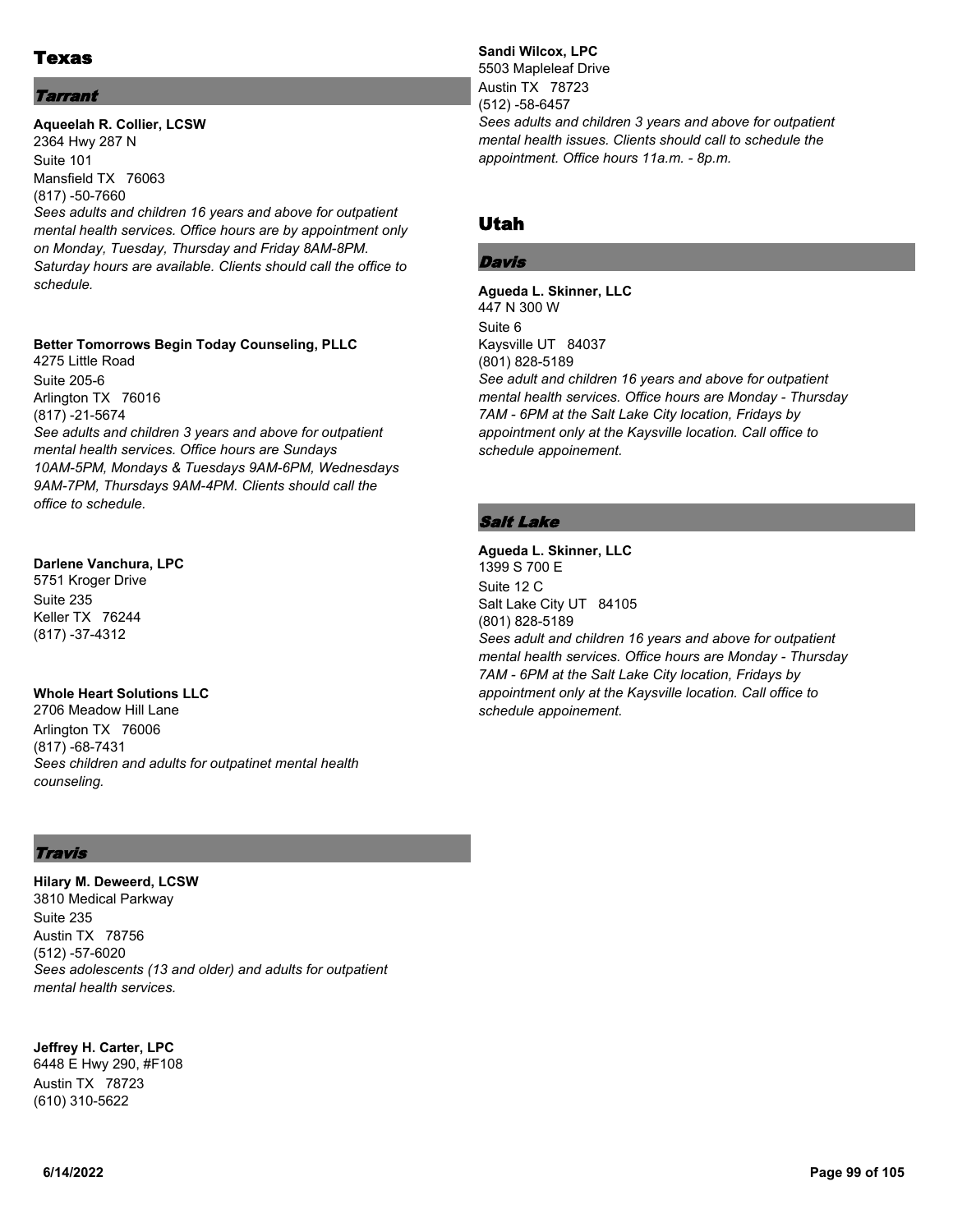# Vermont

# **Chitttenden**

**Associates at the Gables** 183 Talcott Road Suite 206 Williston VT 05495 (802) -87-1100

# **Orange**

**Clara Martin Center** 11 Main St. P.O. Box G Randolph VT 05060 (802) -72-4466

1483 Lower Plain P.O. Box 278 Bradford VT 05033 (802) -72-4466

39 Fogg Farm Road PO Box 816 Wilder VT 05088 (802) -72-4466

24 S. Main St Randolph VT 05060 (802) -72-4466

# Washington

**Charles Keinath** 614 Higuera Road Barre VT 05641 (802) -47-1759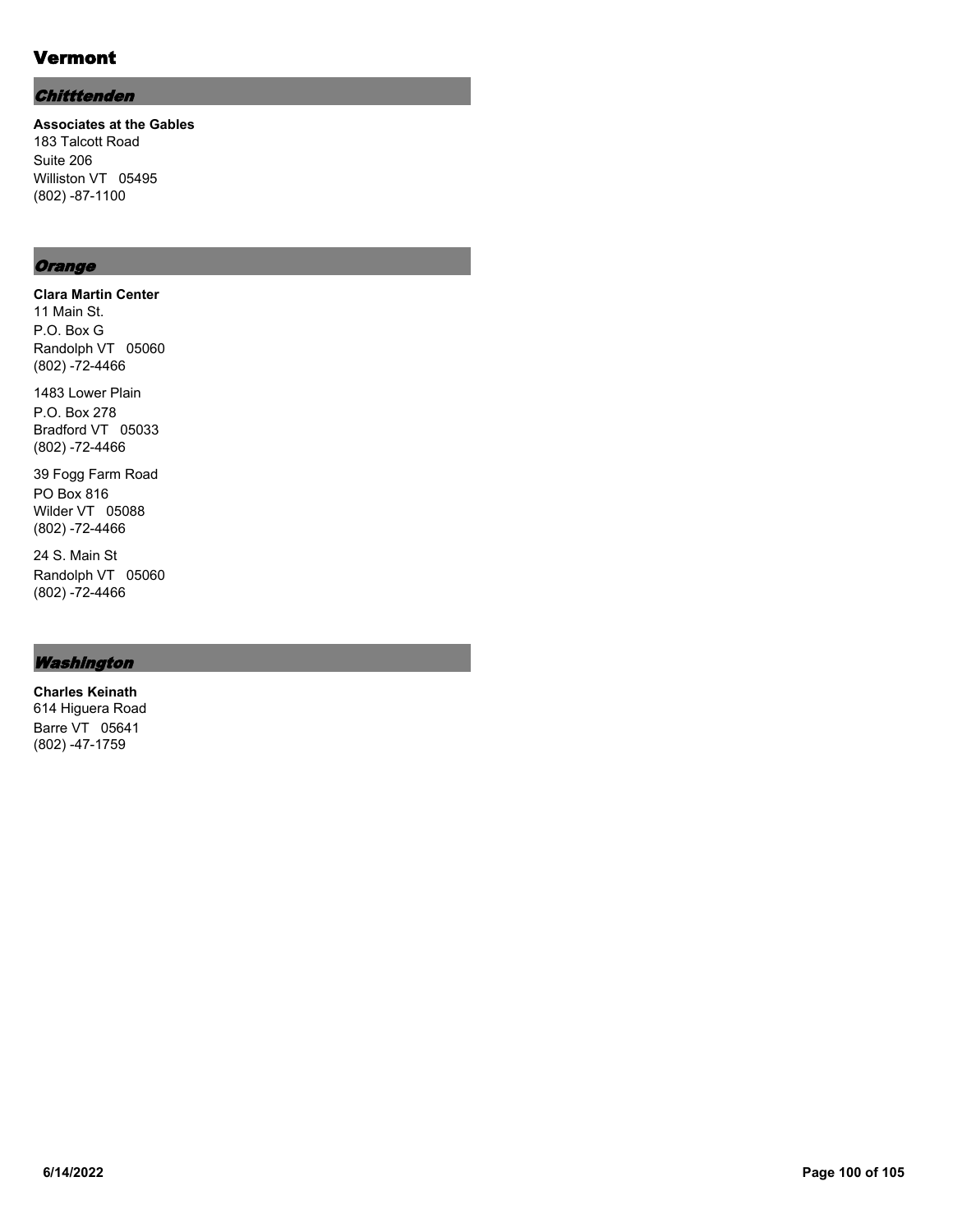# Virginia

#### Alexandria

**Elizabeth Anderson, LCSW** 316 Commerce Street Alexandria VA 22312 (703) -54-9554

# Alexandria City

**Eric G. Dittmeier, LLC** 505 Wythe Street Alexandria VA 22314 (703) -48-0728 *See adults and children 10 years and above for outpatient mental health and substance abuse services. Office hours are Monday through Friday from 9:00 am to 5:00 pm.*

## **Culpepper**

**Mary O'Meara, LCSW** 214 N. East Street Suite 102 Culpepper VA 22701 (540) -82-1215

# Fairfax

**Christine Alam** 207 Park Avenue Suite B-3 Falls Church VA 22042 (571) -22-8436

**Terry Jacob, LCP, CEAP** 297 Herndon Parkway Suite 202 Herndon VA 20170 (703) -48-6130

# **Frederick**

**Martha Neely, LCSW** 532 Eagle Place Winchester VA 22601 (540) -72-0560

**Michelle Laporte - Centered on Change, LLC** 31 South Braddock Street Suite 208 Winchester VA 22601 (540) -66-7900

#### Amherst

**Peace of Mind** P.O. Box 128 Monroe VA 24574 (434) -92-0355

**Serenity Hills, Inc.** P.O. Box 128 Monroe VA 24574 (434) -92-0355

**Trillium Counseling, Inc.** 3742 S. Amherst Highway Madison Heights VA 24572 (434) -92-0355

## Augusta

**Valley Hope Counseling Center** 20 Stoneridge Drive Suite 202 Waynesboro VA 22980 (540) -94-8933

## Chesapeake

**Coastal Counseling Center PC** 1417 North Battlefield Blvd. Suite 260 Chesapeake VA 23320 (757) -43-0605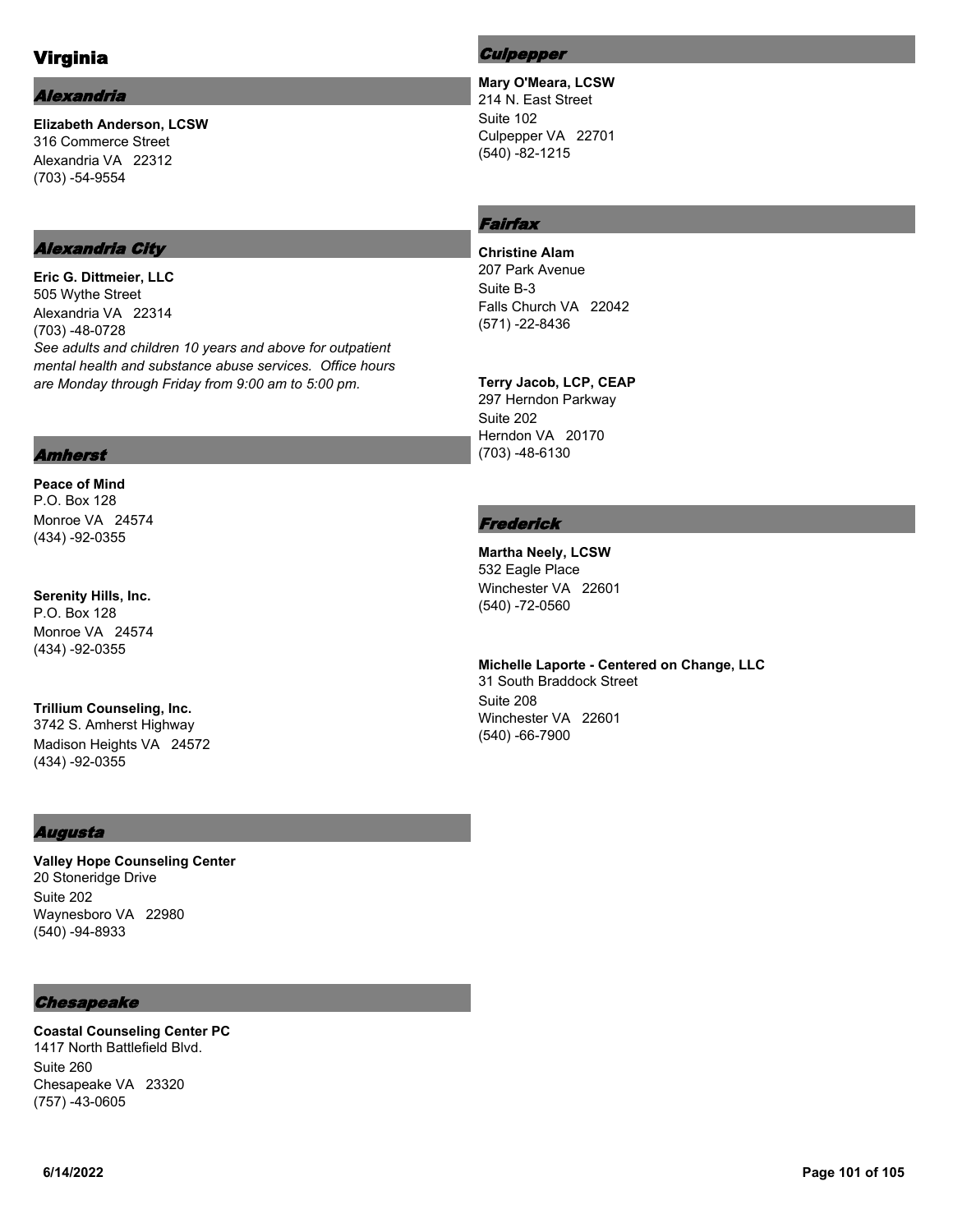# Virginia

#### Henrico

**Associated Family and Group Counseling** 1419 West Main Street Richmond VA 23220 (804) -27-4068

## **First Light Counseling**

8010 Ridge Road Richmond VA 23229 (804) -35-3331 *Sees individuals 8 years and above for mental health and substance abuse issues. Members should call the office to schedule.*

# **Jewish Family Services of Richmond**

6718 Patterson Avenue Richmond VA 23226 (804) -28-5644

# James City

**Abundant Life Partners, LLC** 1158 Professional Drive Suite K Williamsburg VA 23185 (757) -60-4603 *Sees adults and children age 3 and older for outpatient mental health and substance abuse services. Office hours Fridays and Saturdays by appointment.*

#### **Helen Henrich, LCSW**

1158 Professional Drive Suite K Williamsburg VA 23185 (757) -63-1780 *Sees adults and children age 4 and older for outpatient mental health services.*

# Petersburg City

**Threatt Counseling Services** 700 S. Sycamore Street Suite #6 Petersburg VA 23803 (804) -26-0053 *Sees individuals 10 years of age and above for outpatient mental health issues. Office is open Monday through Friday.*

#### Prince William

## **Northern Virginia Clinical Services**

7230 Heritage Village Plaza Suite 202 Gainesville VA 20155 (703) -30-0238

# Roanoke

#### **Adult Child & Family Therapy** 422 Elm Avenue Roanoke VA 24016 (540) -34-4600

# **Elizabeth Gilmore, Ph.D.**

415 South Pollard Street Vinton VA 24179 (540) -97-1102

## **Mindful Energetics, LLC**

2545 Sanford Avenue SW Roanoke VA 24014 (540) -52-9597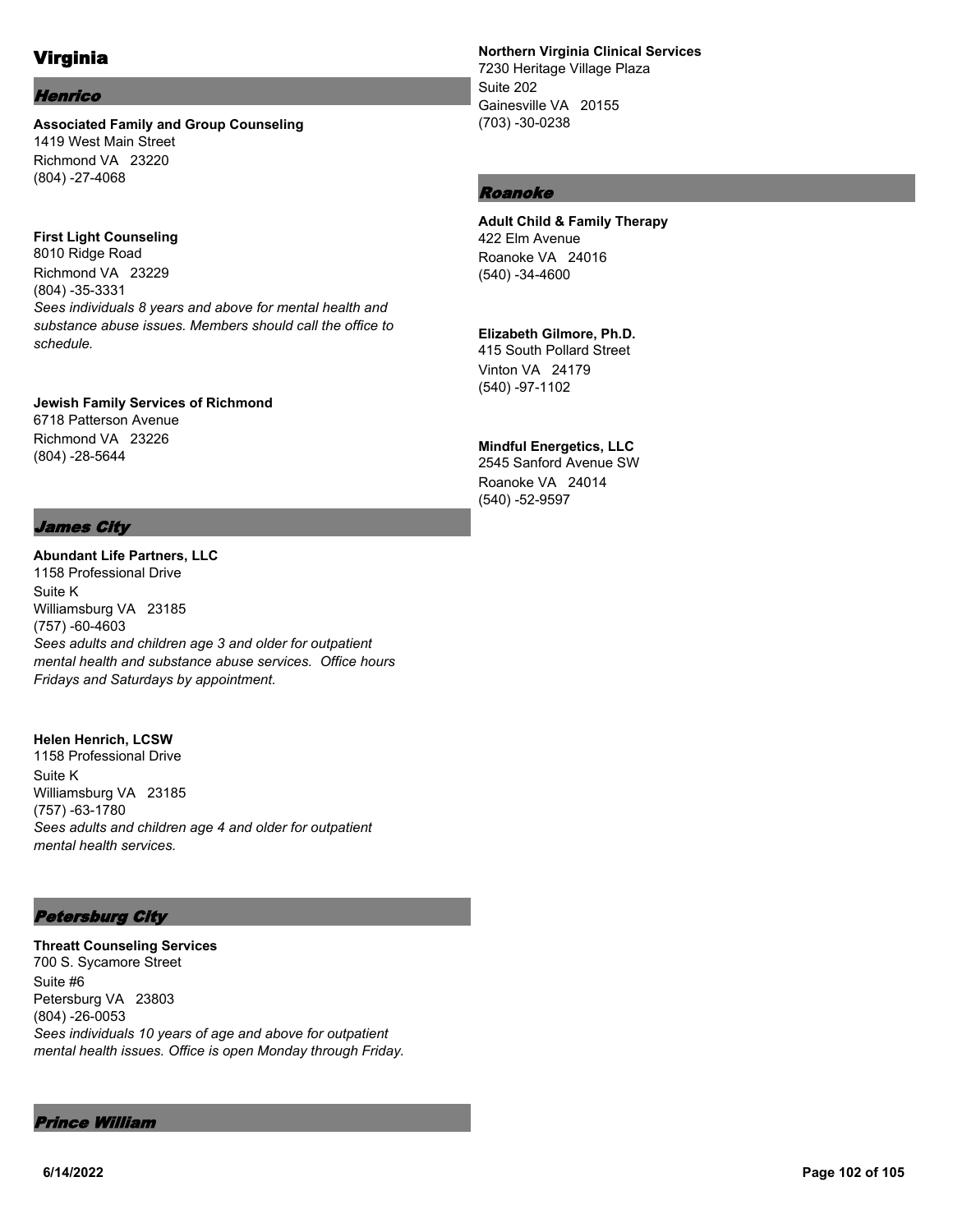# Virginia

# Rockingham

**Anne Fisher, LPC** 1820 Country Club Road Harrisonburg VA 22802 (540) -43-7025 *Sees adults for outpatient mental health services Office hours are Monday through Thursday from 11:00 am to 6:00 pm.*

**Center for Marriage & Family Counseling** 96 Campbell Street Harrisonburg VA 22801 (540) -43-1546

## **Family Life Resource Center**

273 Newman Avenue Harrisonburg VA 22801 (540) -43-8450 *Sees adults and children 3 years and above for outpatient mental health and substance abuse issues. Members should call the office to schedule.*

## **Helen Hudson, LCSW**

1416 Valley Street Harrisonburg VA 22801 (540) -43-4057 *Sees adults for outpatient mental health issues.*

**Leigh Thomas, LLC** 481 E. Market Street Harrisonburg VA 22801 (540) -38-7980 *Works with adults and children 3 and older for outpatient mental health services.*

## **Stafford**

**J. Gayle Wolfe, LPC** 3100 Fall Hill Avenue Fredericksburg VA 22401 (540) -37-9957

**Kimberly Elias, MA, LPC** 406 Chatham Square, Office Park Suite 102 Fredericksburg VA 22405 (907) -83-1243

# **Mental Health Resources/Tim Vinson**

412 Chatham Square Office Park Fredericksburg VA 22405 (540) -89-9826

# Washington

# King

**Lutheran Counseling Network** 25105 132nd Ave., SE Kent WA 98042 (253) -83-1697

2415 S. 320th Street Federal Way WA 98003 (253) -83-1697

1316 Garfield Street Enumclaw WA 98022 (253) -83-1697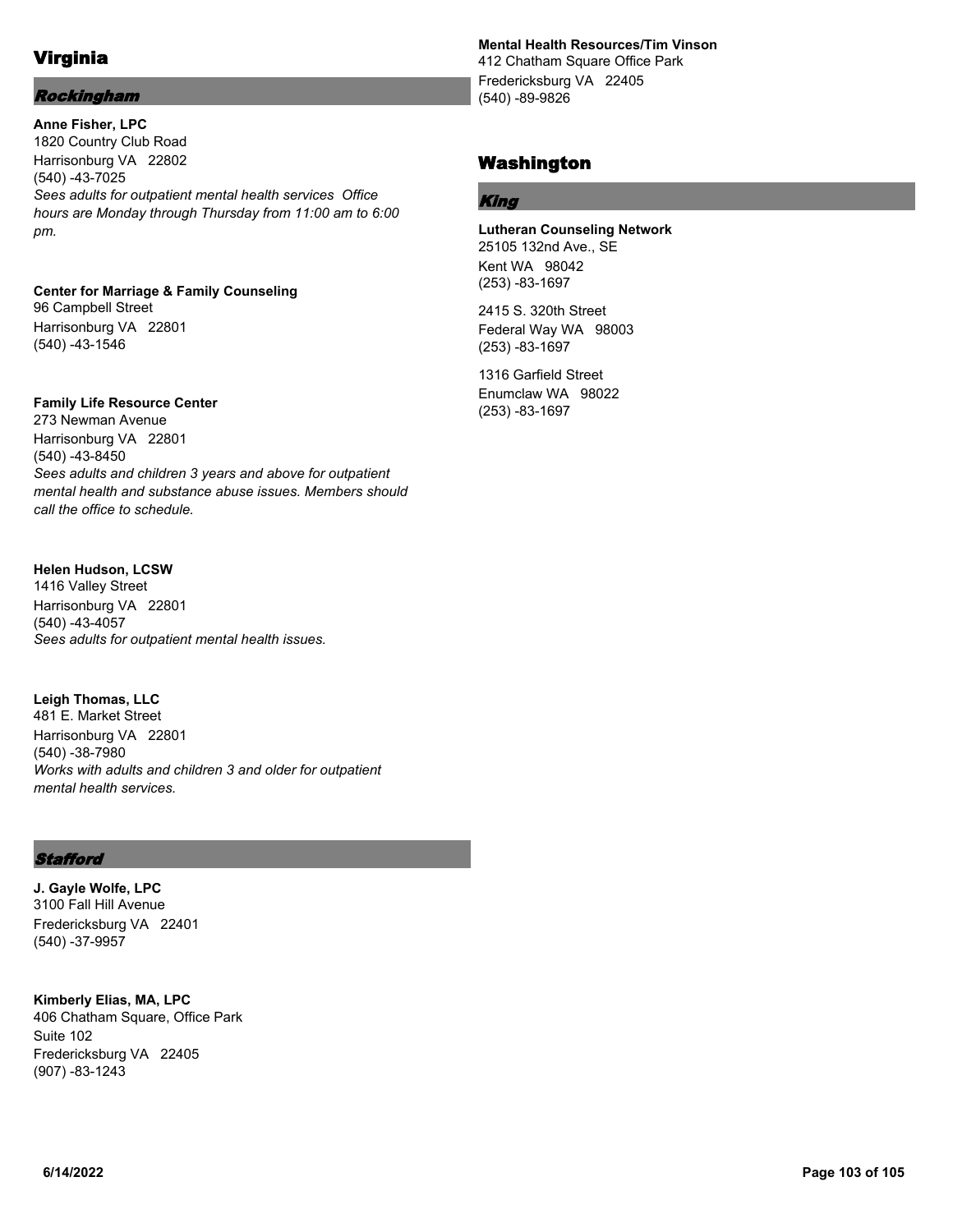# West Virginia

#### Kanawha

**Elizabeth Michelle Fizer, LPC** 405 Capitol Street Suite 210 Charleston WV 25301 (304) -55-4356

**Peoplework Solutions Corporation** 497 First Avenue South Nitro WV 25143 (800) -82-6029

**Randall Clifford** 4501 MacCorkle Avenue SW Suite 103 Charleston WV 25309 (304) -76-1401

#### Morgan

**Gail Shade** 640 Fairfax Street Suite 3 Berkeley Springs WV 25411 (304) -25-5353

## **Wood**

**New Beginnings** 3501 Emerson Avenue Suite 2 B Parkersburg WV 26104 (304) -42-0940

**The Counseling House, LLC** 3017 Emerson Avenue Parkersburg WV 26104 (304) -86-5444